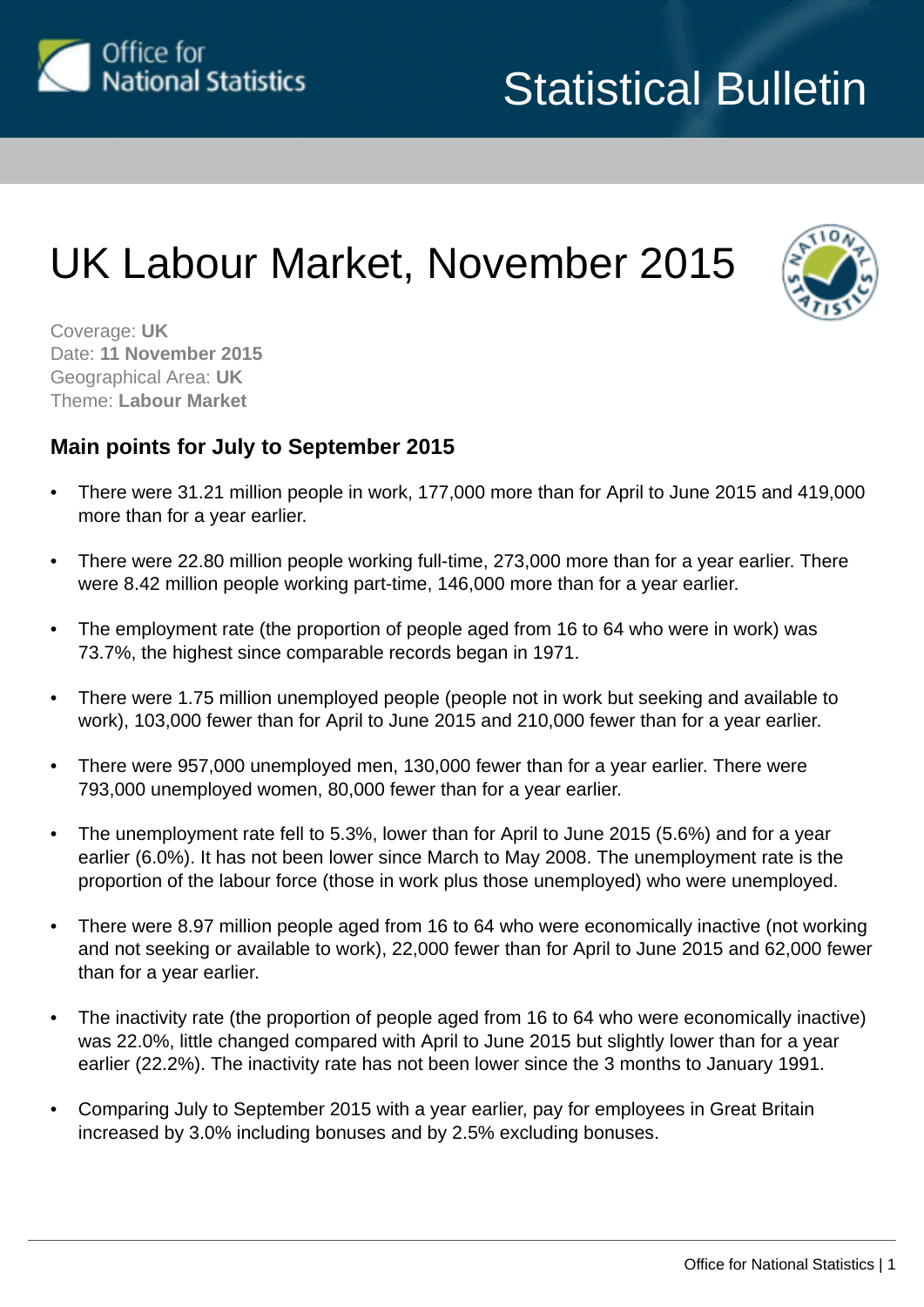# **(i) Summary of latest labour market statistics**

Table A shows the latest estimates, for July to September 2015, for employment, unemployment and economic inactivity. It shows how these estimates compare with the previous quarter (April to June 2015) and the previous year (July to September 2014). Comparing July to September 2015 with April to June 2015 provides the most robust short-term comparison. **Making comparisons with earlier data** at Section (ii) has more information.

|                  | <b>Number</b><br>(thousands) | Change<br>on Apr to<br><b>Jun 2015</b> | Change<br>on Jul to<br><b>Sep 2014</b> | <b>Headline</b><br><b>Rate (%)</b> | Change<br>on Apr to<br><b>Jun 2015</b> | Change<br>on Jul to<br><b>Sep 2014</b> |
|------------------|------------------------------|----------------------------------------|----------------------------------------|------------------------------------|----------------------------------------|----------------------------------------|
| Employed         | 31,211                       | 177                                    | 419                                    |                                    |                                        |                                        |
| Aged 16 to 64    | 30,043                       | 148                                    | 369                                    | 73.7                               | 0.3                                    | 0.7                                    |
| Aged 65 and over | 1,168                        | 28                                     | 49                                     |                                    |                                        |                                        |
| Unemployed       | 1,749                        | $-103$                                 | $-210$                                 | 5.3                                | $-0.3$                                 | $-0.7$                                 |
| Aged 16 to 64    | 1,729                        | $-100$                                 | $-209$                                 |                                    |                                        |                                        |
| Aged 65 and over | 21                           | $-2$                                   | $-1$                                   |                                    |                                        |                                        |
| Inactive         | 19,061                       | 8                                      | 122                                    |                                    |                                        |                                        |
| Aged 16 to 64    | 8,968                        | $-22$                                  | $-62$                                  | 22.0                               | $-0.1$                                 | $-0.2$                                 |
| Aged 65 and over | 10,093                       | 30                                     | 184                                    |                                    |                                        |                                        |

**Table A: Summary of UK labour market statistics for July to September 2015, seasonally adjusted**

**Table source:** Office for National Statistics

#### **Table notes:**

- 1. **Calculation of headline employment rate:** Number of employed people aged from 16 to 64 divided by the population aged from 16 to 64. Population is the sum of employed plus unemployed plus inactive.
- 2. **Calculation of headline unemployment rate:** Number of unemployed people aged 16 and over divided by the sum of employed people aged 16 and over plus unemployed people aged 16 and over.
- 3. **Calculation of headline economic inactivity rate:** Number of economically inactive people aged from 16 to 64 divided by the population aged from 16 to 64. Population is the sum of employed plus unemployed plus inactive.
- 4. Components may not sum exactly to totals due to rounding.

# **Download table**

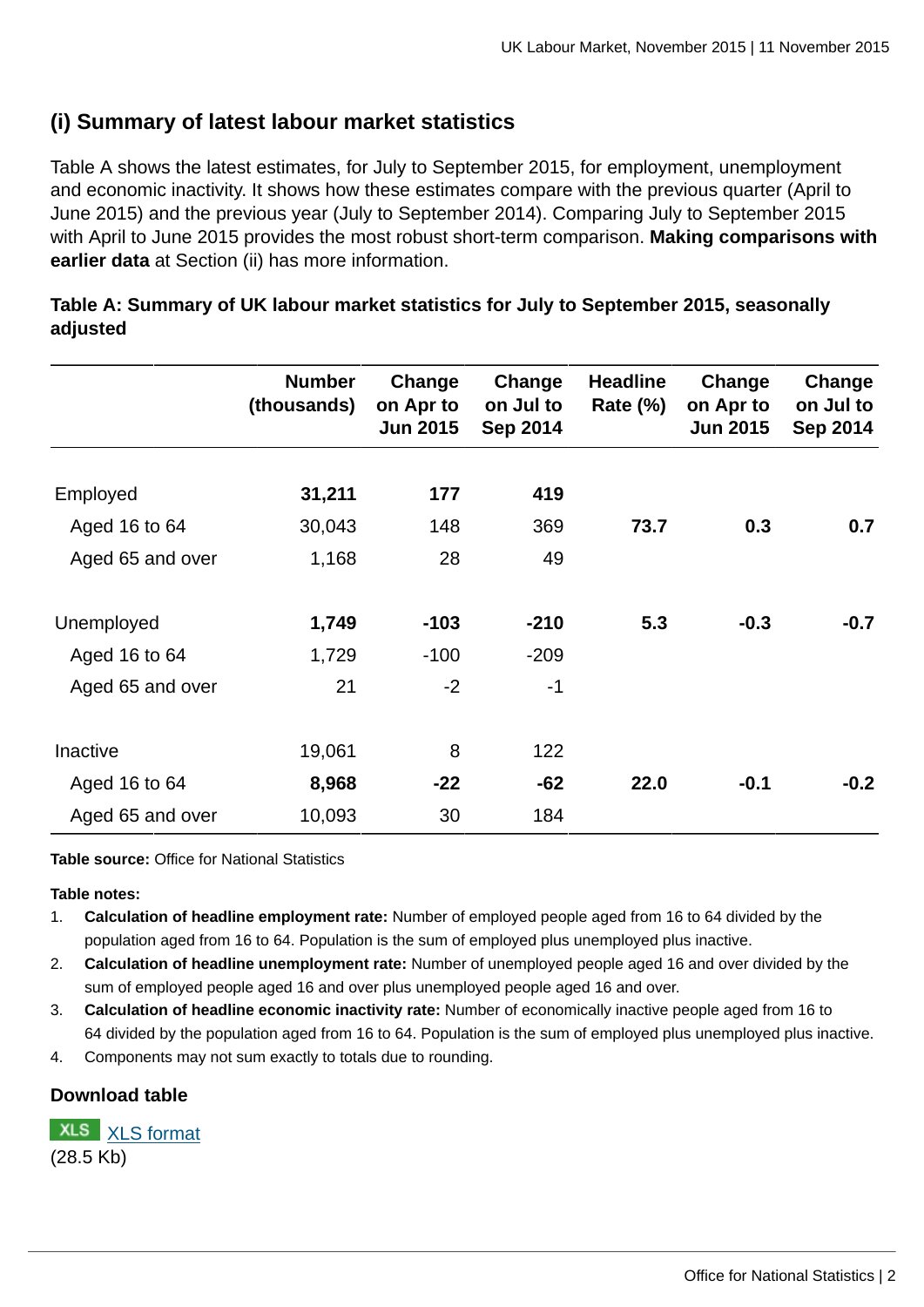Figure A shows a more detailed breakdown of the labour market for July to September 2015.

### **Figure A: UK labour market for July to September 2015, seasonally adjusted**



Source: Labour Force Survey - Office for National Statistics

# **Download chart**

**XLS** [XLS format](http://www.ons.gov.uk:80/ons/rel/lms/labour-market-statistics/november-2015/chd-figure-a.xls) (28 Kb)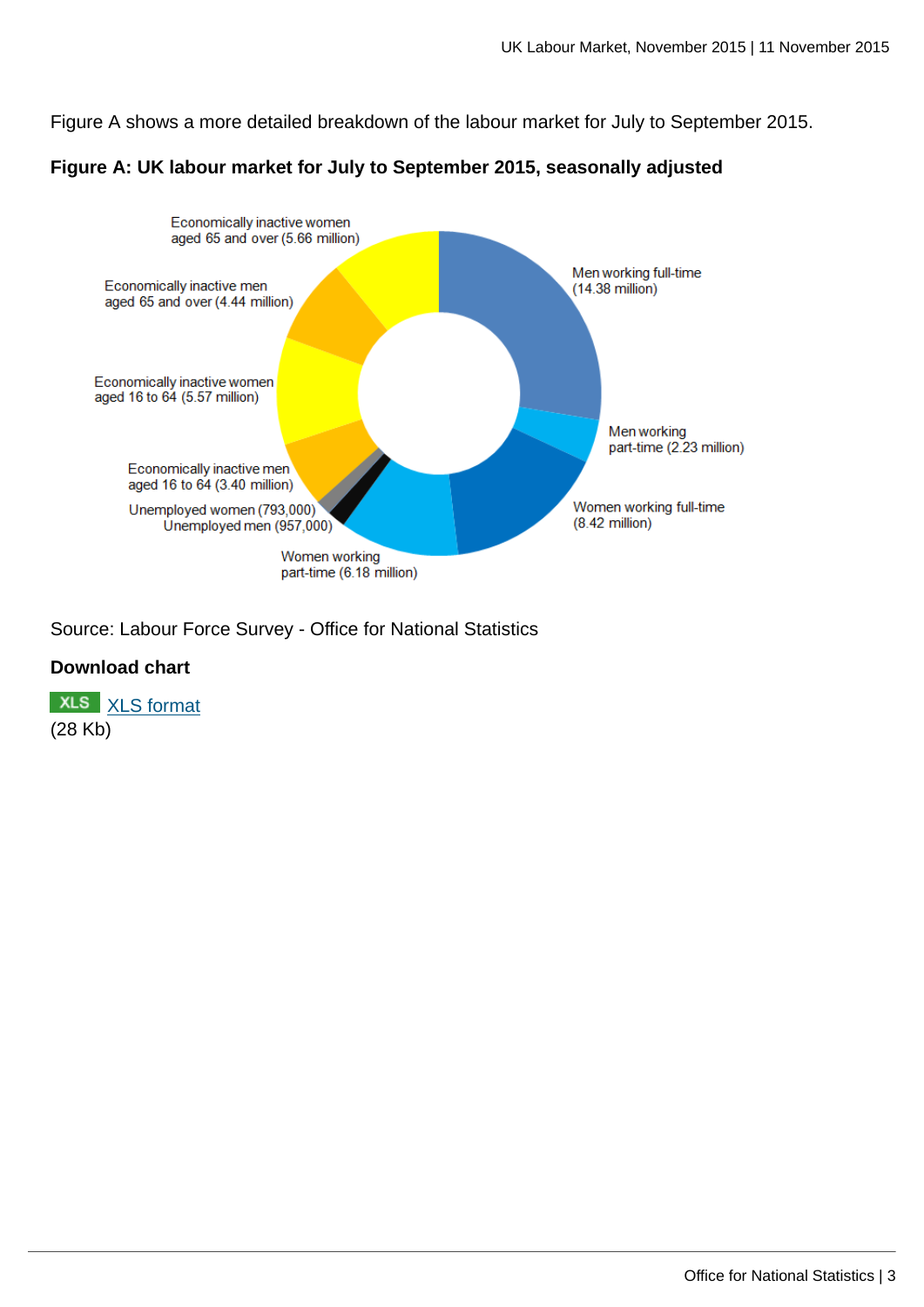# **(ii) Understanding and working with labour market statistics**

# **Where to find explanatory information**

[Interpreting labour market statistics](http://www.ons.gov.uk:80/ons/rel/lms/labour-market-guidance/interpreting-labour-market-statistics/interpreting-lm-statistics.html), available on our website, is designed to help you interpret labour market statistics and highlights some common misunderstandings.

A more detailed [Guide to labour market statistics](http://www.ons.gov.uk:80/ons/rel/lms/labour-market-guidance/guide-to-labour-market-statistics/guide-to-lm-statistics.html) is also available.

A [Glossary](http://www.ons.gov.uk:80/ons/guide-method/method-quality/specific/labour-market/glossary-of-labour-market-terms/index.html) which explains the terms used within labour market statistics is also available.

### **About labour market statuses**

Everybody aged 16 or over is either [employed](http://www.ons.gov.uk:80/ons/rel/lms/labour-market-guidance/guide-to-labour-market-statistics/guide-to-employment.html), [unemployed](http://www.ons.gov.uk:80/ons/rel/lms/labour-market-guidance/guide-to-labour-market-statistics/guide-to-unemployment.html) or [economically inactive.](http://www.ons.gov.uk:80/ons/rel/lms/labour-market-guidance/guide-to-labour-market-statistics/guide-to-economic-inactivity.html) The employment estimates include all people in work including those working part-time. People not working are classed as unemployed if they have been looking for work within the last 4 weeks and are able to start work within the next 2 weeks. A common misconception is that the unemployment statistics are a count of people on benefits; this is not the case as they include unemployed people not claiming benefits.

Jobless people who have not been looking for work within the last 4 weeks or who are unable to start work within the next 2 weeks are classed as economically inactive. Examples of economically inactive people include people not looking for work because they are students, looking after the family or home, because of illness or disability or because they have retired.

[Explaining the concepts of employment, unemployment and economic inactivity](http://webarchive.nationalarchives.gov.uk/20110505182329/youtube.com/watch?v=Fze4o0bBfcw) is available from the National Archives website as a short video.

# **Making comparisons with earlier data derived from the Labour Force Survey**

Estimates of employment, unemployment, economic inactivity, hours worked and redundancies are derived from the Labour Force Survey (LFS), a survey of households. The most robust estimates of short-term movements in these estimates are obtained by comparing the estimates for July to September 2015 with the estimates for April to June 2015, which were first published on 12 August 2015. This provides a more robust estimate than comparing with the estimates for June to August 2015. This is because the July and August data are included within both estimates, so effectively observed differences are those between the individual months of June and September 2015. The LFS is sampled such that it is representative of the UK population over a 3 month period, not for single month periods.

# **Accuracy and reliability of survey estimates**

Most of the figures in this statistical bulletin come from surveys of households or businesses. Surveys gather information from a sample rather than from the whole population. The sample is designed carefully to allow for this, and to be as accurate as possible given practical limitations such as time and cost constraints, but results from sample surveys are always estimates, not precise figures. This means that they are subject to a margin of error which can have an impact on how changes in the numbers should be interpreted, especially in the short-term.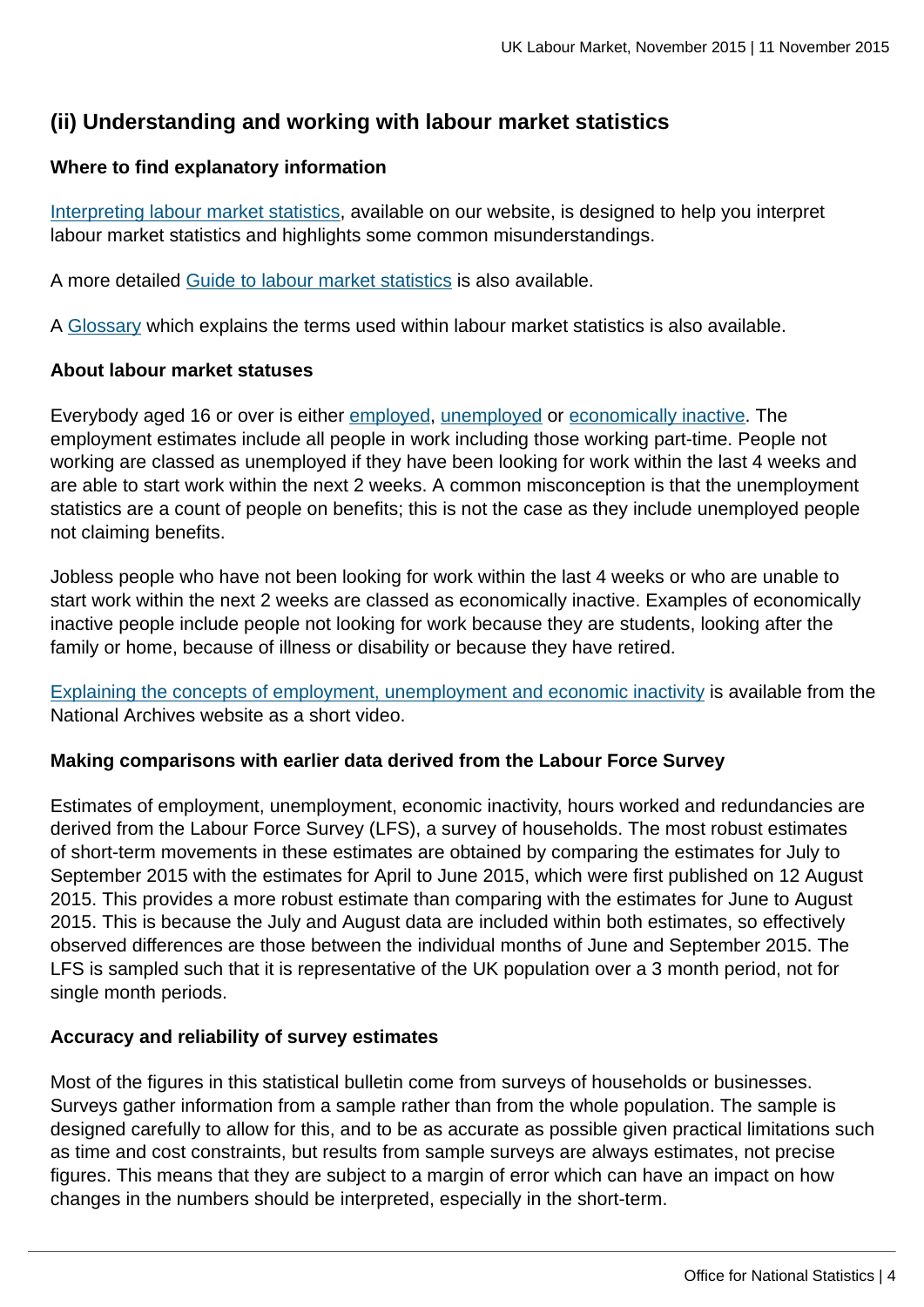Changes in the numbers reported in this statistical bulletin (and especially the rates) between 3 month periods are usually not greater than the margin of error. In practice, this means that small, short-term movements in reported rates (for example within +/- 0.3 percentage points) should be treated as indicative, and considered alongside medium and long-term patterns in the series and corresponding movements in administrative sources, where available, to give a fuller picture.

Further information is available towards the end of this statistical bulletin in the section **Accuracy of the statistics: estimating and reporting uncertainty**.

#### **Seasonal adjustment**

All estimates discussed in this statistical bulletin are seasonally adjusted except where otherwise stated. Like many economic indicators, the labour market is affected by factors that tend to occur at around the same time every year; for example school leavers entering the labour market in July and whether Easter falls in March or April. In order to compare movements other than annual changes in labour market statistics, such as since the previous quarter or since the previous month, the data are seasonally adjusted to remove the effects of seasonal factors and the arrangement of the calendar.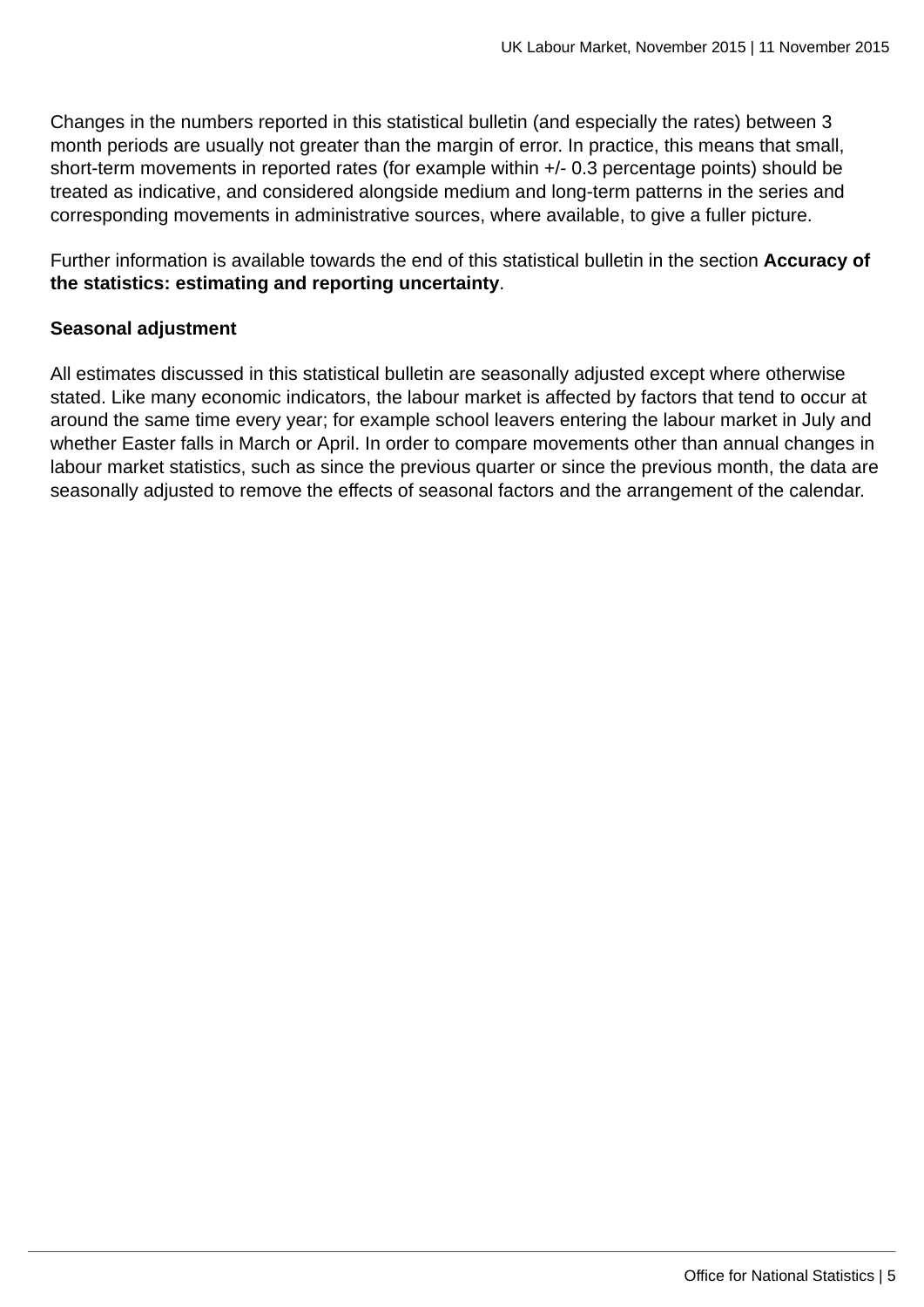# **(iii) Detailed commentary**

This section of the statistical bulletin consists of the following parts.

# **People in work**

- 1. Employment
- 2. Public and private sector employment
- 3. Employment by nationality and country of birth
- 4. Actual hours worked
- 5. Workforce jobs
- 6. Average weekly earnings
- 7. Labour disputes

### **People not in work**

- 8. Unemployment
- 9. Claimant Count (experimental statistics)
- 10. Comparison between unemployment and the Claimant Count
- 11. Economic inactivity

### **Other labour market statistics**

- 12. Young people in the labour market
- 13. Redundancies
- 14. Vacancies
- 15. Main out of work benefits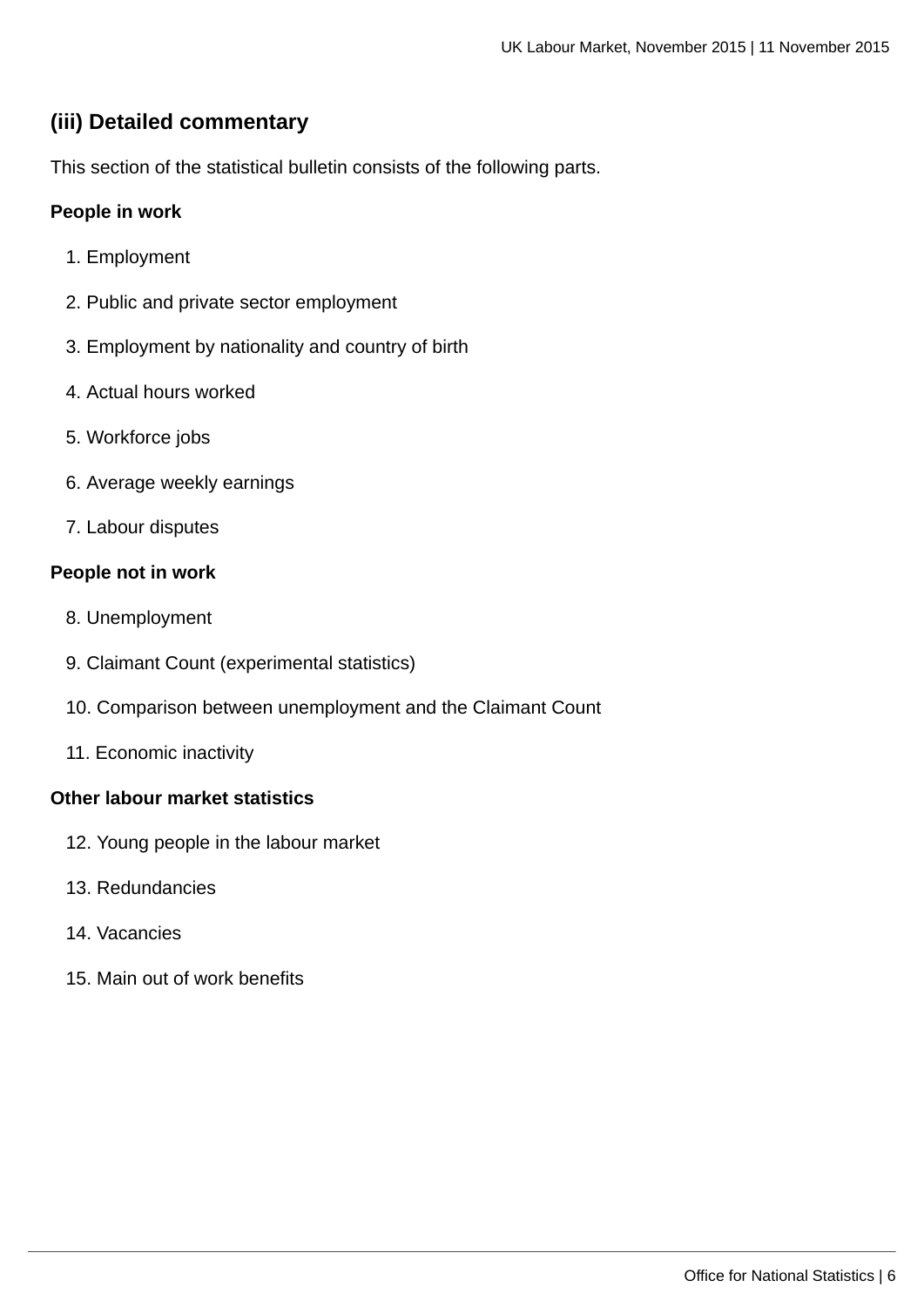# **1. Employment**

### **Introduction**

[Employment](http://www.ons.gov.uk:80/ons/rel/lms/labour-market-guidance/guide-to-labour-market-statistics/guide-to-employment.html) measures the number of people in work and differs from the number of jobs because some people have more than one job. Further information is available at **Notes for Employment** at the end of this section.

A [comparison between estimates of employment and jobs](http://www.ons.gov.uk:80/ons/rel/lms/labour-market-statistics/september-2015/reconciliation-of-estimates-of-jobs--august-2015.html) is available on our website.

### **Commentary**

The proportion of people aged from 16 to 64 in work is known as the employment rate. Figure 1.1 shows the employment rate for people aged from 16 to 64 since comparable records began in 1971. The lowest employment rate was 65.6% in 1983, during the economic downturn of the early 1980s. The employment rate has been generally increasing since early 2012 and for the latest time period, July to September 2015, it reached a record high of 73.7%.

### **Figure 1.1: UK Employment rate (aged 16 to 64), seasonally adjusted**

January to March 1971 to July to September 2015



Source: Labour Force Survey - Office for National Statistics

### **Download chart**

**XLS** [XLS format](http://www.ons.gov.uk:80/ons/rel/lms/labour-market-statistics/november-2015/chd-figure-1-1.xls) (59.5 Kb)

Figure 1.2 looks in more detail at the employment rate for the last 5 years.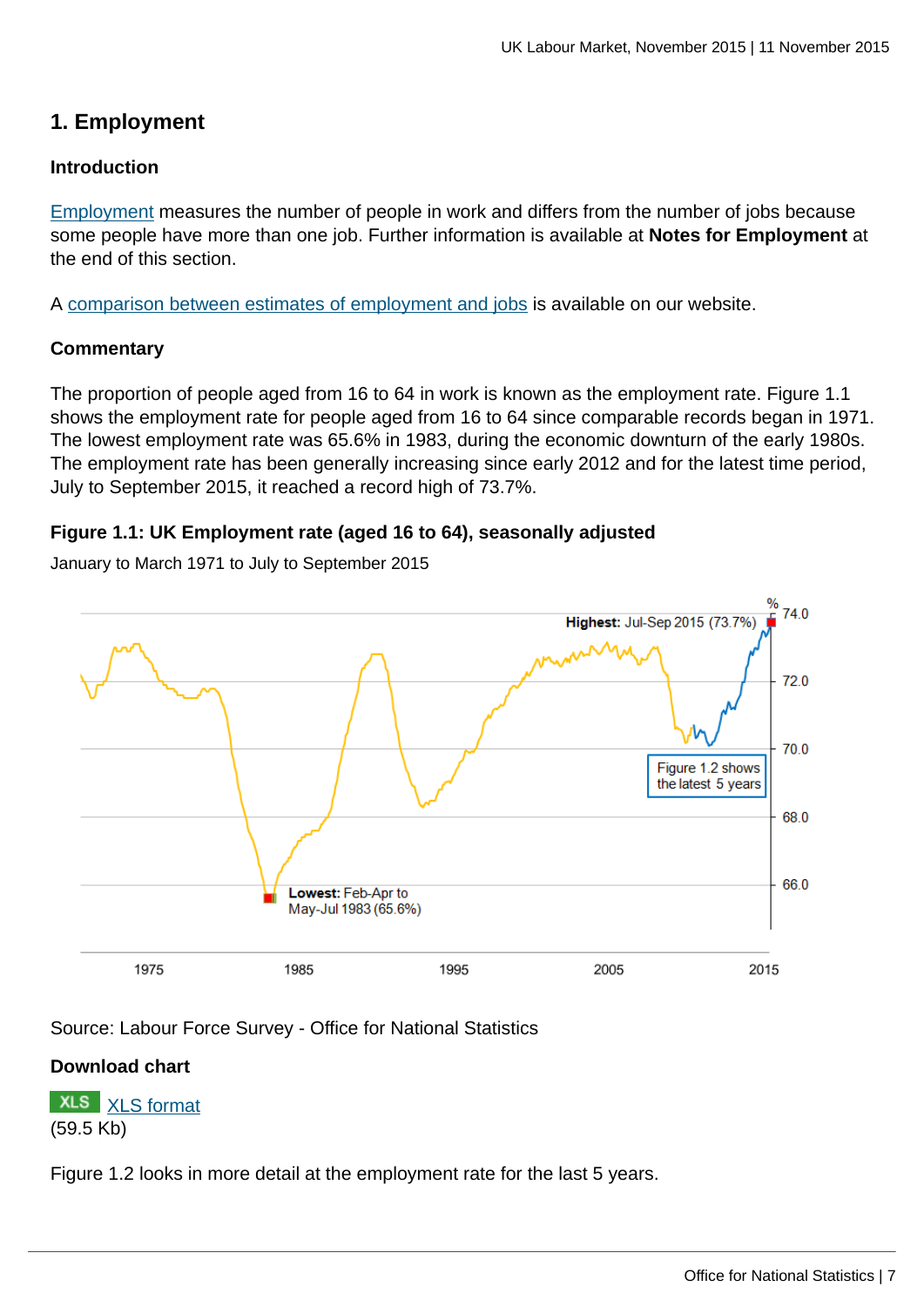# **Figure 1.2: UK Employment rate (aged 16 to 64), seasonally adjusted**

July to September 2010 to July to September 2015



Source: Labour Force Survey - Office for National Statistics

### **Download chart**

**XLS** [XLS format](http://www.ons.gov.uk:80/ons/rel/lms/labour-market-statistics/november-2015/chd-figure-1-2.xls) (32.5 Kb)

For July to September 2015, 73.7% of people aged from 16 to 64 were in work. This was:

- higher than for April to June 2015 (73.4%)
- higher than for a year earlier (73.0%)
- higher than the pre-downturn peak recorded for early 2008 (73.0%)
- the highest since comparable records began in 1971

Looking at employment rates by sex, for July to September 2015:

- 78.5% of men and 69.0% of women aged from 16 to 64 were in work
- employment rates for both men and women were higher than for April to June 2015 and for a year earlier
- the employment rate for men (78.5%) was lower than before the economic downturn of 2008 to 2009, when it peaked at 79.1% in late 2007 to early 2008
- the employment rate for women (69.0%) was the highest since comparable records began in 1971, partly due to ongoing changes to the state pension age for women resulting in fewer women retiring between the ages of 60 and 65

For July to September 2015, there were 31.21 million people in work, 177,000 more than for April to June 2015 and 419,000 more than for a year earlier.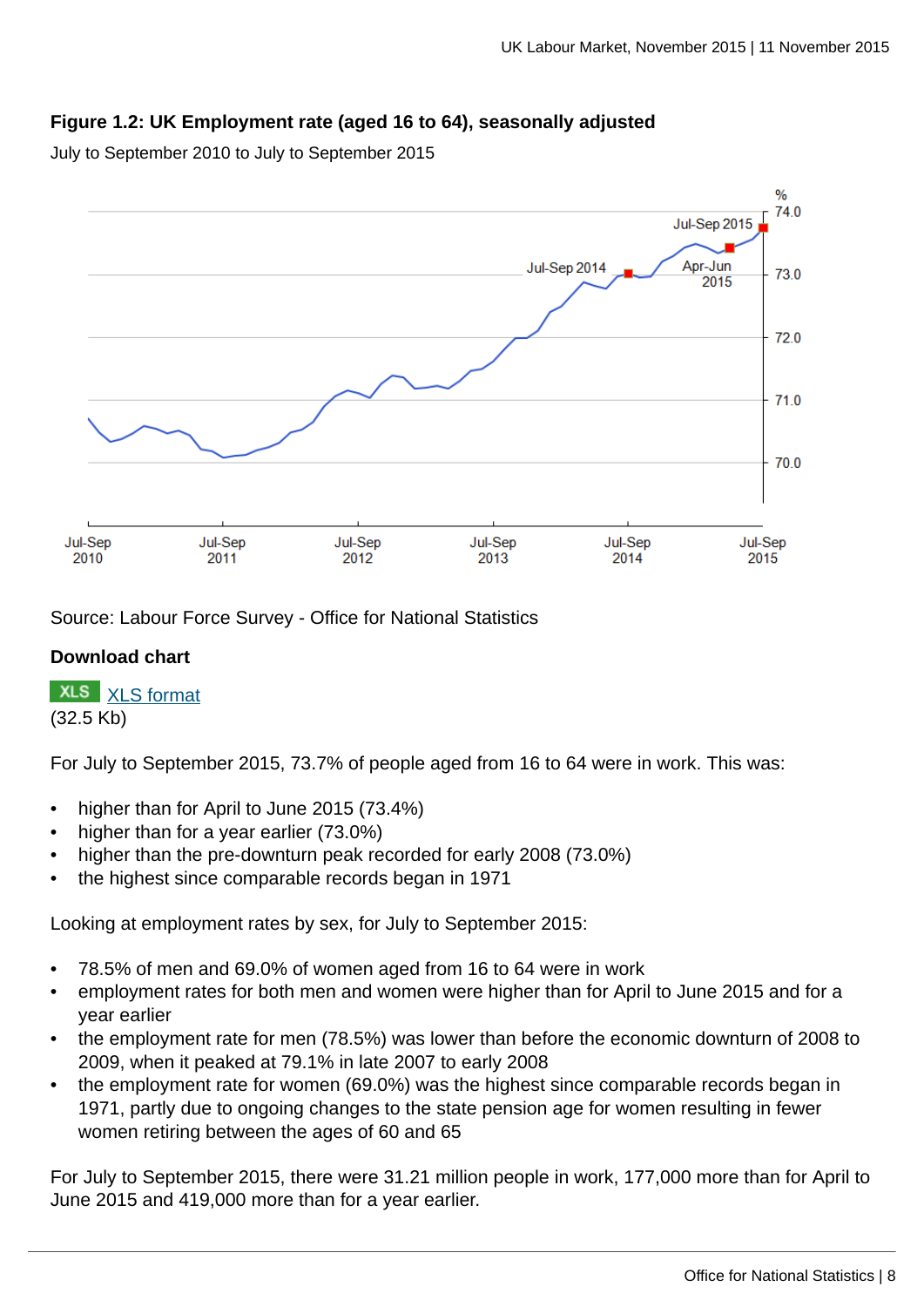Comparing the estimates for full-time and part-time employment by sex for July to September 2015 with those for a year earlier:

- men working full-time increased by 136,000 to 14.38 million
- men working part-time increased by 82,000 to 2.23 million
- women working full-time increased by 137,000 to 8.42 million
- women working part-time increased by 64,000 to 6.18 million

# **Figure 1.3: Changes in people in employment in the UK between July to September 2014 and July to September 2015, seasonally adjusted**



Source: Labour Force Survey - Office for National Statistics

# **Download chart**

**XLS** [XLS format](http://www.ons.gov.uk:80/ons/rel/lms/labour-market-statistics/november-2015/chd-figure-1-3.xls) (25 Kb)

Comparing the estimates for type of employment for July to September 2015 with those for a year earlier:

- employees increased by 435,000 to 26.46 million
- self-employed people increased by 30,000 to 4.55 million
- unpaid family workers fell by 28,000 to 95,000 (see Note 2 for an explanation of the coverage of this series)
- people on government supported training and employment programmes fell by 19,000 to 104,000 (see Note 3 for an explanation of the coverage of this series)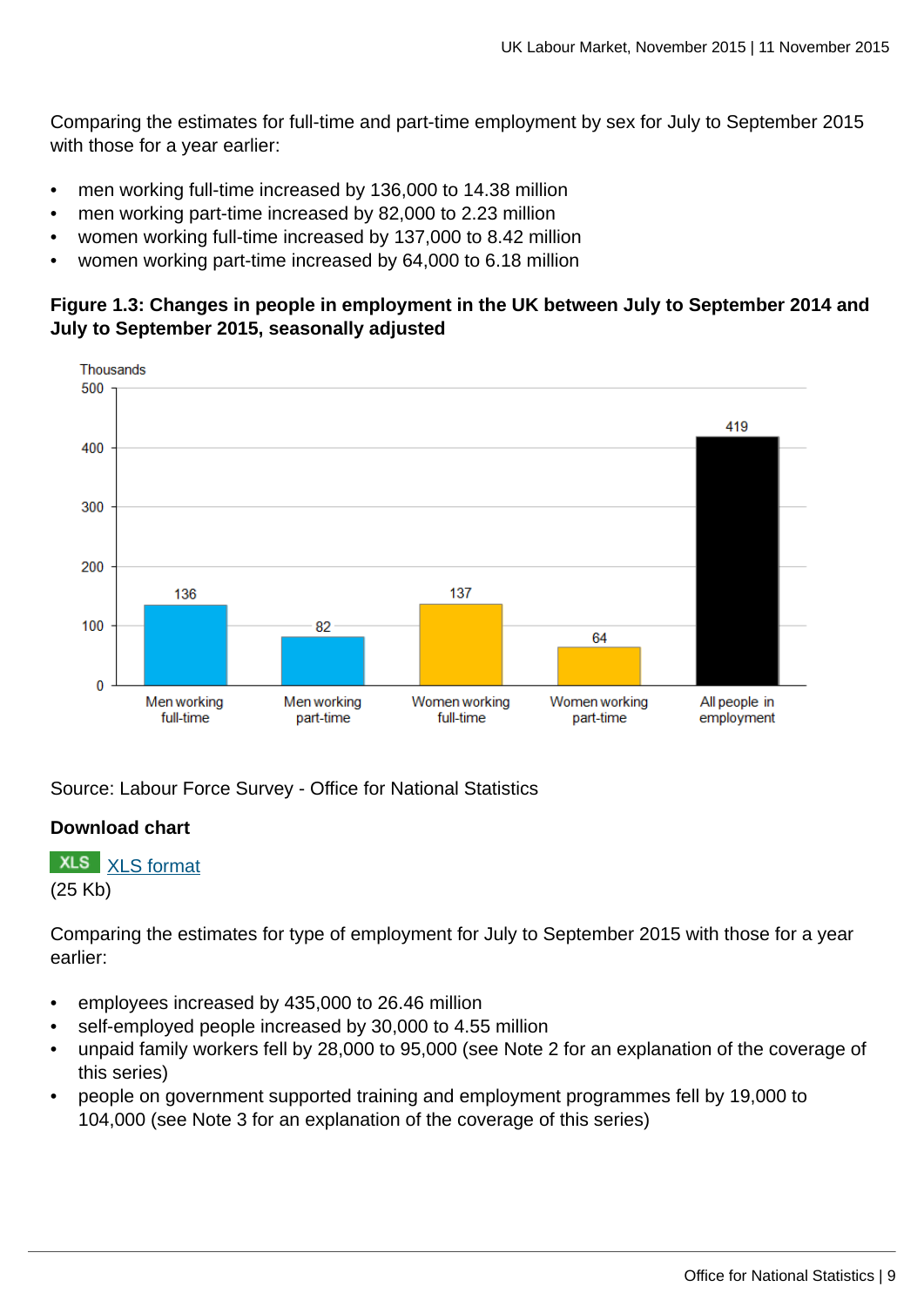### **Where to find data about employment**

Employment estimates are available at Tables 1 and 3 of the pdf version of this statistical bulletin and at [data tables A02 SA \(500.5 Kb Excel sheet\)](http://www.ons.gov.uk:80/ons/rel/lms/labour-market-statistics/november-2015/table-a02-sa.xls) and [EMP01 SA \(461.5 Kb Excel sheet\)](http://www.ons.gov.uk:80/ons/rel/lms/labour-market-statistics/november-2015/table-emp01-sa.xls).

Estimates for the number of people in employment and for the number of self-employed people back to 1855 (which do not have National Statistics status) have been published by the Bank of England in the spreadsheet [Three centuries of data v2.2](http://www.bankofengland.co.uk/research/Pages/onebank/threecenturies.aspx) (at columns H and N in worksheet 22).

### **Notes for Employment**

- 1. Employment consists of employees, self-employed people, unpaid family workers and people on government supported training and employment programmes.
- 2. Unpaid family workers are people who work in a family business who do not receive a formal wage or salary but benefit from the profits of that business.
- 3. The government supported training and employment programmes series does not include all people on these programmes; it only includes people engaging in any form of work, work experience or work-related training who are not included in the employees or self-employed series. People on these programmes NOT engaging in any form of work, work experience or work-related training are not included in the employment estimates; they are classified as unemployed or economically inactive.

# **2. Public and private sector employment (first published on 16 September 2015)**

### **Introduction**

[Public sector employment](http://www.ons.gov.uk:80/ons/rel/lms/labour-market-guidance/guide-to-labour-market-statistics/guide-to-public-and-private-sector-employment.html) measures the number of people in paid work in the public sector. The public sector comprises central government, local government and public corporations. Estimates of public sector employment are obtained from information provided by public sector organisations.

[Private sector employment](http://www.ons.gov.uk:80/ons/rel/lms/labour-market-guidance/guide-to-labour-market-statistics/guide-to-public-and-private-sector-employment.html) is estimated as the difference between total employment, sourced from the Labour Force Survey, and public sector employment.

Comparisons of public and private sector employment over time are impacted by changes to the composition of these sectors. For example, if a publicly owned body is privatised, public sector employment will fall and private sector employment will increase by an equivalent amount. This is known as a reclassification effect. At Table 4 of the pdf version of this statistical bulletin and at [data table EMP02 \(48 Kb Excel sheet\)](http://www.ons.gov.uk:80/ons/rel/lms/labour-market-statistics/november-2015/table-emp02.xls) we therefore publish estimates of public and private sector employment excluding the effects of major, but not all, reclassifications alongside estimates of total public and private sector employment.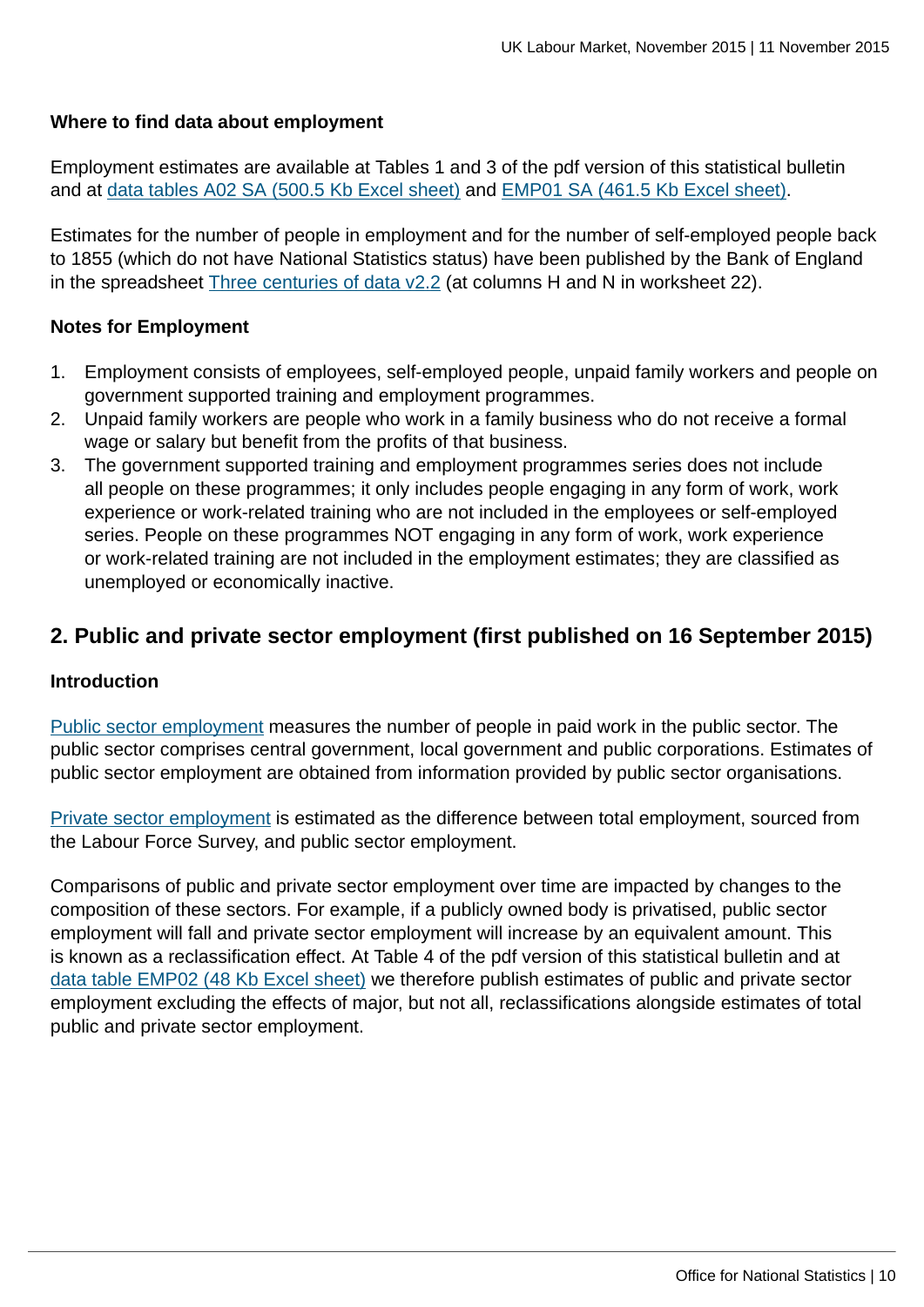### **Commentary**

There were 5.36 million people employed in the public sector for June 2015. This was:

- down 16,000 from March 2015
- down 59,000 from a year earlier
- the lowest figure since comparable records began in 1999

There were 25.74 million people employed in the private sector for June 2015. This was 58,000 more than for March 2015 and 472,000 more than for a year earlier.

For June 2015, 17.2% of people in employment worked in the public sector (the lowest proportion since comparable records began in 1999) and the remaining 82.8% worked in the private sector.

Figure 2.1 shows public sector employment as a percentage of all people in employment for the last 5 years.

### **Figure 2.1: UK public sector employment as a percentage of total UK employment, seasonally adjusted**

June 2010 to June 2015



Source: Quarterly Public Sector Employment Survey - Office for National Statistics

### **Download chart**

**XLS** [XLS format](http://www.ons.gov.uk:80/ons/rel/lms/labour-market-statistics/september-2015/chd-figure-2-1.xls) (27 Kb)

The number of people employed in the public sector has been generally falling since March 2010. Quarterly estimates of public and private sector employment are available back to 1999.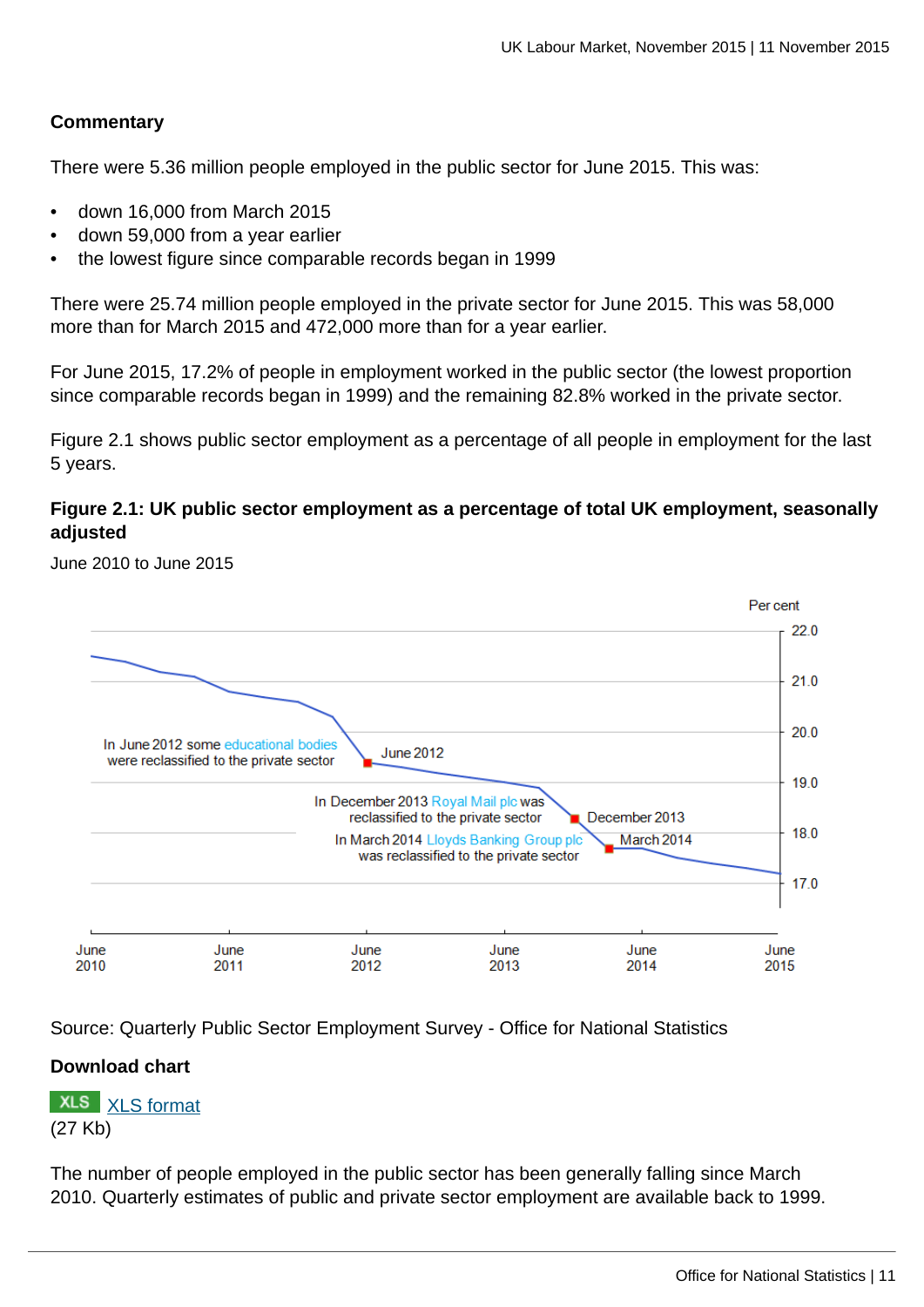Comparisons of public and private sector employment over time are complicated by several large employers moving between the public and private sectors. We therefore publish estimates of public and private sector employment excluding the effects of major reclassifications alongside estimates of total public and private sector employment at Table 4 of the pdf version of this statistical bulletin and at [data table EMP02 \(48 Kb Excel sheet\)](http://www.ons.gov.uk:80/ons/rel/lms/labour-market-statistics/november-2015/table-emp02.xls).

### **Where to find data about public and private sector employment**

Public and private sector employment estimates are available at Tables 4 and 4(1) of the pdf version of this statistical bulletin and at [data tables EMP02 \(48 Kb Excel sheet\)](http://www.ons.gov.uk:80/ons/rel/lms/labour-market-statistics/november-2015/table-emp02.xls) and [EMP03 \(39.5 Kb Excel](http://www.ons.gov.uk:80/ons/rel/lms/labour-market-statistics/november-2015/table-emp03.xls) [sheet\).](http://www.ons.gov.uk:80/ons/rel/lms/labour-market-statistics/november-2015/table-emp03.xls)

Further information on public sector employment is available in the [Public sector employment](http://www.ons.gov.uk:80/ons/rel/pse/public-sector-employment/index.html) [release.](http://www.ons.gov.uk:80/ons/rel/pse/public-sector-employment/index.html)

# **3. Employment by nationality and country of birth, not seasonally adjusted**

### **Introduction**

The estimates of employment by both nationality and country of birth relate to the number of people in employment rather than the number of jobs. Changes in the series therefore show net changes in the number of people in employment, not the proportion of new jobs that have been filled by UK and non-UK workers. These estimates should not be used as a proxy for flows of foreign migrants into the UK.

The estimates are not seasonally adjusted and it is therefore best practice to compare the estimates for July to September 2015 with those for a year earlier rather than with those for April to June 2015.

### **Commentary**

Looking at the estimates by nationality, between July to September 2014 and July to September 2015:

- UK nationals working in the UK increased by 122,000 to 28.09 million
- non-UK nationals working in the UK increased by 326,000 to 3.22 million

Looking at changes in non-UK nationals working in the UK between July to September 1997 and July to September 2015:

- the number of non-UK nationals working in the UK increased from 986,000 to 3.22 million
- the proportion of all people working in the UK accounted for by non-UK nationals increased from 3.7% to 10.3%
- this increase in non-UK nationals working in the UK reflects the admission of several new member states to the European Union (EU)

Looking in more detail at non-UK nationals working in the UK, between July to September 2014 and July to September 2015: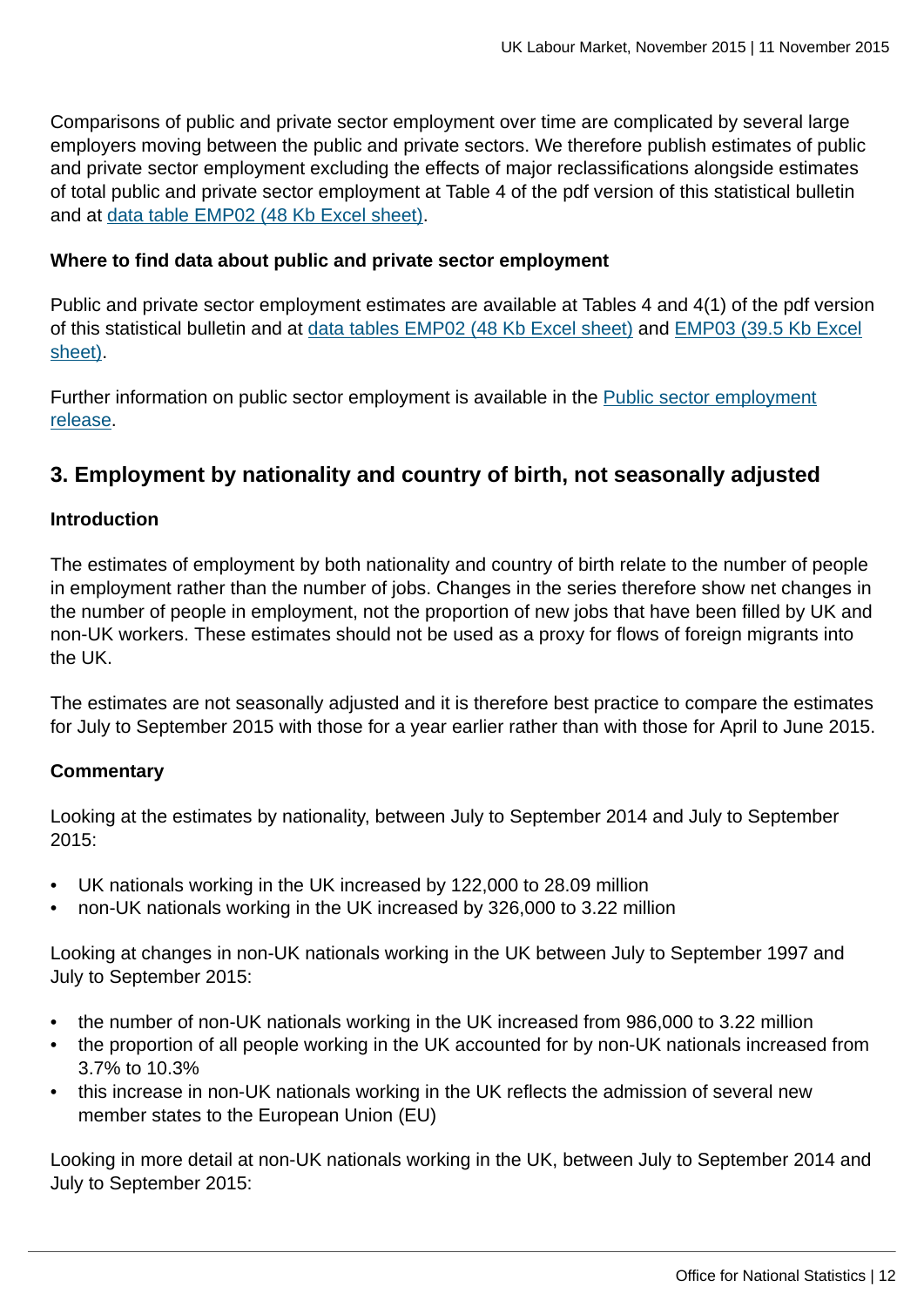- non-UK nationals from the EU working in the UK increased by 324,000 to 2.02 million
- non-UK nationals from outside the EU working in the UK was little changed at 1.20 million

Figure 3.1 shows the number of non-UK nationals from EU and non-EU countries working in the UK from July to September 1997 to July to September 2015.

### **Figure 3.1: Non-UK nationals working in the UK, not seasonally adjusted**

July to September 1997 to July to September 2015



Source: Labour Force Survey - Office for National Statistics

# **Download chart**

**XLS** [XLS format](http://www.ons.gov.uk:80/ons/rel/lms/labour-market-statistics/november-2015/chd-figure-3-1.xls) (29.5 Kb)

As shown in Figure 3.1, since January to March 2009, the number of non-UK nationals from outside the EU working in the UK has been broadly flat but the number of non-UK nationals from EU countries working in the UK has continued to increase.

For July to September 2015, there were 5.08 million people born abroad working in the UK, but the number of non-UK nationals working in the UK was much lower at 3.22 million. This is because the estimates for people born abroad working in the UK include some UK nationals. Looking at the estimates by country of birth, between July to September 2014 and July to September 2015:

- UK born people working in the UK increased by 87,000 to 26.22 million
- non-UK born people working in the UK increased by 327,000 to 5.08 million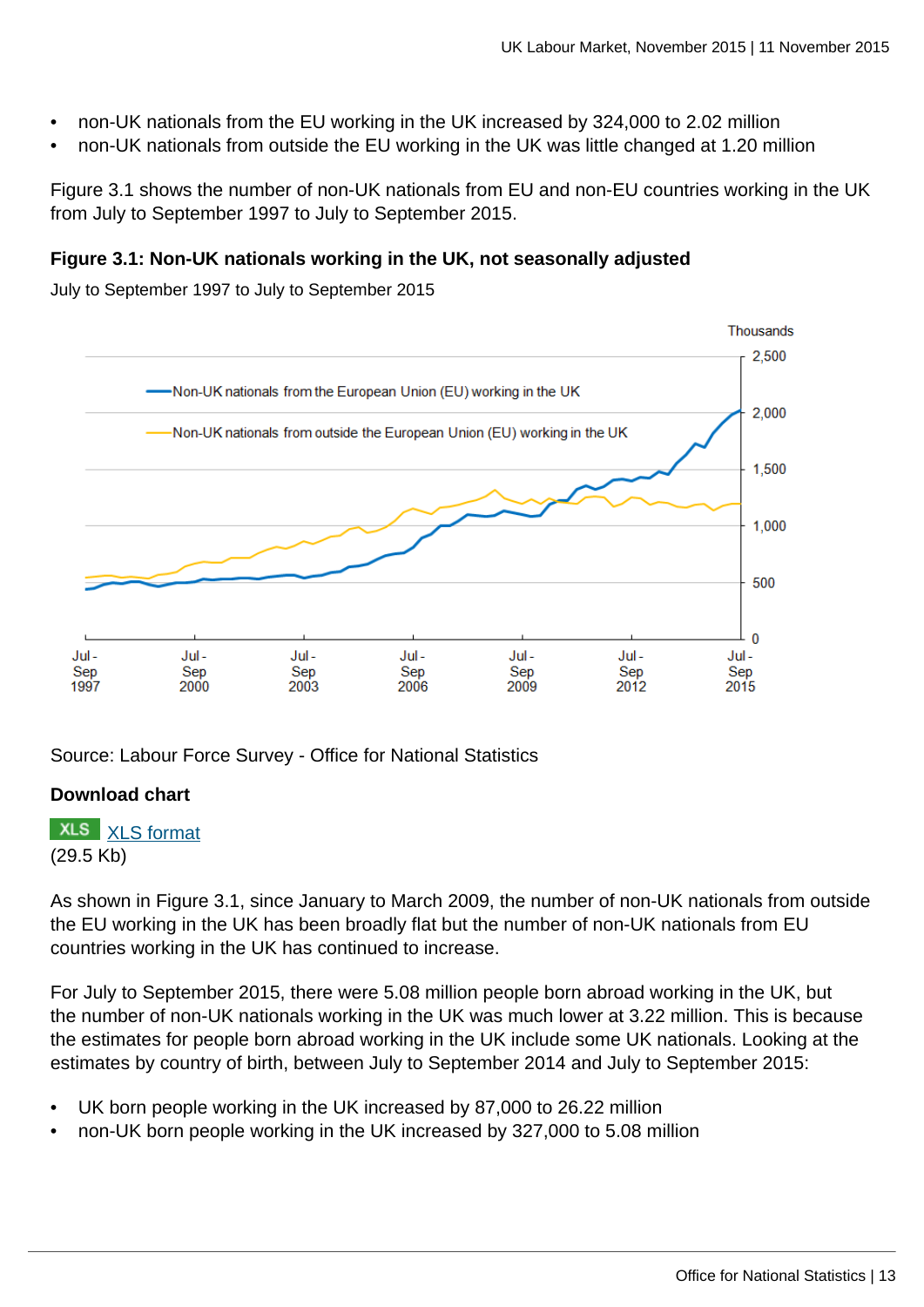### **Where to find data about employment by nationality and country of birth**

Estimates of employment by nationality and country of birth are available at Table 8 of the pdf version of this statistical bulletin and at [data table EMP06 \(130.5 Kb Excel sheet\)](http://www.ons.gov.uk:80/ons/rel/lms/labour-market-statistics/november-2015/table-emp06.xls).

# **4. Actual hours worked**

### **Introduction**

[Actual hours worked](http://www.ons.gov.uk:80/ons/rel/lms/labour-market-guidance/guide-to-labour-market-statistics/guide-to-hours-worked.html) measures the number of hours worked in the economy. Changes in actual hours worked reflect changes in the number of people in employment and the average hours worked by those people.

### **Commentary**

Total hours worked per week were 995.2 million for July to September 2015. This was:

- 1.2 million (0.1%) fewer than for April to June 2015
- 7.3 million (0.7%) more than for a year earlier
- 68.2 million (7.4%) more than for 5 years previously

Comparing July to September 2015 with April to June 2015, the number of people in work increased by 177,000 (as explained at Section 1) but total hours worked fell by 1.2 million, as people worked fewer hours on average.

For July to September 2015:

- people worked, on average, 31.9 hours per week, 0.2 hours fewer than for April to June 2015 and for a year earlier
- people working full-time worked, on average, 37.2 hours per week in their main job, 0.2 hours fewer than for April to June 2015 and 0.3 hours fewer than for a year earlier
- people working part-time worked, on average, 16.2 hours per week in their main job, little changed compared with April to June 2015 and with a year earlier

Figure 4.1 shows total hours worked and the number of people in work, as indices, for the last 5 years.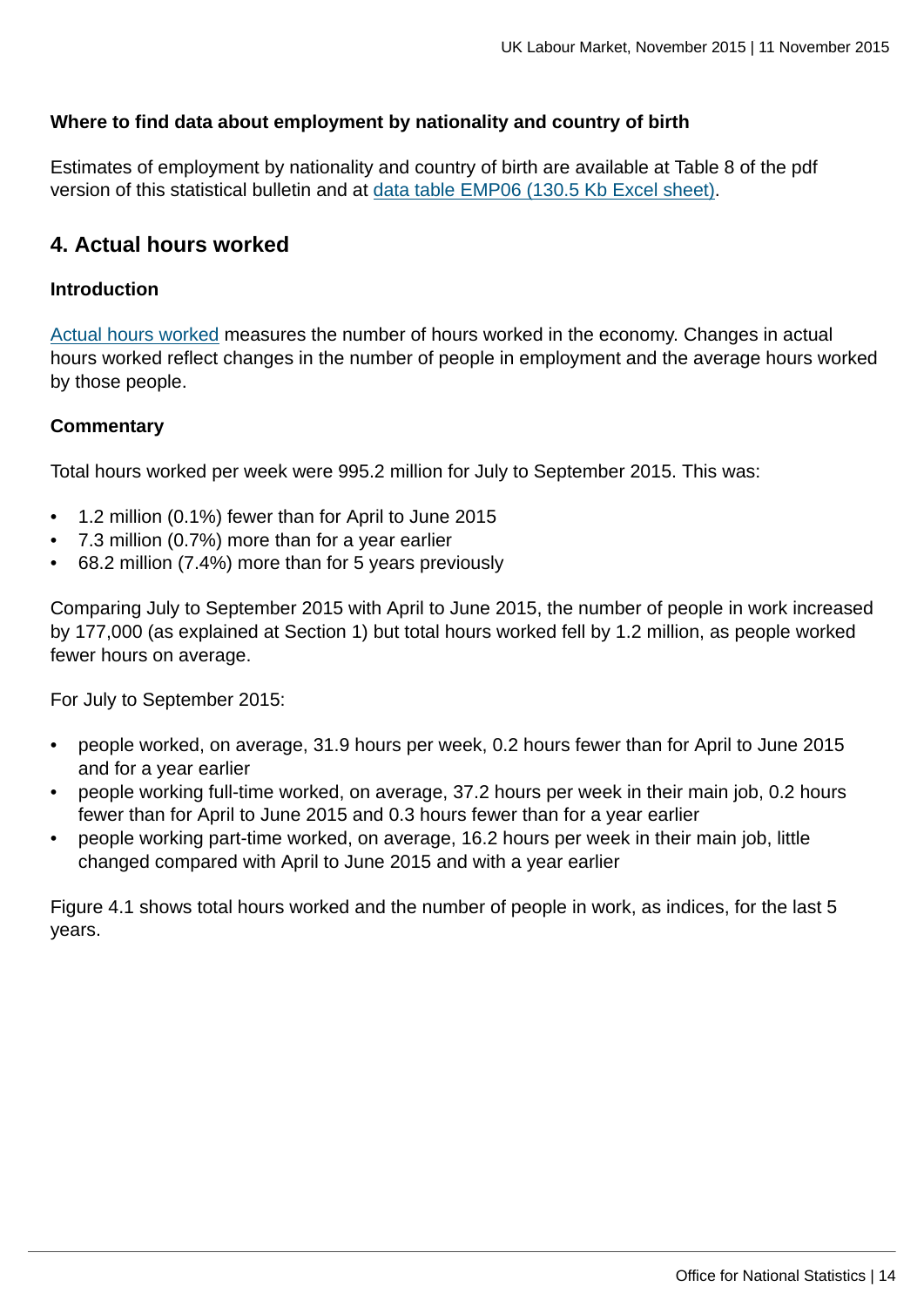# **Figure 4.1: Total hours worked and number of people in work in the UK, seasonally adjusted**

July to September 2010 to July to September 2015



Source: Labour Force Survey - Office for National Statistics

### **Download chart**

**XLS** [XLS format](http://www.ons.gov.uk:80/ons/rel/lms/labour-market-statistics/november-2015/chd-figure-4-1.xls) (116 Kb)

### **Where to find data about hours worked**

Hours worked estimates are available at Tables 7 and 7(1) of the pdf version of this statistical bulletin and at [data tables HOUR01 SA \(223.5 Kb Excel sheet\)](http://www.ons.gov.uk:80/ons/rel/lms/labour-market-statistics/november-2015/table-hour01-sa.xls) and [HOUR02 SA \(580 Kb Excel](http://www.ons.gov.uk:80/ons/rel/lms/labour-market-statistics/november-2015/table-hour02-sa.xls) [sheet\).](http://www.ons.gov.uk:80/ons/rel/lms/labour-market-statistics/november-2015/table-hour02-sa.xls)

Estimates for average weekly hours worked back to 1855 (which do not have National Statistics status) have been published by the Bank of England in the spreadsheet [Three centuries of data v2.2](http://www.bankofengland.co.uk/research/Pages/onebank/threecenturies.aspx) (at column Q in worksheet 22).

# **5. Workforce jobs (first published on 16 September 2015)**

### **Introduction**

[Workforce jobs](http://www.ons.gov.uk:80/ons/rel/lms/labour-market-guidance/guide-to-labour-market-statistics/guide-to-jobs.html) measures the number of filled jobs in the economy. The estimates are mainly sourced from employer surveys. Workforce jobs is a different concept from employment, which is sourced from the Labour Force Survey, as employment is an estimate of people and some people have more than one job.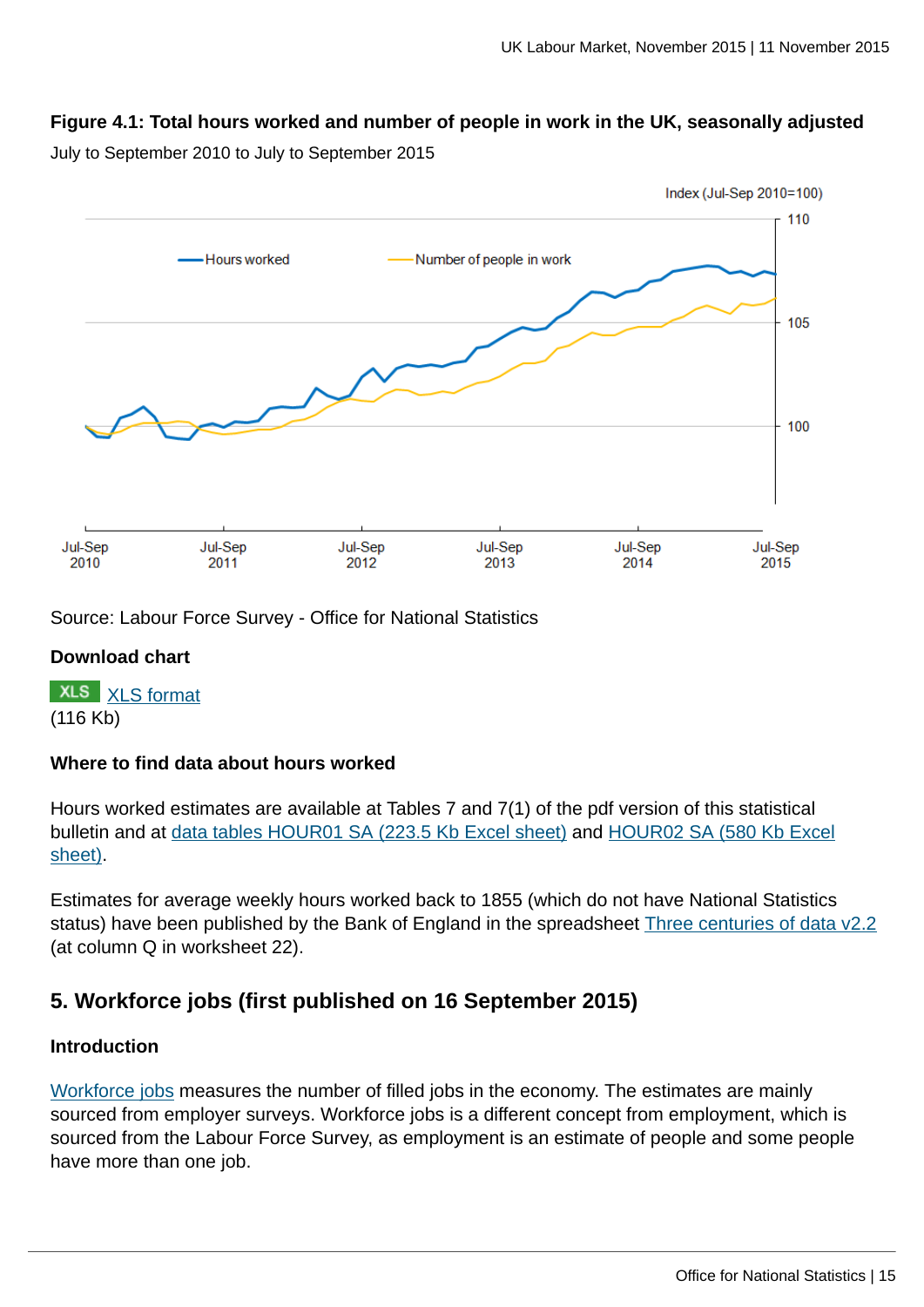A [comparison between estimates of employment and jobs](http://www.ons.gov.uk:80/ons/rel/lms/labour-market-statistics/september-2015/reconciliation-of-estimates-of-jobs--august-2015.html) is available on our website.

#### **Commentary**

For June 2015 there were 33.69 million workforce jobs, 102,000 more than for March 2015 and 330,000 more than for a year earlier. Figure 5.1 shows changes in the number of jobs by industrial sector between June 2014 and June 2015.

### **Figure 5.1: Changes in the number of jobs in the UK between June 2014 and June 2015, seasonally adjusted**



Source: Office for National Statistics

### **Download chart**

**XLS** [XLS format](http://www.ons.gov.uk:80/ons/rel/lms/labour-market-statistics/september-2015/chd-figure-5-1.xls) (25.5 Kb)

Looking at a longer term comparison, between June 1978 (when comparable records began) and June 2015:

- the proportion of jobs accounted for by the manufacturing and mining and quarrying sectors fell from 26.4% to 8.0%
- the proportion of jobs accounted for by the services sector increased from 63.2% to 83.5%

While comparable estimates for workforce jobs by industry begin in 1978, some historical information back to 1841, not comparable with the latest estimates, are available from [2011 Census](http://www.ons.gov.uk:80/ons/rel/census/2011-census-analysis/170-years-of-industry/index.html) [Analysis, 170 years of industry](http://www.ons.gov.uk:80/ons/rel/census/2011-census-analysis/170-years-of-industry/index.html).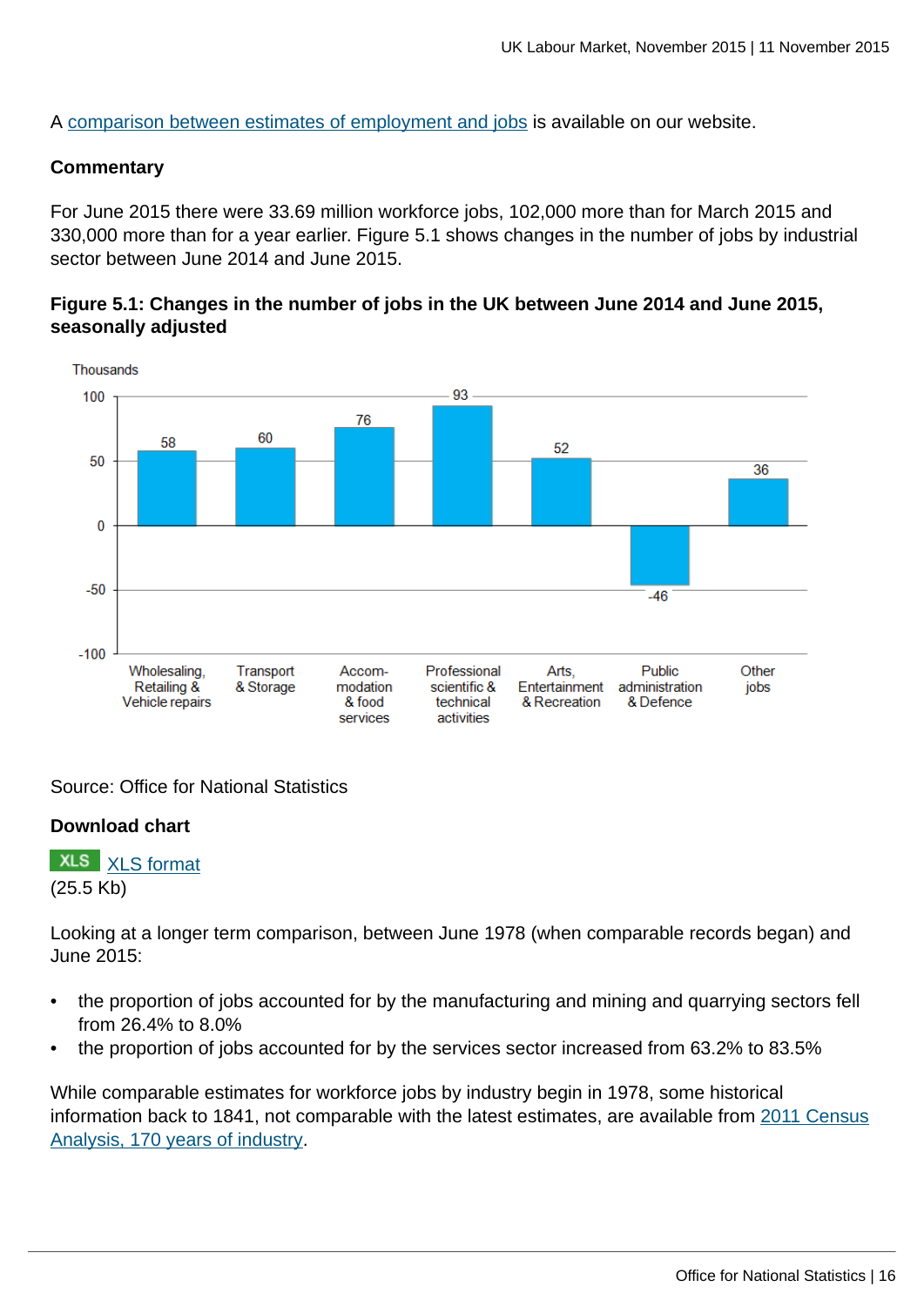### **Where to find data about workforce jobs**

Jobs estimates are available at Tables 5 and 6 of the pdf version of this statistical bulletin and at [data tables JOBS01 \(55.5 Kb Excel sheet\)](http://www.ons.gov.uk:80/ons/rel/lms/labour-market-statistics/november-2015/table-jobs01.xls) and [JOBS02 \(327.5 Kb Excel sheet\).](http://www.ons.gov.uk:80/ons/rel/lms/labour-market-statistics/november-2015/table-jobs02.xls)

# **6. Average weekly earnings**

### **Introduction**

[Average Weekly Earnings](http://www.ons.gov.uk:80/ons/rel/lms/labour-market-guidance/guide-to-labour-market-statistics/guide-to-earnings.html) measures money paid to employees in Great Britain in return for work done, before tax and other deductions from pay. The estimates do not include earnings of selfemployed people. Estimates are available for both total pay (which includes bonuses) and for regular pay (which excludes bonus payments). Estimates are available in both nominal terms (not adjusted for consumer price inflation) and real terms (adjusted for consumer price inflation). The estimates are not just a measure of pay settlements as they also reflect compositional changes within the workforce. Further information is available at **Notes for Earnings** at the end of this section.

### **Commentary**

For September 2015:

- average regular pay (excluding bonuses) for employees in Great Britain was £463 per week before tax and other deductions from pay
- average total pay (including bonuses) for employees in Great Britain was £492 per week before tax and other deductions from pay

Between July to September 2014 and July to September 2015 in nominal terms (that is, not adjusted for consumer price inflation) regular pay increased by 2.5%, lower than the growth rate between June to August 2014 and June to August 2015 (2.8%). Lower annual growth rates were recorded for September 2015, compared with August 2015, across the private sector, particularly for Finance and Business Services and for Wholesaling, Retailing, Hotels and Restaurants.

Between July to September 2014 and July to September 2015 in nominal terms (that is, not adjusted for consumer price inflation) total pay increased by 3.0%, the same as the growth rate between June to August 2014 and June to August 2015.

Figure 6.1 compares the annual growth rates for both regular and total pay in nominal terms for the last 5 years.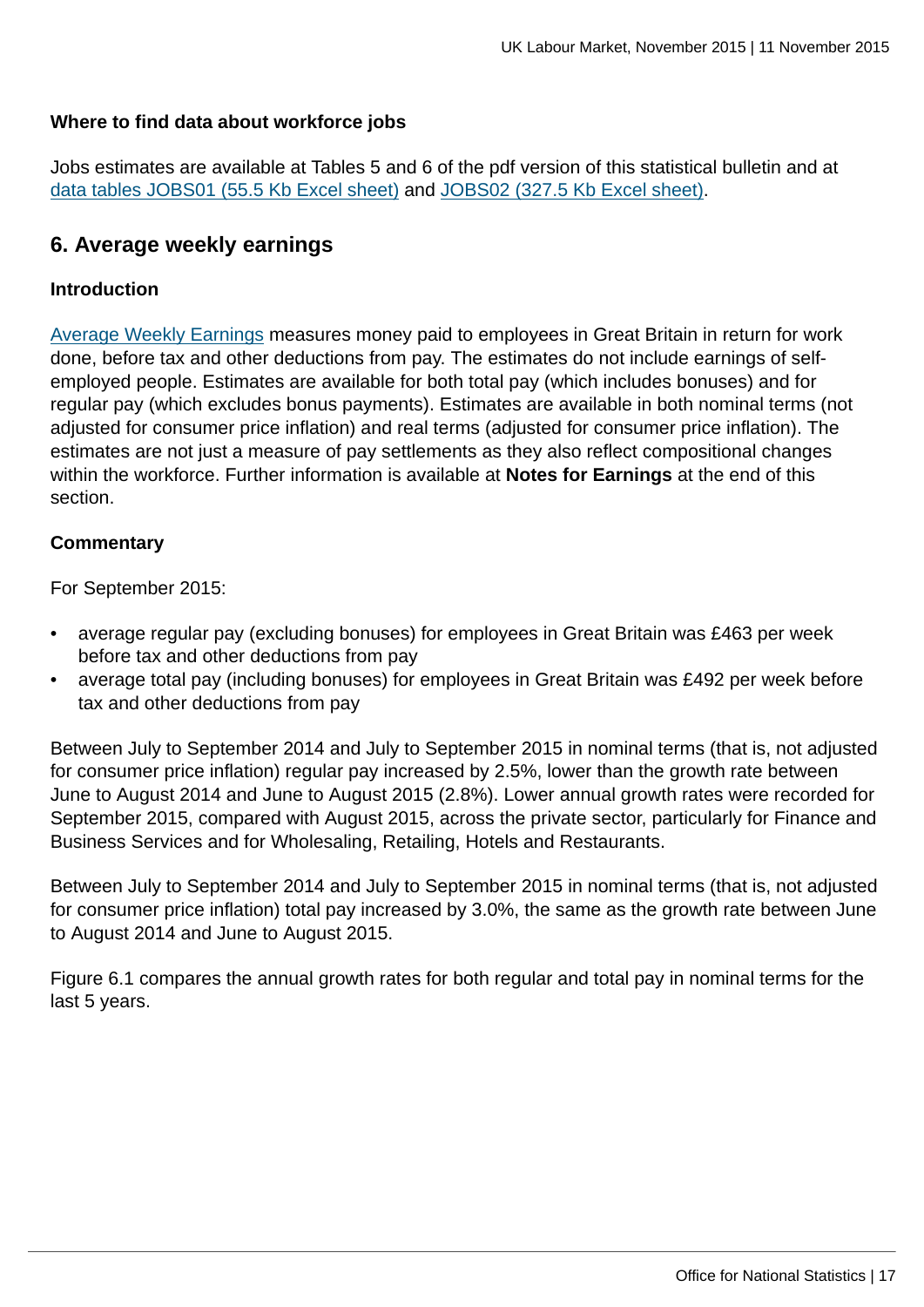### **Figure 6.1: Great Britain average earnings annual growth rates, seasonally adjusted**

July to September 2010 to July to September 2015



Source: Monthly Wages and Salaries Survey - Office for National Statistics

### **Download chart**



Looking at longer term movements, since comparable records began in 2000 average total pay for employees in Great Britain in nominal terms (that is, not adjusted for consumer price inflation) increased from £311 a week in January 2000 to £492 a week in September 2015; an increase of 58.0%. Over the same period the Consumer Prices Index increased by 39.2%.

Between July to September 2014 and July to September 2015 in real terms (that is, adjusted for consumer price inflation):

- total pay for employees in Great Britain increased by 2.9%
- regular pay for employees in Great Britain increased by 2.5%

A more detailed analysis of earnings growth in real terms is available at [Supplementary Analysis of](http://www.ons.gov.uk:80/ons/rel/lms/labour-market-statistics/november-2015/art-supplementary-analysis-of-average-weekly-earnings--november-2015.html) [Average Weekly Earnings.](http://www.ons.gov.uk:80/ons/rel/lms/labour-market-statistics/november-2015/art-supplementary-analysis-of-average-weekly-earnings--november-2015.html)

### **Where to find data about average weekly earnings**

Estimates of average weekly earnings in nominal terms (that is, not adjusted for consumer price inflation) are available at Tables 15, 16 and 17 of the pdf version of this statistical bulletin and at [data](http://www.ons.gov.uk:80/ons/rel/lms/labour-market-statistics/november-2015/table-earn01.xls) [tables EARN01 \(616 Kb Excel sheet\)](http://www.ons.gov.uk:80/ons/rel/lms/labour-market-statistics/november-2015/table-earn01.xls), [EARN02 \(548 Kb Excel sheet\)](http://www.ons.gov.uk:80/ons/rel/lms/labour-market-statistics/november-2015/table-earn02.xls) and [EARN03 \(620 Kb Excel](http://www.ons.gov.uk:80/ons/rel/lms/labour-market-statistics/november-2015/table-earn03.xls) [sheet\).](http://www.ons.gov.uk:80/ons/rel/lms/labour-market-statistics/november-2015/table-earn03.xls)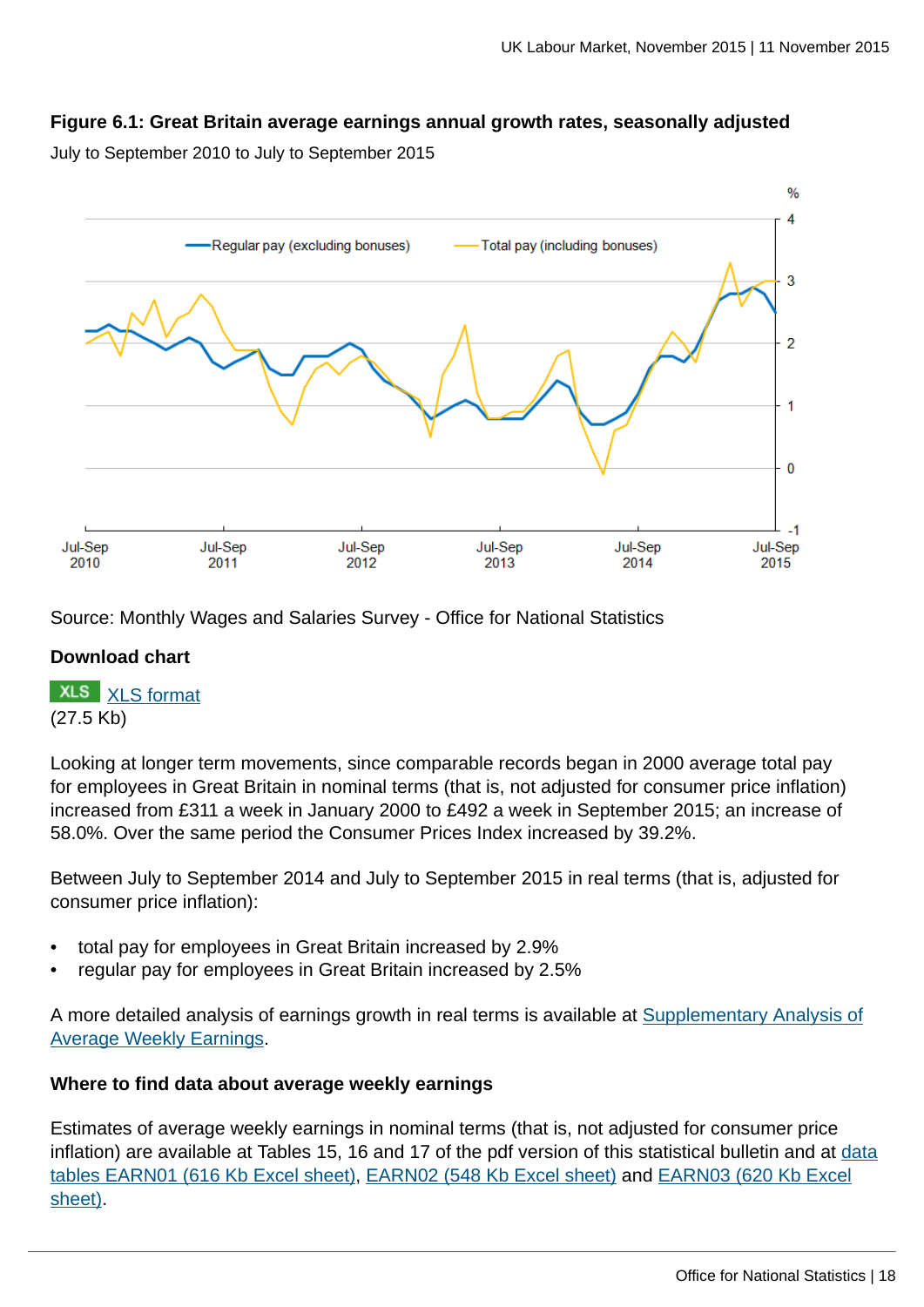Estimates of average weekly earnings in real terms (that is, adjusted for consumer price inflation) are available at Table 18 of the pdf version of this statistical bulletin and at [data table X04 \(124 Kb](http://www.ons.gov.uk:80/ons/rel/lms/labour-market-statistics/november-2015/table-x04.xls) [Excel sheet\)](http://www.ons.gov.uk:80/ons/rel/lms/labour-market-statistics/november-2015/table-x04.xls).

While comparable records for average weekly earnings start in 2000, modelled estimates back to 1963 (which do not have National Statistics status) are available at [data table EARN02 \(548 Kb](http://www.ons.gov.uk:80/ons/rel/lms/labour-market-statistics/november-2015/table-earn02.xls) [Excel sheet\)](http://www.ons.gov.uk:80/ons/rel/lms/labour-market-statistics/november-2015/table-earn02.xls).

Estimates back to 1750 (which do not have National Statistics status) have been published by the Bank of England in the spreadsheet [Three centuries of data v2.2](http://www.bankofengland.co.uk/research/Pages/onebank/threecenturies.aspx) (at column G in worksheet 21).

### **Where to find more information about earnings**

A [supplementary analysis of Average Weekly Earnings](http://www.ons.gov.uk:80/ons/rel/lms/labour-market-statistics/november-2015/art-supplementary-analysis-of-average-weekly-earnings--november-2015.html) which includes estimates of real earnings (that is, adjusted for consumer price inflation) is available on our website.

An article looking at [bonus payments](http://www.ons.gov.uk:80/ons/rel/awe/average-weekly-earnings/bonus-payments-in-great-britain--2014-15/index.html) was published on 26 August 2015.

The [Annual Survey of Hours and Earnings \(ASHE\),](http://www.ons.gov.uk:80/ons/rel/ashe/annual-survey-of-hours-and-earnings/index.html) published on 19 November 2014, provides more detailed data for 2014. Estimates from the ASHE survey for 2015 will be published on 18 November 2015.

### **Notes for Average Weekly Earnings**

- 1. The estimates relate to Great Britain and include salaries but not unearned income, benefits in kind or arrears of pay.
- 2. As well as pay settlements, the estimates reflect bonuses, changes in the number of paid hours worked and the impact of employees paid at different rates joining and leaving individual businesses. The estimates also reflect changes in the overall structure of the workforce; for example, fewer low paid jobs in the economy would have an upward effect on the earnings growth rate.
- 3. Lloyds Banking Group plc is reclassified to the private sector from April 2014 following the sale of some government owned shares to private sector investors. It is classified to the public sector between July 2009 and March 2014. We estimate that, if the April 2014 reclassification had not occurred, the public sector single month growth rates between April 2014 and March 2015 would have been around 0.3 percentage points higher and the corresponding private sector growth rates would have been around 0.1 percentage points lower.

# **7. Labour disputes (not seasonally adjusted)**

### **Introduction**

The [labour disputes](http://www.ons.gov.uk:80/ons/rel/lms/labour-market-guidance/guide-to-labour-market-statistics/guide-to-labour-disputes.html) estimates measure strikes connected with terms and conditions of employment.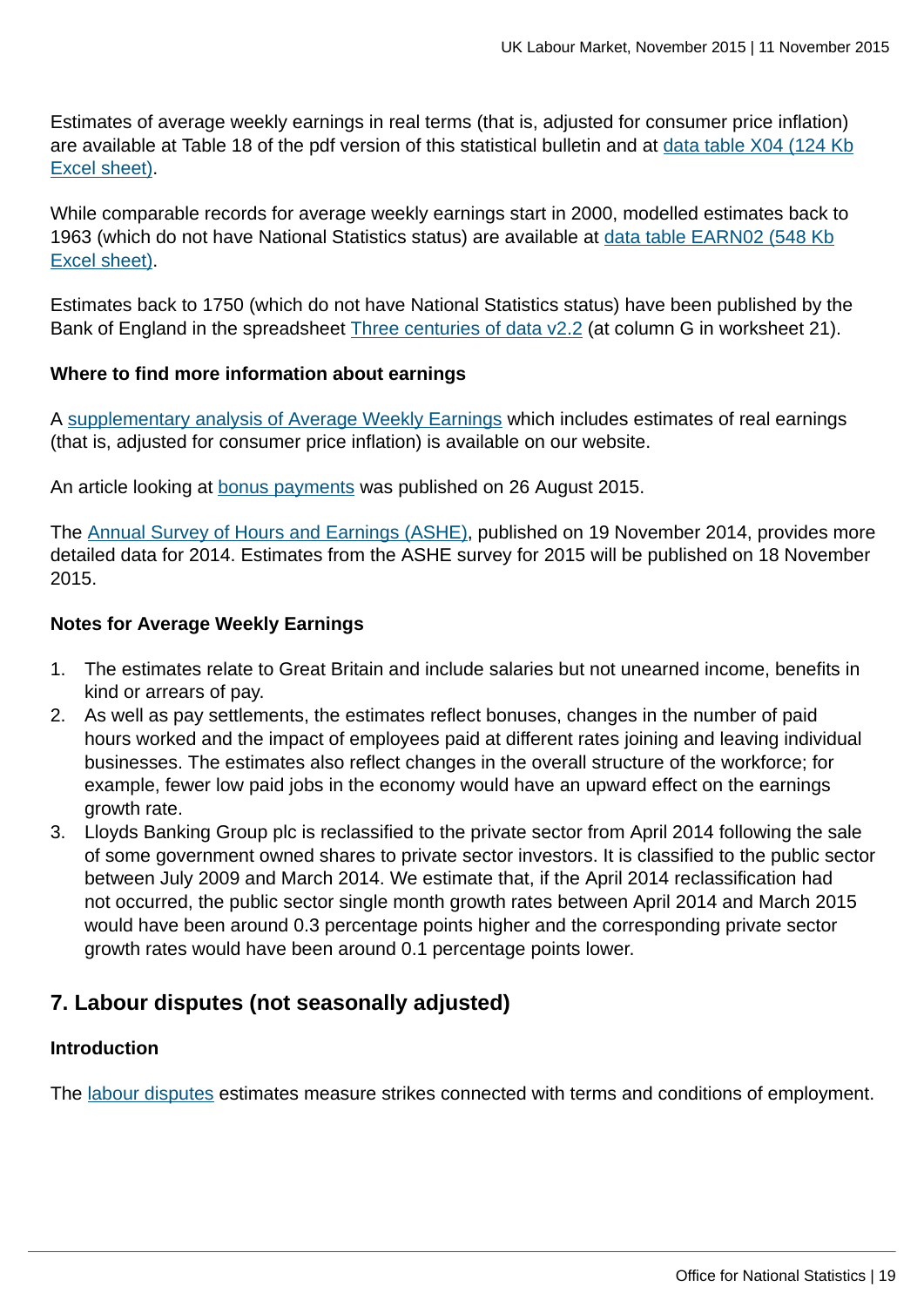### **Commentary**

In September 2015, there were 8,000 working days lost from 16 stoppages. For the 12 months ending September 2015, there were 303,000 working days lost from 142 stoppages.

Since monthly records began in December 1931:

- the highest cumulative 12 month estimate for working days lost was 32.2 million for the 12 months to April 1980
- the lowest cumulative 12 month estimate for working days lost was 143,000 for the 12 months to March 2011

Working days lost are at historically low levels when looking at the longer run time series back to the 1930s, available at [data table LABD01 \(116 Kb Excel sheet\)](http://www.ons.gov.uk:80/ons/rel/lms/labour-market-statistics/november-2015/table-labd01.xls).

Figure 7.1 shows cumulative 12 month totals for working days lost for the last 5 years.

### **Figure 7.1: Working days lost in the UK cumulative 12 months totals, not seasonally adjusted**

September 2010 to September 2015



Source: Labour Disputes Statistics - Office for National Statistics

### **Download chart**

**XLS** [XLS format](http://www.ons.gov.uk:80/ons/rel/lms/labour-market-statistics/november-2015/chd-figure-7-1.xls) (27 Kb)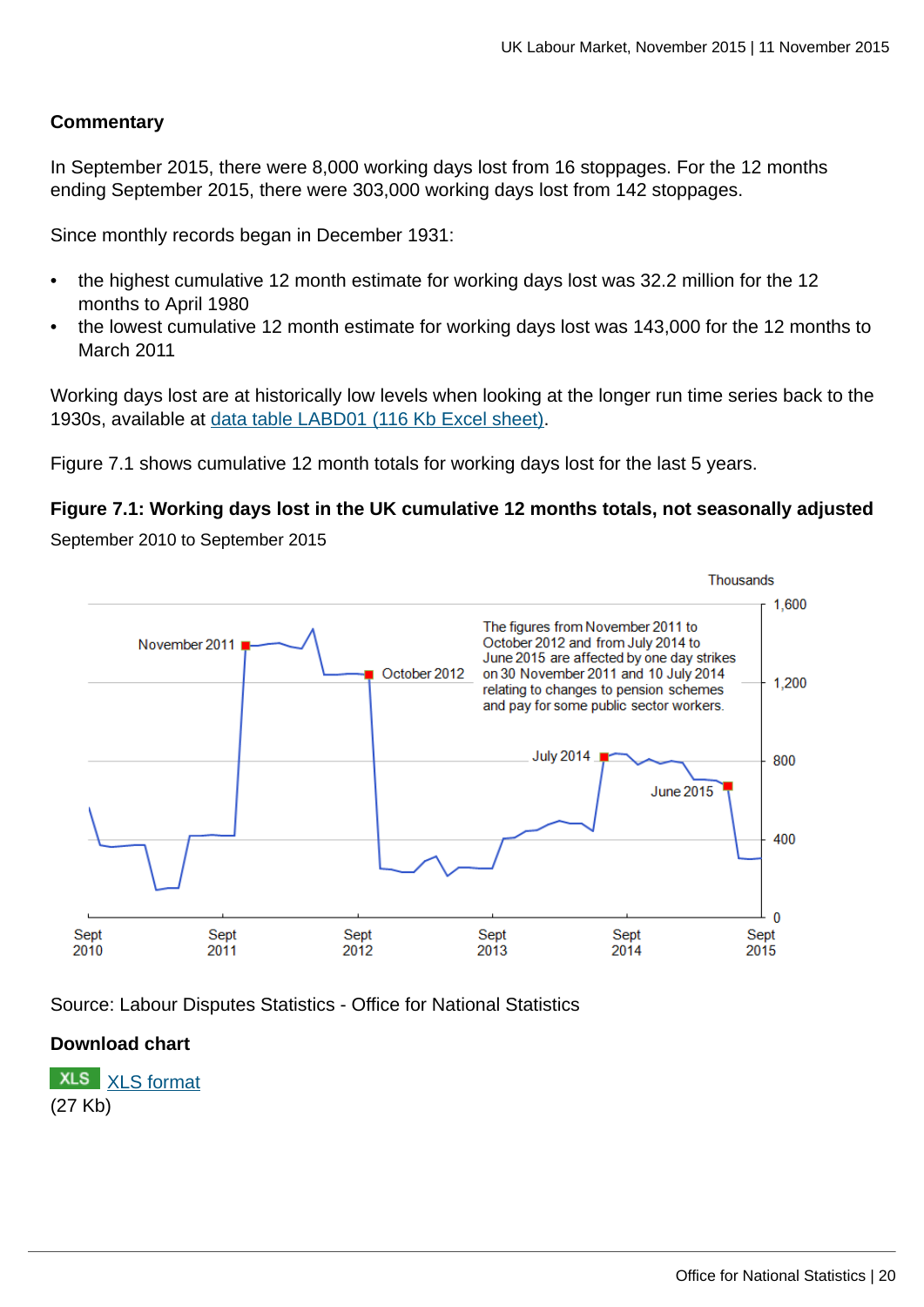### **Where to find data about labour disputes**

Labour disputes estimates are available at Table 20 of the pdf version of this statistical bulletin and at [data table LABD01 \(116 Kb Excel sheet\)](http://www.ons.gov.uk:80/ons/rel/lms/labour-market-statistics/november-2015/table-labd01.xls).

### **Where to find more information about labour disputes**

An [article providing more detailed information](http://www.ons.gov.uk:80/ons/rel/bus-register/labour-disputes/annual-article-2014/index.html) was published on 16 July 2015.

# **8. Unemployment**

### **Introduction**

[Unemployment](http://www.ons.gov.uk:80/ons/rel/lms/labour-market-guidance/guide-to-labour-market-statistics/guide-to-unemployment.html) measures people without a job who have been actively seeking work within the last 4 weeks and are available to start work within the next 2 weeks.

The unemployment rate is not the proportion of the total population who are unemployed. It is the proportion of the economically active population (those in work plus those seeking and available to work) who are unemployed. This follows [guidelines specified by the International Labour](http://www.ons.gov.uk:80/ons/external-links/international/international-labour-organisation-guidelines.html) [Organisation](http://www.ons.gov.uk:80/ons/external-links/international/international-labour-organisation-guidelines.html) and it ensures that UK unemployment rates are broadly comparable with those published by other countries.

### **Commentary**

The proportion of economically active people aged 16 and over who are out of work and seeking work is known as the unemployment rate. As shown at Figure 8.1, the lowest unemployment rate recorded since comparable records began in 1971 was 3.4% in late 1973 to early 1974 and the highest rate, 11.9%, was recorded in 1984 during the downturn of the early 1980s. The unemployment rate for the latest time period, July to September 2015, was 5.3%.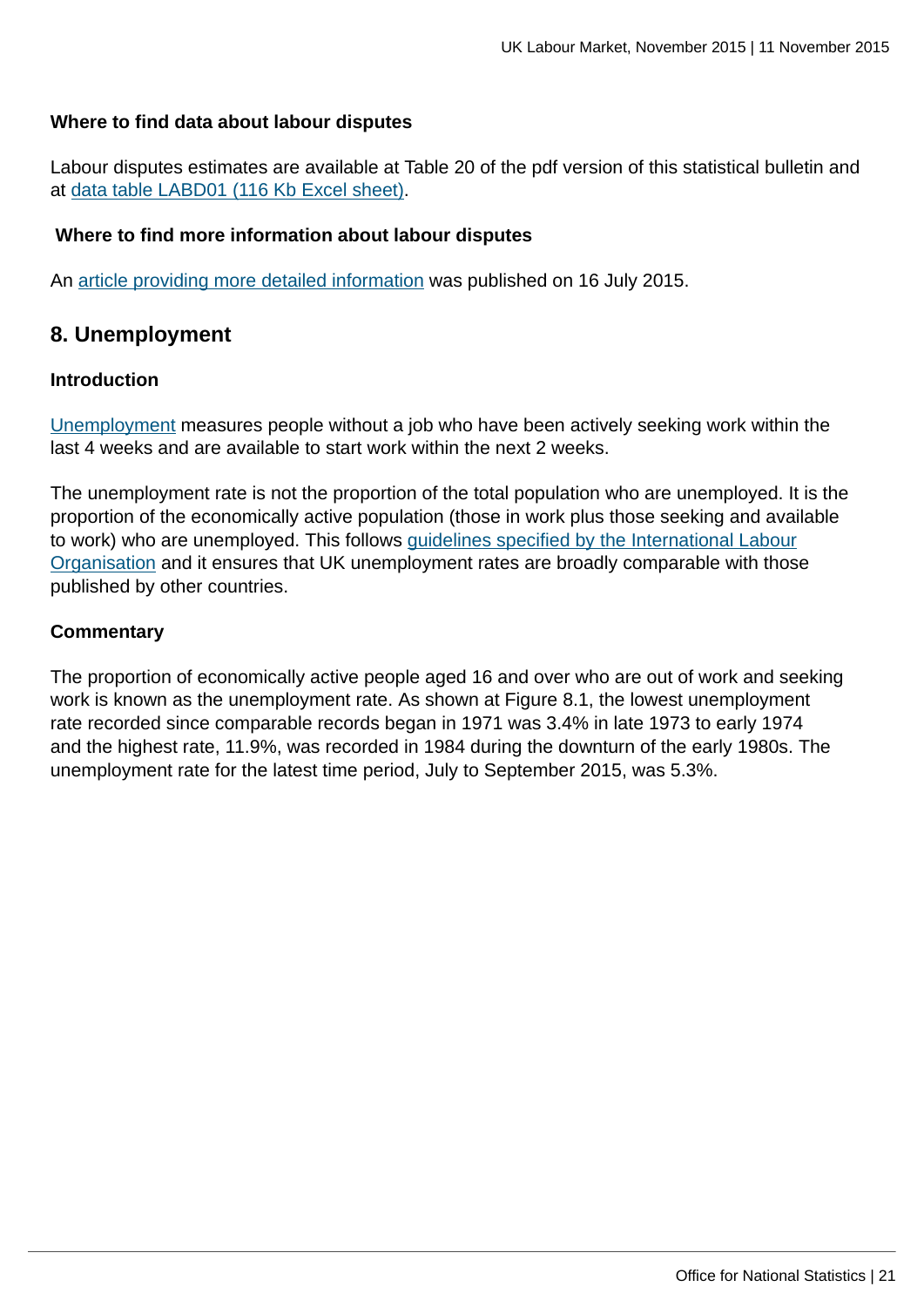# **Figure 8.1: UK Unemployment rate (aged 16 and over), seasonally adjusted**

January to March 1971 to July to September 2015



Source: Labour Force Survey - Office for National Statistics

### **Download chart**

**XLS** [XLS format](http://www.ons.gov.uk:80/ons/rel/lms/labour-market-statistics/november-2015/chd-figure-8-1.xls) (59 Kb)

Figure 8.2 looks in more detail at the unemployment rate for the last 5 years.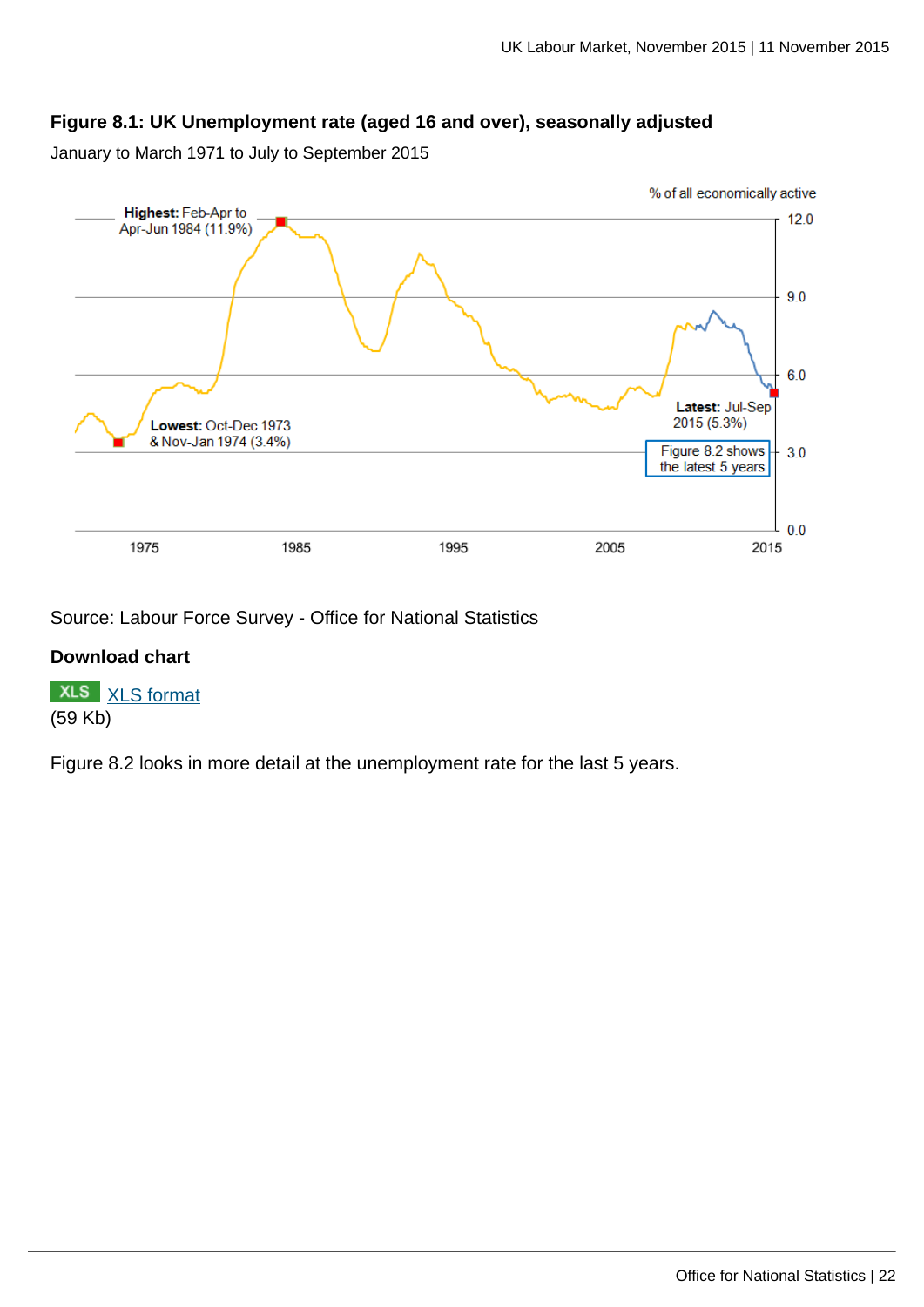# **Figure 8.2: UK Unemployment rate (aged 16 and over), seasonally adjusted**

July to September 2010 to July to September 2015



Source: Labour Force Survey - Office for National Statistics

### **Download chart**

**XLS** [XLS format](http://www.ons.gov.uk:80/ons/rel/lms/labour-market-statistics/november-2015/chd-figure-8-2.xls) (28.5 Kb)

The unemployment rate for those aged 16 and over for July to September 2015 was 5.3%. This was:

- down from 5.6% for April to June 2015
- down from 6.0% for a year earlier
- slightly higher than the pre-downturn trough of 5.2% for late 2007 to early 2008

For July to September 2015, there were 1.75 million unemployed people. This was 103,000 fewer than for April to June 2015 and 210,000 fewer than for a year earlier.

Looking at unemployment by sex for July to September 2015, there were:

- 957,000 unemployed men, 58,000 fewer than for April to June 2015 and 130,000 fewer than for a year earlier
- 793,000 unemployed women, 45,000 fewer than for April to June 2015 and 80,000 fewer than for a year earlier

Looking at unemployment by how long people have been out of work and seeking work, for July to September 2015 there were: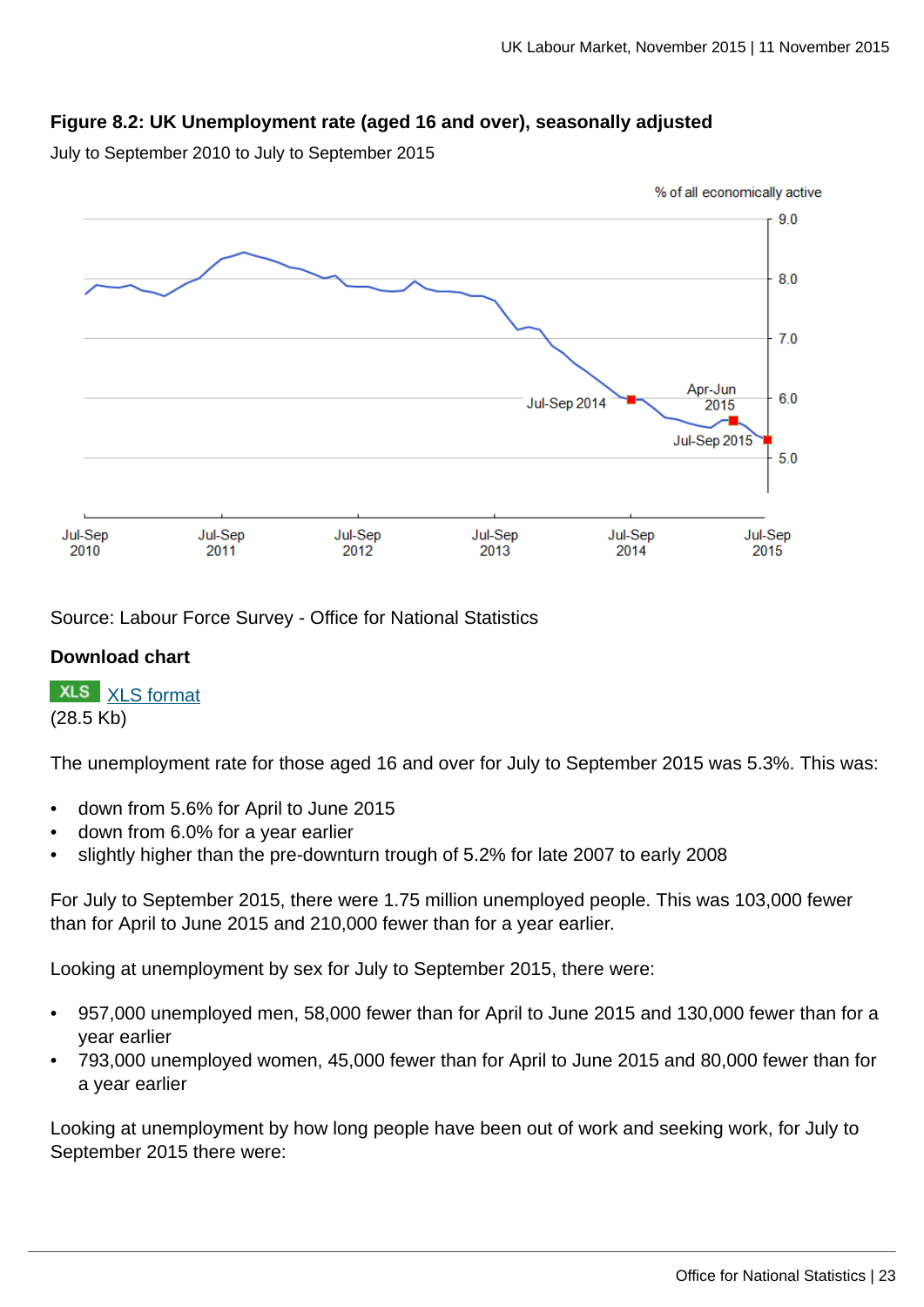- 957,000 people who had been unemployed for up to 6 months, 14,000 fewer than for April to June 2015 but 7,000 more than for a year earlier
- 278,000 people who had been unemployed for between 6 and 12 months, 27,000 fewer than for April to June 2015 and 42,000 fewer than for a year earlier
- 514,000 people who had been unemployed for over 12 months, 62,000 fewer than for April to June 2015 and 174,000 fewer than for a year earlier

Looking at international comparisons, the unemployment rate for the European Union (EU) was 9.3% of the economically active population for September 2015. Within the EU:

- the highest unemployment rates were for Greece (25.0% for July 2015) and Spain (21.6% for September 2015)
- the lowest unemployment rate was for Germany (4.5% for September 2015)
- apart from Germany, only the Czech Republic (4.8% for September 2015) and Malta (5.1% for September 2015) had lower unemployment rates than the UK

The unemployment rate for the United States was 5.1% for September 2015 and 5.0% for October 2015.

Figure 8.3 shows the unemployment rates for the UK, the EU and the United States (US) for the last 5 years. It shows that the unemployment rate for the UK has been substantially lower than that for the whole of the EU. The unemployment rate for the US has moved in a downward direction since early 2010 and the UK unemployment rate has been generally falling since early 2012. Although the unemployment rates for the UK and the US have been similar for recent time periods, the UK employment rate has been higher than that for the US. For July to September 2015, the employment rates for those aged from 16 to 64, were 73.7% for the UK and 68.6% for the US.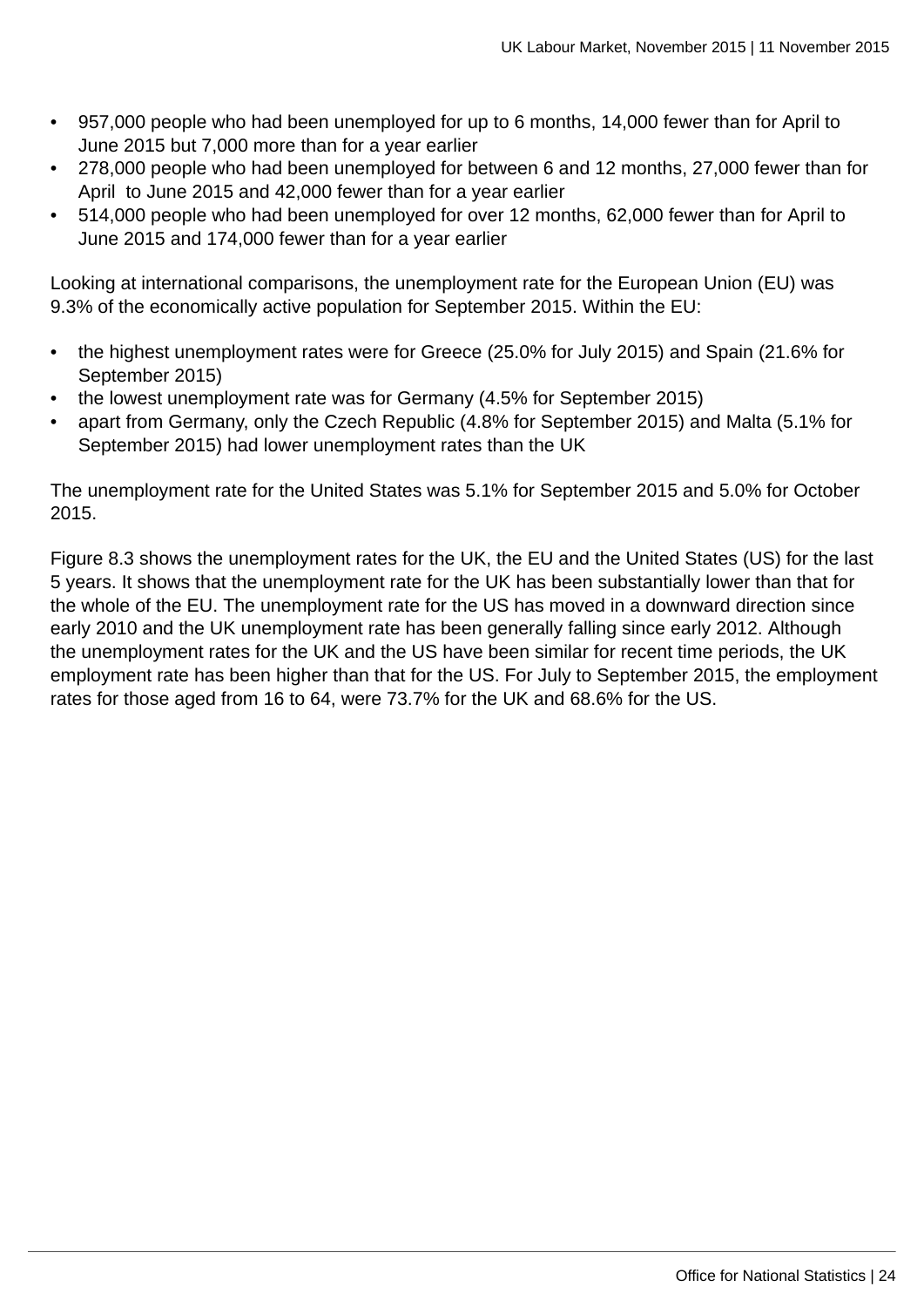# **Figure 8.3: Unemployment rates for the United Kingdom, European Union and United States, seasonally adjusted**

September 2010 to September 2015



Source: Labour Force Survey - Office for National Statistics

#### **Notes:**

- 1. The unemployment rates for the UK and the United States are for those aged 16 and over. The unemployment rate for the EU is for those aged from 15 to 74.
- 2. Figure 8.3 shows monthly estimates for the EU and for the United States from September 2010 to September 2015 and 3 month average estimates for the UK from July to September 2010 to July to September 2015.

#### **Download chart**

**XLS** [XLS format](http://www.ons.gov.uk:80/ons/rel/lms/labour-market-statistics/november-2015/chd-figure-8-3.xls) (30.5 Kb)

#### **Where to find data about unemployment**

Unemployment estimates for the UK are available at Table 9 of the pdf version of this statistical bulletin and at [data table UNEM01 SA \(699 Kb Excel sheet\).](http://www.ons.gov.uk:80/ons/rel/lms/labour-market-statistics/november-2015/table-unem01-sa.xls)

Estimates for the unemployment level and rate back to 1870 (which do not have National Statistics status) have been published by the Bank of England in the spreadsheet [Three centuries of data v2.2](http://www.bankofengland.co.uk/research/Pages/onebank/threecenturies.aspx) (at columns P and U in worksheet 22).

International comparisons of unemployment rates are available at Table 19 of the pdf version of this statistical bulletin and at [data table A10 \(293.5 Kb Excel sheet\).](http://www.ons.gov.uk:80/ons/rel/lms/labour-market-statistics/november-2015/table-a10.xls)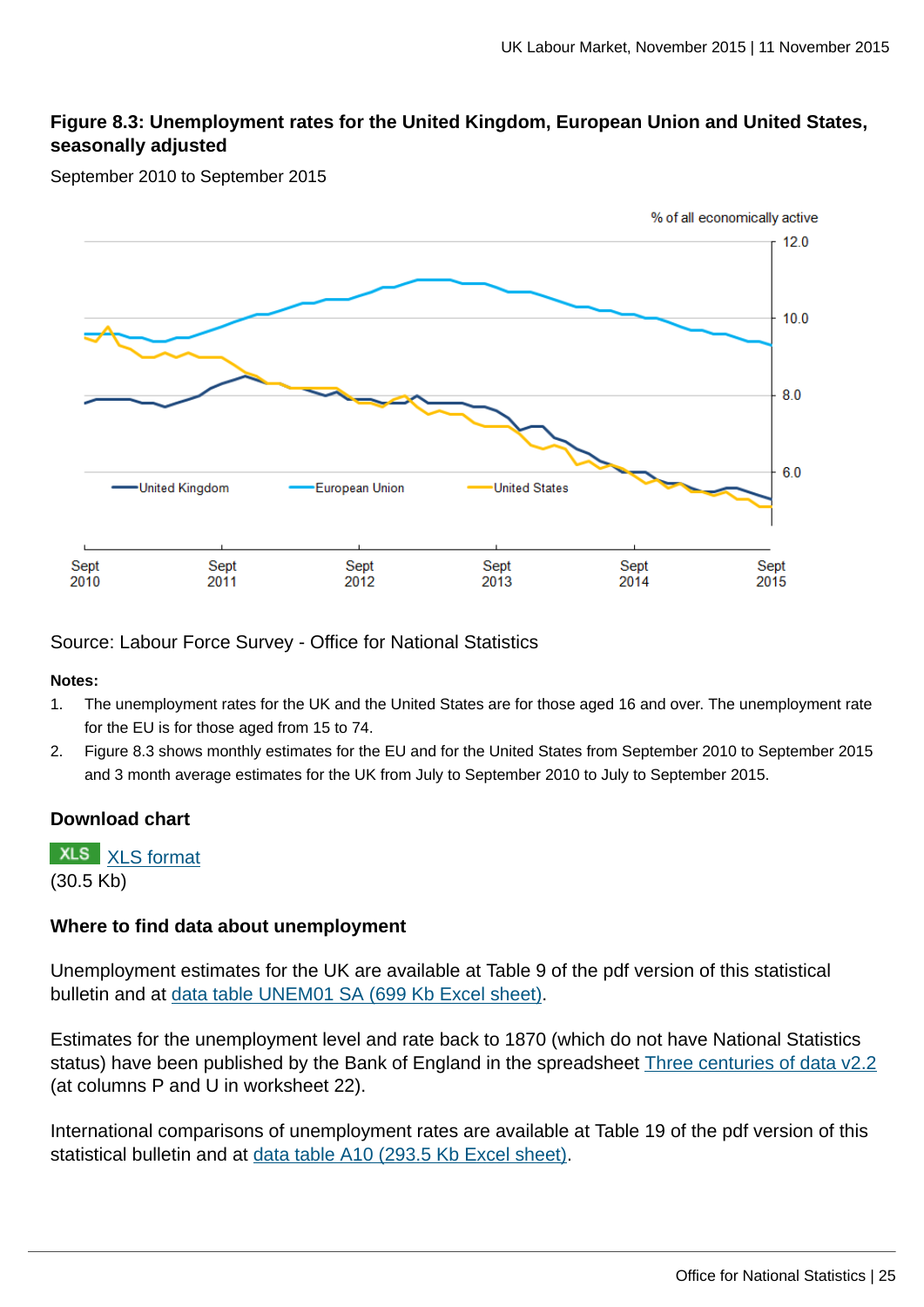European Union (EU) unemployment rates were published in a [Eurostat News Release](http://ec.europa.eu/eurostat/documents/2995521/7054219/3-30102015-AP-EN.pdf/06702a61-81c0-45ef-8d0f-9ac7f0586908) on 30 October 2015.

# **9. Claimant Count (experimental statistics)**

### **Introduction**

The [Claimant Count](http://www.ons.gov.uk:80/ons/rel/lms/labour-market-guidance/guide-to-labour-market-statistics/guide-to-claimant-count.html) measures the number of people claiming unemployment related benefits:

- between January 1971 (when comparable estimates start) and September 1996 it is an estimate of the number of people who would have claimed unemployment related benefits if Jobseeker's Allowance had existed at that time
- between October 1996 and April 2013 the Claimant Count is a count of the number of people claiming Jobseeker's Allowance (JSA)
- between May 2013 and October 2013 the Claimant Count includes all claimants of Universal Credit (including those who were in work) as well as all JSA claimants
- from November 2013 the Claimant Count includes all **out of work** Universal Credit claimants as well as all JSA claimants

Ideally only those Universal Credit claimants who are out of work and required to seek work should be included in the Claimant Count but it is not currently possible to produce estimates on this basis. The Claimant Count therefore currently includes some out of work claimants of Universal Credit who are not required to look for work; for example, due to illness or disability.

The Claimant Count estimates are currently designated as experimental statistics because the Universal Credit estimates are still being developed by the Department for Work and Pensions. However the Claimant Count estimates do provide the best available estimates of the number of people claiming unemployment related benefits in the UK.

The Claimant Count includes people who claim unemployment related benefits but who do not receive payment. For example some claimants will have had their benefits stopped for a limited period of time by Jobcentre Plus. Some people claim JSA in order to receive National Insurance Credits.

# **Commentary**

Figure 9.1 shows the Claimant Count since comparable records began in 1971. It shows that the lowest number of people claiming unemployment related benefits was 422,600 in December 1973 and the highest figure was 3.09 million in July 1986. For the latest month, October 2015, there were 795,500 people claiming unemployment related benefits.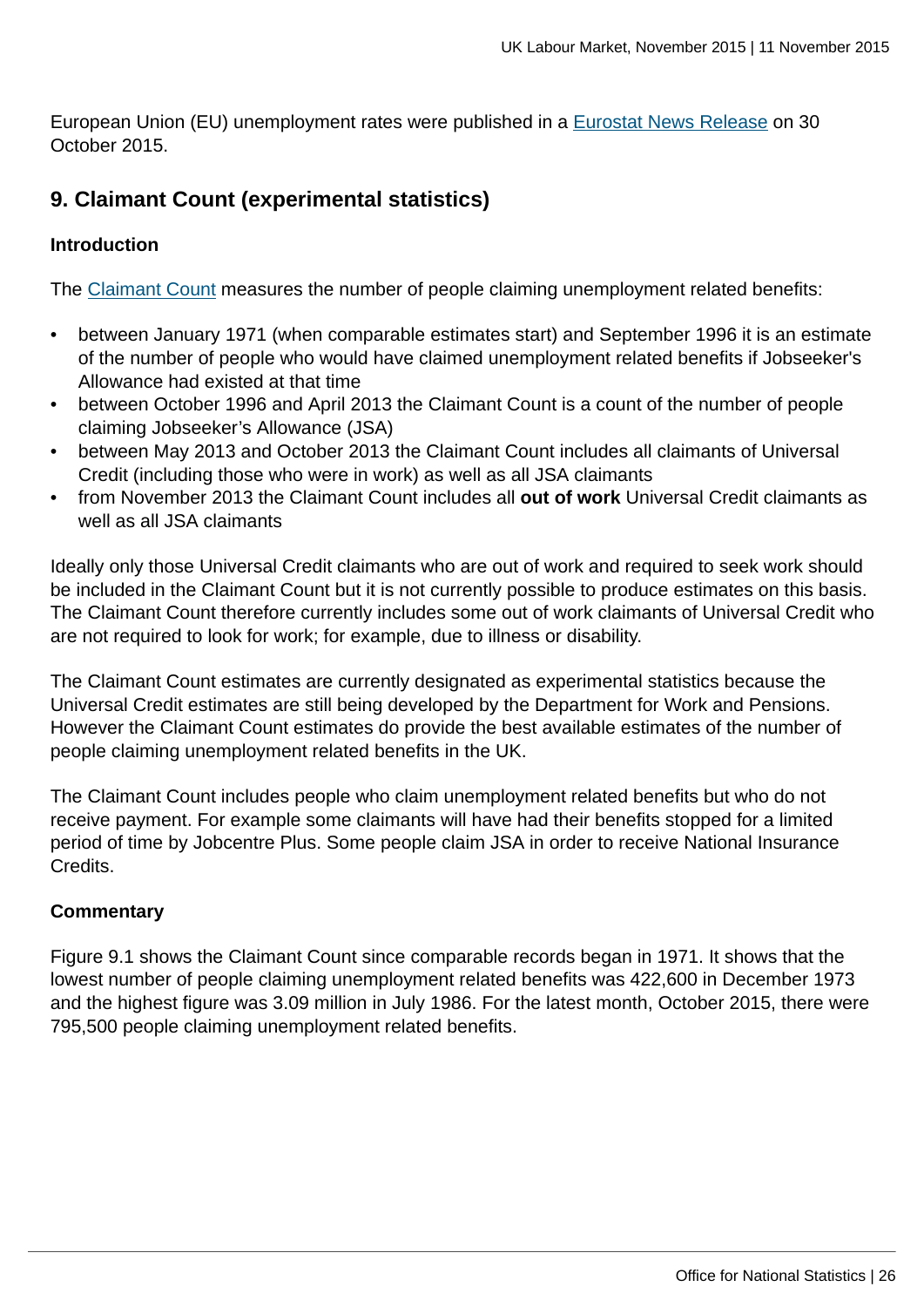### **Figure 9.1: UK Claimant Count, seasonally adjusted**

January 1971 to October 2015



Source: Office for National Statistics, Department for Work and Pensions

### **Download chart**

**XLS** [XLS format](http://www.ons.gov.uk:80/ons/rel/lms/labour-market-statistics/november-2015/chd-figure-9-1.xls) (56 Kb)

Looking in more detail at the most recent 5 years, Figure 9.2 shows the Claimant Count from October 2010 to October 2015.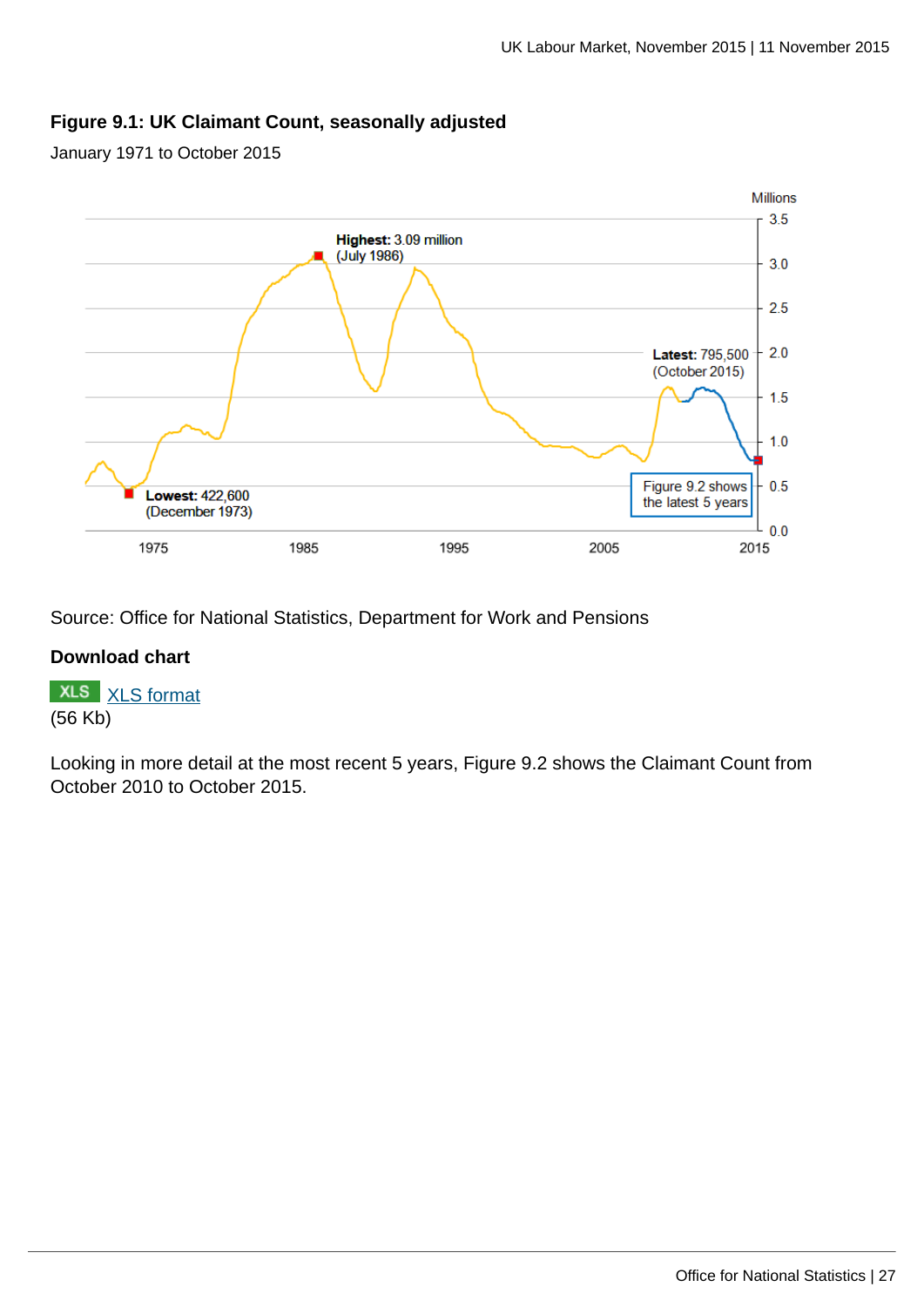### **Figure 9.2: UK Claimant Count, seasonally adjusted**

October 2010 to October 2015



Source: Office for National Statistics, Department for Work and Pensions

#### **Download chart**

**XLS** [XLS format](http://www.ons.gov.uk:80/ons/rel/lms/labour-market-statistics/november-2015/chd-figure-9-2.xls) (31.5 Kb)

For October 2015 there were 795,500 people claiming unemployment related benefits. This consisted of:

- 695,400 people claiming Jobseeker's Allowance
- 100,100 people who were out of work and claiming Universal Credit

For October 2015 there were 795,500 people claiming unemployment related benefits. This was:

- 3,300 more than for September 2015
- 139,100 fewer than for a year earlier
- 17,100 more than the pre-downturn trough of 778,400 for February 2008

For October 2015 there were:

- 515,600 men claiming unemployment related benefits, 1,200 more than for September 2015 but 86,100 fewer than for a year earlier
- 279,900 women claiming unemployment related benefits, 2,100 more than for September 2015 but 52,900 fewer than for a year earlier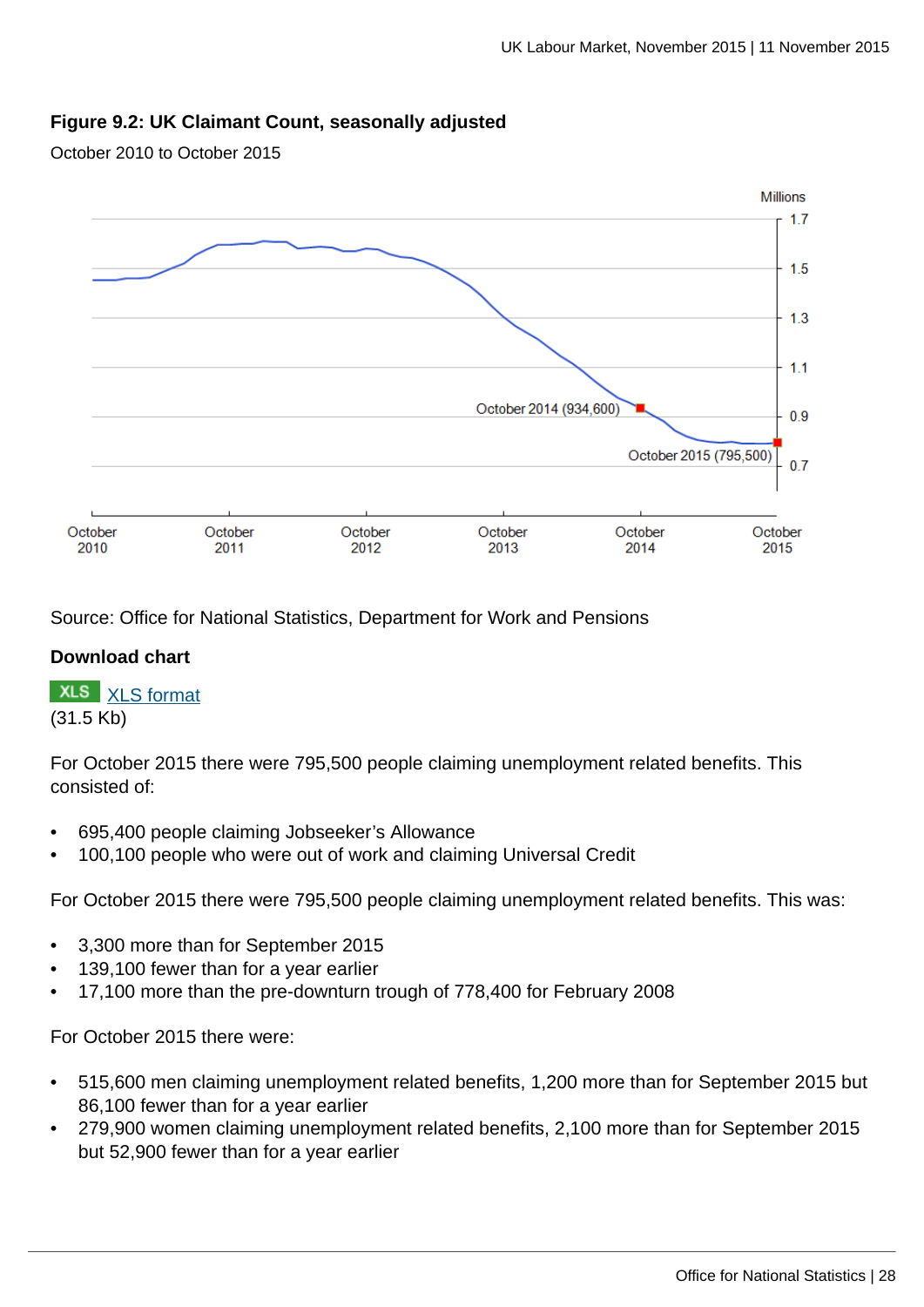### **Where to find data about the Claimant Count**

Claimant Count estimates are available at Table 10 of the pdf version of this statistical bulletin and at [data table CLA01 \(282 Kb Excel sheet\).](http://www.ons.gov.uk:80/ons/rel/lms/labour-market-statistics/november-2015/table-cla01.xls)

While comparable records start in 1971, some data back to 1881 (which do not have National Statistics status) are available from the "Historic Data" worksheet within [data table CLA01. \(282 Kb](http://www.ons.gov.uk:80/ons/rel/lms/labour-market-statistics/november-2015/table-cla01.xls) [Excel sheet\)](http://www.ons.gov.uk:80/ons/rel/lms/labour-market-statistics/november-2015/table-cla01.xls)

# **10. Comparison between unemployment and the Claimant Count**

[Unemployment](http://www.ons.gov.uk:80/ons/rel/lms/labour-market-guidance/guide-to-labour-market-statistics/guide-to-unemployment.html) is measured according to internationally accepted [guidelines specified by the](http://www.ons.gov.uk:80/ons/external-links/international/international-labour-organisation-guidelines.html) [International Labour Organisation \(ILO\)](http://www.ons.gov.uk:80/ons/external-links/international/international-labour-organisation-guidelines.html). Unemployed people in the UK are:

- without a job, have actively sought work in the last 4 weeks and are available to start work in the next 2 weeks
- out of work, have found a job and are waiting to start it in the next 2 weeks

People who meet these criteria are classified as unemployed irrespective of whether or not they claim Jobseeker's Allowance (JSA) or other benefits. The estimates are derived from the Labour Force Survey and are published for 3 month average time periods.

The [Claimant Count](http://www.ons.gov.uk:80/ons/rel/lms/labour-market-guidance/guide-to-labour-market-statistics/guide-to-claimant-count.html) measures the number of people claiming unemployment related benefits. As explained at Section 9 of this statistical bulletin, the Claimant Count estimates are designated as experimental statistics. In this section of the bulletin we compare quarterly movements in unemployment with quarterly movements in the Claimant Count. Some claimants will not be classified as unemployed. For example, people in employment working fewer than 16 hours a week can be eligible to claim JSA depending on their income.

Figure 10.1 and the associated spreadsheet compare quarterly movements in unemployment and the Claimant Count for the same 3 month average time periods. The unemployment estimates shown in this comparison exclude unemployed people in the 16 to 17 and 65 and over age groups as well as unemployed people aged from 18 to 24 in full-time education. This provides a more meaningful comparison with the Claimant Count than total unemployment because people in these population groups are not usually eligible to claim JSA.

When 3 month average estimates for the Claimant Count are compared with unemployment estimates for the same time periods and for the same population groups (people aged from 18 to 64 excluding 18 to 24 year olds in full-time education), between April to June 2015 and July to September 2015:

- unemployment fell by 57,000
- the Claimant Count fell by 6,000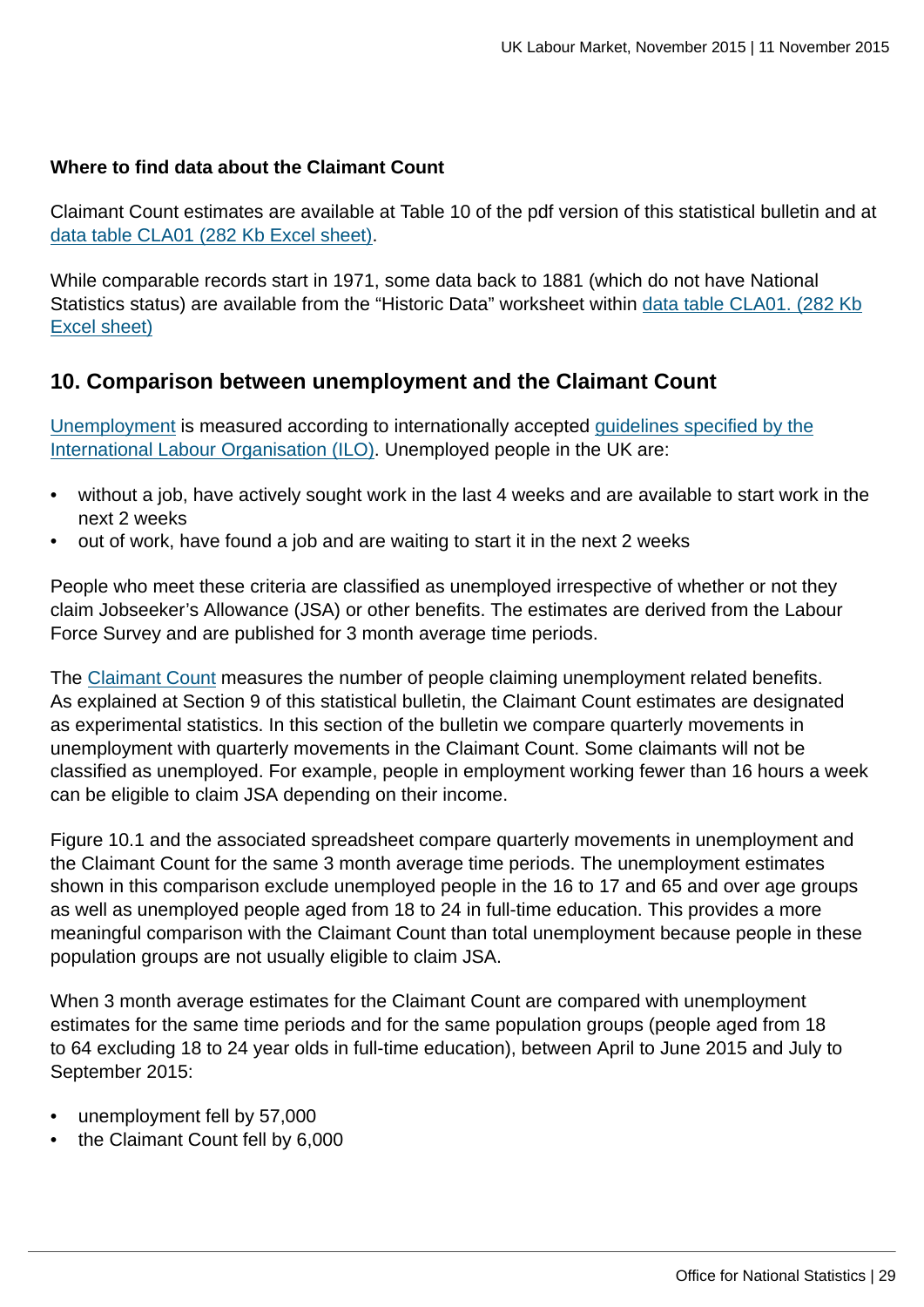# **Figure 10.1: Quarterly changes in Unemployment and the Claimant Count for the UK (aged 18 to 64), seasonally adjusted**

July to September 2010 to July to September 2015



Source: Office for National Statistics, Department for Work and Pensions

**Notes:**

- 1. Unemployment estimates are sourced from the Labour Force Survey (a survey of households). The unemployment figures in this chart, and the associated spreadsheet, exclude unemployed people aged from 18 to 24 in full-time education.
- 2. Claimant Count estimates are sourced from administrative data from Jobcentre Plus (part of the Department for Work and Pensions).

### **Download chart**

**XLS** [XLS format](http://www.ons.gov.uk:80/ons/rel/lms/labour-market-statistics/november-2015/chd-figure-10-1.xls) (228.5 Kb)

# **11. Economic inactivity**

### **Introduction**

[Economically inactive](http://www.ons.gov.uk:80/ons/rel/lms/labour-market-guidance/guide-to-labour-market-statistics/guide-to-economic-inactivity.html) people are not in employment but do not meet the internationally accepted definition of unemployment because they have not been seeking work within the last 4 weeks and/or they are unable to start work within the next 2 weeks.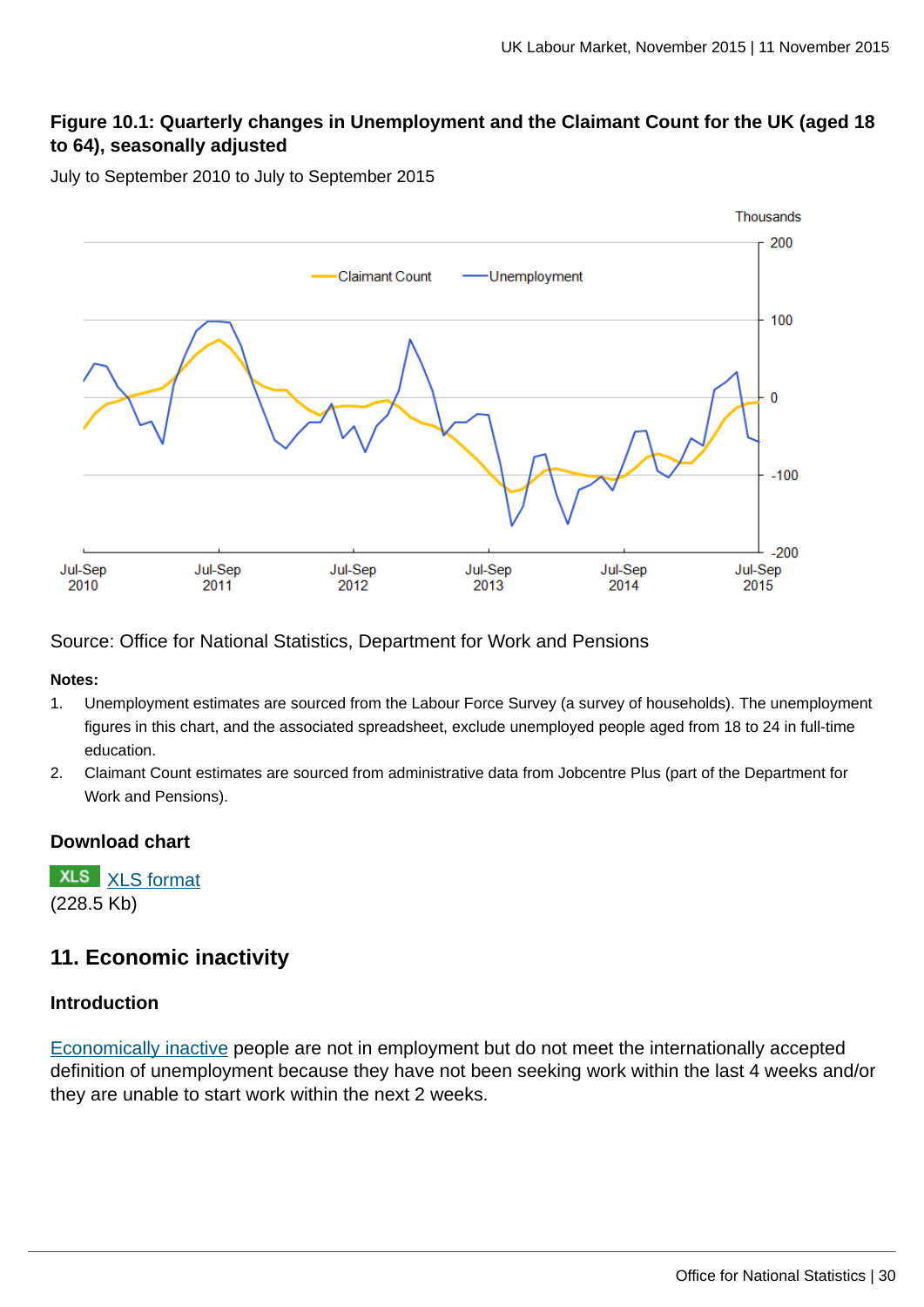# **Commentary**

The proportion of people, aged from 16 to 64, not in work and neither seeking nor available to work is known as the economic inactivity rate. Figure 11.1 shows the economic inactivity rate for people aged from 16 to 64 since comparable records began in 1971.

Figure 11.1 shows that the economic inactivity rate increased during the downturn of the early 1980s reaching a record high of 25.9% in 1983. As the economy improved in the late 1980s, the economic inactivity rate resumed its downward path, reaching a record low of 21.7% in late 1989 and 1990, before the economic downturn of the early 1990s drove it back up again. Following an increase in the economic inactivity rate during the economic downturn of 2008 to 2009, it resumed its generally downward path.

### **Figure 11.1: UK Economic inactivity rate (aged 16 to 64), seasonally adjusted**



January to March 1971 to July to September 2015

Source: Labour Force Survey - Office for National Statistics

### **Download chart**

**XLS** [XLS format](http://www.ons.gov.uk:80/ons/rel/lms/labour-market-statistics/november-2015/chd-figure-11-1.xls) (59 Kb)

Since comparable records began in 1971, the economic inactivity rate for men has been gradually rising while the rate for women has been gradually falling.

Figure 11.2 shows the economic inactivity rate for people for the last 5 years.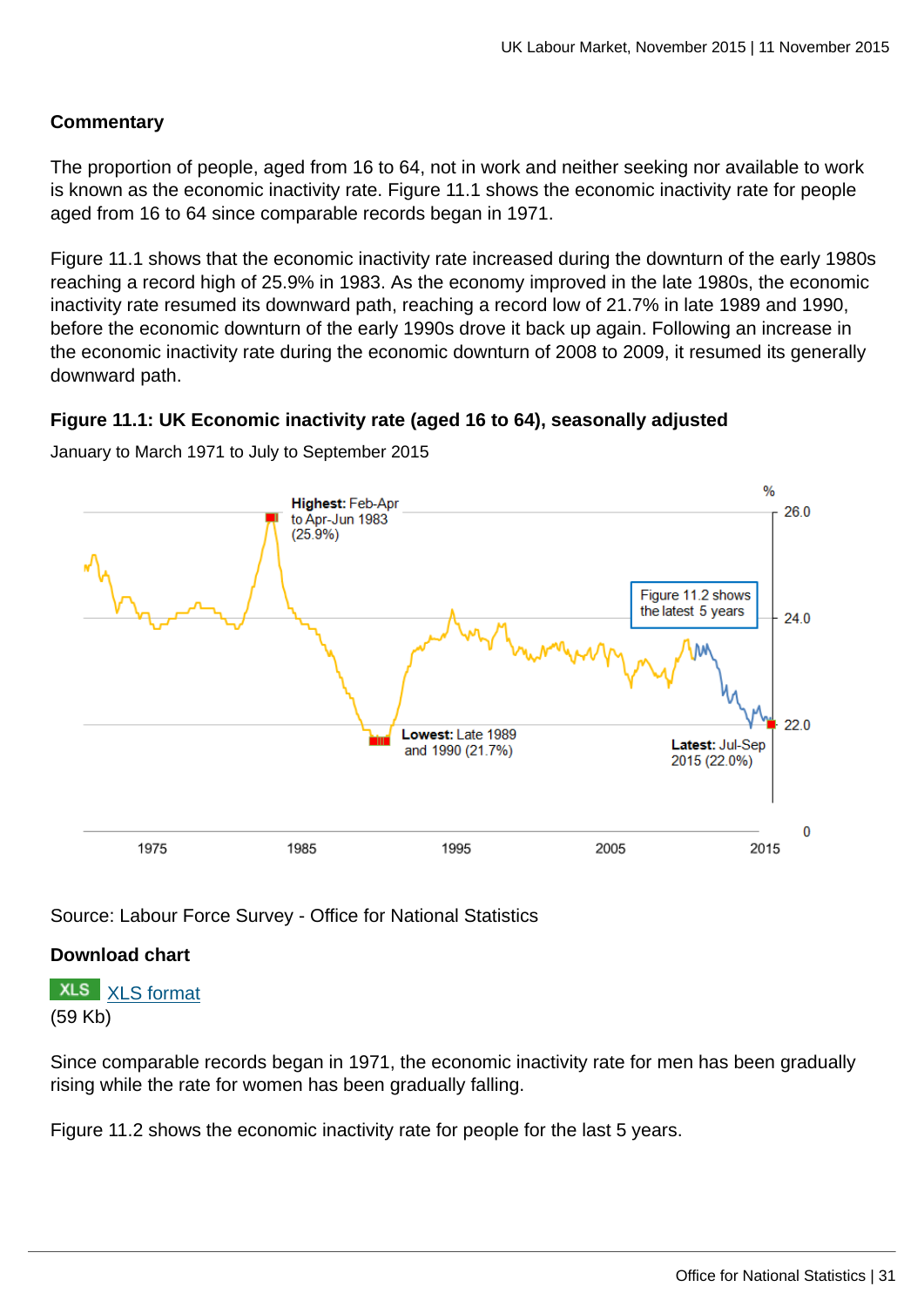# **Figure 11.2: UK Economic inactivity rate (aged 16 to 64), seasonally adjusted**

July to September 2010 to July to September 2015



Source: Labour Force Survey - Office for National Statistics

### **Download chart**

**XLS** [XLS format](http://www.ons.gov.uk:80/ons/rel/lms/labour-market-statistics/november-2015/chd-figure-11-2.xls) (32.5 Kb)

The economic inactivity rate for those aged from 16 to 64 for July to September 2015 was 22.0%. This was little changed compared with April to June 2015 but slightly lower than for a year earlier (22.2%). The inactivity rate has not been lower since the 3 months to January 1991.

For July to September 2015, there were 8.97 million people aged from 16 to 64 not in work and neither seeking nor available to work (known as economically inactive), 22,000 fewer than for April to June 2015 and 62,000 fewer than for a year earlier.

Looking in more detail at the 8.97 million people aged from 16 to 64 who were economically inactive for July to September 2015, the 2 largest categories were students and people looking after the family or home (each of which accounted for around a quarter of the total):

- there were 2.32 million people who were not looking for work because they were studying, 27,000 more than for April to June 2015 but 43,000 fewer than for a year earlier
- there were 2.21 million people (of which 1.97 million were women) who were not looking for work because they were looking after the family or home, 42,000 fewer than for April to June 2015 and 59,000 fewer than for a year earlier

The third and fourth largest categories were long-term sick (23.5% of the total) and retired (13.5% of the total):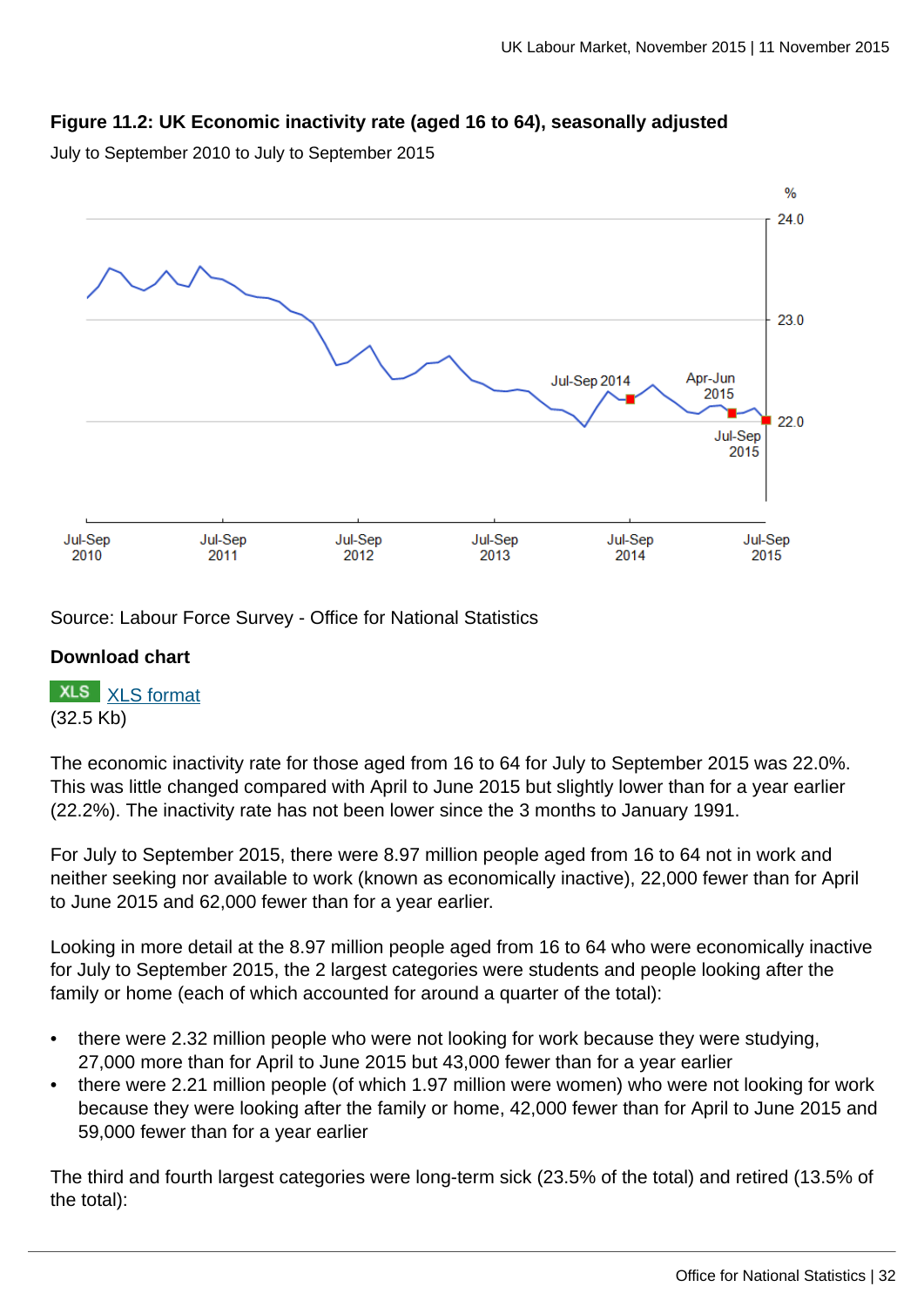- there were 2.11 million people who were not looking for work due to long-term sickness, 27,000 more than for April to June 2015 and 88,000 more than for a year earlier
- there were 1.21 million people who were not looking for work because they had retired, 43,000 fewer than for April to June 2015 and 98,000 fewer than for a year earlier, partly due to ongoing changes to the state pension age for women resulting in fewer women retiring between the ages of 60 and 65

### **Where to find data on economic inactivity**

Economic inactivity estimates are available at Tables 1 and 13 of the pdf version of this statistical bulletin and at [data tables A02 SA \(500.5 Kb Excel sheet\)](http://www.ons.gov.uk:80/ons/rel/lms/labour-market-statistics/november-2015/table-a02-sa.xls) and [INAC01 SA \(791 Kb Excel sheet\)](http://www.ons.gov.uk:80/ons/rel/lms/labour-market-statistics/november-2015/table-inac01-sa.xls).

# **12. Young people in the labour market**

### **Introduction**

This section looks at people aged from 16 to 24. It is a common misconception that all people in fulltime education are classified as economically inactive. This is not the case as people in full-time education are included in the employment estimates if they have a part-time job and are included in the unemployment estimates if they are seeking part-time work.

### **Commentary**

For July to September 2015, for people aged from 16 to 24, there were:

- 3.95 million people in work (including 953,000 full-time students with part-time jobs)
- 653,000 unemployed people (including 223,000 full-time students looking for part-time work)
- 2.64 million economically inactive people, most of whom (2.03 million) were full-time students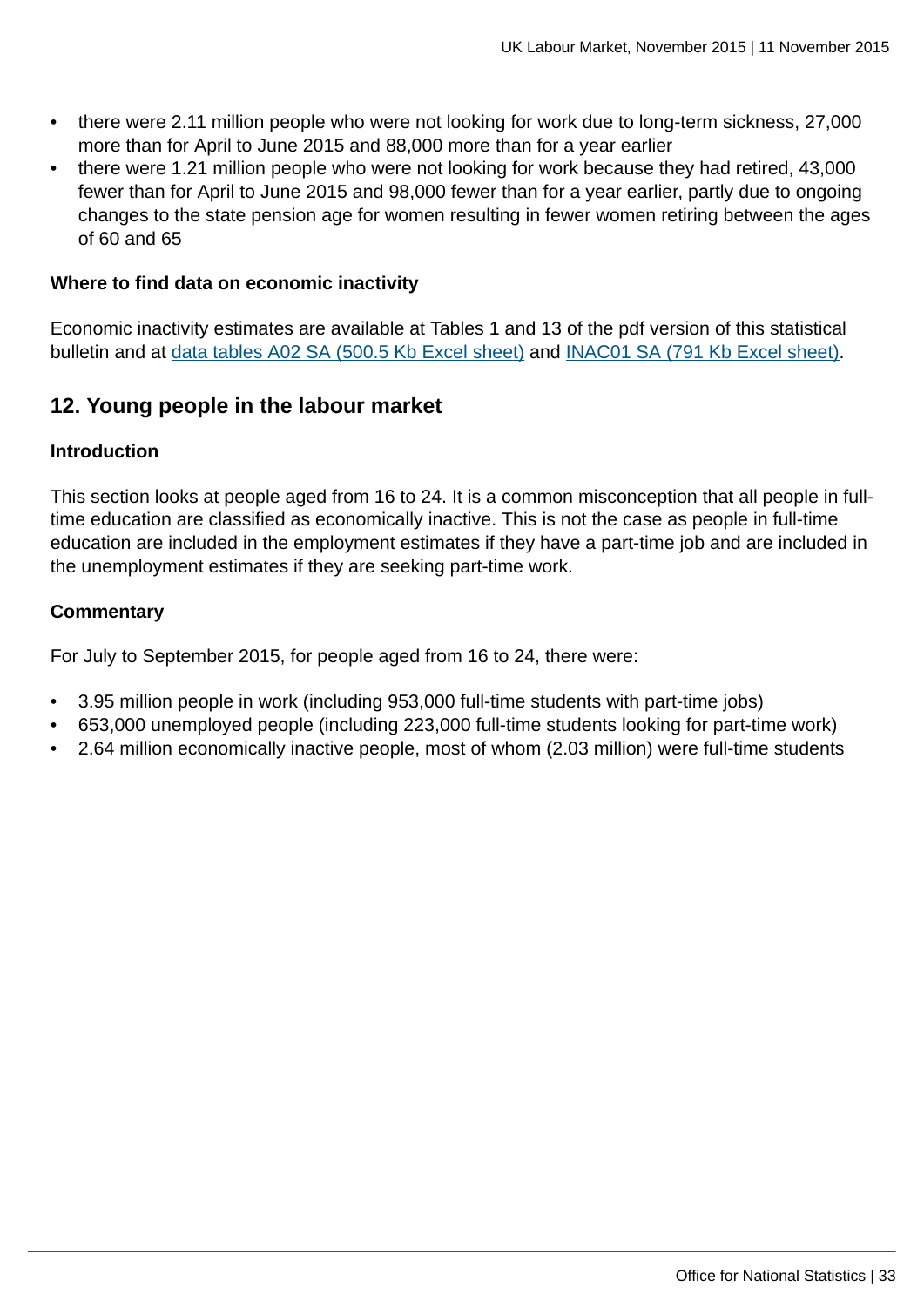### **Figure 12.1: Young people (aged 16 to 24) in the UK labour market for July to September 2015, seasonally adjusted**



Source: Labour Force Survey - Office for National Statistics

#### **Notes:**

- 1. FTE = Full-time education.
- 2. The "Not in full-time education" series includes people in part-time education and/or some form of training.

# **Download chart**

**XLS** [XLS format](http://www.ons.gov.uk:80/ons/rel/lms/labour-market-statistics/november-2015/chd-figure-12-1.xls) (29.5 Kb)

Figure 12.2 shows how the latest estimates, for July to September 2015, for employment, unemployment and economic inactivity for people aged from 16 to 24 compare with the previous quarter (April to June 2015) and the previous year (July to September 2014).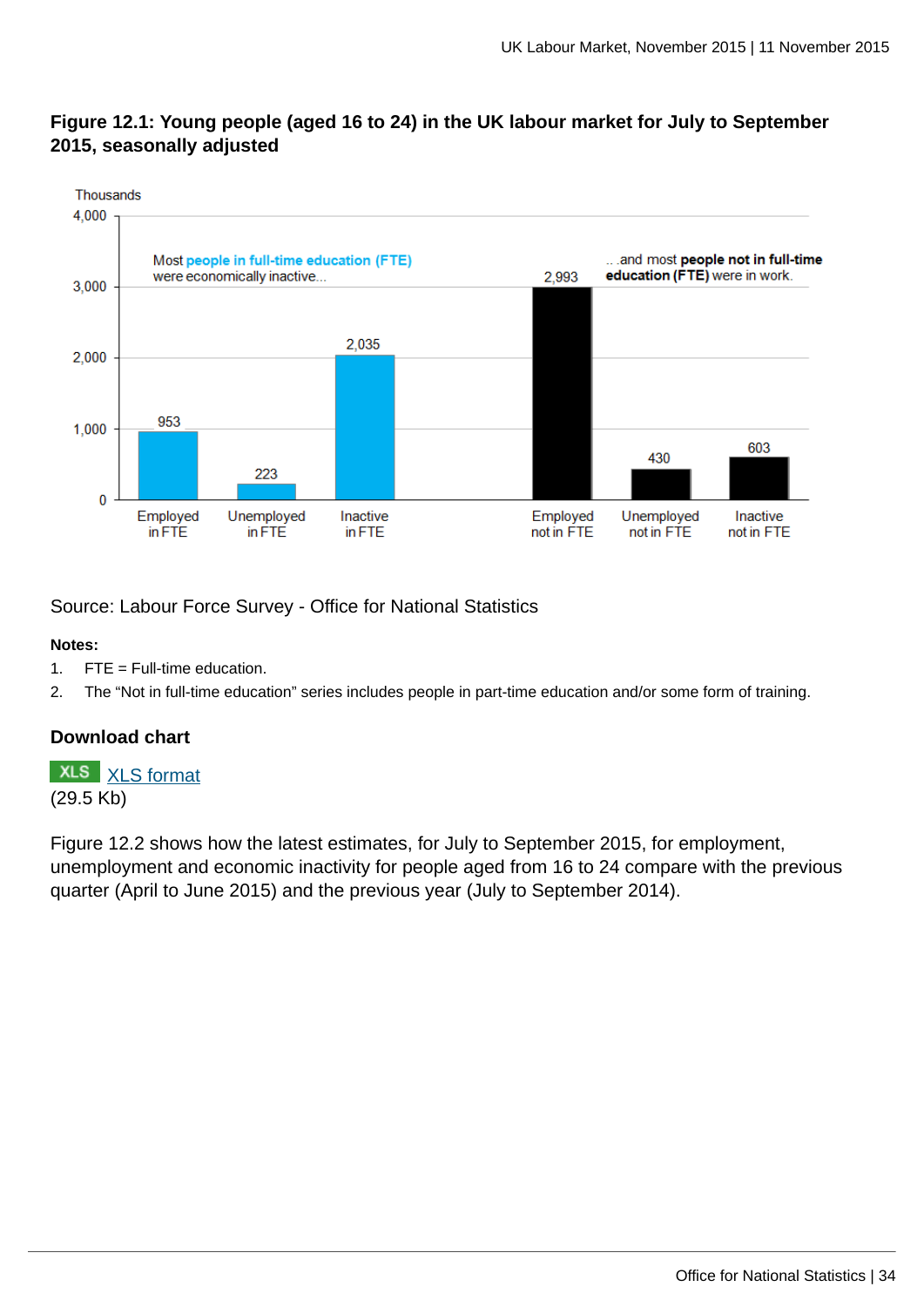

# **Figure 12.2: Changes in the number of young people (aged 16 to 24) in the UK labour market, seasonally adjusted**

Source: Labour Force Survey - Office for National Statistics

# **Download chart**

**XLS** [XLS format](http://www.ons.gov.uk:80/ons/rel/lms/labour-market-statistics/november-2015/chd-figure-12-2.xls)

(24 Kb)

For July to September 2015, the unemployment rate for 16 to 24 year olds was 14.2%. This was:

- lower than for April to June 2015 (16.0%)
- lower than for a year earlier (16.2%)
- higher than the pre-downturn trough of 13.8% for the 3 months ending February 2008

The unemployment rate for those aged from 16 to 24 has been consistently higher than that for older age groups. Since comparable records began in 1992:

- the lowest youth unemployment rate was 11.6% for March to May 2001
- the highest youth unemployment rate was 22.5% for late 2011

For March to May 1992 (when comparable records began) 26.2% of people aged from 16 to 24 were in full-time education. By July to September 2015 this proportion had increased substantially to 44.4%. More young people going into full-time education reduces the size of the economically active population (those in work plus those seeking and available to work) and therefore increases the unemployment rate (because the unemployment rate is the proportion of the economically active population who are unemployed).

Looking at European comparisons, the youth unemployment rate (for those aged from 15 to 24) for the European Union (EU) was 20.1% for September 2015. Within the EU, the highest youth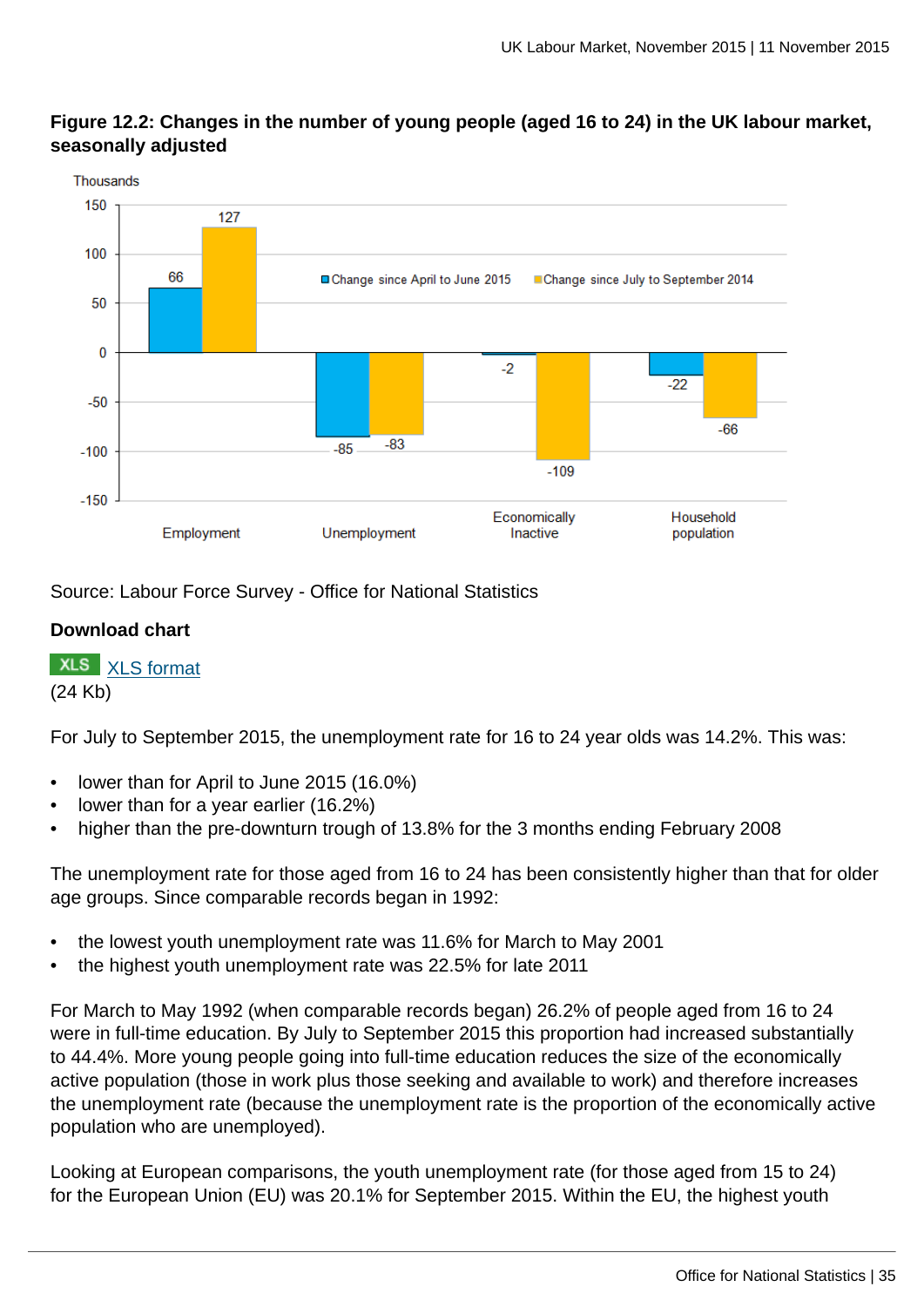unemployment rates were for Greece (48.6% for July 2015) and for Spain (46.7% for September 2015). The lowest youth unemployment rates were for Germany (7.0% for September 2015) and Austria (11.0% for September 2015). These EU youth unemployment rates were published in a [Eurostat news release](http://ec.europa.eu/eurostat/documents/2995521/7054219/3-30102015-AP-EN.pdf/06702a61-81c0-45ef-8d0f-9ac7f0586908) on 30 October 2015.

### **Where to find data on young people in the labour market**

Estimates for young people in the labour market are available at Table 14 of the pdf version of this statistical bulletin and at [data table A06 SA \(1.03 Mb Excel sheet\).](http://www.ons.gov.uk:80/ons/rel/lms/labour-market-statistics/november-2015/table-a06-sa.xls)

### **Where to find more information about young people in the labour market**

Estimates for [young people who were Not in Education, Employment or Training \(NEET\)](http://www.ons.gov.uk:80/ons/rel/lms/young-people-not-in-education--employment-or-training--neets-/index.html) for April to June 2015 were published on 20 August 2015. Estimates for July to September 2015 will be published on 19 November 2015.

# **13. Redundancies**

### **Introduction**

The [redundancies](http://www.ons.gov.uk:80/ons/rel/lms/labour-market-guidance/guide-to-labour-market-statistics/guide-to-redundancies.html) estimates measure the number of people who have been made redundant or have taken voluntary redundancy.

### **Commentary**

For July to September 2015, 111,000 people had become redundant in the 3 months before the Labour Force Survey interviews. This was:

- little changed compared with April to June 2015
- 20,000 more than for a year earlier
- 201,000 fewer than the peak of 311,000 recorded for February to April 2009

Figure 13.1 shows the number of people who had become redundant since comparable records began in March to May 1995.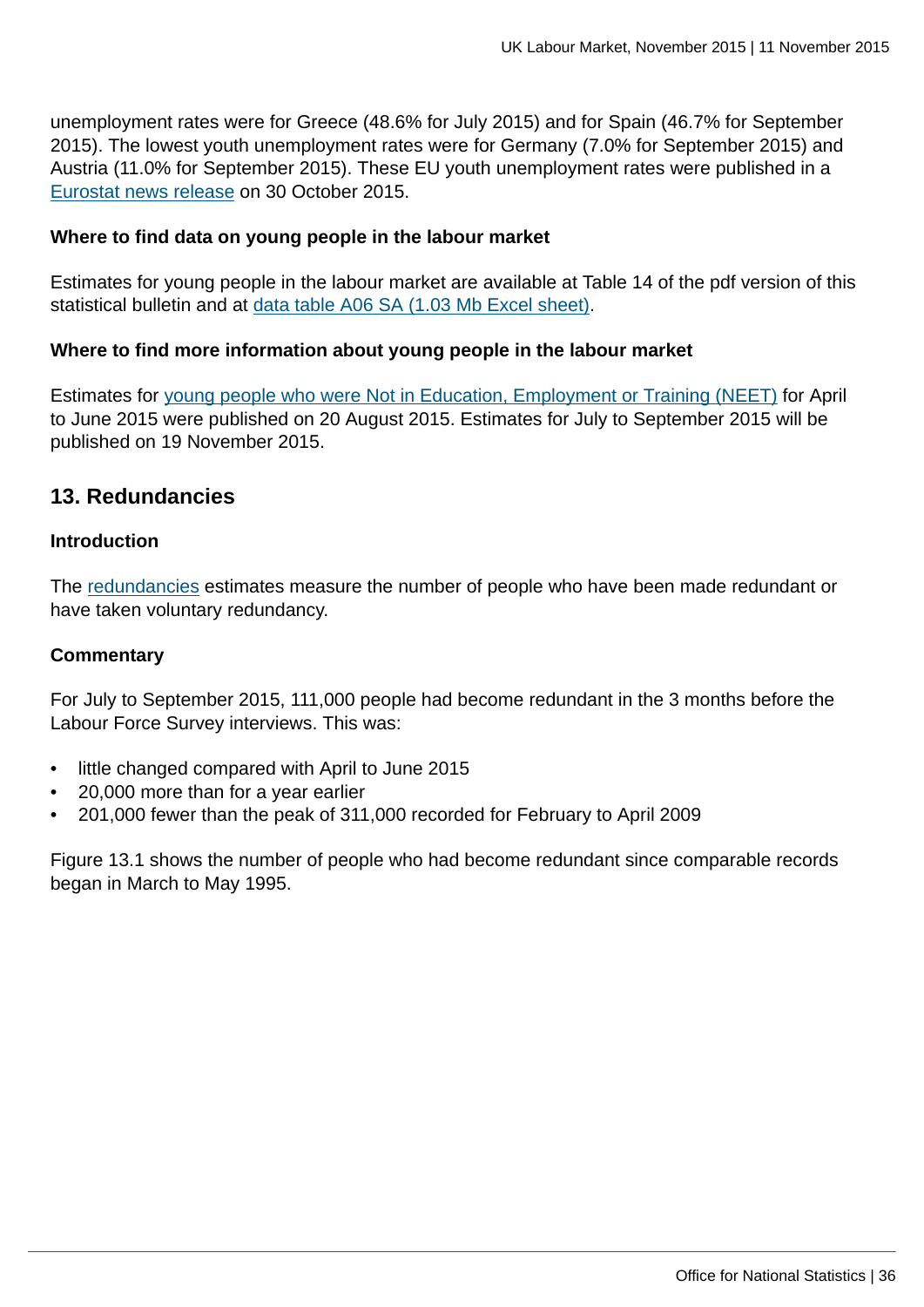## **Figure 13.1: Number of redundancies in the UK, seasonally adjusted**

March to May 1995 to July to September 2015



Source: Labour Force Survey - Office for National Statistics

### **Download chart**

**XLS** [XLS format](http://www.ons.gov.uk:80/ons/rel/lms/labour-market-statistics/november-2015/chd-figure-13-1.xls) (40 Kb)

#### **Where to find data on redundancies**

Redundancies estimates are available at Tables 23 and 24 of the pdf version of this statistical bulletin and at [data tables RED01 SA \(68.5 Kb Excel sheet\)](http://www.ons.gov.uk:80/ons/rel/lms/labour-market-statistics/november-2015/table-red01-sa.xls) and [RED02. \(2.36 Mb Excel sheet\)](http://www.ons.gov.uk:80/ons/rel/lms/labour-market-statistics/november-2015/table-red02.xls)

## **14. Vacancies**

#### **Introduction**

[Vacancies](http://www.ons.gov.uk:80/ons/rel/lms/labour-market-guidance/guide-to-labour-market-statistics/guide-to-vacancies.html) are defined as positions for which employers are actively seeking to recruit outside their business or organisation.

#### **Commentary**

There were 736,000 job vacancies for August to October 2015. This was:

- little changed compared with May to July 2015
- 37,000 more than for a year earlier

Figure 14.1 shows the number of job vacancies since comparable records began in 2001.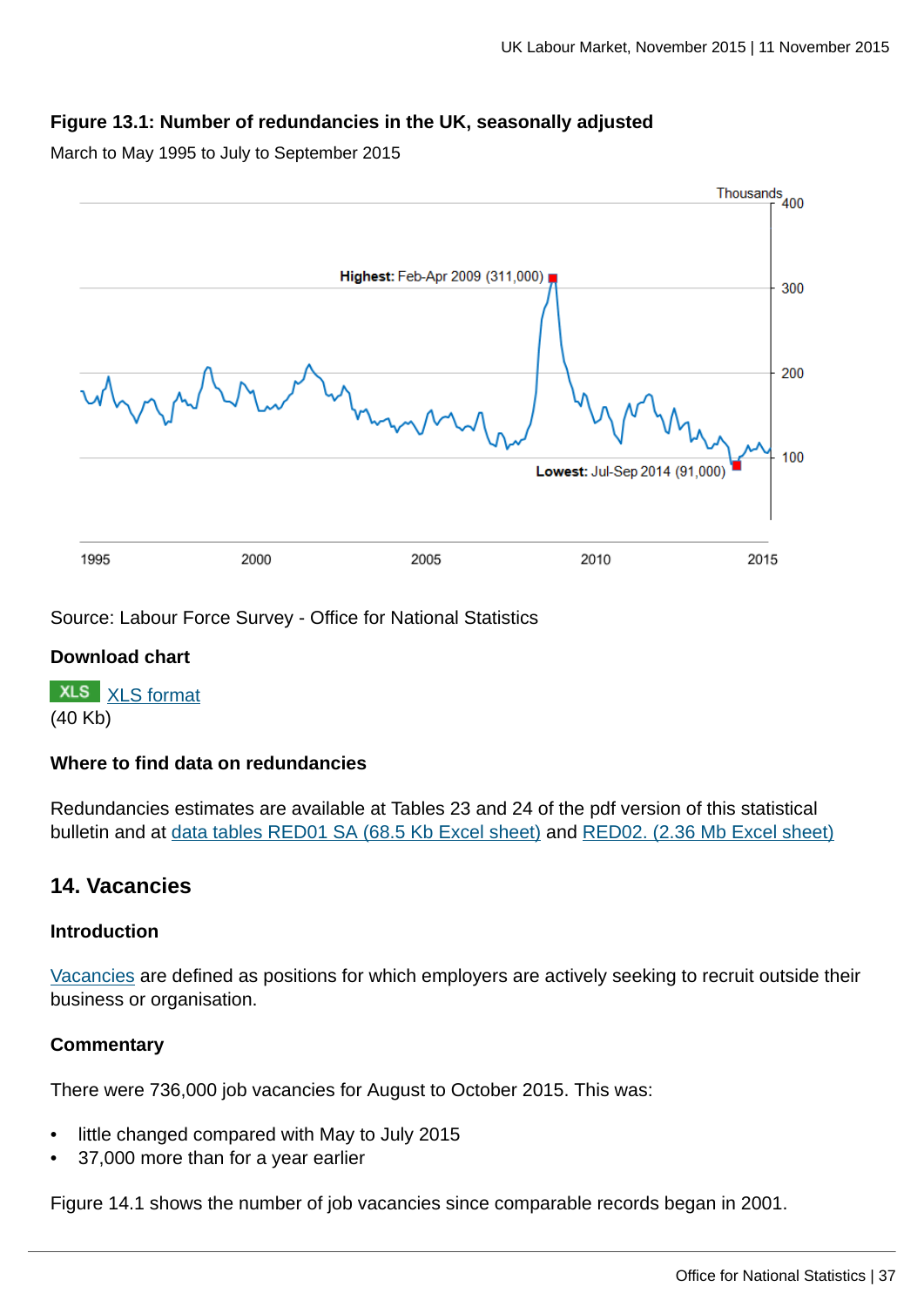### **Figure 14.1: Number of vacancies in the UK, seasonally adjusted**

April to June 2001 to August to October 2015



Source: Vacancy Survey - Office for National Statistics

### **Download chart**

**XLS** [XLS format](http://www.ons.gov.uk:80/ons/rel/lms/labour-market-statistics/november-2015/chd-figure-14-1.xls) (34.5 Kb)

### **Where to find data about vacancies**

Vacancies estimates are available at Tables 21, 21(1) and 22 of the pdf version of this statistical bulletin and at [data tables VACS01 \(66 Kb Excel sheet\)](http://www.ons.gov.uk:80/ons/rel/lms/labour-market-statistics/november-2015/table-vacs01.xls), [VACS02 \(147 Kb Excel sheet\)](http://www.ons.gov.uk:80/ons/rel/lms/labour-market-statistics/november-2015/table-vacs02.xls) and [VACS03](http://www.ons.gov.uk:80/ons/rel/lms/labour-market-statistics/november-2015/table-vacs03.xls) [\(80.5 Kb Excel sheet\)](http://www.ons.gov.uk:80/ons/rel/lms/labour-market-statistics/november-2015/table-vacs03.xls).

## **15. Main out of work benefits, not seasonally adjusted**

#### **Introduction**

Main out of work benefits includes claimants of unemployment related benefits and Employment and Support Allowance and other incapacity benefits. It also includes claimants of Income Support and Pension Credit. While most people claiming these benefits are out of work a small number are in employment. These estimates exclude claimants in Northern Ireland.

The estimates are not seasonally adjusted and it is therefore best practice to compare the estimates for May 2015 with those for a year earlier rather than with those for February 2015.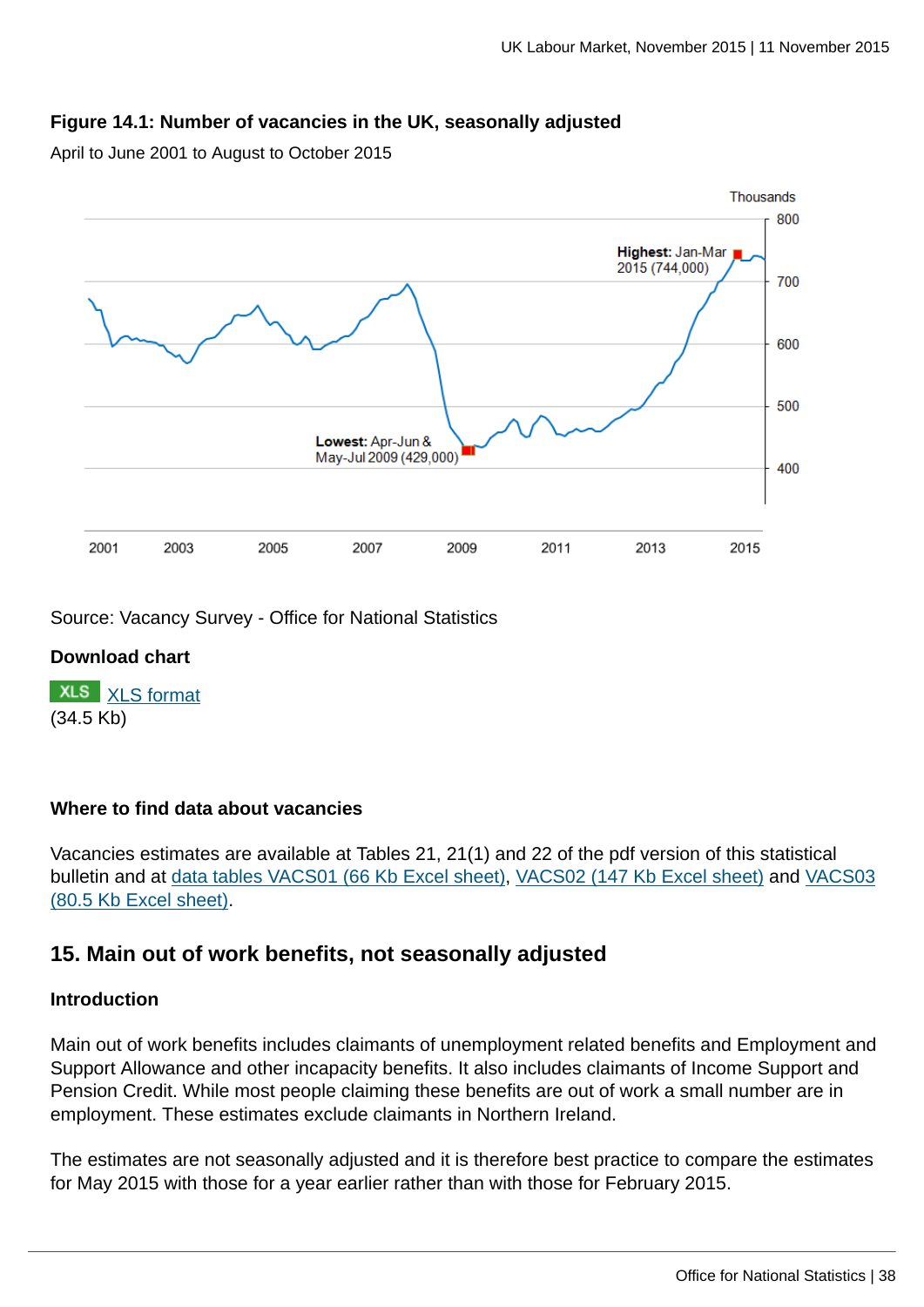### **Commentary**

For May 2015 there were 3.84 million people claiming main out of work benefits. This was:

- 282,500 fewer than for a year earlier
- the lowest since comparable records began in 1999

For May 2015, 9.6% of the population aged from 16 to 64 were claiming main out of work benefits. This was:

- down from 10.3% for a year earlier
- the lowest since comparable records began in 1999

Figure 15.1 shows, for the last 5 years, the proportion of the population aged from 16 to 64 claiming main out of work benefits.

## **Figure 15.1: Proportion of Great Britain population (aged 16 to 64) claiming main out of work benefits, not seasonally adjusted**

May 2010 to May 2015



Source: Department for Work and Pensions, Office for National Statistics

### **Download chart**

**XLS** [XLS format](http://www.ons.gov.uk:80/ons/rel/lms/labour-market-statistics/november-2015/chd-figure-15-1.xls) (25.5 Kb)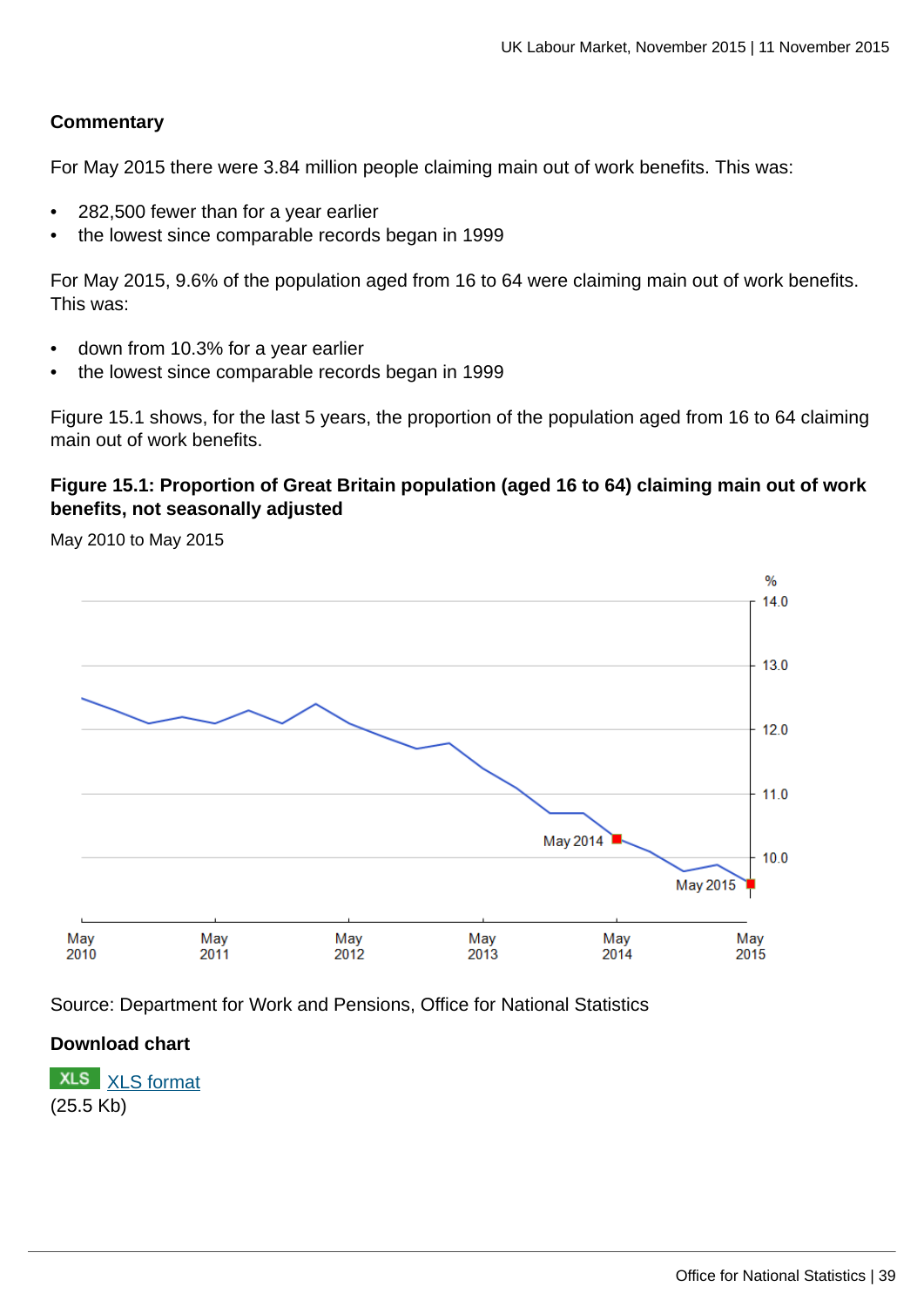### **Where to find data about main out of work benefits**

Estimates of claimants of main out of work benefits are available at Table 11 of the pdf version of this statistical bulletin and at [data table BEN01 \(60.5 Kb Excel sheet\).](http://www.ons.gov.uk:80/ons/rel/lms/labour-market-statistics/november-2015/table-ben01.xls)

## **(iv) Where to find more information about labour market statistics**

### **Other regularly published labour market releases**

[Regional Labour Market statistics](http://www.ons.gov.uk:80/ons/rel/subnational-labour/regional-labour-market-statistics/index.html) **(\*)**

[Public Sector Employment](http://www.ons.gov.uk:80/ons/rel/pse/public-sector-employment/index.html)

[Young People who were Not in Employment, Education or Training \(NEET\)](http://www.ons.gov.uk:80/ons/rel/lms/young-people-not-in-education--employment-or-training--neets-/index.html)

[Labour Productivity](http://www.ons.gov.uk:80/ons/rel/productivity/labour-productivity/index.html)

[Annual Survey of Hours and Earnings \(ASHE\)](http://www.ons.gov.uk:80/ons/rel/ashe/annual-survey-of-hours-and-earnings/index.html)

[Business Register and Employment Survey \(BRES\)](http://www.ons.gov.uk:80/ons/rel/bus-register/business-register-employment-survey/index.html)

[Index of Labour Costs per Hour \(ILCH\) - Experimental Statistics](http://www.ons.gov.uk:80/ons/rel/ilch/index-of-labour-costs-per-hour--experimental-/index.html)

**(\*)** Regional and local area statistics are available at [NOMIS®](http://www.ons.gov.uk:80/ons/external-links/nomis.html)

**Recently published reports on labour market topics**

[Working and workless households \(6 October 2015\)](http://www.ons.gov.uk:80/ons/rel/lmac/working-and-workless-households/2015/index.html)

[Contracts with no guaranteed hours \(2 September 2015\)](http://www.ons.gov.uk:80/ons/rel/lmac/contracts-with-no-guaranteed-hours/employee-contracts-that-do-not-guarantee-a-minimum-number-of-hours--2015-update-/employee-contracts-that-do-not-guarantee-a-minimum-number-of-hours--2015-update.html)

[Bonus payments in Great Britain \(26 August 2015\)](http://www.ons.gov.uk:80/ons/rel/awe/average-weekly-earnings/bonus-payments-in-great-britain--2014-15/index.html)

[Understanding average earnings for the "continuously employed" \(18 May 2015\)](http://www.ons.gov.uk:80/ons/rel/lmac/understanding-average-earnings-for-the--continuously-employed-/using-the-annual-survey-of-hours-and-earnings---2014/index.html)

[Workers aged 65 and over in the 2011 Census \(25 March 2015\)](http://www.ons.gov.uk:80/ons/rel/census/2011-census-analysis/workers-aged-65-and-over-in-the-2011-census/index.html)

[Participation rates in the UK Labour Market \(19 March 2015\)](http://www.ons.gov.uk:80/ons/rel/lmac/participation-rates-in-the-uk-labour-market/2014/index.html)

[Families in the Labour Market \(9 December 2014\)](http://www.ons.gov.uk:80/ons/rel/lmac/families-in-the-labour-market/2014/index.html)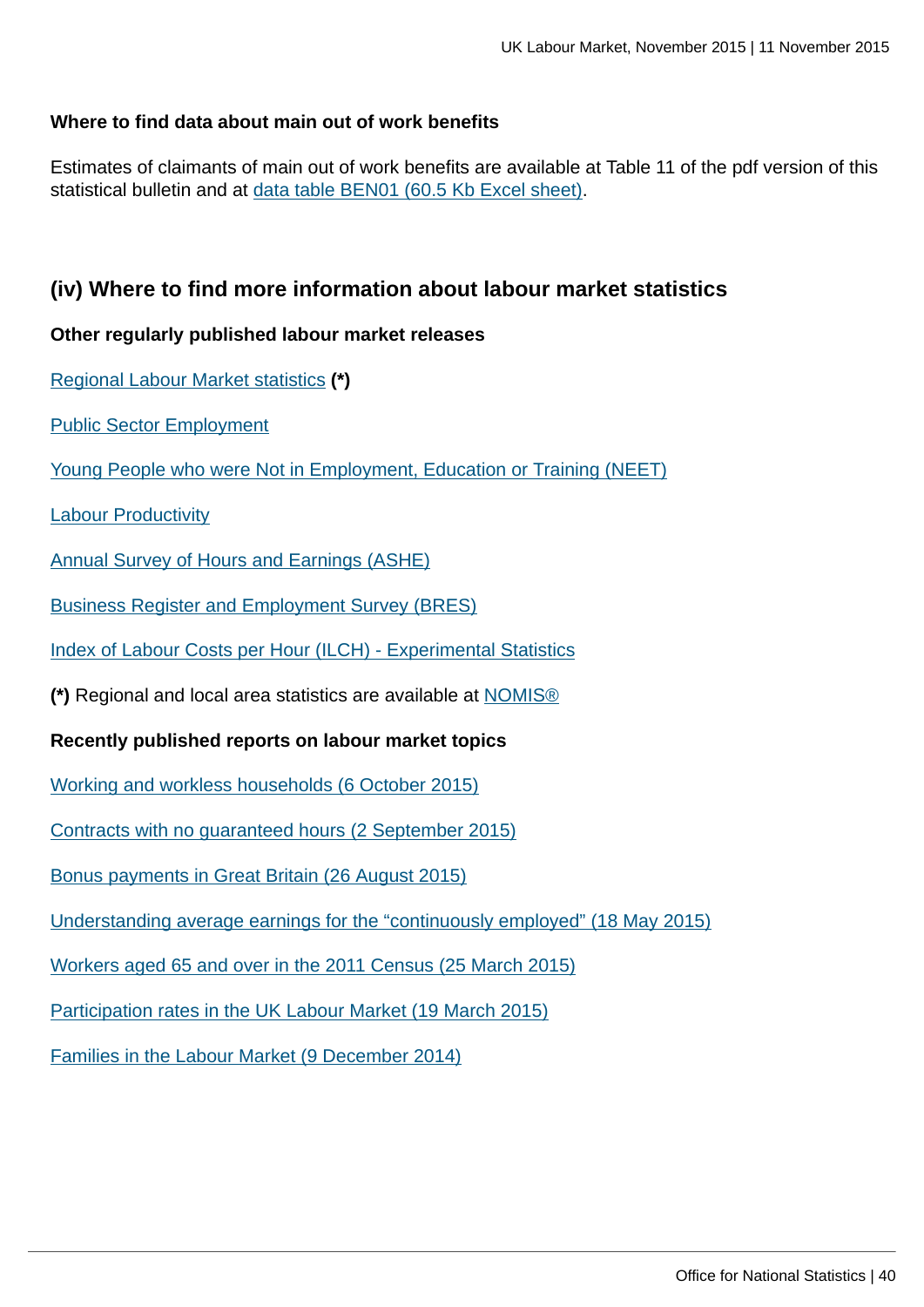### **Historic articles published in Economic and Labour Market Review and Labour Market Trends**

Articles about labour market statistics were published in Labour Market Trends (up until 2006) and in Economic and Labour Market Review (from 2007 to 2011). Editions of:

- [Labour Market Trends](http://www.ons.gov.uk/ons/rel/lms/labour-market-trends--discontinued-/index.html) are available on our website from July 2001 until December 2006 when the publication was discontinued
- [Economic and Labour Market Review](http://www.ons.gov.uk/ons/rel/elmr/economic-and-labour-market-review/index.html) are available on our website from the first edition, published in January 2007, up until the last edition published in May 2011

### **Published ad hoc data and analysis**

[Additional statistical data and analyses for labour market statistics](http://www.ons.gov.uk:80/ons/about-ons/business-transparency/freedom-of-information/what-can-i-request/published-ad-hoc-data/labour/index.html) that have not been included in our standard publications are available on our website.

#### **Methodological articles**

A number of [methodological articles](http://www.ons.gov.uk:80/ons/guide-method/method-quality/specific/labour-market/articles-and-reports/index.html) about labour market statistics are available on our website.

# **(v) Revisions**

Estimates for the most recent time periods are subject to revision due to the receipt of late and corrected responses to business surveys and revisions to seasonal adjustment factors which are reestimated every month. Estimates are subject to longer run revisions, on an annual basis, resulting from reviews of the seasonal adjustment process. Estimates derived from the Labour Force Survey (a survey of households) are usually only revised once a year. Revisions to estimates derived from other sources are usually minor and are commented on in the statistical bulletin if this is not the case. Further information is available in the [labour market statistics revisions policy \(36.7 Kb Pdf\).](http://www.ons.gov.uk:80/ons/guide-method/revisions/revisions-policies-by-theme/labour-market/labour-market-statistics-revisions-policy.pdf)

One indication of the reliability of the key indicators in this statistical bulletin can be obtained by monitoring the size of revisions. [Data tables EMP05 \(1.4 Mb Excel sheet\)](http://www.ons.gov.uk:80/ons/rel/lms/labour-market-statistics/november-2015/table-emp05.xls), [UNEM04 \(2.17 Mb Excel](http://www.ons.gov.uk:80/ons/rel/lms/labour-market-statistics/november-2015/table-unem04.xls) [sheet\),](http://www.ons.gov.uk:80/ons/rel/lms/labour-market-statistics/november-2015/table-unem04.xls) [JOBS06 \(378.5 Kb Excel sheet\)](http://www.ons.gov.uk:80/ons/rel/lms/labour-market-statistics/november-2015/table-jobs06.xls) and [CLA03 \(2.16 Mb Excel sheet\)](http://www.ons.gov.uk:80/ons/rel/lms/labour-market-statistics/november-2015/table-cla03.xls) record the size and pattern of revisions over the last five years. These indicators only report summary measures for revisions. The revised data itself may be subject to sampling or other sources of error. Our standard presentation is to show 5 years worth of revisions (60 observations for a monthly series, 20 for a quarterly series).

## **(vi) Accuracy of the statistics: estimating and reporting uncertainty**

Most of the figures in this statistical bulletin come from surveys of households or businesses. Surveys gather information from a sample rather than from the whole population. The sample is designed to allow for this, and to be as accurate as possible given practical limitations such as time and cost constraints, but results from sample surveys are always estimates, not precise figures. This means that they are subject to some uncertainty. This can have an impact on how changes in the estimates should be interpreted, especially for short-term comparisons.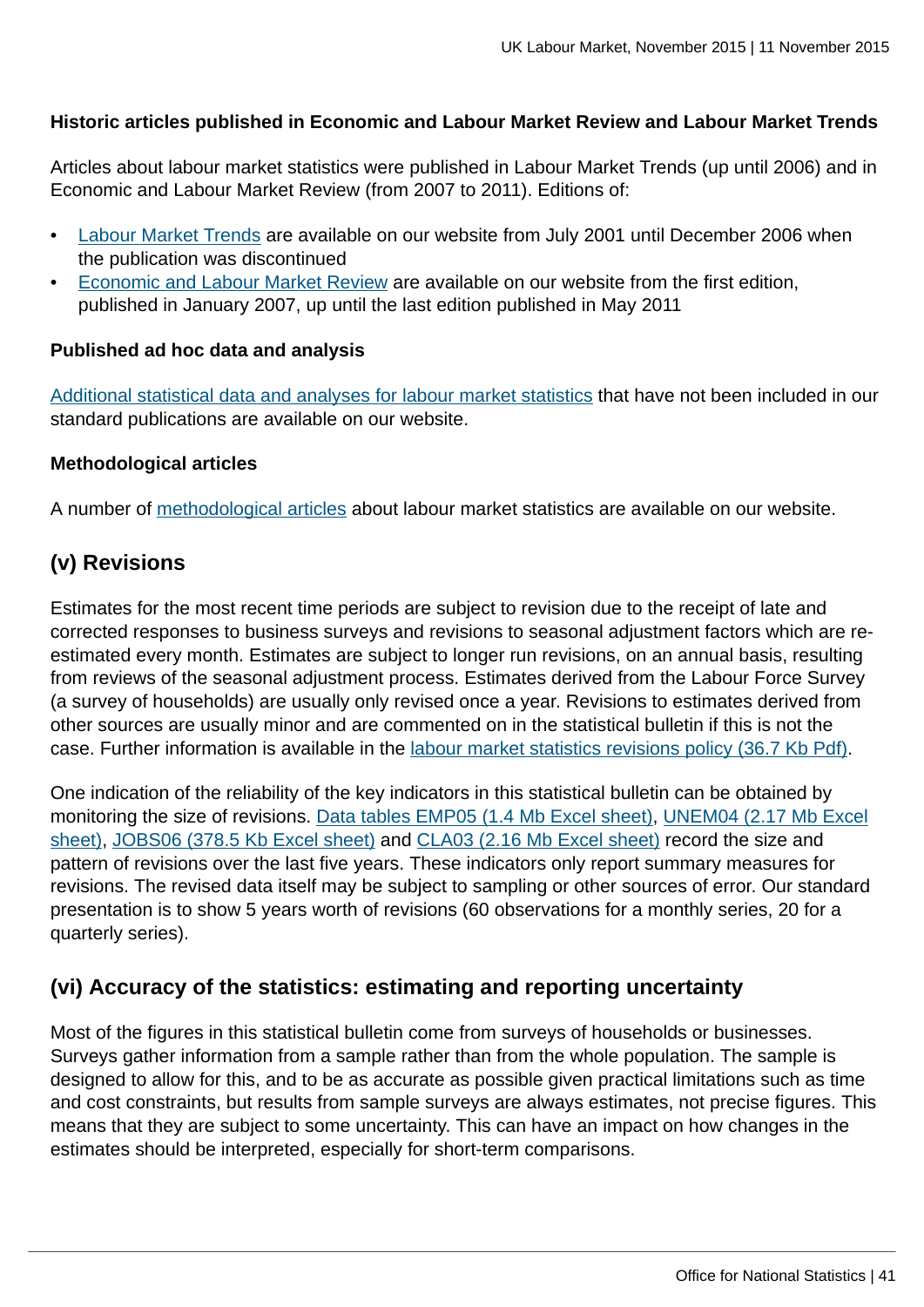We can calculate the level of uncertainty (also called "sampling variability") around a survey estimate by exploring how that estimate would change if we were to draw many survey samples for the same time period instead of just one. This allows us to define a range around the estimate (known as a "confidence interval") and to state how likely it is in practice that the real value that the survey is trying to measure lies within that range. Confidence intervals are typically set up so that we can be 95% sure that the true value lies within the range – in which case we refer to a "95% confidence interval".

For example, the unemployment rate for July to September 2015 was estimated to be 5.3%. This figure had a stated 95% confidence interval of +/- 0.2 percentage points. This means that we can be 95% certain that the true unemployment rate for July to September 2015 was between 5.1% and 5.5%. However, the best estimate from the survey was that the unemployment rate was 5.3%.

The number of people unemployed for the same period was estimated at 1,749,000, with a stated 95% confidence interval of +/- 75,000. This means that we can be 95% sure that the true number of unemployed people was between 1,674,000 and 1,824,000. Again, the best estimate from the survey was that the number of unemployed people was 1,749,000.

As well as calculating precision measures around the numbers and rates obtained from the survey, we can also calculate them for changes in the numbers. For example, for July to September 2015, the estimated change in the number of unemployed people since April to June 2015 was a fall of 103,000, with a 95% confidence interval of +/- 81,000. This means that we can be 95% certain the actual change in unemployment was somewhere between a fall of 22,000 and a fall of 184,000, with the best estimate being a fall of 103,000. As the estimated fall in unemployment of 103,000 is greater than the confidence interval of 81,000, the estimated increase in unemployment is said to be "statistically significant".

## **Working with uncertain estimates**

In general, changes in the numbers (and especially the rates) reported in this statistical bulletin between 3 month periods are small, and are not usually greater than the level that is explainable by sampling variability. In practice, this means that small, short-term movements in reported rates (for example within +/- 0.3 percentage points) should be treated as indicative, and considered alongside medium and long-term patterns in the series and corresponding movements in administrative sources, where available, to give a fuller picture.

## **Seasonal adjustment and uncertainty**

Like many economic indicators, the labour market is affected by factors that tend to occur at around the same time every year; for example school leavers entering the labour market in July and whether Easter falls in March or April. In order to compare movements other than annual changes in labour market statistics, such as since the previous quarter or since the previous month, the data are seasonally adjusted to remove the effects of seasonal factors and the arrangement of the calendar. All estimates discussed in this statistical bulletin are seasonally adjusted except where otherwise stated. While seasonal adjustment is essential to allow for robust comparisons through time, it is not possible to estimate uncertainty measures for the seasonally adjusted series.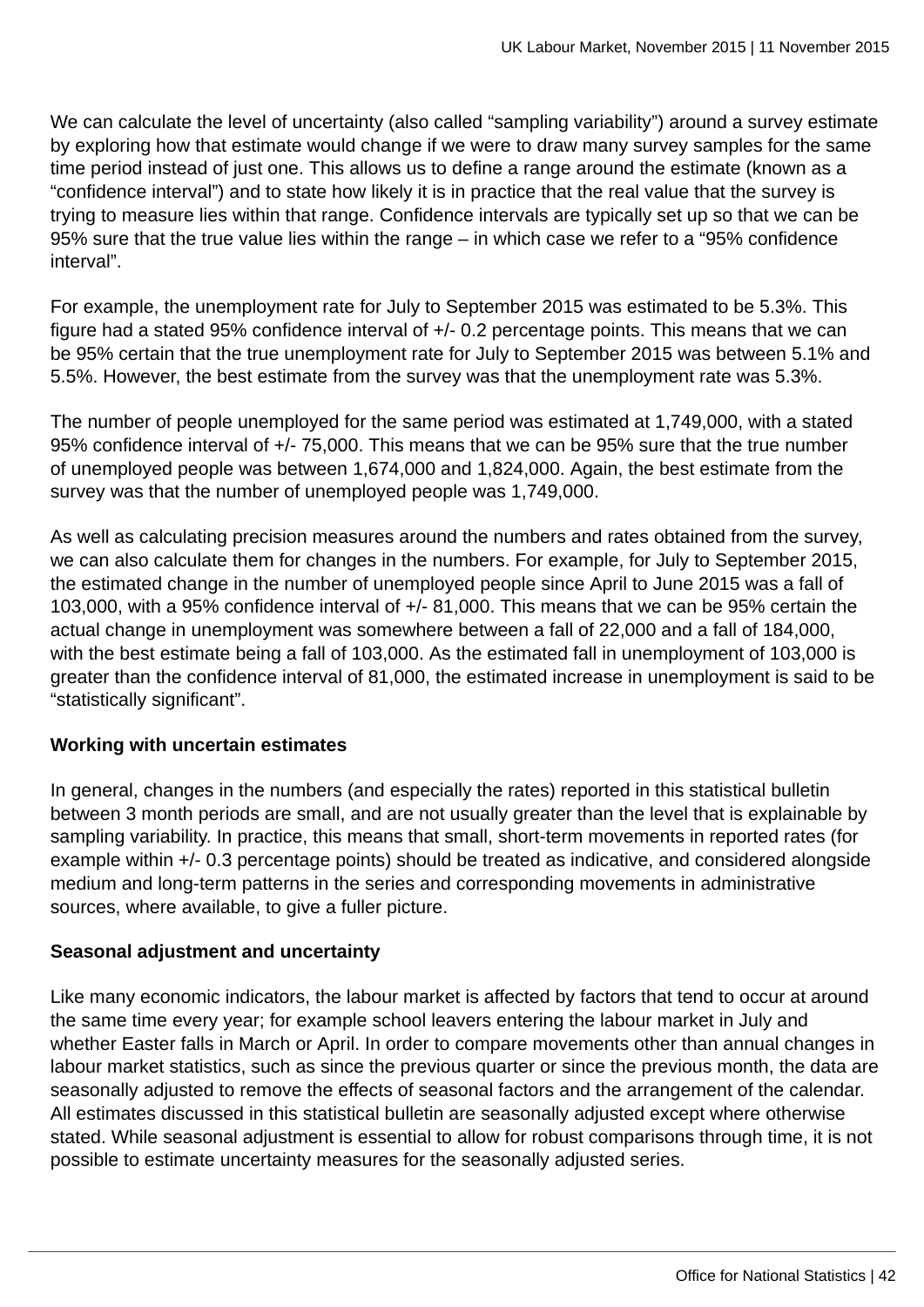### **Where to find data about uncertainty and reliability**

[Data table A11 \(48 Kb Excel sheet\)](http://www.ons.gov.uk:80/ons/rel/lms/labour-market-statistics/november-2015/table-a11.xls) shows sampling variabilities for estimates derived from the **Labour Force Survey**.

[Data table JOBS07 \(58.5 Kb Excel sheet\)](http://www.ons.gov.uk:80/ons/rel/lms/labour-market-statistics/november-2015/table-jobs07.xls) shows sampling variabilities for estimates of **workforce jobs**.

The sampling variability of the 3 month average **vacancies** level is around +/- 1.5% of that level.

Sampling variability information for **Average Weekly Earnings** growth rates are available from the "Sampling Variability" worksheets within [data tables EARN01 \(616 Kb Excel sheet\)](http://www.ons.gov.uk:80/ons/rel/lms/labour-market-statistics/november-2015/table-earn01.xls) and [EARN03](http://www.ons.gov.uk:80/ons/rel/lms/labour-market-statistics/november-2015/table-earn03.xls) [\(620 Kb Excel sheet\).](http://www.ons.gov.uk:80/ons/rel/lms/labour-market-statistics/november-2015/table-earn03.xls)

# **(vii) Other quality information**

[Quality and methodology information papers](http://www.ons.gov.uk:80/ons/guide-method/method-quality/quality/quality-information/labour-market/index.html) for labour market statistics are available on our website.

Further information about the Labour Force Survey (LFS) is available from:

- the LFS user quide, and
- [LFS performance and quality monitoring reports](http://www.ons.gov.uk:80/ons/guide-method/method-quality/specific/labour-market/labour-force-survey/index.html).

## **Background notes**

#### 1. **This month's release**

Since July 2015 we have published estimates of real earnings (that is, adjusted for consumer price inflation) in an article accompanying this statistical bulletin and at [data table X04 \(124 Kb](http://www.ons.gov.uk:80/ons/rel/lms/labour-market-statistics/november-2015/table-x04.xls) [Excel sheet\)](http://www.ons.gov.uk:80/ons/rel/lms/labour-market-statistics/november-2015/table-x04.xls). In this month's release we have introduced a new table in the pdf version of this statistical bulletin, at table 18, showing the headline whole economy earnings estimates for total pay and regular pay in both nominal and real terms. This should make it easier for you to compare nominal and real earnings growth rates. To maintain continuity of table numbering, table 18 in the pdf version of last month's statistical bulletin has been renumbered as table 25. Corresponding changes have been made to [data table A01 \(3.06 Mb Excel sheet\)](http://www.ons.gov.uk:80/ons/rel/lms/labour-market-statistics/november-2015/table-a01.xls).

There have been minor revisions to out of work benefit proportions published at Table 11 of the pdf version of this statistical bulletin and at [data table BEN01 \(60.5 Kb Excel sheet\)](http://www.ons.gov.uk:80/ons/rel/lms/labour-market-statistics/november-2015/table-ben01.xls) resulting from taking on board the latest population estimates.

### 2. **Next month's release**

There will be revisions to estimates of Workforce Jobs going back several years caused by benchmarking to the latest estimates from the annual Business Register and Employment Survey (BRES), updating seasonal factors and taking on board late information.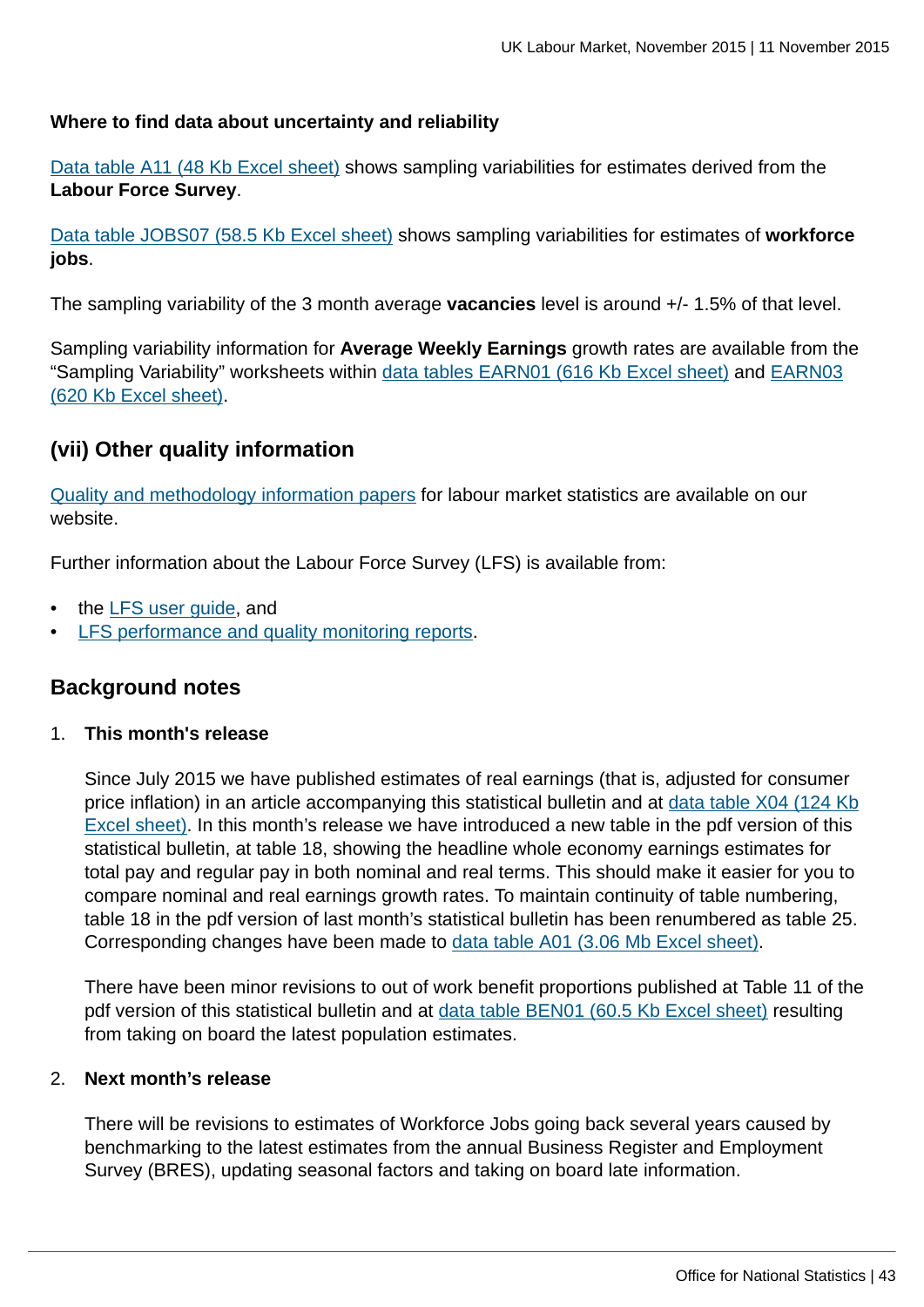There will be revisions to estimates of public sector employment back to the start of the time series in 1999. These revisions will take account of late information and updates to seasonal factors.

### 3. **Experimental Statistics: Claimant Count estimates**

Experimental statistics are not yet fully developed. Estimates of the Claimant Count, published at Table 10 of the pdf version of this statistical bulletin and at [data table CLA01 \(282 Kb Excel](http://www.ons.gov.uk:80/ons/rel/lms/labour-market-statistics/november-2015/table-cla01.xls) [sheet\),](http://www.ons.gov.uk:80/ons/rel/lms/labour-market-statistics/november-2015/table-cla01.xls) are the only series in this statistical bulletin designated as experimental statistics.

The Claimant Count estimates have been designated as experimental statistics since June 2015 because they include estimates of Universal Credit which are still being developed by the Department for Work and Pensions. An [article on our website \(110.6 Kb Pdf\)](http://www.ons.gov.uk:80/ons/guide-method/method-quality/specific/labour-market/articles-and-reports/jobseeker-s-allowance--universal-credit-and-the-claimant-count--changes-to-the-measurement-of-the-claimant-count.pdf) explains the changes made to the Claimant Count in the June 2015 edition of this statistical bulletin.

### 4. **Publication policy**

Publication dates up to the end of 2016 are available in the background notes of the [July 2015](http://www.ons.gov.uk:80/ons/rel/lms/labour-market-statistics/july-2015/statistical-bulletin.html) [edition of this statistical bulletin](http://www.ons.gov.uk:80/ons/rel/lms/labour-market-statistics/july-2015/statistical-bulletin.html).

A list of the job titles of those given [pre-publication access](http://www.ons.gov.uk:80/ons/rel/lms/labour-market-statistics/november-2015/pre-release-list.html) to the contents of this statistical bulletin is available on our website.

5. Details of the policy governing the release of new data are available by visiting [www.statisticsauthority.gov.uk/assessment/code-of-practice/index.html](http://www.statisticsauthority.gov.uk/assessment/code-of-practice/index.html) or from the Media Relations Office email: [media.relations@ons.gsi.gov.uk](mailto:media.relations@ons.gsi.gov.uk)

The United Kingdom Statistics Authority has designated these statistics as National Statistics, in accordance with the Statistics and Registration Service Act 2007 and signifying compliance with the Code of Practice for Official Statistics.

Designation can be broadly interpreted to mean that the statistics:

- meet identified user needs;
- are well explained and readily accessible;
- are produced according to sound methods; and
- are managed impartially and objectively in the public interest.

Once statistics have been designated as National Statistics it is a statutory requirement that the Code of Practice shall continue to be observed.

## **Copyright**

© Crown copyright 2015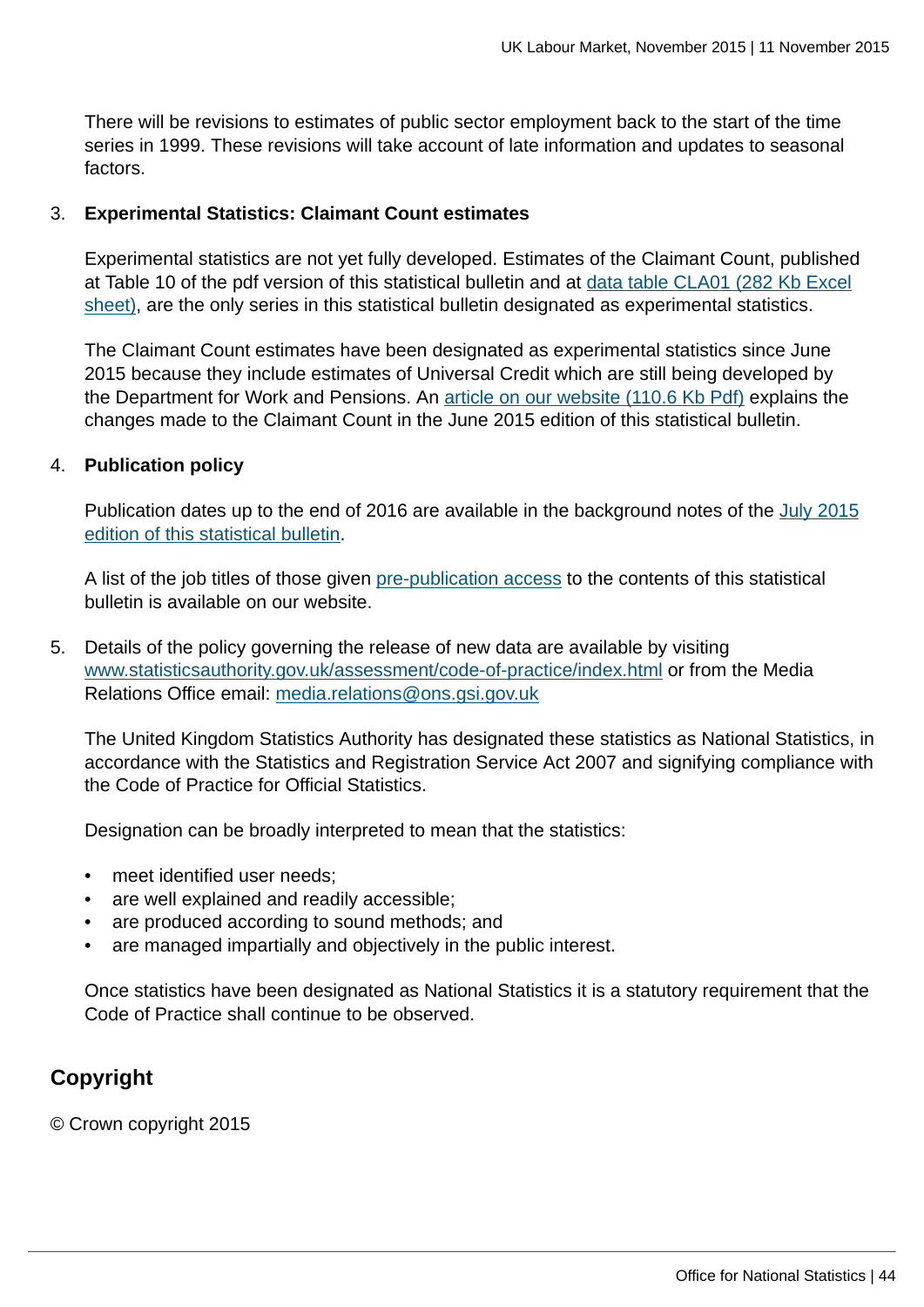You may use or re-use this information (not including logos) free of charge in any format or medium, under the terms of the Open Government Licence. To view this licence, visit www.nationalarchives.gov.uk/doc/open-government-licence/ or write to the Information Policy Team, The National Archives, Kew, London TW9 4DU, or email: [psi@nationalarchives.gsi.gov.uk](mailto:psi@nationalarchives.gsi.gov.uk).

This document is also available on our website at [www.ons.gov.uk.](http://www.ons.gov.uk/)

## **Statistical contacts**

| <b>Name</b>          | <b>Phone</b>       | <b>Department</b>          | <b>Email</b>                 |
|----------------------|--------------------|----------------------------|------------------------------|
| <b>Richard Clegg</b> | +44 (0)1633 455400 | Labour Market              | labour.market@ons.gsi.gov.uk |
| @ONSRichardClegg     |                    | <b>Statistics Briefing</b> |                              |
| <b>Mark Chandler</b> | +44 (0)1633 455995 | <b>Labour Force</b>        | mark.chandler@ons.gsi.gov.uk |
|                      |                    | Survey                     |                              |
| <b>Bob Watson</b>    | +44 (0)1633 455070 | <b>Claimant Count</b>      | bob.watson@ons.gsi.gov.uk    |
|                      |                    | and Benefits               |                              |
| <b>Mark Williams</b> | +44 (0)1633 456728 | Workforce Jobs,            | mark.williams@ons.gsi.gov.uk |
|                      |                    | <b>Public Sector</b>       |                              |
|                      |                    | Employment and             |                              |
|                      |                    | Vacancies                  |                              |
| lan Richardson       | +44 (0)1633 455780 | Average Weekly             | ster@ons.gsi.gov.uk          |
|                      |                    | Earnings                   |                              |
| James Scruton        | +44 (0)1633 456724 | <b>Labour Disputes</b>     | james.scruton@ons.gsi.gov.uk |
|                      |                    |                            |                              |

**Next Publication Date:**

16 December 2015

### **Issuing Body:**

Office for National Statistics

## **Media Contact Details:**

Telephone: 0845 604 1858 (8.30am-5.30pm Weekdays)

Emergency out of hours (limited service): 07867 906553

Email: [media.relations@ons.gsi.gov.uk](mailto:media.relations@ons.gsi.gov.uk)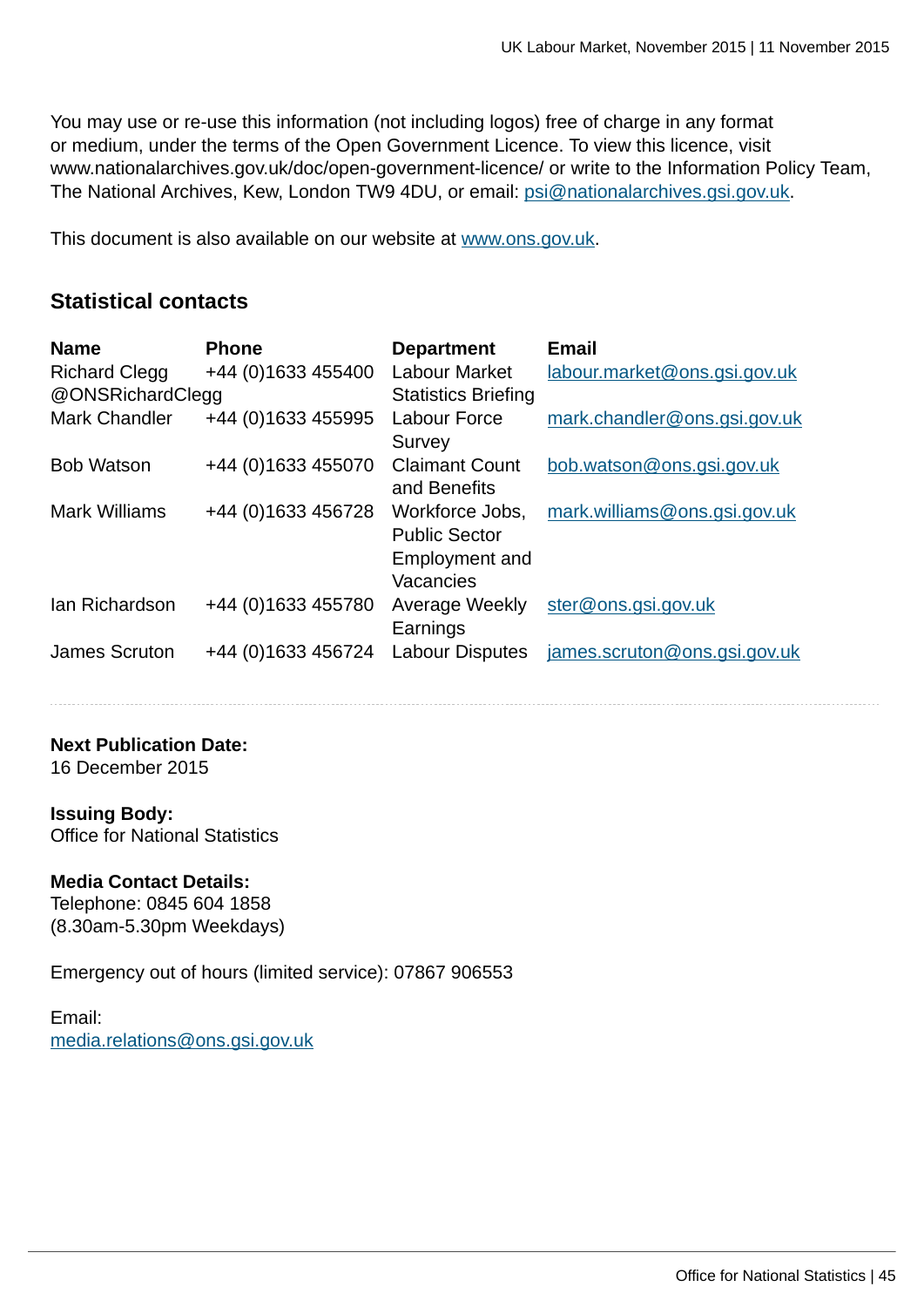

# **Summary of labour market statistics published on 11 November 2015**

| <b>Series</b>                                 | <b>Reference</b><br>period | <b>Latest</b><br>estimate | <b>Last time</b><br>higher               | <b>Last time</b><br>lower               | Comparable<br>data begins in |
|-----------------------------------------------|----------------------------|---------------------------|------------------------------------------|-----------------------------------------|------------------------------|
| <b>Employment level</b><br>(aged 16 and over) | <b>Jul-Sep 2015</b>        | 31.211 million            | <b>Never</b>                             | <b>Jun-Aug 2015</b><br>(31.122 million) | Jan-Mar 1971                 |
| Employment rate<br>(aged 16 to 64)            | <b>Jul-Sep 2015</b>        | 73.7%                     | <b>Never</b>                             | <b>Jun-Aug 2015</b><br>(73.6%)          | Jan-Mar 1971                 |
| Unemployment level<br>(aged 16 and over)      | <b>Jul-Sep 2015</b>        | 1.749 million             | <b>Jun-Aug 2015</b><br>$(1.774$ million) | May-Jul 2008<br>$(1.724$ million)       | Jan-Mar 1971                 |
| Unemployment rate<br>(aged 16 and over)       | <b>Jul-Sep 2015</b>        | 5.3%                      | <b>Jun-Aug 2015</b><br>(5.4%)            | Mar-May 2008<br>(5.2%)                  | Jan-Mar 1971                 |
| Youth unemployment<br>level (aged 16 to 24)   | <b>Jul-Sep 2015</b>        | 653,000                   | <b>Jun-Aug 2015</b><br>(683,000)         | Jan-Mar 2006<br>(651,000)               | Mar-May 1992                 |
| Youth unemployment<br>rate (aged 16 to 24)    | <b>Jul-Sep 2015</b>        | 14.2%                     | <b>Jun-Aug 2015</b><br>$(14.8\%)$        | Mar-May 2008<br>$(14.0\%)$              | Mar-May 1992                 |
| Inactivity level (aged<br>16 to 64)           | <b>Jul-Sep 2015</b>        | 8.968 million             | <b>Jun-Aug 2015</b><br>(9.015 million)   | Mar-May 2014<br>(8.915 million)         | Jan-Mar 1971                 |
| Inactivity rate (aged<br>16 to 64)            | <b>Jul-Sep 2015</b>        | 22.0%                     | <b>Jun-Aug 2015</b><br>$(22.1\%)$        | Nov-Jan 1991<br>(21.9%)                 | Jan-Mar 1971                 |
| <b>Claimant Count level</b><br>(experimental) | October 2015               | 795,500                   | June 2015<br>(797, 300)                  | September 2015<br>(792, 200)            | January 1971                 |
| <b>Claimant Count rate</b><br>(experimental)  | October 2015               | 2.3%                      | February 2015<br>(2.4%)                  | February 1975<br>(2.2%)                 | January 1971                 |
| Average Earnings<br>(total pay)               | <b>Jul-Sep 2015</b>        | 3.0%                      | Mar-May 2015<br>(3.3%)                   | May-Jul 2015<br>(2.9%)                  | Jan-Mar 2001                 |
| Average Earnings<br>(regular pay)             | <b>Jul-Sep 2015</b>        | 2.5%                      | Jun-Aug 2015<br>(2.8%)                   | Jan-Mar 2015<br>$(2.3\%)$               | Jan-Mar 2001                 |
| Vacancies level                               | Aug-Oct 2015               | 736,000                   | <b>Jul-Sep 2015</b><br>(740,000)         | Apr-Jun 2015<br>(734,000)               | Apr-Jun 2001                 |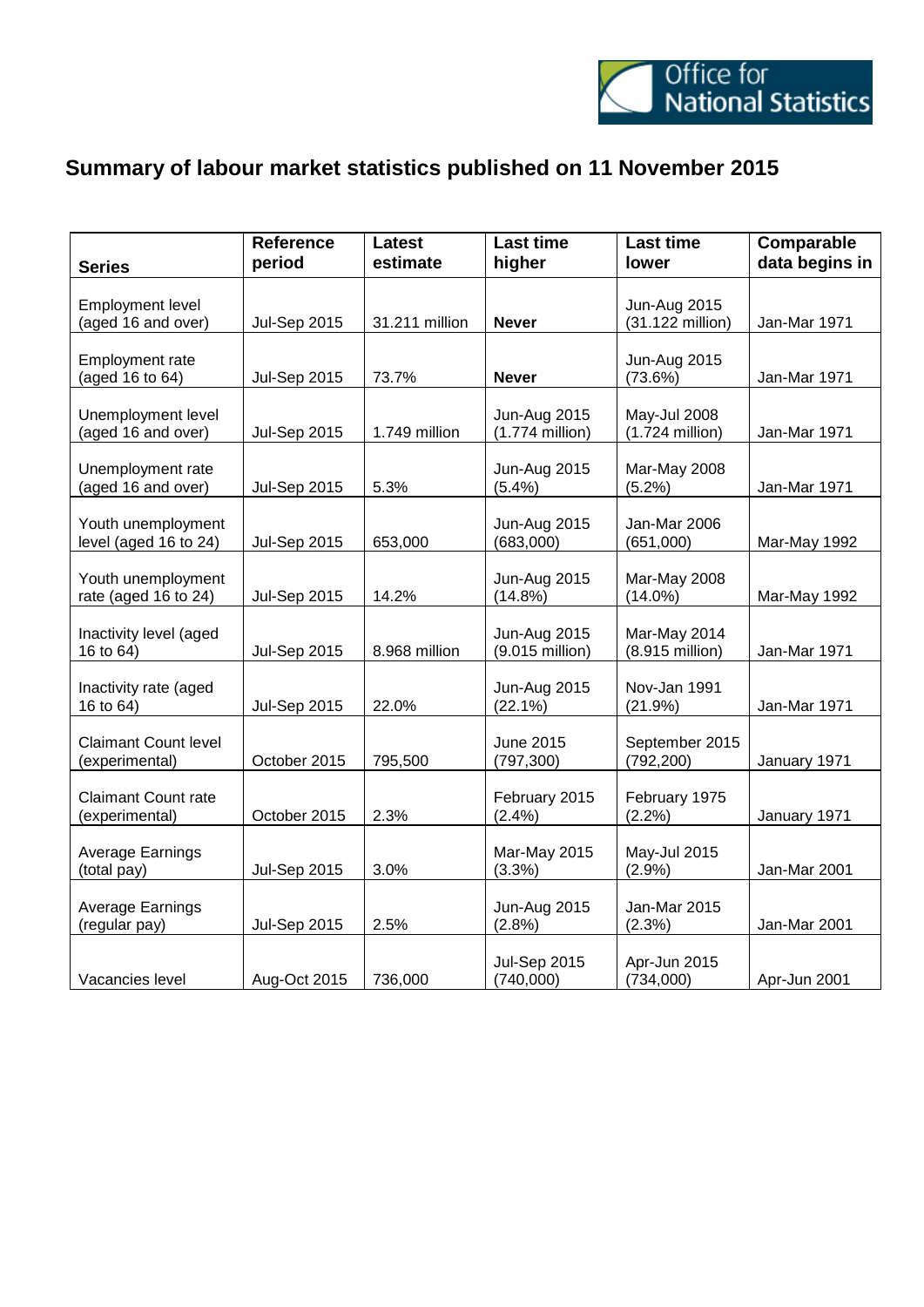# **Index of Tables**

The table below provides an index of the tables appearing in this Statistical Bulletin and it shows how these table numbers match up with the table numbers in the Excel spreadsheets which are available on the website at: <http://www.ons.gov.uk/ons/publications/re-reference-tables.html?edition=tcm%3A77-381603>

| <b>Statistical Bulletin</b><br>table number | Table<br>description                                     | <b>Spreadsheet</b><br>table number |
|---------------------------------------------|----------------------------------------------------------|------------------------------------|
|                                             | <b>SUMMARY</b>                                           |                                    |
| 1                                           | Labour Force Survey Summary                              | Table A02                          |
| $2(*)$                                      | Labour market status by age group                        | Table A05                          |
|                                             | <b>EMPLOYMENT AND JOBS</b>                               |                                    |
| 3                                           | Full-time, part-time & temporary workers                 | Table EMP01                        |
| 4                                           | Public and private sector employment                     | Table EMP02                        |
| 4(1)                                        | Public sector employment by industry                     | Table EMP03                        |
| 5                                           | Workforce jobs summary                                   | Table JOBS01                       |
| $6$ (**)                                    | Workforce jobs by industry                               | Table JOBS02                       |
| 7                                           | Actual weekly hours worked                               | Table HOUR01                       |
| 7(1)                                        | Usual weekly hours worked                                | Table HOUR02                       |
| 8                                           | Employment by country of birth and nationality           | Table EMP06                        |
|                                             | <b>UNEMPLOYMENT</b>                                      |                                    |
| 9                                           | Unemployment by age and duration                         | Table UNEM01                       |
|                                             | <b>CLAIMANT COUNT &amp; BENEFITS</b>                     |                                    |
| 10                                          | Claimant Count (experimental statistics)                 | Table CLA01                        |
| 11                                          | Main out of work benefits                                | Table BEN01                        |
|                                             | <b>ECONOMIC ACTIVITY AND INACTIVITY</b>                  |                                    |
| $12(*)$                                     | Economic activity by age                                 | Table A05                          |
| 13                                          | Economic inactivity by reason                            | Table INAC01                       |
| 14                                          | Labour market and educational status of young people     | Table A06                          |
|                                             | <b>EARNINGS</b>                                          |                                    |
| 15                                          | Average Weekly Earnings - Total pay                      | Table EARN01                       |
| 16                                          | Average Weekly Earnings - Bonus pay                      | Table EARN01                       |
| 17                                          | Average Weekly Earnings - Regular pay                    | Table EARN01                       |
| 18                                          | Average Weekly Earnings real and nominal (summary table) | Tables EARN01 & X04                |
|                                             | <b>INTERNATIONAL SUMMARY</b>                             |                                    |
| 19                                          | International comparisons of employment and unemployment | Table A10                          |
|                                             | <b>LABOUR DISPUTES</b>                                   |                                    |
| 20                                          | Labour disputes                                          | Table LABD01                       |
|                                             | <b>VACANCIES</b>                                         |                                    |
| 21                                          | Vacancies by size of business                            | Table VACS03                       |
| 21(1)                                       | Vacancies and unemployment                               | Table VACS01                       |
| 22                                          | Vacancies by industry                                    | Table VACS02                       |
|                                             | <b>REDUNDANCIES</b>                                      |                                    |
| 23                                          | Redundancies levels and rates                            | Table RED01                        |
| 24 (***)                                    | Redundancies by industry                                 | Table RED02                        |
|                                             | <b>REGIONAL SUMMARY</b>                                  |                                    |
| 25                                          | Regional labour market summary                           | Table A07                          |

(\*) Tables 2 and 12 in the Statistical Bulletin pdf file have neen amalgamated into one spreadsheet (Table A05).

(\*\*) Table JOBS02 provides more detail than Table 6 in the Statistical Bulletin pdf file.

(\*\*\*) Table RED02 provides more detail than Table 24 in the Statistical Bulletin pdf file.

The following symbols are used in the tables: p provisional, r revised, .. Not available,\* grossed up total less than 9,500. The four-character identification codes appearing in the tables are the ONS references for the data series appearing in the Labour Market Statistics dataset which is available on the website at: <http://www.ons.gov.uk/ons/rel/lms/labour-market-statistics/november-2015/dataset--labour-market-statistics.html>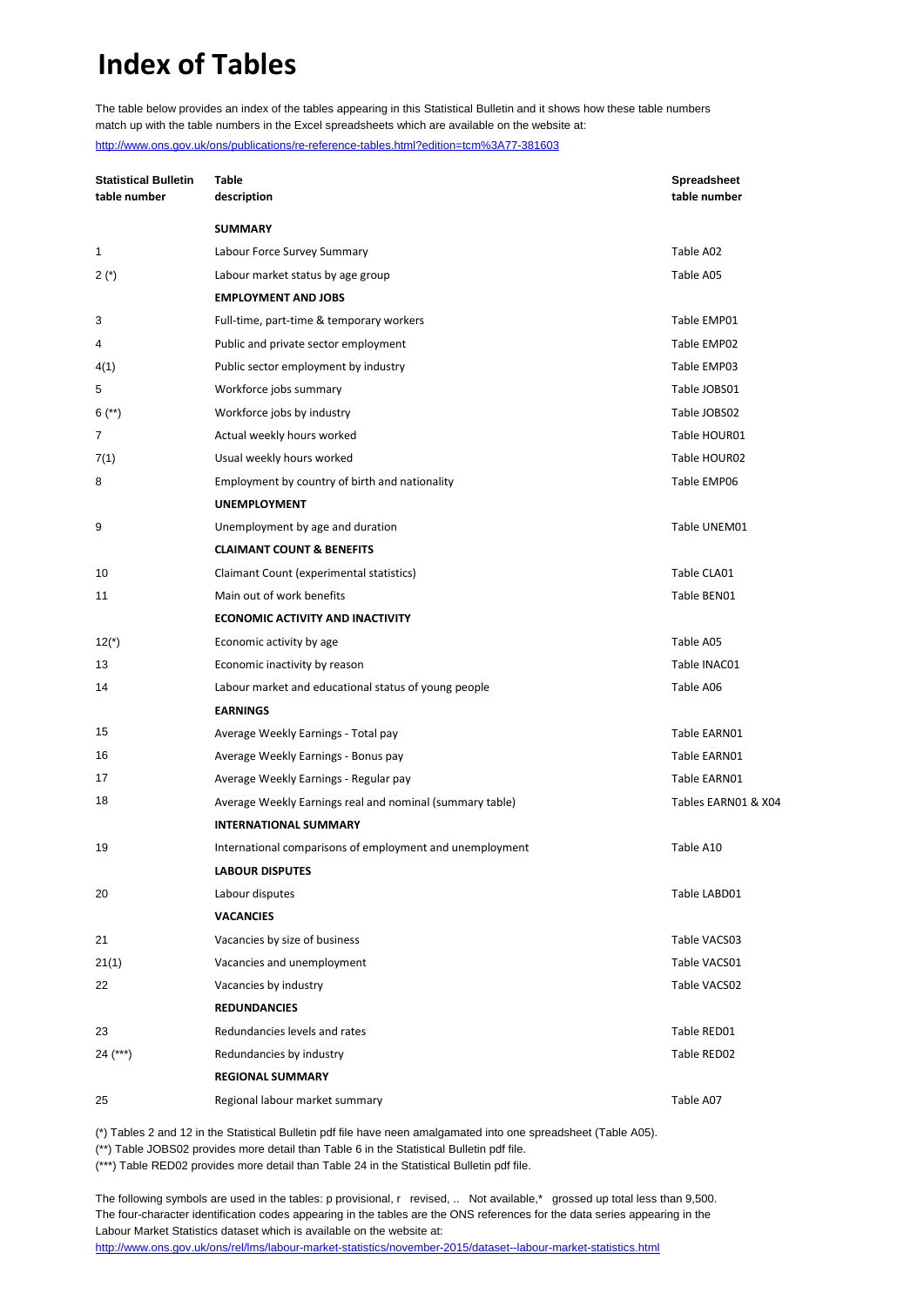# SUMMARY

# 1 Summary of headline  $LFS<sup>1</sup>$  indicators

United Kingdom (thousands) seasonally adjusted

|        |                     | LFS household population <sup>1</sup> |                      | Headline indicators   |                      |                       |                       |                      |                      |  |  |  |
|--------|---------------------|---------------------------------------|----------------------|-----------------------|----------------------|-----------------------|-----------------------|----------------------|----------------------|--|--|--|
|        |                     |                                       |                      | Employment            |                      | Unemployment          |                       | Inactivity           |                      |  |  |  |
|        |                     |                                       |                      | Level                 | Rate <sup>2</sup>    | Level                 | Rate <sup>3</sup>     | Level                | Rate <sup>4</sup>    |  |  |  |
|        |                     | All aged 16 &<br>over                 | All aged 16 to<br>64 | All aged 16 &<br>over | All aged 16 to<br>64 | All aged 16 &<br>over | All aged 16 &<br>over | All aged 16 to<br>64 | All aged 16 to<br>64 |  |  |  |
| People |                     | <b>MGSL</b>                           | LF <sub>2</sub> O    | <b>MGRZ</b>           | LF24                 | <b>MGSC</b>           | <b>MGSX</b>           | LF2M                 | LF <sub>2</sub> S    |  |  |  |
|        | <b>Jul-Sep 2013</b> | 51,351                                | 40,558               | 30,098                | 71.6                 | 2,488                 | 7.6                   | 9,046                | 22.3                 |  |  |  |
|        | Jul-Sep 2014        | 51,691                                | 40,641               | 30,793                | 73.0                 | 1,959                 | 6.0                   | 9,030                | 22.2                 |  |  |  |
|        | Oct-Dec 2014        | 51,774                                | 40,665               | 30,896                | 73.2                 | 1,862                 | 5.7                   | 9,052                | 22.3                 |  |  |  |
|        | Jan-Mar 2015        | 51,857                                | 40,690               | 31,098                | 73.5                 | 1,827                 | 5.5                   | 8,983                | 22.1                 |  |  |  |
|        | Apr-Jun 2015        | 51,939                                | 40,713               | 31,035                | 73.4                 | 1,852                 | 5.6                   | 8,990                | 22.1                 |  |  |  |
|        | <b>Jul-Sep 2015</b> | 52,021                                | 40,740               | 31,211                | 73.7                 | 1,749                 | 5.3                   | 8,968                | 22.0                 |  |  |  |
|        | Change on quarter   | 82                                    | 26                   | 177                   | 0.3                  | $-103$                | $-0.3$                | $-22$                | $-0.1$               |  |  |  |
|        | Change %            | 0.2                                   | 0.1                  | 0.6                   |                      | $-5.5$                |                       | $-0.2$               |                      |  |  |  |
|        | Change on year      | 331                                   | 98                   | 419                   | 0.7                  | $-210$                | $-0.7$                | $-62$                | $-0.2$               |  |  |  |
|        | Change %            | 0.6                                   | 0.2                  | 1.4                   |                      | $-10.7$               |                       | $-0.7$               |                      |  |  |  |
| Men    |                     | <b>MGSM</b>                           | <b>YBTG</b>          | <b>MGSA</b>           | <b>MGSV</b>          | <b>MGSD</b>           | <b>MGSY</b>           | <b>YBSO</b>          | <b>YBTM</b>          |  |  |  |
|        | <b>Jul-Sep 2013</b> | 25,023                                | 20,118               | 16,052                | 76.7                 | 1,390                 | 8.0                   | 3,322                | 16.5                 |  |  |  |
|        | Jul-Sep 2014        | 25,213                                | 20,172               | 16,388                | 78.0                 | 1,087                 | 6.2                   | 3,371                | 16.7                 |  |  |  |
|        | Oct-Dec 2014        | 25,259                                | 20,188               | 16,427                | 78.0                 | 1,039                 | 6.0                   | 3,418                | 16.9                 |  |  |  |
|        | Jan-Mar 2015        | 25,306                                | 20,204               | 16,570                | 78.4                 | 1,006                 | 5.7                   | 3,368                | 16.7                 |  |  |  |
|        | Apr-Jun 2015        | 25,352                                | 20,219               | 16,499                | 78.2                 | 1,014                 | 5.8                   | 3,410                | 16.9                 |  |  |  |
|        | <b>Jul-Sep 2015</b> | 25,398                                | 20,235               | 16,607                | 78.5                 | 957                   | 5.4                   | 3,398                | 16.8                 |  |  |  |
|        | Change on quarter   | 46                                    | 17                   | 107                   | 0.4                  | $-58$                 | $-0.3$                | $-12$                | $-0.1$               |  |  |  |
|        | Change %            | 0.2                                   | 0.1                  | 0.6                   |                      | $-5.7$                |                       | $-0.3$               |                      |  |  |  |
|        | Change on year      | 185                                   | 63                   | 218                   | 0.6                  | $-130$                | $-0.8$                | 27                   | 0.1                  |  |  |  |
|        | Change %            | 0.7                                   | 0.3                  | 1.3                   |                      | $-12.0$               |                       | 0.8                  |                      |  |  |  |
| Women  |                     | <b>MGSN</b>                           | LF <sub>2</sub> P    | <b>MGSB</b>           | <b>LF25</b>          | <b>MGSE</b>           | <b>MGSZ</b>           | LF <sub>2N</sub>     | LF2T                 |  |  |  |
|        | <b>Jul-Sep 2013</b> | 26,328                                | 20,440               | 14,047                | 66.7                 | 1,098                 | 7.3                   | 5,724                | 28.0                 |  |  |  |
|        | Jul-Sep 2014        | 26,478                                | 20,469               | 14,404                | 68.1                 | 872                   | 5.7                   | 5,659                | 27.6                 |  |  |  |
|        | Oct-Dec 2014        | 26,515                                | 20,478               | 14,469                | 68.5                 | 822                   | 5.4                   | 5,635                | 27.5                 |  |  |  |
|        | Jan-Mar 2015        | 26,551                                | 20,486               | 14,527                | 68.6                 | 821                   | 5.3                   | 5,615                | 27.4                 |  |  |  |
|        | Apr-Jun 2015        | 26,588                                | 20,495               | 14,535                | 68.7                 | 838                   | 5.5                   | 5,580                | 27.2                 |  |  |  |
|        | <b>Jul-Sep 2015</b> | 26,624                                | 20,504               | 14,605                | 69.0                 | 793                   | 5.1                   | 5,570                | 27.2                 |  |  |  |
|        | Change on quarter   | 36                                    | 10                   | 69                    | 0.3                  | -45                   | $-0.3$                | $-10$                | $-0.1$               |  |  |  |
|        | Change %            | 0.1                                   | 0.0                  | 0.5                   |                      | $-5.4$                |                       | $-0.2$               |                      |  |  |  |
|        | Change on year      | 146                                   | 36                   | 200                   | 0.9                  | -80                   | $-0.6$                | $-89$                | $-0.5$               |  |  |  |
|        | Change %            | 0.6                                   | 0.2                  | 1.4                   |                      | $-9.1$                |                       | $-1.6$               |                      |  |  |  |

Source: Labour Force Survey

Labour market statistics enquiries: labour.market@ons.gsi.gov.uk

1. The Labour Force Survey (LFS) is a survey of the population of private households, student halls of residence and NHS accommodation.

2. The headline employment rate is the number of people aged 16 to 64 in employment divided by the population aged 16 to 64.

3. The headline unemployment rate is the number of unemployed people (aged 16+) divided by the economically active population (aged 16+). The economically active population is defined as those in employment plus those who are unemployed.

4. The headline inactivity rate is the number of economically inactive people aged 16 to 64 divided by the population aged 16 to 64.

#### **Note on headline employment, unemployment and inactivity rates**

The headline employment and inactivity rates are based on the population aged 16 to 64 but the headline unemployment rate is based on the economically active population aged 16 and over. The employment and inactivity rates for those aged 16 and over are affected by the inclusion of the retired population in the denominators and are therefore less meaningful than the rates for those aged from 16 to 64. However, for the unemployment rate for those aged 16 and over, no such effect occurs as the denominator for the unemployment rate is the economically active population which only includes people in work or actively seeking and able to work.

#### **Note on headline employment, unemployment and inactivity levels**

The headline employment and unemployment levels are for those aged 16 and over; they measure all people in work or actively seeking and able to work. However, the headline inactivity level is for those aged 16 to 64. The inactivity level for those aged 16 and over is less meaningful as it includes elderly people who have retired from the labour force.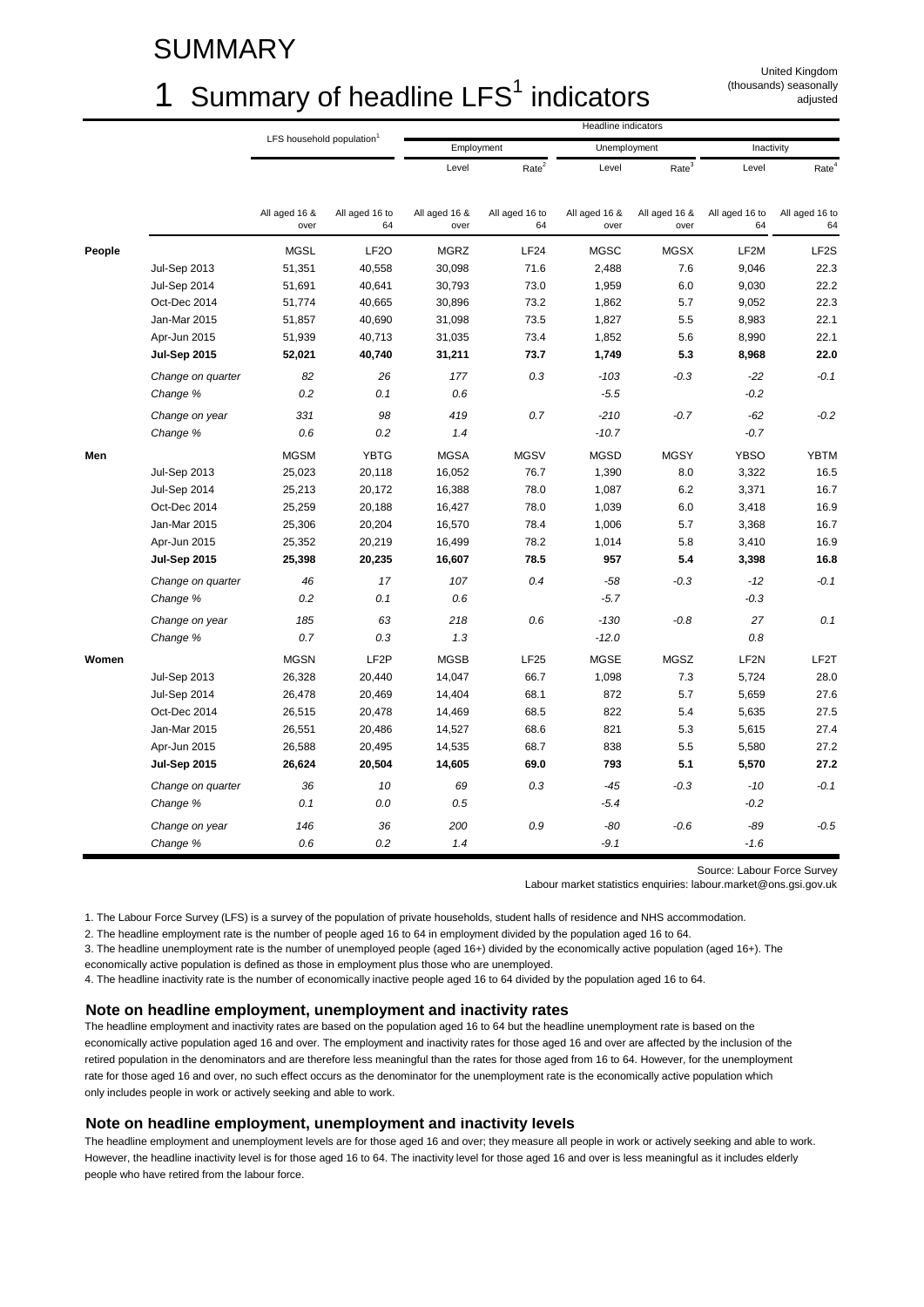# **SUMMARY** 2(1) Labour market status by age group

United Kingdom (thousands) seasonally adjusted

|        |                               |                      |                     |                      | Aged 16 and over    |                      |                     |                            |                          | Aged 16-64        |                          |                |                           |
|--------|-------------------------------|----------------------|---------------------|----------------------|---------------------|----------------------|---------------------|----------------------------|--------------------------|-------------------|--------------------------|----------------|---------------------------|
|        |                               | Employment           |                     | Unemployment         |                     | Inactivity           |                     | Employment                 |                          | Unemployment      |                          | Inactivity     |                           |
|        |                               |                      |                     |                      |                     |                      |                     |                            |                          |                   |                          |                |                           |
| People |                               | Level<br><b>MGRZ</b> | Rate<br><b>MGSR</b> | Level<br><b>MGSC</b> | Rate<br><b>MGSX</b> | Level<br><b>MGSI</b> | Rate<br><b>YBTC</b> | Level<br>LF <sub>2</sub> G | Rate<br>LF <sub>24</sub> | Level<br>LF2I     | Rate<br>LF <sub>2Q</sub> | Level<br>LF2M  | Rate<br>LF <sub>2</sub> S |
|        |                               |                      |                     |                      |                     |                      |                     |                            |                          |                   |                          |                |                           |
|        | <b>Jul-Sep 2013</b>           | 30,098               | 58.6                | 2,488                | 7.6                 | 18,764               | 36.5                | 29,045                     | 71.6                     | 2,467             | 7.8                      | 9,046          | 22.3                      |
|        | <b>Jul-Sep 2014</b>           | 30,793               | 59.6                | 1,959                | 6.0                 | 18,939               | 36.6                | 29,674                     | 73.0                     | 1,937             | 6.1                      | 9,030          | 22.2                      |
|        | Oct-Dec 2014                  | 30,896               | 59.7                | 1,862                | 5.7                 | 19,016               | 36.7                | 29,769                     | 73.2                     | 1,844             | 5.8                      | 9,052          | 22.3                      |
|        | Jan-Mar 2015                  | 31,098               | 60.0                | 1,827                | 5.5                 | 18,933               | 36.5                | 29,902                     | 73.5                     | 1,805             | 5.7                      | 8,983          | 22.1                      |
|        | Apr-Jun 2015                  | 31,035               | 59.8                | 1,852                | 5.6                 | 19,053               | 36.7                | 29,894                     | 73.4                     | 1,829             | 5.8                      | 8,990          | 22.1                      |
|        | <b>Jul-Sep 2015</b>           | 31,211               | 60.0                | 1,749                | 5.3                 | 19,061               | 36.6                | 30,043                     | 73.7                     | 1,729             | 5.4                      | 8,968          | 22.0                      |
|        | Change on quarter             | 177                  | 0.2                 | $-103$               | $-0.3$              | 8                    | 0.0                 | 148                        | 0.3                      | $-100$            | $-0.3$                   | $-22$          | $-0.1$                    |
|        | Change %                      | 0.6                  |                     | $-5.5$               |                     | 0.0                  |                     | 0.5                        |                          | $-5.5$            |                          | $-0.2$         |                           |
|        | Change on year                | 419                  | 0.4                 | $-210$               | $-0.7$              | 122                  | 0.0                 | 369                        | 0.7                      | $-209$            | $-0.7$                   | $-62$          | $-0.2$                    |
|        | Change %                      | 1.4                  |                     | $-10.7$              |                     | 0.6                  |                     | 1.2                        |                          | $-10.8$           |                          | $-0.7$         |                           |
| Men    |                               | <b>MGSA</b>          | <b>MGSS</b>         | <b>MGSD</b>          | <b>MGSY</b>         | <b>MGSJ</b>          | <b>YBTD</b>         | <b>YBSF</b>                | <b>MGSV</b>              | <b>YBSI</b>       | <b>YBTJ</b>              | <b>YBSO</b>    | <b>YBTM</b>               |
|        | <b>Jul-Sep 2013</b>           | 16,052               | 64.1                | 1,390                | 8.0                 | 7,581                | 30.3                | 15,422                     | 76.7                     | 1,375             | 8.2                      | 3,322          | 16.5                      |
|        | Jul-Sep 2014                  | 16,388               | 65.0                | 1,087                | 6.2                 | 7,738                | 30.7                | 15,730                     | 78.0                     | 1,071             | 6.4                      | 3,371          | 16.7                      |
|        | Oct-Dec 2014                  | 16,427               | 65.0                | 1,039                | 6.0                 | 7,793                | 30.9                | 15,745                     | 78.0                     | 1,025             | 6.1                      | 3,418          | 16.9                      |
|        | Jan-Mar 2015                  | 16,570               | 65.5                | 1,006                | 5.7                 | 7,729                | 30.5                | 15,845                     | 78.4                     | 990               | 5.9                      | 3,368          | 16.7                      |
|        |                               |                      |                     |                      |                     |                      |                     |                            |                          |                   |                          |                |                           |
|        | Apr-Jun 2015                  | 16,499               | 65.1                | 1,014                | 5.8                 | 7,838                | 30.9                | 15,808                     | 78.2                     | 1,001             | 6.0                      | 3,410          | 16.9                      |
|        | <b>Jul-Sep 2015</b>           | 16,607               | 65.4                | 957                  | 5.4                 | 7,834                | 30.8                | 15,894                     | 78.5                     | 943               | 5.6                      | 3,398          | 16.8                      |
|        | Change on quarter             | 107                  | 0.3                 | -58                  | $-0.3$              | $-4$                 | $-0.1$              | 86                         | 0.4                      | -58               | $-0.4$                   | $-12$          | $-0.1$                    |
|        | Change %                      | 0.6                  |                     | -5.7                 |                     | 0.0                  |                     | 0.5                        |                          | $-5.7$            |                          | -0.3           |                           |
|        | Change on year                | 218                  | 0.4                 | $-130$               | $-0.8$              | 96                   | 0.2                 | 164                        | 0.6                      | $-128$            | $-0.8$                   | 27             | 0.1                       |
|        | Change %                      | 1.3                  |                     | $-12.0$              |                     | 1.2                  |                     | 1.0                        |                          | $-12.0$           |                          | 0.8            |                           |
| Women  |                               | <b>MGSB</b>          | <b>MGST</b>         | <b>MGSE</b>          | MGSZ                | <b>MGSK</b>          | YBTE                | LF2H                       | <b>LF25</b>              | LF <sub>2</sub> J | LF <sub>2R</sub>         | LF2N           | LF2T                      |
|        | <b>Jul-Sep 2013</b>           | 14,047               | 53.4                | 1,098                | 7.3                 | 11,183               | 42.5                | 13,624                     | 66.7                     | 1,092             | 7.4                      | 5,724          | 28.0                      |
|        | Jul-Sep 2014                  | 14,404               | 54.4                | 872                  | 5.7                 | 11,201               | 42.3                | 13,943                     | 68.1                     | 866               | 5.8                      | 5,659          | 27.6                      |
|        | Oct-Dec 2014                  | 14,469               | 54.6                | 822                  | 5.4                 | 11,223               | 42.3                | 14,024                     | 68.5                     | 819               | 5.5                      | 5,635          | 27.5                      |
|        | Jan-Mar 2015                  | 14,527               | 54.7                | 821                  | 5.3                 | 11,203               | 42.2                | 14,056                     | 68.6                     | 815               | 5.5                      | 5,615          | 27.4                      |
|        | Apr-Jun 2015                  | 14,535               | 54.7                | 838                  | 5.5                 | 11,215               | 42.2                | 14,086                     | 68.7                     | 828               | 5.6                      | 5,580          | 27.2                      |
|        | <b>Jul-Sep 2015</b>           | 14,605               | 54.9                | 793                  | 5.1                 | 11,227               | 42.2                | 14,149                     | 69.0                     | 785               | 5.3                      | 5,570          | 27.2                      |
|        |                               |                      | 0.2                 |                      | $-0.3$              | 12                   |                     |                            | 0.3                      |                   | $-0.3$                   | $-10$          | $-0.1$                    |
|        | Change on quarter<br>Change % | 69<br>0.5            |                     | $-45$<br>$-5.4$      |                     | 0.1                  | 0.0                 | 63<br>0.4                  |                          | -43<br>-5.2       |                          | $-0.2$         |                           |
|        | Change on year                | 200                  | 0.5                 | -80                  | $-0.6$              | 25                   | $-0.1$              | 206                        | 0.9                      | -81               | $-0.6$                   | -89            | $-0.5$                    |
|        | Change %                      | 1.4                  |                     | -9.1                 |                     | 0.2                  |                     | 1.5                        |                          | $-9.3$            |                          | $-1.6$         |                           |
|        |                               |                      |                     |                      | Aged 16-17          |                      |                     |                            |                          | Aged 18-24        |                          |                |                           |
|        |                               |                      |                     |                      |                     |                      |                     |                            |                          |                   |                          |                |                           |
|        |                               | Employment           |                     | Unemployment         |                     | Inactivity           |                     | Employment                 |                          | Unemployment      |                          | Inactivity     |                           |
|        |                               |                      |                     |                      |                     |                      |                     |                            |                          |                   |                          |                |                           |
|        |                               | Level                | Rate                | Level                | Rate                | Level                | Rate                | Level                      | Rate                     | Level             | Rate                     | Level          | Rate                      |
| People |                               | <b>YBTO</b>          | YBUA                | YBVH                 | <b>YBVK</b>         | <b>YCAS</b>          | LWEX                | <b>YBTR</b>                | YBUD                     | YBVN              | YBVQ                     | <b>YCAV</b>    | LWFA                      |
|        | <b>Jul-Sep 2013</b>           | 331                  | 21.9                | 187                  | 36.1                | 995                  | 65.8                | 3,342                      | 57.4                     | 794               | 19.2                     | 1,691          | 29.0                      |
|        | Jul-Sep 2014                  | 320                  | 21.4                | 157                  | 32.9                | 1,019                | 68.1                | 3,499                      | 60.3                     | 580               | 14.2                     | 1,728          | 29.8                      |
|        | Oct-Dec 2014                  | 346                  | 23.2                | 157                  | 31.2                | 986                  | 66.3                | 3,494                      | 60.2                     | 583               | 14.3                     | 1,722          | 29.7                      |
|        | Jan-Mar 2015                  | 353                  | 23.8                | 148                  | 29.5                | 981                  | 66.2                | 3,535                      | 61.0                     | 588               | 14.3                     | 1,669          | 28.8                      |
|        |                               |                      |                     |                      |                     |                      |                     |                            |                          |                   |                          |                |                           |
|        | Apr-Jun 2015                  | 354                  | 24.0                | 148                  | 29.5                | 973                  | 66.0                | 3,526                      | 61.0                     | 591               | 14.3                     | 1,667          | 28.8                      |
|        | Jul-Sep 2015                  | 369                  | 25.1                | 135                  | 26.8                | 963                  | 65.7                | 3,577                      | 62.0                     | 518               | 12.7                     | 1.674          | 29.0                      |
|        | Change on quarter             | 15                   | 1.1                 | $-13$                | $-2.7$              | -9                   | $-0.3$              | 51                         | 1.0                      | $-72$             | $-1.7$                   | $\overline{7}$ | 0.2                       |
|        | Change %                      | 4.2                  |                     | $-8.7$               |                     | $-1.0$               |                     | 1.4                        |                          | $-12.2$           |                          | 0.4            |                           |
|        | Change on year                | 49                   | 3.7                 | $-22$                | $-6.1$              | $-55$                | $-2.4$              | 78                         | 1.7                      | -61               | $-1.6$                   | $-54$          | $-0.7$                    |
|        | Change %                      | 15.2                 |                     | $-14.0$              |                     | -5.4                 |                     | 2.2                        |                          | $-10.6$           |                          | $-3.1$         |                           |
| Men    |                               | YBTP                 | YBUB                | YBVI                 | YBVL                | <b>YCAT</b>          | LWEY                | <b>YBTS</b>                | YBUE                     | YBVO              | <b>YBVR</b>              | <b>YCAW</b>    | LWFB                      |
|        | <b>Jul-Sep 2013</b>           | 149                  | 19.2                | 97                   | 39.4                | 530                  | 68.3                | 1,717                      | 58.3                     | 469               | 21.5                     | 761            | 25.8                      |
|        |                               |                      |                     |                      |                     |                      |                     |                            |                          |                   |                          |                |                           |
|        | <b>Jul-Sep 2014</b>           | 132                  | 17.3                | 75                   | 36.3                | 557                  | 72.8                | 1,793                      | 60.9                     | 356               | 16.6                     | 796            | 27.0                      |
|        | Oct-Dec 2014                  | 150                  | 19.7                | 82                   | 35.4                | 529                  | 69.5                | 1,811                      | 61.6                     | 340               | 15.8                     | 791            | 26.9                      |
|        | Jan-Mar 2015                  | 147                  | 19.4                | 88                   | 37.4                | 524                  | 69.1                | 1,839                      | 62.6                     | 341               | 15.6                     | 757            | 25.8                      |
|        | Apr-Jun 2015                  | 150                  | 19.9                | 82                   | 35.4                | 522                  | 69.2                | 1,810                      | 61.7                     | 344               | 16.0                     | 780            | 26.6                      |
|        | <b>Jul-Sep 2015</b>           | 157                  | 21.0                | 77                   | 33.0                | 516                  | 68.7                | 1,860                      | 63.5                     | 292               | 13.6                     | 775            | 26.5                      |
|        | Change on quarter             | $\overline{7}$       | 1.1                 | -5                   | $-2.5$              | -6                   | $-0.4$              | 50                         | 1.9                      | $-52$             | $-2.4$                   | -5             | $-0.1$                    |
|        | Change %                      | 4.8                  |                     | $-6.1$               |                     | $-1.1$               |                     | 2.8                        |                          | $-15.1$           |                          | $-0.7$         |                           |
|        | Change on year                | 25                   | 3.7                 | $\sqrt{2}$           | $-3.3$              | $-41$                | $-4.1$              | 68                         | 2.7                      | $-64$             | $-3.0$                   | $-22$          | $-0.6$                    |
|        | Change %                      | 18.9                 |                     | 2.6                  |                     | $-7.4$               |                     | 3.8                        |                          | $-17.9$           |                          | $-2.7$         |                           |
| Women  |                               | <b>YBTQ</b>          | <b>YBUC</b>         | YBVJ                 | YBVM                | <b>YCAU</b>          | LWEZ                | <b>YBTT</b>                | <b>YBUF</b>              | YBVP              | <b>YBVS</b>              | <b>YCAX</b>    | LWFC                      |
|        |                               |                      |                     |                      |                     |                      |                     |                            |                          |                   |                          |                |                           |
|        | <b>Jul-Sep 2013</b>           | 182                  | 24.7                | 90                   | 33.1                | 464                  | 63.0                | 1,625                      | 56.4                     | 324               | 16.6                     | 930            | 32.3                      |
|        | <b>Jul-Sep 2014</b>           | 188                  | 25.7                | 82                   | 30.3                | 461                  | 63.2                | 1,706                      | 59.6                     | 224               | 11.6                     | 932            | 32.6                      |
|        | Oct-Dec 2014                  | 195                  | 26.9                | 75                   | 27.6                | 457                  | 62.9                | 1,683                      | 58.9                     | 244               | 12.6                     | 932            | 32.6                      |
|        | Jan-Mar 2015                  | 206                  | 28.5                | 60                   | 22.6                | 457                  | 63.2                | 1,696                      | 59.4                     | 246               | 12.7                     | 912            | 31.9                      |
|        | Apr-Jun 2015                  | 204                  | 28.3                | 65                   | 24.3                | 451                  | 62.6                | 1,717                      | 60.2                     | 246               | 12.6                     | 887            | 31.1                      |
|        | <b>Jul-Sep 2015</b>           | 211                  | 29.5                | 58                   | 21.4                | 447                  | 62.5                | 1,717                      | 60.4                     | 226               | 11.6                     | 899            | 31.6                      |
|        | Change on quarter             | 8                    | 1.2                 | -8                   | $-2.9$              | $\mathcal A$         | $-0.2$              | 0                          | 0.2                      | $-20$             | $-0.9$                   | 13             | 0.5                       |
|        | Change %                      | 3.7                  |                     | $-11.9$              |                     | $-0.8$               |                     | $0.0\,$                    |                          | $-8.3$            |                          | 1.4            |                           |
|        | Change on year                | 24                   | 3.8                 | $-24$                | $-8.9$              | $-14$                | $-0.7$              | 11                         | 0.8                      | $\overline{c}$    | 0.0                      | $-33$          | $-0.9$                    |

Source: Labour Force Survey

Labour market statistics enquiries: labour.market@ons.gsi.gov.uk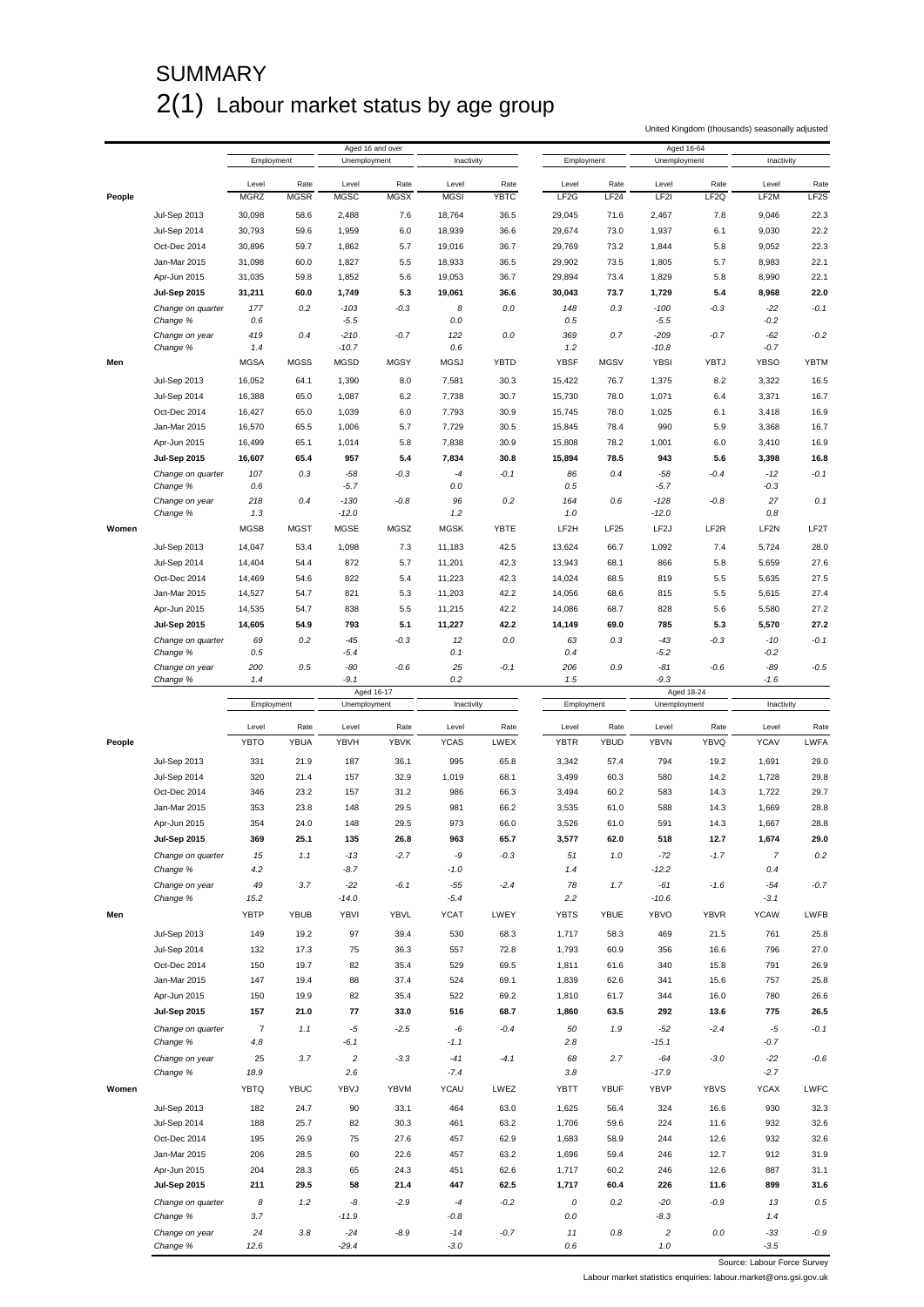# **SUMMARY** 2(2) Labour market status by age group

United Kingdom (thousands) seasonally adjusted

|        |                     |             |                  |              | Aged 25-34        |                   |                   |                |             | Aged 35-49              |                |             |             |
|--------|---------------------|-------------|------------------|--------------|-------------------|-------------------|-------------------|----------------|-------------|-------------------------|----------------|-------------|-------------|
|        |                     | Employment  |                  | Unemployment |                   | Inactivity        |                   | Employment     |             | Unemployment            |                | Inactivity  |             |
|        |                     |             |                  |              |                   |                   |                   |                |             |                         |                |             |             |
|        |                     | Level       | Rate             | Level        | Rate              | Level             | Rate              | Level          | Rate        | Level                   | Rate           | Level       | Rate        |
| People |                     | YBTU        | <b>YBUG</b>      | <b>YCGM</b>  | <b>YCGP</b>       | <b>YCAY</b>       | LWFD              | <b>YBTX</b>    | YBUJ        | <b>YCGS</b>             | <b>YCGV</b>    | <b>YCBB</b> | <b>LWFG</b> |
|        | Jul-Sep 2013        | 6,859       | 79.6             | 517          | 7.0               | 1,241             | 14.4              | 10,670         | 81.9        | 571                     | 5.1            | 1,782       | 13.7        |
|        | Jul-Sep 2014        | 7,004       | 80.6             | 405          | 5.5               | 1,281             | 14.7              | 10,773         | 83.4        | 467                     | 4.2            | 1,673       | 13.0        |
|        | Oct-Dec 2014        | 7,006       | 80.5             | 390          | 5.3               | 1,308             | 15.0              | 10,794         | 83.7        | 414                     | 3.7            | 1,685       | 13.1        |
|        |                     |             |                  |              |                   |                   |                   |                |             |                         |                |             |             |
|        | Jan-Mar 2015        | 7,045       | 80.8             | 363          | 4.9               | 1,311             | 15.0              | 10,780         | 83.7        | 420                     | 3.8            | 1,672       | 13.0        |
|        | Apr-Jun 2015        | 7,047       | 80.7             | 382          | 5.1               | 1,304             | 14.9              | 10,728         | 83.5        | 416                     | 3.7            | 1,707       | 13.3        |
|        | <b>Jul-Sep 2015</b> | 7,114       | 81.3             | 369          | 4.9               | 1,269             | 14.5              | 10,672         | 83.2        | 399                     | 3.6            | 1,761       | 13.7        |
|        | Change on quarter   | 67          | 0.6              | $-13$        | $-0.2$            | $-35$             | $-0.4$            | $-57$          | $-0.3$      | $-16$                   | $-0.1$         | 54          | 0.4         |
|        | Change %            | 0.9         |                  | $-3.3$       |                   | $-2.7$            |                   | $-0.5$         |             | $-4.0$                  |                | 3.2         |             |
|        | Change on year      | 110         | 0.7              | $-36$        | $-0.5$            | $-12$             | $-0.2$            | $-102$         | $-0.3$      | $-68$                   | $-0.6$         | 88          | 0.8         |
|        | Change %            | 1.6         |                  | $-9.0$       |                   | $-0.9$            |                   | $-0.9$         |             | $-14.6$                 |                | 5.3         |             |
| Men    |                     | YBTV        | YBUH             | <b>YCGN</b>  | <b>YCGQ</b>       | <b>YCAZ</b>       | LWFE              | <b>YBTY</b>    | <b>YBUK</b> | <b>YCGT</b>             | <b>YCGW</b>    | YCBC        | LWFH        |
|        |                     |             |                  |              |                   |                   |                   |                |             |                         |                |             |             |
|        | Jul-Sep 2013        | 3,713       | 86.9             | 294          | 7.3               | 268               | 6.3               | 5,641          | 87.8        | 282                     | 4.8            | 501         | 7.8         |
|        | Jul-Sep 2014        | 3,800       | 87.9             | 217          | 5.4               | 305               | 7.0               | 5,695          | 89.4        | 227                     | 3.8            | 450         | 7.1         |
|        | Oct-Dec 2014        | 3,785       | 87.3             | 207          | 5.2               | 341               | 7.9               | 5,685          | 89.4        | 214                     | 3.6            | 462         | 7.3         |
|        | Jan-Mar 2015        | 3,817       | 87.9             | 196          | 4.9               | 331               | 7.6               | 5,702          | 89.8        | 200                     | 3.4            | 449         | 7.1         |
|        |                     | 3,797       | 87.2             | 215          | 5.4               | 343               | 7.9               | 5,672          | 89.4        | 191                     | 3.3            | 478         | 7.5         |
|        | Apr-Jun 2015        |             |                  |              |                   |                   |                   |                |             |                         |                |             |             |
|        | <b>Jul-Sep 2015</b> | 3,844       | 88.0             | 195          | 4.8               | 330               | 7.5               | 5,635          | 89.0        | 196                     | 3.4            | 500         | 7.9         |
|        | Change on quarter   | 47          | 0.8              | $-20$        | $-0.5$            | $-13$             | $-0.3$            | $-36$          | $-0.4$      | 5                       | 0.1            | 22          | 0.4         |
|        | Change %            | 1.2         |                  | -9.4         |                   | $-3.9$            |                   | -0.6           |             | 2.5                     |                | 4.7         |             |
|        | Change on year      | 44          | 0.1              | $-22$        | $-0.6$            | 25                | 0.5               | $-59$          | $-0.4$      | $-31$                   | $-0.5$         | 50          | 0.8         |
|        | Change %            | 1.2         |                  | $-10.0$      |                   | 8.2               |                   | $-1.0$         |             | $-13.6$                 |                | 11.1        |             |
| Women  |                     | <b>YBTW</b> | <b>YBUI</b>      | <b>YCGO</b>  | <b>YCGR</b>       | <b>YCBA</b>       | LWFF              | YBTZ           | YBUL        | YCGU                    | <b>YCGX</b>    | <b>YCBD</b> | LWFI        |
|        |                     |             | 72.4             |              | 6.6               | 973               | 22.4              |                | 76.2        | 289                     | 5.4            | 1,281       | 19.4        |
|        | <b>Jul-Sep 2013</b> | 3,146       |                  | 223          |                   |                   |                   | 5,029          |             |                         |                |             |             |
|        | Jul-Sep 2014        | 3,204       | 73.3             | 189          | 5.6               | 976               | 22.3              | 5,079          | 77.6        | 241                     | 4.5            | 1,223       | 18.7        |
|        | Oct-Dec 2014        | 3,222       | 73.7             | 183          | 5.4               | 968               | 22.1              | 5,109          | 78.2        | 200                     | 3.8            | 1,223       | 18.7        |
|        | Jan-Mar 2015        | 3,228       | 73.8             | 167          | 4.9               | 980               | 22.4              | 5,078          | 77.9        | 220                     | 4.2            | 1,223       | 18.8        |
|        | Apr-Jun 2015        | 3,250       | 74.2             | 166          | 4.9               | 961               | 22.0              | 5,056          | 77.7        | 224                     | 4.3            | 1,229       | 18.9        |
|        | <b>Jul-Sep 2015</b> | 3,270       | 74.6             | 174          | 5.0               | 940               | 21.4              | 5,036          | 77.5        | 203                     | 3.9            | 1,261       | 19.4        |
|        |                     |             |                  |              |                   |                   |                   |                |             |                         |                |             |             |
|        | Change on quarter   | 20          | 0.4              | 7            | 0.2               | -22               | $-0.5$            | $-20$          | $-0.2$      | $-21$                   | $-0.4$         | 32          | 0.5         |
|        | Change %            | 0.6         |                  | 4.5          |                   | $-2.3$            |                   | $-0.4$         |             | $-9.4$                  |                | 2.6         |             |
|        | Change on year      | 66          | 1.3              | $-15$        | $-0.5$            | $-37$             | $-0.9$            | $-43$          | $-0.2$      | $-37$                   | $-0.6$         | 38          | 0.7         |
|        | Change %            | 2.1         |                  | $-7.8$       |                   | $-3.8$            |                   | $-0.8$         |             | $-15.5$                 |                | 3.1         |             |
|        |                     |             |                  |              | Aged 50-64        |                   |                   |                |             | Age 65+<br>Unemployment |                | Inactivity  |             |
|        |                     |             |                  |              |                   |                   |                   |                |             |                         |                |             |             |
|        |                     | Employment  |                  | Unemployment |                   | Inactivity        |                   | Employment     |             |                         |                |             |             |
|        |                     | Level       | Rate             | Level        | Rate              | Level             |                   | Level          | Rate        | Level                   | Rate           | Level       | Rate        |
|        |                     |             |                  |              |                   |                   | Rate              |                |             |                         |                |             |             |
| People |                     | LF26        | LF <sub>2U</sub> | LF28         | LF2E              | LF <sub>2</sub> A | LF <sub>2</sub> W | LFK4           | LFK6        | K5HU                    | K5HW           | LFL4        | LFL6        |
|        | <b>Jul-Sep 2013</b> | 7,843       | 67.7             | 398          | 4.8               | 3,337             | 28.8              | 1,053          | 9.8         | 22                      | 2.0            | 9,718       | 90.0        |
|        | Jul-Sep 2014        | 8,077       | 68.8             | 328          | 3.9               | 3,329             | 28.4              | 1,119          | 10.1        | 22                      | 1.9            | 9,909       | 89.7        |
|        | Oct-Dec 2014        | 8,129       | 69.0             | 301          | 3.6               | 3,350             | 28.4              | 1,127          | 10.1        | 18                      | 1.5            | 9,963       | 89.7        |
|        |                     |             |                  |              |                   |                   |                   |                |             |                         |                |             |             |
|        | Jan-Mar 2015        | 8,189       | 69.2             | 286          | 3.4               | 3,350             | 28.3              | 1,196          | 10.7        | 22                      | 1.8            | 9,950       | 89.1        |
|        | Apr-Jun 2015        | 8,239       | 69.4             | 293          | 3.4               | 3,339             | 28.1              | 1,140          | 10.2        | 23                      | 2.0            | 10,063      | 89.6        |
|        | <b>Jul-Sep 2015</b> | 8,312       | 69.7             | 307          | 3.6               | 3.300             | 27.7              | 1,168          | 10.4        | 21                      | 1.8            | 10.093      | 89.5        |
|        | Change on quarter   | 72          | 0.3              | 14           | 0.1               | $-39$             | $-0.4$            | 28             | 0.2         | $-2$                    | $-0.3$         | 30          | $-0.2$      |
|        | Change %            | 0.9         |                  | 4.8          |                   | $-1.2$            |                   | 2.5            |             | $-10.6$                 |                | 0.3         |             |
|        |                     |             |                  |              |                   |                   |                   |                |             |                         |                |             |             |
|        | Change on year      | 234         | 0.9              | $-21$        | $-0.3$            | $-29$             | $-0.7$            | 49             | 0.2         | $-1$                    | $-0.1$         | 184         | $-0.2$      |
|        | Change %            | 2.9         |                  | $-6.4$       |                   | $-0.9$            |                   | 4.4            |             | $-3.9$                  |                | 1.9         |             |
| Men    |                     | MGUX        | <b>YBUN</b>      | <b>MGVM</b>  | <b>MGXF</b>       | <b>MGWB</b>       | <b>LWFK</b>       | <b>MGVA</b>    | <b>YBUQ</b> | <b>MGVP</b>             | <b>MGXI</b>    | <b>MGWE</b> | LWFN        |
|        |                     |             |                  |              |                   |                   |                   |                |             |                         |                |             |             |
|        | <b>Jul-Sep 2013</b> | 4,202       | 73.8             | 233          | 5.2               | 1,262             | 22.1              | 630            | 12.8        | 16                      | 2.4            | 4,259       | 86.8        |
|        | Jul-Sep 2014        | 4,310       | 74.7             | 196          | 4.4               | 1,262             | 21.9              | 658            | 13.1        | 16                      | 2.3            | 4,367       | 86.6        |
|        | Oct-Dec 2014        | 4,313       | 74.5             | 183          | 4.1               | 1,295             | 22.4              | 682            | 13.4        | 14                      | 2.0            | 4,375       | 86.3        |
|        | Jan-Mar 2015        | 4,340       | 74.7             | 165          | 3.7               | 1,308             | 22.5              | 725            | 14.2        | 16                      | 2.2            | 4,361       | 85.5        |
|        | Apr-Jun 2015        | 4,380       | 75.1             | 168          | 3.7               | 1,287             | 22.1              | 691            | 13.5        | 14                      | 1.9            | 4,428       | 86.3        |
|        | <b>Jul-Sep 2015</b> | 4,397       | 75.1             | 182          | 4.0               | 1,277             | 21.8              | 713            | 13.8        | 13                      | 1.9            | 4,436       | 85.9        |
|        |                     |             |                  |              |                   |                   |                   |                |             |                         |                |             |             |
|        | Change on quarter   | 17          | 0.0              | 15           | 0.3               | $-10$             | $-0.3$            | 21             | 0.3         | 0                       | $-0.1$         | 8           | $-0.3$      |
|        | Change %            | 0.4         |                  | 8.8          |                   | $-0.8$            |                   | 3.1            |             | $-0.2$                  |                | $0.2\,$     |             |
|        | Change on year      | 87          | 0.4              | $-14$        | $-0.4$            | 15                | $-0.1$            | 55             | 0.8         | $-2$                    | $-0.4$         | 69          | $-0.7$      |
|        | Change %            | 2.0         |                  | $-7.0$       |                   | 1.2               |                   | 8.3            |             | $-13.1$                 |                | 1.6         |             |
| Women  |                     | LF27        | LF <sub>2V</sub> | <b>LF29</b>  | LF <sub>2</sub> F | LF2B              | LF2X              | LFK5           | LFK7        | K5HV                    | K5HX           | LFL5        | LFL7        |
|        |                     |             |                  |              |                   |                   |                   |                |             |                         |                |             |             |
|        | Jul-Sep 2013        | 3,641       | 61.9             | 165          | 4.3               | 2,076             | 35.3              | 423            | 7.2         |                         |                | 5,459       | 92.7        |
|        | Jul-Sep 2014        | 3,767       | 63.1             | 132          | 3.4               | 2,067             | 34.6              | 461            | 7.7         |                         |                | 5,542       | 92.2        |
|        | Oct-Dec 2014        | 3,815       | 63.7             | 118          | 3.0               | 2,056             | 34.3              | 445            | 7.4         |                         |                | 5,588       | 92.6        |
|        | Jan-Mar 2015        | 3,849       | 64.0             | 121          | 3.1               | 2,043             | 34.0              | 471            | 7.8         | $\star$                 | $\star$        | 5,589       | 92.1        |
|        |                     |             |                  |              |                   |                   |                   |                |             |                         |                |             |             |
|        | Apr-Jun 2015        | 3,860       | 63.9             | 125          | 3.1               | 2,052             | 34.0              | 449            | 7.4         | 10                      | 2.1<br>$\star$ | 5,634       | 92.5        |
|        | <b>Jul-Sep 2015</b> | 3,915       | 64.6             | 125          | 3.1               | 2,023             | 33.4              | 456            | 7.5         |                         |                | 5,656       | 92.4        |
|        | Change on quarter   | 55          | 0.6              | $^{\circ}$ 1 | $-0.1$            | $-29$             | $-0.6$            | $\overline{7}$ | 0.1         |                         |                | 22          | $0.0\,$     |
|        | Change %            | 1.4         |                  | $-0.6$       |                   | $-1.4$            |                   | 1.5            |             |                         |                | 0.4         |             |
|        | Change on year      | 148         | 1.4              | $-7$         | $-0.3$            | $-44$             | $-1.3$            | $-5$           | $-0.2$      |                         |                | 114         | 0.2         |

Source: Labour Force Survey

Labour market statistics enquiries: labour.market@ons.gsi.gov.uk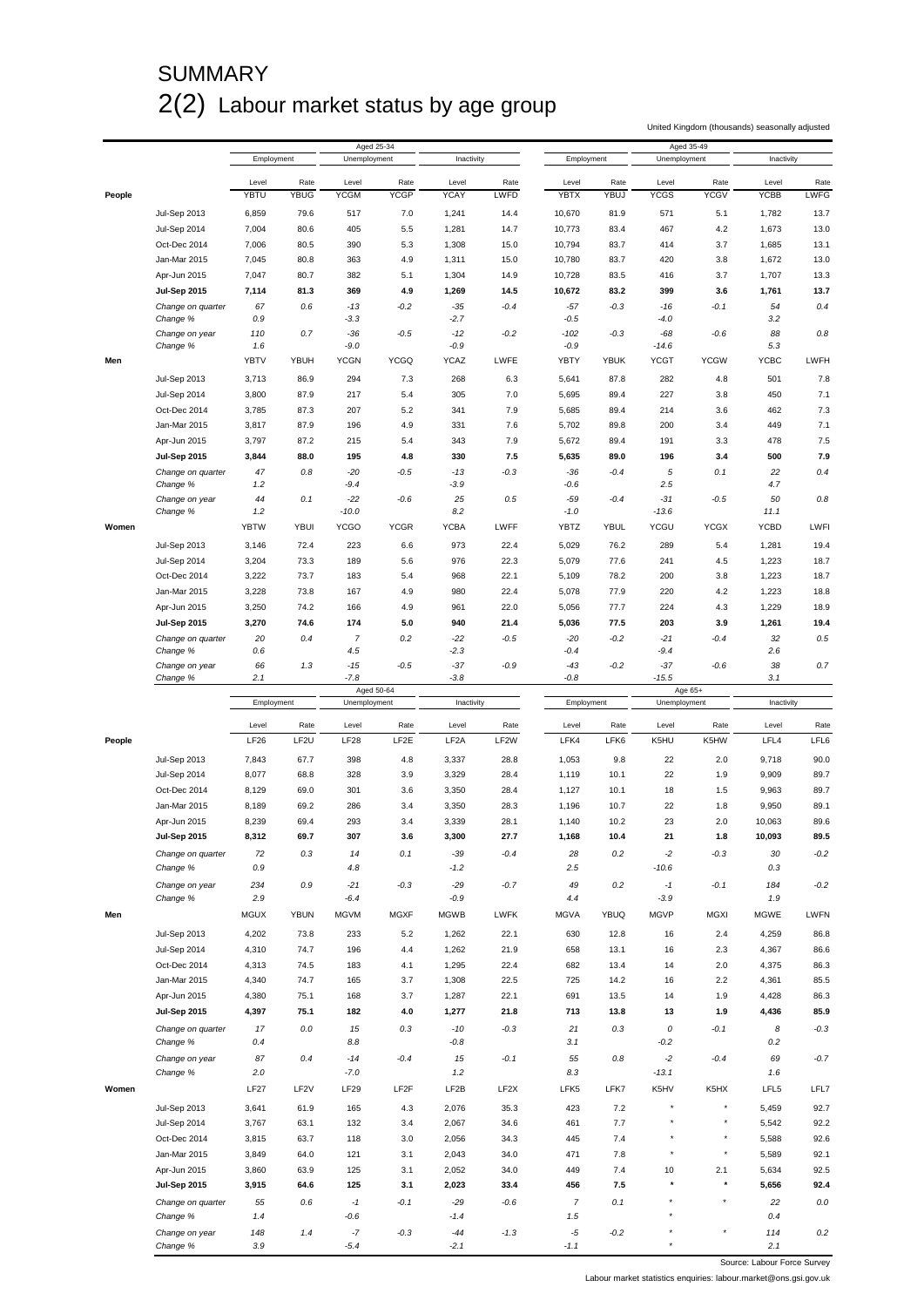# EMPLOYMENT AND JOBS

# 3 Full-time, part-time & temporary workers

|        |                                     |                 | All in employment |                   |                                                     |                  |                          | Full-time and part-time workers <sup>1</sup> |                    |                            |                                                                |                   |                   |                 |
|--------|-------------------------------------|-----------------|-------------------|-------------------|-----------------------------------------------------|------------------|--------------------------|----------------------------------------------|--------------------|----------------------------|----------------------------------------------------------------|-------------------|-------------------|-----------------|
|        |                                     |                 |                   |                   |                                                     |                  | Government               |                                              |                    |                            |                                                                | Self-             | Self-             | Total           |
|        |                                     |                 |                   |                   |                                                     |                  | supported                | Total                                        | Total              |                            |                                                                | employed          | employed          | workers         |
|        |                                     |                 |                   |                   | Self                                                | Unpaid<br>family | training &<br>employment | people<br>working                            | people<br>working  | Employees<br>working full- | Employees<br>working part-                                     | people<br>working | people<br>working | with<br>second  |
|        |                                     |                 | Total             | Employees         | employed                                            | workers          | programmes <sup>2</sup>  | full-time                                    | part-time          | time                       | time                                                           | full-time         | part-time         | jobs            |
|        |                                     |                 | $\mathbf{1}$      | $\sqrt{2}$        | 3                                                   | $\sqrt{4}$       | $\sqrt{5}$               | 6                                            | $\overline{7}$     | 8                          | $\boldsymbol{9}$                                               | 10                | 11                | 12              |
| People |                                     |                 | <b>MGRZ</b>       | <b>MGRN</b>       | <b>MGRQ</b>                                         | <b>MGRT</b>      | <b>MGRW</b>              | <b>YCBE</b>                                  | <b>YCBH</b>        | <b>ACBK</b>                | <b>YCBN</b>                                                    | <b>YCBQ</b>       | <b>YCBT</b>       | <b>YCBW</b>     |
|        | Jul-Sep 2013                        |                 | 30,098            | 25,572            | 4,241                                               | 113              | 172                      | 21,933                                       | 8,165              | 18,777                     | 6,796                                                          | 3,063             | 1,178             | 1,162           |
|        | Jul-Sep 2014                        |                 | 30,793            | 26,027            | 4,520                                               | 123              | 123                      | 22,523                                       | 8,270              | 19,203                     | 6,824                                                          | 3,250             | 1,271             | 1,208           |
|        | Oct-Dec 2014                        |                 | 30,896            | 26,181            | 4,501                                               | 102              | 113                      | 22,597                                       | 8,299              | 19,337                     | 6,843                                                          | 3,197             | 1,304             | 1,197           |
|        | Jan-Mar 2015<br>Apr-Jun 2015        |                 | 31,098<br>31,035  | 26,370<br>26,316  | 4,504<br>4,512                                      | 119<br>102       | 105<br>104               | 22,735<br>22,764                             | 8,362<br>8,270     | 19,472<br>19,484           | 6,898<br>6,832                                                 | 3,194<br>3,198    | 1,311<br>1,314    | 1,214<br>1,195  |
|        | <b>Jul-Sep 2015</b>                 |                 | 31,211            | 26,462            | 4,551                                               | 95               | 104                      | 22,796                                       | 8,416              | 19,516                     | 6,945                                                          | 3,207             | 1,344             | 1,169           |
|        | Change on quarter                   |                 | 177               | 146               | 38                                                  | $-7$             | 0                        | 31                                           | 145                | 33                         | 113                                                            | 8                 | 30                | $-26$           |
|        | Change %                            |                 | 0.6               | 0.6               | 0.8                                                 | $-7.3$           | 0.0                      | 0.1                                          | 1.8                | 0.2                        | 1.7                                                            | 0.3               | 2.3               | $-2.2$          |
|        | Change on year                      |                 | 419               | 435               | 30                                                  | $-28$            | $-19$                    | 273                                          | 146                | 314                        | 121                                                            | $-43$             | 73                | $-39$           |
|        | Change %                            |                 | 1.4               | 1.7               | 0.7                                                 | $-22.5$          | $-15.5$                  | 1.2                                          | 1.8                | 1.6                        | 1.8                                                            | $-1.3$            | 5.8               | $-3.2$          |
| Men    |                                     |                 | <b>MGSA</b>       | <b>MGRO</b>       | <b>MGRR</b>                                         | <b>MGRU</b>      | <b>MGRX</b>              | <b>YCBF</b>                                  | <b>YCBI</b>        | <b>YCBL</b>                | <b>YCBO</b>                                                    | <b>YCBR</b>       | <b>YCBU</b>       | <b>YCBX</b>     |
|        | Jul-Sep 2013                        |                 | 16,052            | 12,963            | 2,945                                               | 40               | 103                      | 13,881                                       | 2,170              | 11,408                     | 1,555                                                          | 2,430             | 515               | 491             |
|        | Jul-Sep 2014                        |                 | 16,388            | 13,153            | 3,113                                               | 53               | 70                       | 14,240                                       | 2,149              | 11,605                     | 1,548                                                          | 2,586             | 526               | 508             |
|        | Oct-Dec 2014<br>Jan-Mar 2015        |                 | 16,427<br>16,570  | 13,262<br>13,389  | 3,051<br>3,067                                      | 48<br>54         | 66<br>60                 | 14,273<br>14,383                             | 2,154<br>2,187     | 11,713<br>11,811           | 1,550<br>1,578                                                 | 2,525<br>2,535    | 526<br>533        | 489<br>521      |
|        | Apr-Jun 2015                        |                 | 16,499            | 13,307            | 3,086                                               | 45               | 61                       | 14,360                                       | 2,140              | 11,778                     | 1,529                                                          | 2,531             | 555               | 540             |
|        | Jul-Sep 2015                        |                 | 16,607            | 13,404            | 3,102                                               | 41               | 60                       | 14,376                                       | 2,231              | 11,806                     | 1,598                                                          | 2,526             | 576               | 489             |
|        | Change on quarter                   |                 | 107               | 97                | 15                                                  | $-4$             | $-1$                     | 16                                           | 91                 | 29                         | 69                                                             | $-5$              | 21                | $-51$           |
|        | Change %                            |                 | 0.6               | 0.7               | 0.5                                                 | $-9.1$           | $-2.3$                   | 0.1                                          | 4.3                | 0.2                        | 4.5                                                            | -0.2              | 3.7               | $-9.5$          |
|        | Change on year<br>Change %          |                 | 218<br>1.3        | 251<br>1.9        | $-11$<br>$-0.3$                                     | $-12$<br>$-23.0$ | $-10$<br>$-14.4$         | 136<br>1.0                                   | 82<br>3.8          | 201<br>1.7                 | 50<br>3.2                                                      | $-60$<br>$-2.3$   | 49<br>9.4         | $-19$<br>$-3.8$ |
|        |                                     |                 |                   |                   |                                                     |                  |                          |                                              |                    |                            |                                                                |                   |                   |                 |
| Women  |                                     |                 | <b>MGSB</b>       | <b>MGRP</b>       | <b>MGRS</b>                                         | <b>MGRV</b>      | <b>MGRY</b>              | <b>YCBG</b>                                  | <b>YCBJ</b>        | <b>YCBM</b>                | <b>YCBP</b>                                                    | <b>YCBS</b>       | <b>YCBV</b>       | <b>YCBY</b>     |
|        | Jul-Sep 2013                        |                 | 14,047            | 12,609            | 1,296                                               | 73               | 69                       | 8,052                                        | 5,995              | 7,369                      | 5,240                                                          | 633               | 662               | 671             |
|        | Jul-Sep 2014                        |                 | 14,404            | 12,874            | 1,408                                               | 70               | 53                       | 8,283                                        | 6,121              | 7,598                      | 5,276                                                          | 663               | 744               | 700             |
|        | Oct-Dec 2014<br>Jan-Mar 2015        |                 | 14,469<br>14,527  | 12,918<br>12,981  | 1,450<br>1,437                                      | 54<br>65         | 47<br>44                 | 8,325<br>8,352                               | 6,145<br>6,175     | 7,625<br>7,661             | 5,294<br>5,320                                                 | 672<br>659        | 778<br>778        | 708<br>693      |
|        | Apr-Jun 2015                        |                 | 14,535            | 13,009            | 1,426                                               | 58               | 43                       | 8,404                                        | 6,131              | 7,706                      | 5,303                                                          | 667               | 759               | 655             |
|        | <b>Jul-Sep 2015</b>                 |                 | 14,605            | 13,057            | 1,449                                               | 54               | 44                       | 8,420                                        | 6,185              | 7,710                      | 5,347                                                          | 681               | 768               | 680             |
|        | Change on quarter                   |                 | 69                | 48                | 23                                                  | -3               | $\mathbf{1}$             | 16                                           | 54                 | $\overline{4}$             | 45                                                             | 14                | 9                 | 25              |
|        | Change %                            |                 | 0.5               | 0.4               | 1.6                                                 | $-6.0$           | 3.2                      | 0.2                                          | 0.9                | $0.0\,$                    | 0.8                                                            | 2.1               | 1.2               | 3.8             |
|        | Change on year<br>Change %          |                 | 200<br>1.4        | 184<br>1.4        | 41<br>2.9                                           | $-15$<br>$-22.2$ | -9<br>$-16.9$            | 137<br>1.6                                   | 64<br>1.0          | 112<br>1.5                 | 71<br>1.3                                                      | 17<br>2.6         | 24<br>3.2         | $-20$<br>$-2.8$ |
|        |                                     |                 |                   |                   |                                                     |                  |                          |                                              |                    |                            |                                                                |                   |                   |                 |
|        |                                     |                 |                   |                   | Temporary employees (reasons for temporary working) |                  |                          |                                              |                    |                            | Part-time workers (reasons for working part-time) <sup>3</sup> |                   |                   |                 |
|        |                                     |                 |                   |                   |                                                     |                  |                          |                                              |                    |                            |                                                                |                   |                   |                 |
|        |                                     |                 |                   | Could not<br>find | % that could<br>not find                            | Did not<br>want  | Had a contract           | Some                                         |                    | Could not                  | % that could                                                   | Did not           |                   |                 |
|        |                                     |                 | Total as % of     | permanent         | permanent                                           | permanent        | with period of           | other                                        |                    | find full-time             | not find full-                                                 | want full-        | III or            | Student or      |
|        |                                     | Total           | all employees     | job               | job                                                 | job              | training                 | reason                                       | Total <sup>4</sup> | job                        | time job                                                       | time job          | disabled          | at school       |
|        |                                     | 13              | 14                | 15                | 16                                                  | 17               | 18                       | 19                                           | 20                 | 21                         | 22                                                             | 23                | 24                | 25              |
| People |                                     | <b>YCBZ</b>     | <b>ACCC</b>       | <b>YCCF</b>       | <b>YCCI</b>                                         | YCCL             | <b>YCCO</b>              | <b>YCCR</b>                                  | YCCU               | <b>YCCX</b>                | <b>YCDA</b>                                                    | <b>YCDD</b>       | YCDG              | <b>YCDJ</b>     |
|        | Jul-Sep 2013                        | 1,606           | 6.3               | 603               | 37.5                                                | 319              | 126                      | 559                                          | 7,973              | 1,464                      | 18.4                                                           | 5,257             | 193               | 993             |
|        | Jul-Sep 2014                        | 1,701           | 6.5<br>6.5        | 597<br>581        | 35.1<br>34.1                                        | 420<br>412       | 122<br>114               | 563<br>598                                   | 8,095<br>8,148     | 1,340                      | 16.5<br>16.1                                                   | 5,522             | 174<br>189        | 1,017           |
|        | Oct-Dec 2014<br>Jan-Mar 2015        | 1,704<br>1,688  | 6.4               | 589               | 34.9                                                | 369              | 123                      | 608                                          | 8,207              | 1,312<br>1,319             | 16.1                                                           | 5,565<br>5,616    | 208               | 1,033<br>1,015  |
|        | Apr-Jun 2015                        | 1,644           | 6.2               | 565               | 34.4                                                | 376              | 134                      | 569                                          | 8,145              | 1,287                      | 15.8                                                           | 5,584             | 216               | 1,007           |
|        | <b>Jul-Sep 2015</b>                 | 1,661           | 6.3               | 565               | 34.0                                                | 410              | 127                      | 559                                          | 8,290              | 1,257                      | 15.2                                                           | 5,698             | 220               | 1,069           |
|        | Change on quarter<br>Change %       | 16              | 0.0               | 0                 | $-0.4$                                              | 34               | $-7$                     | $-11$                                        | 145                | $-30$                      | $-0.6$                                                         | 113<br>2.0        | 3                 | 62              |
|        |                                     | 1.0             |                   | $-0.1$            |                                                     | 9.2              | $-5.5$                   | $-1.9$                                       | 1.8                | $-2.3$                     |                                                                |                   | 1.5               | 6.2             |
|        | Change on year<br>Change %          | $-41$<br>$-2.4$ | $-0.3$            | $-32$<br>$-5.3$   | $-1.1$                                              | $-10$<br>$-2.3$  | 4<br>3.7                 | $-4$<br>$-0.7$                               | 196<br>2.4         | $-82$<br>$-6.1$            | $-1.4$                                                         | 176<br>3.2        | 46<br>26.7        | 52<br>5.1       |
|        |                                     |                 |                   |                   |                                                     |                  |                          |                                              |                    |                            |                                                                |                   |                   |                 |
| Men    |                                     | <b>YCCA</b>     | <b>YCCD</b>       | <b>YCCG</b>       | <b>YCCJ</b>                                         | <b>YCCM</b>      | <b>YCCP</b>              | <b>YCCS</b>                                  | <b>YCCV</b>        | <b>YCCY</b>                | <b>YCDB</b>                                                    | <b>YCDE</b>       | YCDH              | <b>YCDK</b>     |
|        | <b>Jul-Sep 2013</b>                 | 756             | 5.8               | 306               | 40.5                                                | 137              | 67                       | 246                                          | 2,071              | 668                        | 32.3                                                           | 902               | 72                | 404             |
|        | Jul-Sep 2014<br>Oct-Dec 2014        | 801<br>812      | 6.1<br>6.1        | 308<br>308        | 38.5<br>37.9                                        | 177<br>171       | 62<br>59                 | 253<br>274                                   | 2,074<br>2,076     | 586<br>565                 | 28.3<br>27.2                                                   | 975<br>994        | 79<br>84          | 415<br>414      |
|        | Jan-Mar 2015                        | 816             | 6.1               | 313               | 38.4                                                | 156              | 67                       | 280                                          | 2,110              | 576                        | 27.3                                                           | 1,019             | 87                | 415             |
|        | Apr-Jun 2015                        | 769             | 5.8               | 298               | 38.8                                                | 160              | 63                       | 247                                          | 2,084              | 555                        | 26.6                                                           | 1,016             | 90                | 409             |
|        | Jul-Sep 2015                        | 791             | 5.9               | 297               | 37.5                                                | 182              | 57                       | 255                                          | 2,174              | 557                        | 25.6                                                           | 1,070             | 84                | 448             |
|        | Change on quarter<br>Change %       | 22<br>2.9       | 0.1               | $-2$<br>$-0.5$    | $-1.3$                                              | 22<br>13.8       | -6<br>$-9.4$             | $\overline{7}$<br>3.0                        | 90<br>4.3          | $\sqrt{2}$<br>0.4          | $-1.0$                                                         | 54<br>5.3         | $-6$<br>-6.8      | 38<br>9.3       |
|        | Change on year                      | $-10$           | $-0.2$            | $-11$             | $-0.9$                                              | 4                | $-5$                     | $\overline{c}$                               | 100                | $-29$                      | $-2.6$                                                         | 95                | 5                 | 32              |
|        | Change %                            | $-1.2$          |                   | $-3.6$            |                                                     | 2.3              | -7.6                     | 0.7                                          | 4.8                | $-5.0$                     |                                                                | 9.8               | 6.1               | 7.7             |
| Women  |                                     | <b>YCCB</b>     | <b>YCCE</b>       | <b>YCCH</b>       | <b>YCCK</b>                                         | <b>YCCN</b>      | <b>YCCQ</b>              | <b>YCCT</b>                                  | <b>YCCW</b>        | <b>YCCZ</b>                | <b>YCDC</b>                                                    | <b>YCDF</b>       | <b>YCDI</b>       | <b>YCDL</b>     |
|        | <b>Jul-Sep 2013</b>                 | 850             | 6.7               | 296               | 34.9                                                | 182              | 59                       | 313                                          | 5,903              | 796                        | 13.5                                                           | 4,355             | 122               | 590             |
|        | Jul-Sep 2014                        | 901             | 7.0               | 289               | 32.1                                                | 243              | 60                       | 310                                          | 6,020              | 753                        | 12.5                                                           | 4,547             | 95                | 602             |
|        | Oct-Dec 2014                        | 892             | 6.9               | 273               | 30.7                                                | 240              | 54                       | 324                                          | 6,072              | 746                        | 12.3                                                           | 4,571             | 105               | 619             |
|        | Jan-Mar 2015                        | 872             | 6.7               | 276               | 31.6                                                | 212              | 56                       | 328                                          | 6,097              | 744                        | 12.2                                                           | 4,597             | 121               | 600             |
|        | Apr-Jun 2015<br><b>Jul-Sep 2015</b> | 876<br>870      | 6.7<br>6.7        | 267<br>268        | 30.5<br>30.8                                        | 216<br>229       | 70<br>69                 | 322<br>304                                   | 6,061<br>6,116     | 733<br>700                 | 12.1<br>11.4                                                   | 4,568<br>4,628    | 127<br>136        | 598<br>621      |
|        | Change on quarter                   | -6              | $-0.1$            | $\mathbf{1}$      | 0.3                                                 | 12               | $-1$                     | $-18$                                        | 55                 | $-32$                      | $-0.6$                                                         | 59                | 9                 | 24              |
|        | Change %                            | $-0.7$          |                   | 0.4               |                                                     | 5.8              | $-1.9$                   | $-5.6$                                       | 0.9                | -4.4                       |                                                                | 1.3               | 7.5               | 4.0             |
|        | Change on year<br>Change %          | $-31$<br>$-3.4$ | $-0.3$            | $-21$<br>$-7.2$   | $-1.3$                                              | $-14$<br>$-5.7$  | 9<br>15.4                | $-5$<br>$-1.8$                               | 96<br>1.6          | $-53$<br>$-7.0$            | $-1.1$                                                         | 81<br>1.8         | 41<br>43.8        | 19<br>3.2       |

Relationship between columns: 1= 2+3+4+5; 1=6+7; 2=8+9; 3=10+11; 13=15+17+18+19; 20=9+11 ;14=13/2; 16=15/13; 22=21/20 Source: Labour Force Survey<br>1. The split between full-time and part-time employment is based on responde 1. The split between full-time and part-time employment is based on respondents' self-classification. Labour market statistics enquiries: labour.market@ons.gsi.gov.uk<br>2. This series does not include all people on th

4. The total includes those who did not give a reason for working part-time and it therefore does not equal the sum of columns 21, 23, 24 and 25.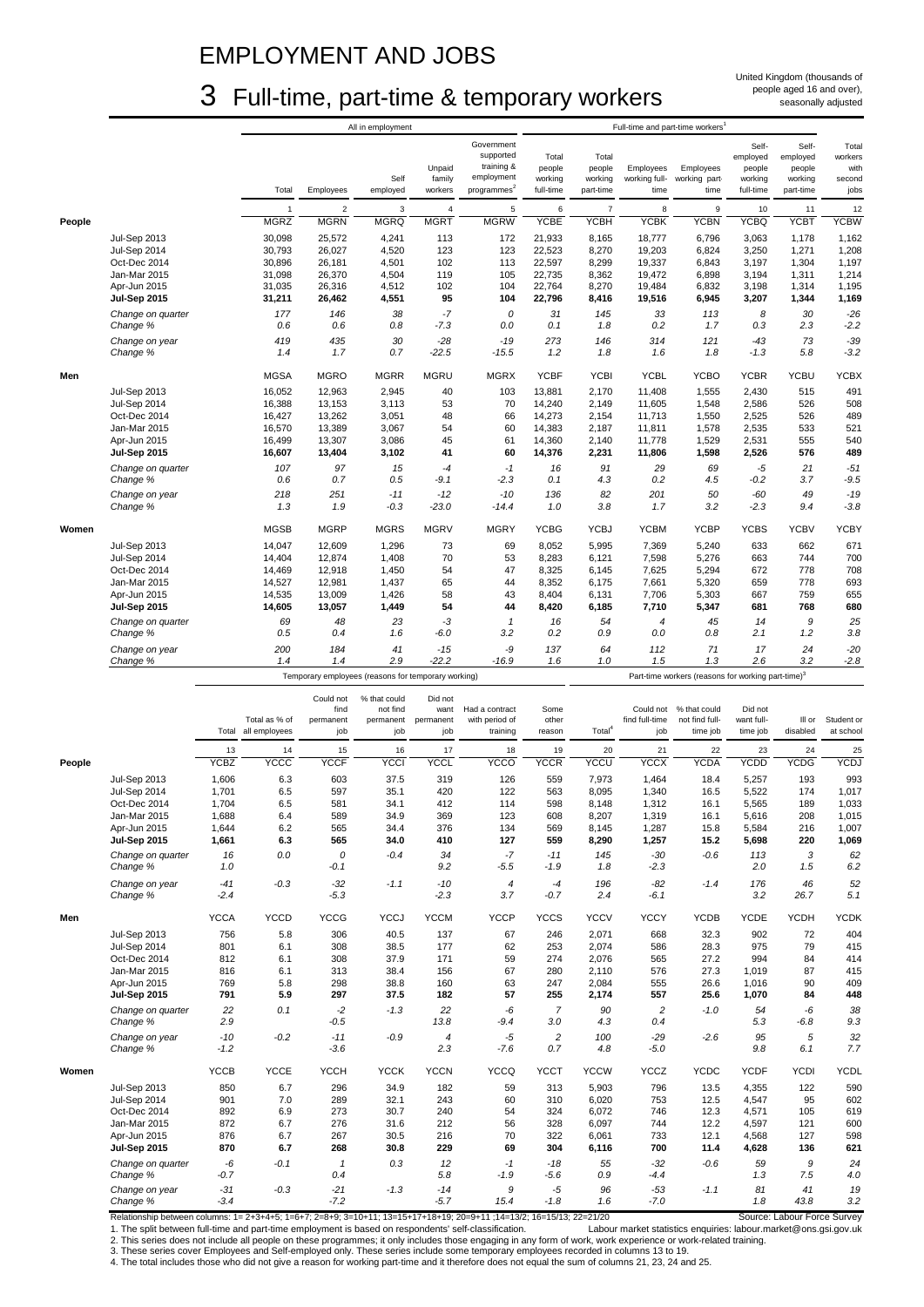#### EMPLOYMENT AND JOBS

#### 4 Public and private sector employment (first published on 16 September 2015)

United Kingdom (thousands of people aged 16 and over), seasonally adjusted

|                   | Private sector<br>Public sector |                |        |      | Total<br>employment <sup>2</sup> | Public sector excluding effects<br>of major reclassifications<br>(See Explanatory Note at<br>bottom of table) |        | Private sector excluding effects of<br>major reclassifications<br>(See Explanatory Note at<br>bottom of table) |        |  |
|-------------------|---------------------------------|----------------|--------|------|----------------------------------|---------------------------------------------------------------------------------------------------------------|--------|----------------------------------------------------------------------------------------------------------------|--------|--|
|                   | (000s)                          | (%)            | (000s) | (%)  | (000s)                           | (000s)                                                                                                        | (%)    | (000s)                                                                                                         | $(\%)$ |  |
|                   |                                 | $\overline{2}$ | 3      |      | 5                                | 6                                                                                                             |        | 8                                                                                                              | 9      |  |
|                   | G7AU                            | G9BZ           | G7K5   | G9C2 | G7GO                             | MFY7                                                                                                          | MFY9   | MFZ2                                                                                                           | MFY5   |  |
| <b>Jun 13</b>     | 5,701                           | 19.0           | 24,298 | 81.0 | 29,999                           | 5,319                                                                                                         | 17.7   | 24,680                                                                                                         | 82.3   |  |
| Sep 13            | 5,714                           | 18.9           | 24,494 | 81.1 | 30,208                           | 5,338                                                                                                         | 17.7   | 24,870                                                                                                         | 82.3   |  |
| Dec 13            | 5,537                           | 18.3           | 24,785 | 81.7 | 30,322                           | 5,323                                                                                                         | 17.6   | 24,999                                                                                                         | 82.4   |  |
| Mar 14            | 5,431                           | 17.7           | 25,198 | 82.3 | 30,629                           | 5,316                                                                                                         | 17.4   | 25,313                                                                                                         | 82.6   |  |
| <b>Jun 14</b>     | 5,417                           | 17.7           | 25,265 | 82.3 | 30,682                           | 5,306                                                                                                         | 17.3   | 25,376                                                                                                         | 82.7   |  |
| Sep 14            | 5,403                           | 17.5           | 25,393 | 82.5 | 30,796                           | 5,290                                                                                                         | 17.2   | 25,506                                                                                                         | 82.8   |  |
| Dec 14            | 5,394                           | 17.4           | 25,545 | 82.6 | 30,939                           | 5,284                                                                                                         | 17.1   | 25,655                                                                                                         | 82.9   |  |
| <b>Mar 15</b>     | 5,374                           | 17.3           | 25,679 | 82.7 | 31,053                           | 5,273                                                                                                         | 17.0   | 25,780                                                                                                         | 83.0   |  |
| <b>Jun 15</b>     | 5,358                           | 17.2           | 25,737 | 82.8 | 31,095                           | 5,262                                                                                                         | 16.9   | 25,833                                                                                                         | 83.1   |  |
| Change on quarter | $-16$                           | $-0.1$         | 58     | 0.1  | 42                               | $-11$                                                                                                         | $-0.1$ | 53                                                                                                             | 0.1    |  |
| Change %          | $-0.3$                          |                | 0.2    |      | 0.1                              | $-0.2$                                                                                                        |        | 0.2                                                                                                            |        |  |
| Change on year    | $-59$                           | $-0.5$         | 472    | 0.5  | 413                              | $-44$                                                                                                         | $-0.4$ | 457                                                                                                            | 0.4    |  |
| Change %          | $-1.1$                          |                | 1.9    |      | 1.3                              | $-0.8$                                                                                                        |        | 1.8                                                                                                            |        |  |

Enquiries 01633 456776 Source: Labour Force Survey (LFS) and returns from public sector organisations

See footnotes under table 4(1)

United Kingdom (thousands of people aged 16 and over), seasonally adjusted

## 4(1) Public sector employment by industry

| Total public<br>sector<br>employment <sup>5</sup> | Other (including<br>financial<br>corporations) | Other health<br>and social<br>work | National<br>Health<br>Service | Education | Of which: Civil<br>Service <sup>4</sup> | Public<br>administration | Police<br>(including<br>civilians) | HM Forces <sup>3</sup> | Construction |                   |
|---------------------------------------------------|------------------------------------------------|------------------------------------|-------------------------------|-----------|-----------------------------------------|--------------------------|------------------------------------|------------------------|--------------|-------------------|
| 10                                                | 9                                              | 8                                  | $\overline{7}$                | 6         | 5                                       | $\overline{4}$           | 3                                  | $\overline{2}$         |              |                   |
| G7AU                                              | G7FM                                           | G7FJ                               | G7FG                          | G7F5      | G7D6                                    | G7F2                     | G7EX                               | G7EU                   | G7ER         |                   |
| 5,701                                             | 815                                            | 288                                | 1,545                         | 1,501     | 450                                     | 1,079                    | 261                                | 175                    | 40           | <b>Jun 13</b>     |
| 5,714                                             | 805                                            | 285                                | 1,555                         | 1,513     | 447                                     | 1,076                    | 259                                | 174                    | 40           | Sep 13            |
| 5,537                                             | 634                                            | 282                                | 1,568                         | 1,520     | 445                                     | 1,066                    | 258                                | 168                    | 39           | Dec 13            |
| 5,431                                             | 538                                            | 276                                | 1,576                         | 1,518     | 440                                     | 1,066                    | 257                                | 167                    | 39           | Mar 14            |
| 5,417                                             | 540                                            | 268                                | 1,571                         | 1,514     | 442                                     | 1,066                    | 256                                | 164                    | 39           | <b>Jun 14</b>     |
| 5,403                                             | 536                                            | 262                                | 1,575                         | 1,511     | 440                                     | 1,058                    | 256                                | 163                    | 39           | Sep 14            |
| 5,394                                             | 525                                            | 259                                | 1,585                         | 1,517     | 439                                     | 1,051                    | 255                                | 161                    | 38           | Dec 14            |
| 5,374                                             | 531                                            | 252                                | 1,589                         | 1,514     | 439                                     | 1,043                    | 255                                | 161                    | 36           | Mar 15            |
| 5,358                                             | 528                                            | 252                                | 1,588                         | 1,517     | 431                                     | 1,027                    | 254                                | 159                    | 35           | <b>Jun 15</b>     |
| $-16$                                             | -3                                             | 0                                  | $-1$                          | 3         | -8                                      | $-16$                    | $-1$                               | $-2$                   | $-1$         | Change on quarter |
| $-0.3$                                            | $-0.6$                                         | 0.0                                | $-0.1$                        | 0.2       | $-1.8$                                  | $-1.5$                   | $-0.4$                             | $-1.2$                 | $-2.8$       | Change %          |
| $-59$                                             | $-12$                                          | $-16$                              | 17                            | 3         | $-11$                                   | $-39$                    | $-2$                               | $-5$                   | $-4$         | Change on year    |
| $-1.1$                                            | $-2.2$                                         | $-6.0$                             | 1.1                           | 0.2       | $-2.5$                                  | $-3.7$                   | $-0.8$                             | $-3.0$                 | $-10.3$      | Change %          |

**Explanatory Note: The public and private sector employment series have been affected by a number of major reclassifications where bodies employing large numbers of people have moved between the public and private sectors. These major reclassifications are as follows:**

**Further Education corporations and Sixth Form College corporations in England are included in the private sector from June 2012 but in the public sector for earlier time periods. Royal Mail plc is included in the private sector from December 2013 but in the public sector for earlier time periods.** 

**Lloyds Banking Group plc is included in the public sector from December 2008 to December 2013 but in the private sector for earlier and later time periods.**

**Royal Bank of Scotland plc is included in the public sector from December 2008 but in the private sector for earlier time periods.**

**Network Rail is included in the private sector before December 2002. From December 2002 onwards it is included in the public sector (except for the period from June 2003 to March 2004, when it is included in the private sector).**

**Northern Rock is included in the public sector from December 2007 until December 2011 but in the private sector for earlier and later time periods.**

**Bradford and Bingley is included in the public sector from September 2008 but in the private sector for earlier time periods.**

**Welsh Further Education colleges are included in the private sector from March 2015 but in the public sector for earlier time periods.**

**The series shown at Table 4 (in columns 6 to 9) for public and private sector employment excluding the effects of major reclassifications show all of the above mentioned bodies included in the private sector for all time periods and excluded from the public sector for all time periods. When using figures from this table, the latest estimate of the number of people employed in the public and private sectors should be taken from columns 1 and 3 respectively. However the quarterly and annual changes in employment shown in these columns are affected by reclassifications. Figures from columns 6 and 8 should be used for assessments of the recent underlying changes in public and private sector employment. The changes in employment shown in these columns are measured on a consistent basis to remove the effect of major reclassifications. The quarterly movements between March and June 2015 are not affected by major reclassifications. However the quarterly changes for the series shown in columns 6 and 8 differ slightly from those in columns 1 and 3 because the series are separately seasonally adjusted.**

1. Estimated as the difference between LFS total employment and the data from public sector organisations.

2. LFS employment data for March refer to February-April, June refers to May-July, September refers to August-October and December refers to November-January.

3. This series excludes locally engaged staff stationed outside the United Kingdom.

4. This series excludes the Northern Ireland Civil Service.

More detailed estimates are available in the Public Sector Employment Statistical Bulletin at <http://www.ons.gov.uk/ons/rel/pse/public-sector-employment/index.html>

<sup>5.</sup> This series may not exactly equal the sum of the components because each component is independently seasonally adjusted.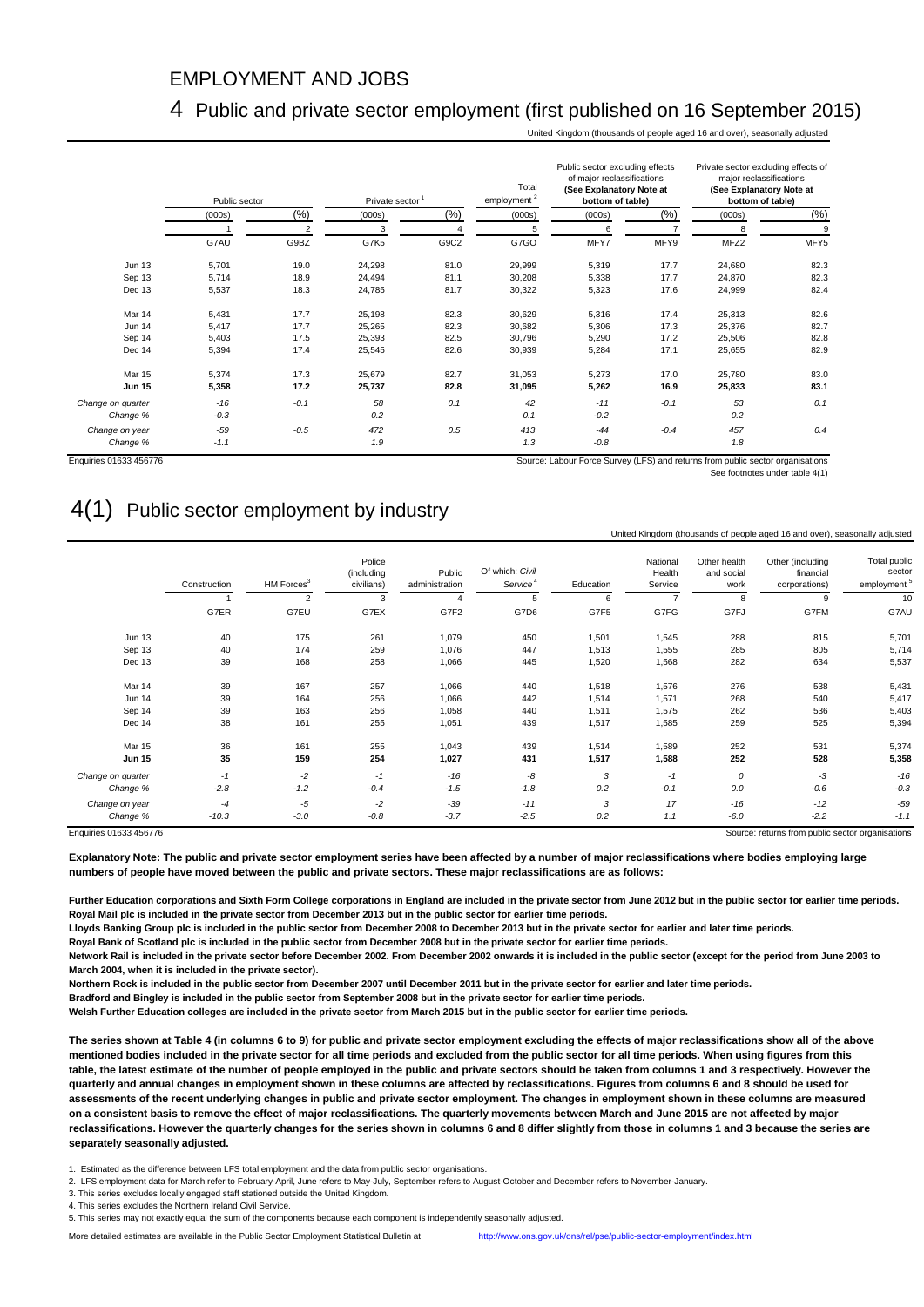# EMPLOYMENT AND JOBS 5 Workforce jobs (first published on 16 September 2015)

|                                         |                |                |                                          | United Kingdom (thousands), seasonally adjusted |                                                   |
|-----------------------------------------|----------------|----------------|------------------------------------------|-------------------------------------------------|---------------------------------------------------|
|                                         | Workforce jobs | Employee jobs  | Self-<br>employment<br>iobs <sup>1</sup> | <b>HM Forces</b>                                | Government-<br>supported<br>trainees <sup>1</sup> |
|                                         | 1              | $\mathfrak{p}$ | 3                                        | 4                                               | 5                                                 |
|                                         | <b>DYDC</b>    | <b>BCAJ</b>    | <b>DYZN</b>                              | <b>LOJX</b>                                     | LOJU                                              |
| <b>Jun 13</b>                           | 32,076         | 27.717         | 4,165                                    | 175                                             | 18                                                |
| Sep 13                                  | 32,280         | 27,819         | 4,268                                    | 173                                             | 20                                                |
| Dec 13                                  | 32,721         | 28,078         | 4,455                                    | 168                                             | 20                                                |
| Mar 14                                  | 33,060         | 28,332         | 4,542                                    | 167                                             | 20                                                |
| <b>Jun 14</b>                           | 33,364         | 28,633         | 4,546                                    | 164                                             | 21                                                |
| Sep 14                                  | 33.434         | 28.738         | 4.514                                    | 163                                             | 20                                                |
| Dec 14                                  | 33,513         | 28,867         | 4,466                                    | 162                                             | 18                                                |
| Mar 15                                  | 33.592         | 29.041         | 4.369                                    | 161                                             | 21                                                |
| Jun 15 (p)                              | 33,694         | 29,132         | 4,380                                    | 159                                             | 22                                                |
| Change on quarter                       | 102            | 91             | 12                                       | $-2$                                            | $\mathbf{1}$                                      |
| Change %                                | 0.3            | 0.3            | 0.3                                      | $-1.0$                                          | 6.4                                               |
| Change on year                          | 330            | 499            | $-166$                                   | $-5$                                            | 2                                                 |
| Change %                                | 1.0            | 1.7            | $-3.6$                                   | $-3.1$                                          | 7.8                                               |
| Relationship between columns: 1=2+3+4+5 |                |                |                                          |                                                 | See footnotes under table 6                       |

# 6 Workforce jobs by industry

Standard Industrial Classification (2007) **Example 2008** United Kingdom (thousands), seasonally adjusted

|                   | All jobs    | Agriculture,<br>forestry &<br>fishing | Mining &<br>quarrying | Manufacturing | Electricity, gas,<br>steam & air<br>conditioning<br>supply | Water supply,<br>sewerage,<br>waste &<br>remediation<br>activities | Construction | Wholesale &<br>retail trade:<br>repair of motor<br>vehicles and<br>motor cycles | Transport & | Accommod-<br>ation & food<br>storage service activities | Information &<br>communication |
|-------------------|-------------|---------------------------------------|-----------------------|---------------|------------------------------------------------------------|--------------------------------------------------------------------|--------------|---------------------------------------------------------------------------------|-------------|---------------------------------------------------------|--------------------------------|
| SIC 2007 sections | A-T         | A                                     | B                     | C             | D                                                          | E                                                                  | F            | G                                                                               | Н           |                                                         | J                              |
|                   | <b>DYDC</b> | JWR5                                  | JWR6                  | JWR7          | JWR8                                                       | JWR9                                                               | JWS2         | JWS3                                                                            | JWS4        | JWS5                                                    | JWS6                           |
| Jun 13            | 32,076      | 375                                   | 70                    | 2,554         | 124                                                        | 188                                                                | 2,037        | 4,814                                                                           | 1,486       | 2,039                                                   | 1,268                          |
| Sep 13            | 32,280      | 372                                   | 68                    | 2,564         | 123                                                        | 194                                                                | 2,064        | 4,811                                                                           | 1,497       | 2,072                                                   | 1,278                          |
| Dec 13            | 32,721      | 430                                   | 71                    | 2,564         | 125                                                        | 196                                                                | 2,097        | 4,840                                                                           | 1,528       | 2,117                                                   | 1,296                          |
| Mar 14            | 33,060      | 468                                   | 65                    | 2,566         | 124                                                        | 195                                                                | 2,098        | 4,837                                                                           | 1,550       | 2,152                                                   | 1,325                          |
| Jun 14            | 33,364      | 454                                   | 64                    | 2,593         | 119                                                        | 198                                                                | 2,096        | 4,867                                                                           | 1,568       | 2,193                                                   | 1,331                          |
| Sep 14            | 33,434      | 465                                   | 64                    | 2,600         | 125                                                        | 194                                                                | 2,089        | 4,893                                                                           | 1,601       | 2,198                                                   | 1,342                          |
| Dec 14            | 33,513      | 437                                   | 68                    | 2,608         | 127                                                        | 195                                                                | 2,117        | 4,879                                                                           | 1,602       | 2,234                                                   | 1,315                          |
| <b>Mar 15</b>     | 33,592      | 409                                   | 73                    | 2,636         | 126                                                        | 198                                                                | 2,111        | 4,938                                                                           | 1,572       | 2,244                                                   | 1,344                          |
| Jun 15 (p)        | 33,694      | 411                                   | 72                    | 2,634         | 122                                                        | 206                                                                | 2,106        | 4,925                                                                           | 1,628       | 2,269                                                   | 1,347                          |
| Change on quarter | 102         | $\overline{c}$                        | $-1$                  | $-2$          | $-4$                                                       | 8                                                                  | -5           | $-13$                                                                           | 56          | 25                                                      | 3                              |
| Change %          | 0.3         | 0.5                                   | $-1.6$                | $-0.1$        | $-3.4$                                                     | 3.8                                                                | $-0.3$       | $-0.3$                                                                          | 3.6         | 1.1                                                     | 0.2                            |
| Change on year    | 330         | $-43$                                 | 8                     | 41            | 3                                                          | 8                                                                  | 10           | 58                                                                              | 60          | 76                                                      | 16                             |
| Change %          | 1.0         | $-9.4$                                | 12.3                  | 1.6           | 2.6                                                        | 3.8                                                                | 0.5          | 1.2                                                                             | 3.8         | 3.5                                                     | 1.2                            |

|                   | Financial &<br>insurance<br>activities | Real estate<br>activities | Professional<br>scientific &<br>technical<br>activities | Administrative &<br>support service<br>activities | Public admin &<br>defence:<br>compulsory<br>social security <sup>2</sup> | Education | Human health &<br>activities | Arts.<br>social work entertainment &<br>recreation | Other service | People<br>employed by<br>activities households etc. | <b>Total services</b> |
|-------------------|----------------------------------------|---------------------------|---------------------------------------------------------|---------------------------------------------------|--------------------------------------------------------------------------|-----------|------------------------------|----------------------------------------------------|---------------|-----------------------------------------------------|-----------------------|
| SIC 2007 sections | κ                                      |                           | M                                                       | N                                                 | $\circ$                                                                  | P         | Q                            | ${\sf R}$                                          | s             | T                                                   | $G-T$                 |
|                   | JWS7                                   | JWS8                      | JWS9                                                    | JWT2                                              | JWT3                                                                     | JWT4      | JWT5                         | JWT6                                               | JWT7          | <b>KW78</b>                                         | JWT8                  |
| Jun 13            | 1,115                                  | 529                       | 2,612                                                   | 2,571                                             | 1,562                                                                    | 2,819     | 4,135                        | 910                                                | 799           | 68                                                  | 26,728                |
| Sep 13            | 1.104                                  | 533                       | 2,659                                                   | 2,585                                             | 1,555                                                                    | 2,839     | 4,134                        | 911                                                | 854           | 65                                                  | 26,898                |
| Dec 13            | 1,111                                  | 540                       | 2,735                                                   | 2,646                                             | 1,544                                                                    | 2,860     | 4,165                        | 920                                                | 856           | 79                                                  | 27,237                |
| Mar 14            | 1,117                                  | 546                       | 2,794                                                   | 2,658                                             | 1,546                                                                    | 2,879     | 4,240                        | 951                                                | 863           | 87                                                  | 27,545                |
| Jun 14            | 1.130                                  | 549                       | 2,855                                                   | 2,753                                             | 1,543                                                                    | 2,896     | 4,251                        | 947                                                | 860           | 97                                                  | 27,840                |
| Sep 14            | 1.121                                  | 536                       | 2,854                                                   | 2,745                                             | 1,534                                                                    | 2,885     | 4,255                        | 984                                                | 863           | 86                                                  | 27,897                |
| Dec 14            | 1,115                                  | 565                       | 2,879                                                   | 2,793                                             | 1,521                                                                    | 2,898     | 4,245                        | 975                                                | 859           | 81                                                  | 27,962                |
| <b>Mar 15</b>     | 1,128                                  | 539                       | 2,925                                                   | 2,775                                             | 1,508                                                                    | 2,922     | 4,223                        | 971                                                | 881           | 69                                                  | 28,038                |
| Jun 15 (p)        | 1,141                                  | 547                       | 2,948                                                   | 2,758                                             | 1,497                                                                    | 2,935     | 4,237                        | 1,000                                              | 841           | 72                                                  | 28,143                |
| Change on quarter | 13                                     | $\overline{7}$            | 23                                                      | $-17$                                             | $-11$                                                                    | 13        | 14                           | 29                                                 | $-40$         | 3                                                   | 105                   |
| Change %          | 0.3                                    | 0.3                       | 0.3                                                     | 0.3                                               | 0.3                                                                      | 0.3       | 0.3                          | 0.3                                                | 0.3           | 0.3                                                 | 0.3                   |
| Change on year    | 10                                     | $-2$                      | 93                                                      | 5                                                 | $-46$                                                                    | 39        | $-14$                        | 52                                                 | $-19$         | $-25$                                               | 303                   |
| Change %          | 0.9                                    | $-0.4$                    | 3.2                                                     | 0.2                                               | $-3.0$                                                                   | 1.4       | $-0.3$                       | 5.5                                                | $-2.2$        | $-25.7$                                             | 1.1                   |

Workforce jobs enquiries 01633 456776

Sources: Employer surveys, Labour Force Survey and administrative sources

1. Workforce Jobs figures are a measure of jobs rather than people. For this reason estimates of self-employment jobs and government supported trainee jobs differ from estimates of<br>people in self-employment and in governme exclude trainees with contracts of employment as such people are included in the estimates of employee jobs.<br>2. This series is not exclusively a public sector series as it includes some private sector jobs. See table 4 for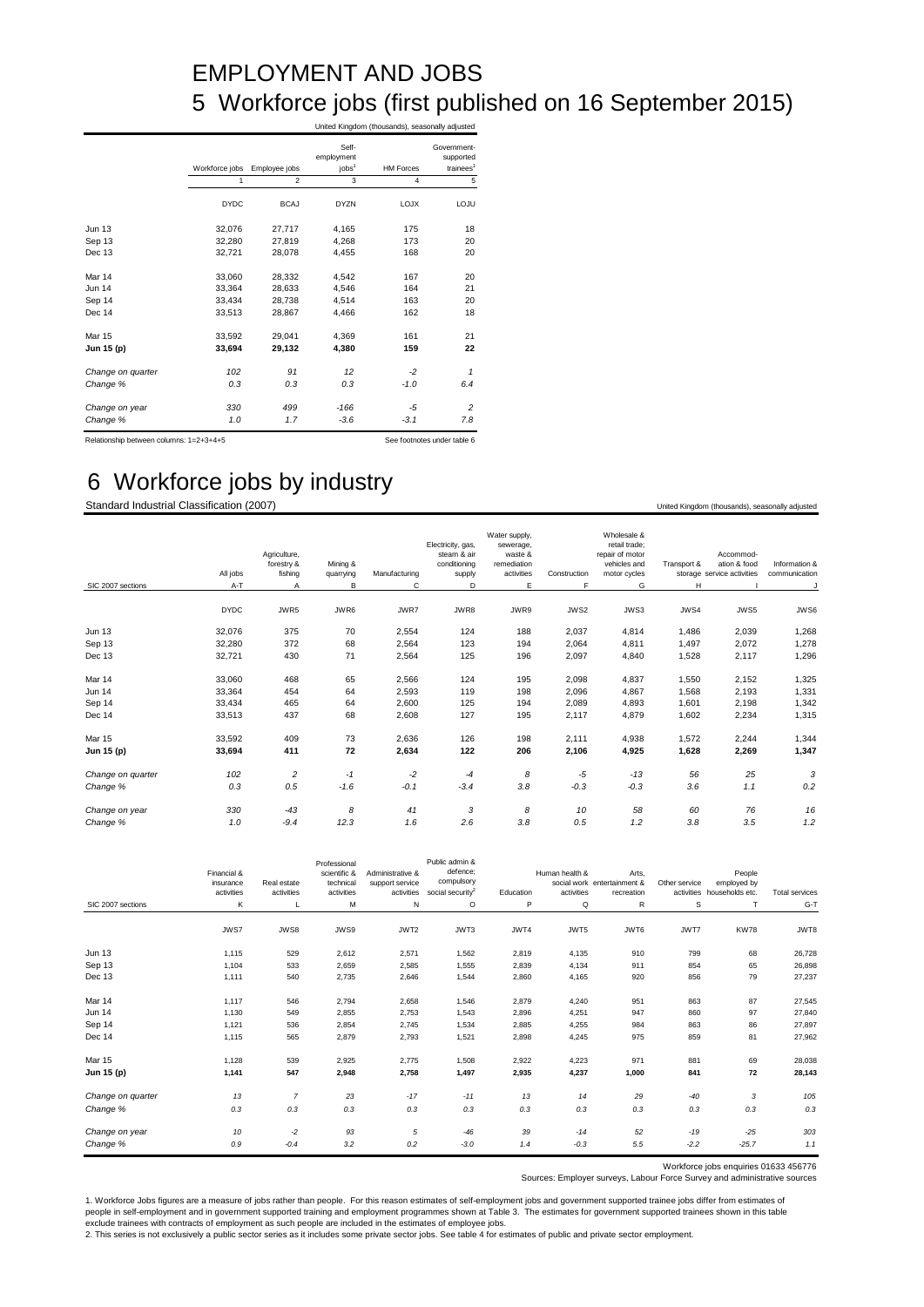# EMPLOYMENT AND JOBS 7 Actual weekly hours worked

United Kingdom (hours worked by people aged 16 and over), seasonally adjusted

|        |                     |                          |                          |                      | Average (mean) actual weekly hours worked |                             |
|--------|---------------------|--------------------------|--------------------------|----------------------|-------------------------------------------|-----------------------------|
|        |                     | Total weekly hours       |                          | Full-time            | Part-time                                 |                             |
|        |                     | (millions) <sup>12</sup> | All workers <sup>1</sup> | workers <sup>3</sup> | workers <sup>3</sup>                      | Second Jobs                 |
| People |                     | <b>YBUS</b>              | YBUV                     | YBUY                 | <b>YBVB</b>                               | <b>YBVE</b>                 |
|        | <b>Jul-Sep 2013</b> | 966.2                    | 32.1                     | 37.6                 | 16.0                                      | 9.0                         |
|        | <b>Jul-Sep 2014</b> | 987.9                    | 32.1                     | 37.5                 | 16.1                                      | 9.1                         |
|        | Oct-Dec 2014        | 996.2                    | 32.2                     | 37.6                 | 16.1                                      | 9.8                         |
|        | Jan-Mar 2015        | 998.6                    | 32.1                     | 37.4                 | 16.3                                      | 9.3                         |
|        | Apr-Jun 2015        | 996.4                    | 32.1                     | 37.4                 | 16.2                                      | 9.3                         |
|        | <b>Jul-Sep 2015</b> | 995.2                    | 31.9                     | 37.2                 | 16.2                                      | 9.4                         |
|        | Change on quarter   | $-1.2$                   | $-0.2$                   | $-0.2$               | $-0.1$                                    | 0.1                         |
|        | Change %            | $-0.1$                   | $-0.7$                   | $-0.5$               | $-0.5$                                    | 1.0                         |
|        | Change on year      | 7.3                      | $-0.2$                   | $-0.3$               | 0.1                                       | 0.3                         |
|        | Change %            | 0.7                      | $-0.6$                   | $-0.7$               | 0.7                                       | 3.8                         |
| Men    |                     | <b>YBUT</b>              | <b>YBUW</b>              | <b>YBUZ</b>          | <b>YBVC</b>                               | <b>YBVF</b>                 |
|        | <b>Jul-Sep 2013</b> | 589.4                    | 36.7                     | 39.6                 | 16.3                                      | 9.8                         |
|        | <b>Jul-Sep 2014</b> | 599.0                    | 36.5                     | 39.3                 | 16.1                                      | 9.5                         |
|        | Oct-Dec 2014        | 604.4                    | 36.8                     | 39.5                 | 16.2                                      | 10.5                        |
|        | Jan-Mar 2015        | 607.6                    | 36.7                     | 39.4                 | 16.3                                      | 10.0                        |
|        | Apr-Jun 2015        | 605.2                    | 36.7                     | 39.4                 | 16.2                                      | 9.6                         |
|        | <b>Jul-Sep 2015</b> | 603.1                    | 36.3                     | 39.1                 | 16.0                                      | 9.6                         |
|        | Change on quarter   | $-2.0$                   | $-0.4$                   | $-0.2$               | $-0.3$                                    | 0.0                         |
|        | Change %            | $-0.3$                   | $-1.0$                   | $-0.6$               | $-1.7$                                    | 0.3                         |
|        | Change on year      | 4.2                      | $-0.2$                   | $-0.2$               | $-0.1$                                    | 0.1                         |
|        | Change %            | 0.7                      | $-0.6$                   | $-0.4$               | $-0.7$                                    | 1.2                         |
| Women  |                     | YBUU                     | <b>YBUX</b>              | YBVA                 | YBVD                                      | <b>YBVG</b>                 |
|        | <b>Jul-Sep 2013</b> | 376.8                    | 26.8                     | 34.3                 | 15.9                                      | 8.4                         |
|        | Jul-Sep 2014        | 388.9                    | 27.0                     | 34.3                 | 16.1                                      | 8.8                         |
|        | Oct-Dec 2014        | 391.8                    | 27.1                     | 34.5                 | 16.1                                      | 9.3                         |
|        | Jan-Mar 2015        | 391.0                    | 26.9                     | 34.1                 | 16.3                                      | 8.9                         |
|        | Apr-Jun 2015        | 391.3                    | 26.9                     | 34.1                 | 16.2                                      | 9.2                         |
|        | <b>Jul-Sep 2015</b> | 392.0                    | 26.8                     | 33.9                 | 16.2                                      | 9.3                         |
|        | Change on quarter   | 0.8                      | $-0.1$                   | $-0.1$               | 0.0                                       | 0.2                         |
|        | Change %            | 0.2                      | $-0.3$                   | $-0.3$               | $0.0\,$                                   | 1.7                         |
|        | Change on year      | 3.1                      | $-0.2$                   | $-0.4$               | 0.2                                       | 0.5                         |
|        | Change %            | 0.8                      | $-0.6$                   | $-1.2$               | 1.2                                       | 5.8                         |
|        |                     |                          |                          |                      |                                           | Source: Labour Force Survey |

1. Main and second job. Labour market statistics enquiries: labour.market@ons.gsi.gov.uk

2. Total actual weekly hours worked including paid and unpaid overtime.

3. Main job only. The split between full-time and part-time employment is based on respondents' self-classification.

# $7(1)$  Usual weekly hours of work<sup>1</sup>

United Kingdom, seasonally adjusted

|                     |        | All in Employment (%) |        |        | Employees (%) |        |        | Self-Employed (%) |       |
|---------------------|--------|-----------------------|--------|--------|---------------|--------|--------|-------------------|-------|
|                     | People | Men                   | Women  | People | Men           | Women  | People | Men               | Women |
| <b>Jul-Sep 2014</b> |        |                       |        |        |               |        |        |                   |       |
| Less than 6 Hours   | 1.5    | 1.0                   | 2.1    | 1.1    | 0.6           | 1.5    | 3.0    | 1.9               | 5.5   |
| 6 up to 15 hours    | 6.8    | 3.7                   | 10.3   | 6.3    | 3.4           | 9.3    | 8.9    | 4.5               | 18.5  |
| 16 up to 30 hours   | 19.7   | 9.9                   | 31.0   | 19.4   | 8.4           | 30.5   | 22.0   | 15.9              | 35.7  |
| 31 up to 45 hours   | 52.1   | 57.7                  | 45.7   | 54.7   | 61.2          | 48.0   | 37.9   | 43.1              | 26.5  |
| Over 45 hours       | 19.9   | 27.8                  | 10.9   | 18.6   | 26.3          | 10.6   | 28.1   | 34.7              | 13.8  |
| Total (thousands)   | 30,793 | 16,388                | 14,404 | 26,027 | 13,153        | 12,874 | 4,520  | 3,113             | 1,408 |
| Apr-Jun 2015        |        |                       |        |        |               |        |        |                   |       |
| Less than 6 Hours   | 1.6    | 0.9                   | 2.4    | 1.1    | 0.6           | 1.6    | 3.8    | 2.1               | 7.5   |
| 6 up to 15 hours    | 6.2    | 3.5                   | 9.2    | 5.8    | 3.2           | 8.5    | 8.0    | 4.4               | 15.7  |
| 16 up to 30 hours   | 20.1   | 10.0                  | 31.5   | 19.6   | 8.5           | 31.1   | 22.5   | 16.3              | 35.8  |
| 31 up to 45 hours   | 52.4   | 57.6                  | 46.4   | 55.0   | 61.1          | 48.7   | 37.5   | 42.8              | 26.0  |
| Over 45 hours       | 19.8   | 27.9                  | 10.5   | 18.4   | 26.6          | 10.1   | 28.3   | 34.4              | 15.0  |
| Total (thousands)   | 31,035 | 16,499                | 14,535 | 26,316 | 13,307        | 13,009 | 4,512  | 3,086             | 1,426 |
| <b>Jul-Sep 2015</b> |        |                       |        |        |               |        |        |                   |       |
| Less than 6 Hours   | 1.6    | 1.1                   | 2.3    | 1.2    | 0.8           | 1.6    | 3.6    | 2.0               | 6.9   |
| 6 up to 15 hours    | 6.4    | 3.6                   | 9.7    | 6.1    | 3.3           | 8.9    | 8.2    | 4.6               | 16.0  |
| 16 up to 30 hours   | 20.0   | 10.1                  | 31.2   | 19.6   | 8.5           | 30.9   | 22.5   | 16.7              | 35.0  |
| 31 up to 45 hours   | 52.2   | 57.6                  | 46.1   | 54.8   | 61.2          | 48.3   | 37.8   | 42.6              | 27.7  |
| Over 45 hours       | 19.7   | 27.6                  | 10.7   | 18.4   | 26.2          | 10.3   | 27.9   | 34.1              | 14.5  |
| Total (thousands)   | 31,211 | 16,607                | 14,605 | 26,462 | 13,404        | 13,057 | 4,551  | 3,102             | 1,449 |

1. Total usual weekly hours worked by people aged 16 and over in main job including paid and unpaid overtime. Source: Labour Force Survey

Labour market statistics enquiries: labour.market@ons.gsi.gov.uk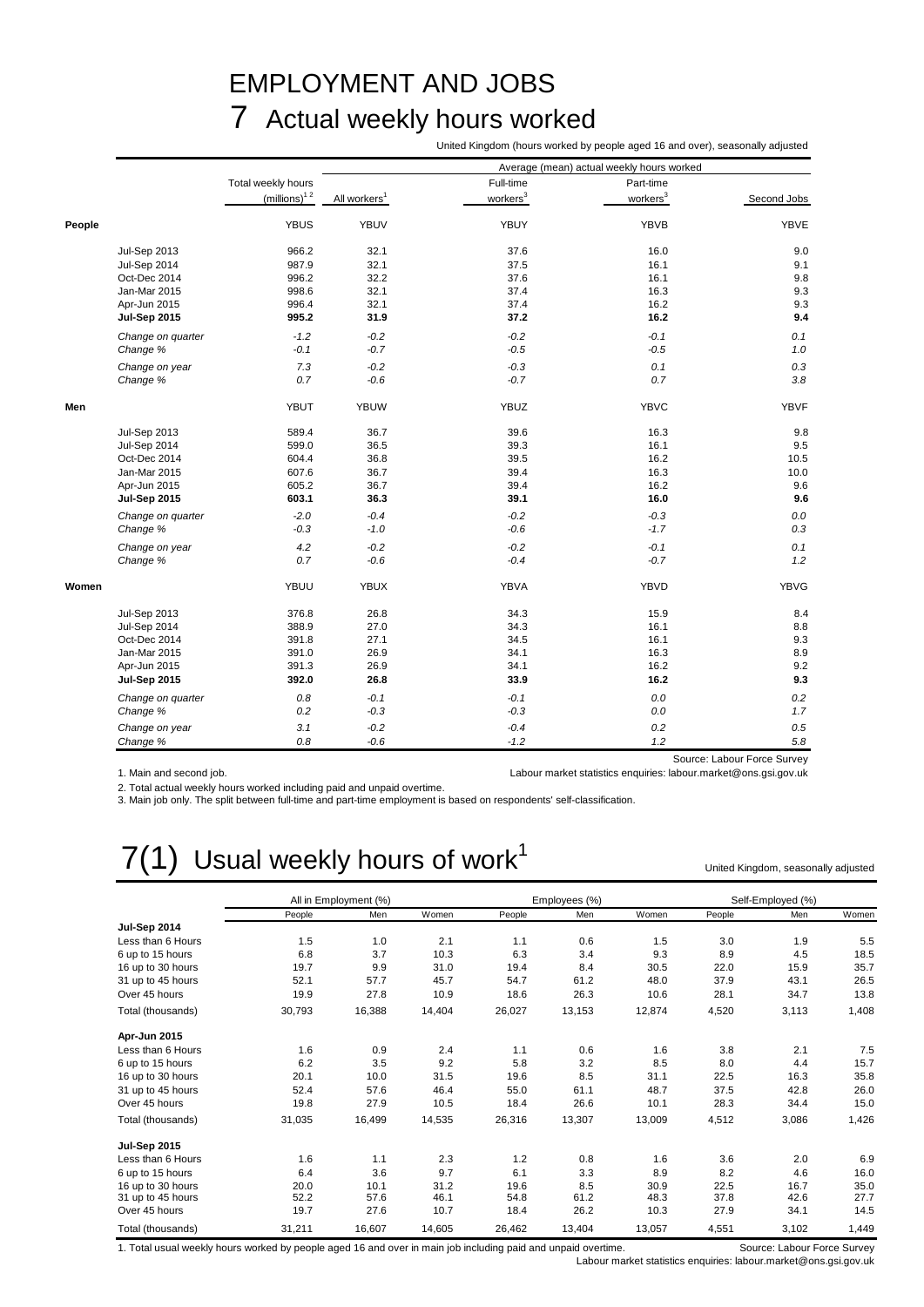# EMPLOYMENT AND JOBS

# 8 Employment levels and rates by country of birth and nationality

United Kingdom (thousands of people aged 16 and over) not seasonally adjusted

|                                  |                  |                  |                |                               |                  | European Union (EU) |                            |                 |                                        |                  | Countries not in the European Union (non-EU) |                  |                                    |                  |                          |
|----------------------------------|------------------|------------------|----------------|-------------------------------|------------------|---------------------|----------------------------|-----------------|----------------------------------------|------------------|----------------------------------------------|------------------|------------------------------------|------------------|--------------------------|
|                                  |                  |                  |                |                               |                  | Of which:           |                            |                 |                                        |                  |                                              |                  |                                    |                  |                          |
|                                  | Total            |                  | UK Non UK      | <b>Total EU</b><br>$(EU27)^2$ | $EU14^3$         | EUAB <sup>4</sup>   | Romania<br>and<br>Bulgaria | Total<br>non-EU | Africa<br>excluding<br>South<br>Africa | South<br>Africa  | Australia<br>and New<br>Zealand              | India            | Pakistan<br>and<br>Bangla-<br>desh |                  | Rest of<br>USA the world |
| Levels (aged 16 and over)        |                  |                  |                |                               |                  |                     |                            |                 |                                        |                  |                                              |                  |                                    |                  |                          |
| By country of birth              | <b>MGTM</b>      | JF6F             | JF6G           | EQ4Q                          | JJR3             | JJR5                | EQ4R                       | EQ4S            | JJR9                                   | JJS3             | JJS5                                         | JJS7             | JJS9                               | JJR7             | EQ4T                     |
| Jul - Sep 2013                   | 30,194           | 25,744           | 4,437          | 1,635                         | 783              | 683                 | 140                        | 2,801           | 593                                    | 151              | 131                                          | 429              | 334                                | 112              | 1,052                    |
| Jul - Sep 2014                   | 30,886           | 26,132           | 4,748          | 1,817                         | 742              | 850                 | 189                        | 2,932           | 660                                    | 141              | 135                                          | 447              | 324                                | 83               | 1,142                    |
| Oct - Dec 2014                   | 30,966           | 26,164           | 4,780          | 1,899                         | 788              | 908                 | 172                        | 2,880           | 635                                    | 144              | 130                                          | 415              | 335                                | 93               | 1,128                    |
| Jan - Mar 2015                   |                  | 26,111           | 4,878          | 1,949                         | 791              | 942                 | 186                        | 2,929           | 665                                    | 147              | 137                                          | 409              | 331                                | 102              | 1,138                    |
|                                  | 31,008           |                  |                |                               | 839              | 973                 | 189                        |                 |                                        | 130              | 139                                          | 433              | 340                                |                  |                          |
| Apr - Jun 2015<br>Jul - Sep 2015 | 30,950<br>31,316 | 25,944<br>26,218 | 4,995<br>5,075 | 2,033<br>2,108                | 881              | 982                 | 219                        | 2,961<br>2,968  | 661<br>655                             | 132              | 116                                          | 439              | 347                                | 93<br>90         | 1,165<br>1,189           |
|                                  |                  |                  |                |                               |                  |                     |                            |                 |                                        |                  |                                              |                  |                                    |                  |                          |
| Change on year                   | 430              | 87               | 327            | 291                           | 140              | 132                 | 30                         | 36              | -6                                     | -9               | $-19$                                        | $-7$             | 22                                 | 8                | 47                       |
| Change %                         | 1.4              | 0.3              | 6.9            | 16.0                          | 18.8             | 15.5                | 15.8                       | 1.2             | $-0.8$                                 | $-6.4$           | $-14.4$                                      | $-1.6$           | 6.9                                | 9.0              | 4.1                      |
| By nationality                   | <b>MGTM</b>      | JF6H             | JF6I           | EQ4U                          | JJR4             | JJR6                | EQ4V                       | EQ4W            | JJS2                                   | JJS4             | JJS6                                         | JJS8             | JJT2                               | JJR8             | EQ4X                     |
| Jul - Sep 2013                   | 30,194           | 27,520           | 2,668          | 1,460                         | 657              | 670                 | 126                        | 1,208           | 194                                    | 50               | 85                                           | 198              | 109                                | 80               | 492                      |
| Jul - Sep 2014                   | 30,886           | 27,965           | 2,898          | 1,700                         | 683              | 839                 | 167                        | 1,197           | 194                                    | 60               | 95                                           | 213              | 102                                | 68               | 465                      |
| Oct - Dec 2014                   | 30,966           | 27,998           | 2,962          | 1,821                         | 761              | 895                 | 154                        | 1,141           | 172                                    | 50               | 91                                           | 207              | 105                                | 81               | 437                      |
| Jan - Mar 2015                   | 31,008           | 27,911           | 3,091          | 1,912                         | 800              | 929                 | 173                        | 1,179           | 176                                    | 55               | 98                                           | 210              | 110                                | 87               | 444                      |
| Apr - Jun 2015                   | 30,950           | 27,765           | 3,182          | 1,982                         | 838              | 959                 | 178                        | 1,200           | 186                                    | 52               | 104                                          | 202              | 110                                | 77               | 470                      |
| Jul - Sep 2015                   | 31,316           | 28,087           | 3,224          | 2,025                         | 838              | 975                 | 201                        | 1,199           | 192                                    | 47               | 84                                           | 198              | 111                                | 79               | 487                      |
| Change on year                   | 430              | 122              | 326            | 324                           | 155              | 135                 | 34                         | $\overline{c}$  | $-3$                                   | $-13$            | $-11$                                        | -14              | 9                                  | 11               | 22                       |
| Change %                         | 1.4              | 0.4              | 11.2           | 19.1                          | 22.8             | 16.1                | 20.2                       | 0.1             | $-1.3$                                 | $-21.3$          | $-11.4$                                      | $-6.8$           | 9.3                                | 15.7             | 4.7                      |
| Rates (aged 16 to 64)            |                  |                  |                |                               |                  |                     |                            |                 |                                        |                  |                                              |                  |                                    |                  |                          |
| By country of birth              | LF9D             | LFM6             | LFM7           | EQ4Y                          | LFM8             | LFM9                | EQ4Z                       | EQ52            | LFN3                                   | LFN4             | LFN <sub>5</sub>                             | LFN6             | LFN7                               | LFN <sub>2</sub> | EQ53                     |
| Jul - Sep 2013                   | 71.9             | 72.5             | 68.6           | 77.6                          | 76.8             | 78.8                | 77.4                       | 64.2            | 60.1                                   | 82.0             | 83.5                                         | 71.7             | 52.3                               | 73.6             | 64.0                     |
| Jul - Sep 2014                   | 73.2             | 73.8             | 70.6           | 78.4                          | 75.0             | 81.0                | 80.2                       | 66.5            | 66.2                                   | 76.6             | 86.5                                         | 74.3             | 52.9                               | 68.7             | 65.8                     |
| Oct - Dec 2014                   | 73.4             | 74.1             | 70.0           | 79.4                          | 75.8             | 83.0                | 78.6                       | 64.9            | 64.4                                   | 77.9             | 84.9                                         | 72.3             | 53.8                               | 72.7             | 63.1                     |
| Jan - Mar 2015                   | 73.3             | 74.0             | 69.9           | 79.3                          | 75.1             | 84.1                | 76.7                       | 64.7            | 66.8                                   | 81.0             | 84.2                                         | 70.6             | 53.0                               | 73.0             | 61.8                     |
| Apr - Jun 2015                   | 73.2             | 73.8             | 70.6           | 79.5                          | 75.7             | 84.6                | 73.9                       | 65.5            | 64.6                                   | 77.8             | 84.0                                         | 71.5             | 54.2                               | 71.3             | 64.7                     |
| Jul - Sep 2015                   | 74.0             | 74.5             | 72.0           | 80.5                          | 76.5             | 84.6                | 80.2                       | 67.0            | 65.5                                   | 79.1             | 86.2                                         | 72.1             | 55.6                               | 78.1             | 66.8                     |
| Change on year                   | 0.8              | 0.7              | 1.4            | 2.1                           | 1.5              | 3.7                 | $-0.1$                     | 0.5             | $-0.6$                                 | 2.5              | $-0.3$                                       | $-2.1$           | 2.7                                | 9.4              | 1.0                      |
| By nationality                   | LF9D             | LFN8             | LFN9           | EQ54                          | LFO <sub>2</sub> | LFO <sub>3</sub>    | <b>EQ55</b>                | EQ56            | LFO <sub>5</sub>                       | LFO <sub>6</sub> | LFO7                                         | LFO <sub>8</sub> | LFO <sub>9</sub>                   | LFO <sub>4</sub> | <b>EQ57</b>              |
| Jul - Sep 2013                   | 71.9             | 72.2             | 68.8           | 77.5                          | 76.3             | 79.1                | 76.2                       | 60.7            | 53.6                                   | 77.7             | 86.7                                         | 72.5             | 47.7                               | 74.7             | 57.5                     |
| Jul - Sep 2014                   | 73.2             | 73.6             | 70.4           | 78.2                          | 75.0             | 81.2                | 78.9                       | 61.6            | 57.1                                   | 78.5             | 85.9                                         | 72.2             | 50.6                               | 70.2             | 56.8                     |
| Oct - Dec 2014                   | 73.4             | 73.8             | 69.8           | 79.0                          | 75.2             | 83.2                | 77.7                       | 58.9            | 53.6                                   | 86.4             | 89.7                                         | 70.0             | 50.4                               | 72.1             | 52.0                     |
| Jan - Mar 2015                   | 73.3             | 73.6             | 70.5           | 79.2                          | 74.9             | 84.1                | 76.7                       | 59.8            | 58.5                                   | 85.6             | 87.4                                         | 69.2             | 52.2                               | 70.9             | 51.8                     |
| Apr - Jun 2015                   | 73.2             | 73.5             | 71.7           | 79.4                          | 75.1             | 84.6                | 75.2                       | 61.8            | 57.2                                   | 81.5             | 89.6                                         | 69.8             | 51.9                               | 69.3             | 57.1                     |
| Jul - Sep 2015                   | 74.0             | 74.2             | 72.8           | 79.7                          | 74.9             | 84.6                | 80.0                       | 63.6            | 59.9                                   | 81.1             | 90.1                                         | 69.5             | 54.8                               | 74.8             | 59.5                     |
| Change on year                   | 0.8              | 0.6              | 2.4            | 1.5                           | $-0.1$           | 3.4                 | 1.1                        | 2.0             | 2.7                                    | 2.5              | 4.2                                          | $-2.8$           | 4.2                                | 4.6              | 2.8                      |
|                                  |                  |                  |                |                               |                  |                     |                            |                 |                                        |                  |                                              |                  | Source: Labour Force Survey        |                  |                          |

Source: [L](mailto:labour.market@ons.gsi.gov.uk)abour Force Survey<br>Labour market statistics enquiries: labour.market@ons.gsi.gov.uk

1. The total series includes people who do not state their country of birth or nationality. The total levels series MGTM does not therefore equal the sum of the "UK" and "Non-UK" series.

2. This series consists of all 27 EU member states excluding the UK. It does not equal the sum of the EU14, EUA8, and "Romania & Bulgaria" series as it also includes Cyprus, Malta and Croatia. 3. Austria, Belgium, Denmark, Finland, France, Germany, Greece, Ireland, Italy, Luxembourg, Netherlands, Portugal, Spain and Sweden.

4. Czech Republic, Estonia, Hungary, Latvia, Lithuania, Poland, Slovak Republic and Slovenia.

The estimates shown in this table relate to the number of people in employment and should not be used as a proxy for flows of foreign migrants into the UK.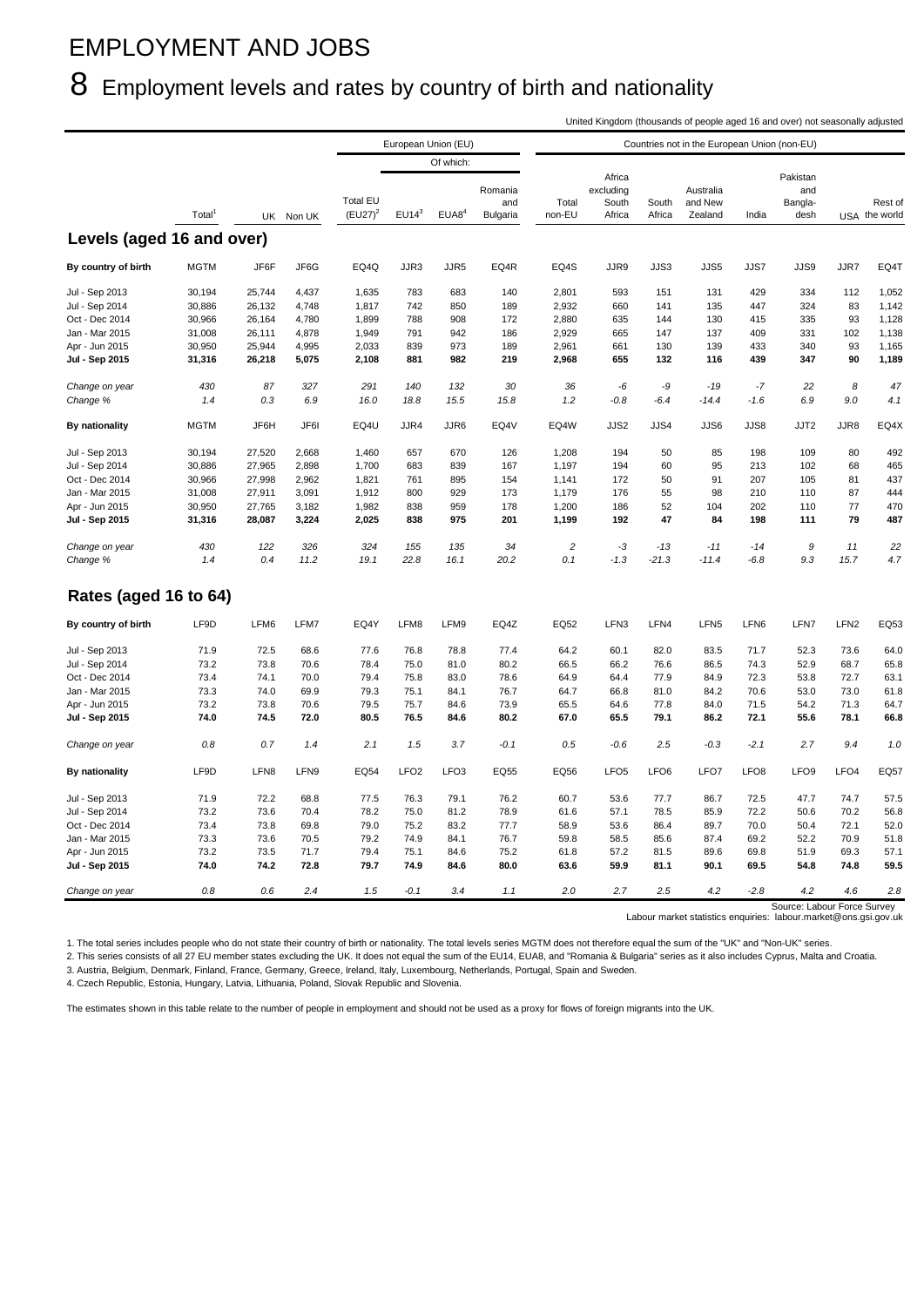# UNEMPLOYMENT 9(1) Unemployment by age and duration United Kingdom (thousands), seasonally adjusted

|        |                              |                 |                |                            | All aged 16 & over            |                       |                     |                       |                   |                  |                   | All aged 16-64                |                       |                     |                       |
|--------|------------------------------|-----------------|----------------|----------------------------|-------------------------------|-----------------------|---------------------|-----------------------|-------------------|------------------|-------------------|-------------------------------|-----------------------|---------------------|-----------------------|
|        |                              | All             | $Rate(\%)^7$   | Up to 6<br>months          | Over 6 and up to<br>12 months | All over<br>12 months | % over 12<br>months | All over 24<br>months | All               | $Rate(\%)^1$     | Up to 6<br>months | Over 6 and up to<br>12 months | All over<br>12 months | % over 12<br>months | All over 24<br>months |
|        |                              | -1              | $\overline{2}$ | 3                          | $\overline{4}$                | 5                     | 6                   | 7                     | 8                 | 9                | 10                | 11                            | 12                    | 13                  | 14                    |
| People |                              | <b>MGSC</b>     | <b>MGSX</b>    | <b>YBWF</b>                | <b>YBWG</b>                   | <b>YBWH</b>           | <b>YBWI</b>         | <b>YBWL</b>           | LF <sub>2</sub> I | LF <sub>2Q</sub> | LF <sub>2</sub> Y | LF32                          | LF34                  | LF36                | <b>LF38</b>           |
|        | <b>Jul-Sep 2013</b>          | 2,488           | 7.6            | 1,168                      | 427                           | 894                   | 35.9                | 460                   | 2,467             | 7.8              | 1,158             | 424                           | 884                   | 35.8                | 458                   |
|        | <b>Jul-Sep 2014</b>          | 1,959           | 6.0            | 950                        | 321                           | 688                   | 35.1                | 376                   | 1,937             | 6.1              | 944               | 319                           | 674                   | 34.8                | 370                   |
|        | Oct-Dec 2014                 | 1,862           | 5.7            | 923                        | 300                           | 638                   | 34.3                | 339                   | 1,844             | 5.8              | 916               | 296                           | 632                   | 34.3                | 333                   |
|        | Jan-Mar 2015                 | 1,827           | 5.5            | 955                        | 284                           | 588                   | 32.2                | 341                   | 1,805             | 5.7              | 948               | 280                           | 577                   | 32.0                | 333                   |
|        | Apr-Jun 2015                 | 1,852           | 5.6            | 971                        | 305                           | 575                   | 31.1                | 324                   | 1,829             | 5.8              | 962               | 300                           | 567                   | 31.0                | 317                   |
|        | <b>Jul-Sep 2015</b>          | 1,749           | 5.3            | 957                        | 278                           | 514                   | 29.4                | 289                   | 1,729             | 5.4              | 950               | 274                           | 505                   | 29.2                | 286                   |
|        | Change on quarter            | $-103$          | $-0.3$         | $-14$                      | $-27$                         | $-62$                 | $-1.7$              | $-34$                 | $-100$            | $-0.3$           | $-11$             | $-27$                         | $-62$                 | $-1.8$              | $-31$                 |
|        | Change %                     | $-5.5$          |                | $-1.5$                     | $-8.8$                        | $-10.7$               |                     | $-10.6$               | $-5.5$            |                  | $-1.2$            | $-8.9$                        | $-11.0$               |                     | $-9.8$                |
|        | Change on year               | $-210$          | $-0.7$         | $\overline{7}$             | $-42$                         | $-174$                | $-5.8$              | $-87$                 | $-209$            | $-0.7$           | 6                 | $-45$                         | $-170$                | $-5.6$              | $-84$                 |
|        | Change %                     | $-10.7$         |                | 0.7                        | $-13.2$                       | $-25.3$               |                     | $-23.1$               | $-10.8$           |                  | 0.7               | $-14.2$                       | $-25.2$               |                     | $-22.8$               |
| Men    |                              | <b>MGSD</b>     | <b>MGSY</b>    | <b>MGYK</b>                | <b>MGYM</b>                   | <b>MGYO</b>           | YBWJ                | <b>YBWM</b>           | <b>YBSI</b>       | <b>YBTJ</b>      | <b>YBWP</b>       | <b>YBWS</b>                   | <b>YBWV</b>           | <b>YBWY</b>         | <b>YBXB</b>           |
|        | <b>Jul-Sep 2013</b>          | 1,390           | 8.0            | 604                        | 233                           | 554                   | 39.8                | 307                   | 1,375             | 8.2              | 595               | 230                           | 549                   | 40.0                | 304                   |
|        | Jul-Sep 2014                 | 1,087           | 6.2            | 492                        | 168                           | 427                   | 39.3                | 233                   | 1,071             | 6.4              | 486               | 166                           | 420                   | 39.2                | 228                   |
|        | Oct-Dec 2014                 | 1,039           | 6.0            | 474                        | 164                           | 402                   | 38.6                | 220                   | 1,025             | 6.1              | 471               | 161                           | 393                   | 38.3                | 216                   |
|        | Jan-Mar 2015                 | 1,006           | 5.7            | 476                        | 158                           | 371                   | 36.9                | 232                   | 990               | 5.9              | 472               | 154                           | 364                   | 36.8                | 226                   |
|        | Apr-Jun 2015                 | 1,014           | 5.8            | 498                        | 161                           | 355                   | 35.0                | 210                   | 1,001             | 6.0              | 493               | 159                           | 348                   | 34.8                | 206                   |
|        | <b>Jul-Sep 2015</b>          | 957             | 5.4            | 502                        | 140                           | 315                   | 32.9                | 184                   | 943               | 5.6              | 496               | 137                           | 310                   | 32.9                | 181                   |
|        | Change on quarter            | $-58$           | $-0.3$         | 4                          | $-21$                         | $-41$                 | $-2.2$              | $-27$                 | $-58$             | $-0.4$           | 3                 | $-22$                         | $-38$                 | $-1.9$              | $-26$                 |
|        | Change %                     | $-5.7$          |                | 0.8                        | $-12.9$                       | $-11.5$               |                     | $-12.6$               | $-5.7$            |                  | 0.5               | $-13.9$                       | $-10.9$               |                     | $-12.4$               |
|        | Change on year               | $-130$          | $-0.8$         | 10                         | $-28$                         | $-112$                | $-6.4$              | $-49$                 | $-128$            | $-0.8$           | 10                | $-29$                         | $-110$                | $-6.3$              | $-47$                 |
|        | Change %                     | $-12.0$         |                | 2.0                        | $-16.5$                       | $-26.3$               |                     | $-21.0$               | $-12.0$           |                  | 2.1               | $-17.3$                       | $-26.1$               |                     | $-20.7$               |
| Women  |                              | <b>MGSE</b>     | MGSZ           | <b>MGYL</b>                | <b>MGYN</b>                   | MGYP                  | <b>YBWK</b>         | <b>YBWN</b>           | LF <sub>2</sub> J | LF <sub>2R</sub> | LF <sub>2</sub> Z | LF33                          | LF35                  | <b>LF37</b>         | LF39                  |
|        |                              |                 |                |                            |                               |                       |                     |                       |                   |                  |                   |                               |                       |                     |                       |
|        | <b>Jul-Sep 2013</b>          | 1,098           | 7.3            | 564                        | 194                           | 340                   | 31.0                | 153                   | 1,092             | 7.4              | 563               | 194                           | 335                   | 30.6                | 153                   |
|        | Jul-Sep 2014<br>Oct-Dec 2014 | 872<br>822      | 5.7<br>5.4     | 458<br>449                 | 153<br>137                    | 261<br>237            | 30.0<br>28.8        | 144<br>119            | 866<br>819        | 5.8<br>5.5       | 458<br>444        | 153<br>135                    | 255<br>239            | 29.4<br>29.2        | 142<br>118            |
|        | Jan-Mar 2015                 | 821             | 5.3            | 478                        | 126                           | 217                   | 26.4                | 110                   | 815               | 5.5              | 476               | 126                           | 213                   | 26.2                | 107                   |
|        | Apr-Jun 2015                 | 838             | 5.5            | 473                        | 145                           | 220                   | 26.2                | 113                   | 828               | 5.6              | 468               | 141                           | 219                   | 26.4                | 111                   |
|        | Jul-Sep 2015                 | 793             | 5.1            | 455                        | 139                           | 199                   | 25.1                | 106                   | 785               | 5.3              | 454               | 137                           | 195                   | 24.8                | 105                   |
|        | Change on quarter            |                 | $-0.3$         | $-18$                      |                               |                       | $-1.1$              | -8                    | $-43$             | $-0.3$           | $-14$             |                               | $-24$                 | $-1.7$              | -6                    |
|        | Change %                     | $-45$<br>$-5.4$ |                | $-3.8$                     | -6<br>$-4.3$                  | $-21$<br>$-9.5$       |                     | $-6.7$                | $-5.2$            |                  | $-2.9$            | -5<br>$-3.3$                  | -11.1                 |                     | $-5.0$                |
|        |                              |                 |                |                            |                               |                       |                     |                       |                   |                  |                   |                               |                       |                     |                       |
|        | Change on year               | -80<br>$-9.1$   | $-0.6$         | -3<br>$-0.6$               | $-15$<br>$-9.6$               | $-62$<br>$-23.8$      | $-4.8$              | $-38$<br>$-26.5$      | $-81$<br>$-9.3$   | $-0.6$           | $-4$<br>$-0.9$    | $-17$<br>$-10.9$              | $-60$<br>$-23.6$      | $-4.6$              | $-37$<br>$-26.1$      |
|        | Change %                     |                 |                |                            | 16-17                         |                       |                     |                       |                   |                  |                   | $18 - 24$                     |                       |                     |                       |
|        |                              |                 |                |                            |                               |                       |                     |                       |                   |                  |                   |                               |                       |                     |                       |
|        |                              |                 |                |                            |                               |                       |                     |                       |                   |                  |                   |                               |                       |                     |                       |
|        |                              | All             |                | Up to 6<br>months          | Over 6 and up to<br>12 months | All over<br>12 months | % over 12<br>months | All over 24<br>months | All               |                  | Up to 6<br>months | Over 6 and up to<br>12 months | All over<br>12 months | % over 12<br>months | All over 24<br>months |
|        |                              |                 | Rate(%)        |                            |                               |                       |                     |                       |                   | Rate(%)          |                   |                               |                       |                     |                       |
|        |                              | 15              | 16             | 17                         | 18                            | 19                    | 20                  | 21                    | 22                | 23               | 24                | 25                            | 26                    | 27                  | 28                    |
| People |                              | YBVH            | <b>YBVK</b>    | <b>YBXD</b>                | <b>YBXG</b>                   | YBXJ                  | <b>YBXM</b>         | <b>YBXP</b>           | <b>YBVN</b>       | <b>YBVQ</b>      | <b>YBXS</b>       | <b>YBXV</b>                   | <b>YBXY</b>           | <b>YBYB</b>         | YBYE                  |
|        | <b>Jul-Sep 2013</b>          | 187             | 36.1           | 131                        | 29                            | 27                    | 14.2                |                       | 794               | 19.2             | 396               | 139                           | 259                   | 32.6                | 114                   |
|        | Jul-Sep 2014                 | 157             | 32.9           | 110                        | 31                            | 16                    | 10.1                |                       | 580               | 14.2             | 299               | 89                            | 191                   | 33.0                | 87                    |
|        | Oct-Dec 2014                 | 157             | 31.2           | 108                        | 31                            | 18                    | 11.5                |                       | 583               | 14.3             | 318               | 82                            | 183                   | 31.4                | 85                    |
|        | Jan-Mar 2015                 | 148             | 29.5           | 110                        | 21                            | 17                    | 11.6                |                       | 588               | 14.3             | 347               | 85                            | 156                   | 26.5                | 83                    |
|        | Apr-Jun 2015                 | 148             | 29.5           | 115                        | 18                            | 15                    | 10.3                | $\star$               | 591               | 14.3             | 350               | 95                            | 146                   | 24.7                | 65                    |
|        | <b>Jul-Sep 2015</b>          | 135             | 26.8           | 101                        | 21                            | 13                    | 9.6                 |                       | 518               | 12.7             | 323               | 76                            | 120                   | 23.1                | 51                    |
|        | Change on quarter            | $-13$           | $-2.7$         | $-14$                      | 3                             | $-2$                  | $-0.6$              |                       | $-72$             | $-1.7$           | $-27$             | -19                           | $-26$                 | $-1.6$              | $-15$                 |
|        | Change %                     | $-8.7$          |                | $-11.9$                    | 16.4                          | $-14.5$               |                     |                       | $-12.2$           |                  | $-7.7$            | $-20.0$                       | $-18.0$               |                     | $-22.4$               |
|        | Change on year               | $-22$           | $-6.1$         | $-10$                      | $-10$                         | -3                    | $-0.5$              |                       | $-61$             | $-1.6$           | 23                | -13                           | $-71$                 | $-9.9$              | $-36$                 |
|        | Change %                     | $-14.0$         |                | $-8.6$                     | $-31.2$                       | $-18.2$               |                     |                       | $-10.6$           |                  | 7.7               | $-14.7$                       | $-37.4$               |                     | $-41.5$               |
| Men    |                              | <b>YBVI</b>     | <b>YBVL</b>    |                            |                               |                       | <b>YBXN</b>         |                       | <b>YBVO</b>       |                  |                   |                               |                       | <b>YBYC</b>         |                       |
|        |                              |                 |                | YBXE                       | YBXH                          | <b>YBXK</b>           |                     | <b>YBXQ</b>           |                   | <b>YBVR</b>      | <b>YBXT</b>       | <b>YBXW</b>                   | YBXZ                  |                     | YBYF                  |
|        | <b>Jul-Sep 2013</b>          | 97              | 39.4           | 68                         | 17                            | 11                    | 11.9                |                       | 469               | 21.5             | 217               | 85                            | 168                   | 35.8                | 81                    |
|        | <b>Jul-Sep 2014</b>          | 75              | 36.3           | 54                         | 11                            | 11                    | 14.0                |                       | 356               | 16.6             | 166               | 60                            | 130                   | 36.5                | 59                    |
|        | Oct-Dec 2014                 | 82              | 35.4           | 58                         | 16                            |                       |                     |                       | 340               | 15.8             | 172               | 44                            | 124                   | 36.5                | 57                    |
|        | Jan-Mar 2015                 | 88              | 37.4           | 66                         | 12                            | 10                    | 11.6                |                       | 341               | 15.6             | 182               | 48                            | 111                   | 32.5                | 61                    |
|        | Apr-Jun 2015                 | 82              | 35.4           | 65<br>55                   | 10                            | $\star$               |                     |                       | 344<br>292        | 16.0             | 190               | 53                            | 101                   | 29.4                | 47                    |
|        | <b>Jul-Sep 2015</b>          | 77              | 33.0           |                            | 13                            |                       |                     |                       |                   | 13.6             | 180               | 35                            | 78                    | 26.5                | 34                    |
|        | Change on quarter            | $-5$            | $-2.5$         | $-10$                      | $\sqrt{3}$                    |                       |                     |                       | $-52$             | $-2.4$           | $-11$             | $-18$                         | $-24$                 | $-2.8$              | $-14$                 |
|        | Change %                     | $-6.1$          |                | $-15.1$                    | 33.9                          |                       |                     | $\star$               | $-15.1$           |                  | $-5.6$            | $-33.3$                       | $-23.3$               |                     | $-29.0$               |
|        | Change on year               | $\overline{c}$  | $-3.3$         | $\boldsymbol{\mathcal{I}}$ | $\overline{c}$                |                       |                     | $\dot{\mathbf{w}}$    | $-64$             | $-3.0$           | 13                | $-25$                         | $-52$                 | $-9.9$              | $-25$                 |
|        | Change %                     | 2.6             |                | 2.0                        | 22.6                          |                       |                     | $\dot{\mathbf{w}}$    | $-17.9$           |                  | $8.0\,$           | $-41.1$                       | $-40.3$               |                     | $-42.6$               |
| Women  |                              | YBVJ            | YBVM           | <b>YBXF</b>                | <b>YBXI</b>                   | <b>YBXL</b>           | YBXO                | <b>YBXR</b>           | <b>YBVP</b>       | <b>YBVS</b>      | YBXU              | <b>YBXX</b>                   | YBYA                  | YBYD                | <b>YBYG</b>           |
|        |                              |                 |                |                            |                               |                       |                     |                       |                   |                  |                   |                               |                       |                     |                       |
|        | <b>Jul-Sep 2013</b>          | 90              | 33.1           | 63                         | 12                            | 15                    | 16.8                |                       | 324               | 16.6             | 179               | 54                            | 91                    | 28.0                | 33                    |
|        | Jul-Sep 2014                 | 82              | 30.3           | 57                         | 20                            |                       |                     |                       | 224               | 11.6             | 133               | 29                            | 61                    | 27.5                | 28                    |
|        | Oct-Dec 2014                 | 75              | 27.6           | 51                         | 14                            | 10                    | 12.8                |                       | 244               | 12.6             | 147               | 38                            | 59                    | 24.1                | 27                    |
|        | Jan-Mar 2015                 | 60              | 22.6<br>24.3   | 44<br>50                   |                               |                       |                     |                       | 246<br>246        | 12.7             | 165               | 37                            | 45                    | 18.3                | 21                    |
|        | Apr-Jun 2015                 | 65<br>58        | 21.4           | 46                         |                               |                       |                     |                       | 226               | 12.6<br>11.6     | 159<br>143        | 42<br>41                      | 45<br>42              | 18.2<br>18.7        | 18<br>17              |
|        | <b>Jul-Sep 2015</b>          |                 |                |                            |                               |                       |                     |                       |                   |                  |                   |                               |                       |                     |                       |
|        | Change on quarter            | -8              | $-2.9$         | $-4$                       |                               |                       |                     |                       | $-20$             | $-0.9$           | $-16$             | $-1$                          | $-3$                  | 0.4                 | $-1$                  |
|        | Change %                     | $-11.9$         |                | $-7.7$                     |                               |                       |                     |                       | $-8.3$            |                  | $-10.2$           | $-3.4$                        | $-6.0$                |                     | $-5.0$                |
|        | Change on year               | $-24$           | $-8.9$         | $-11$<br>$-18.7$           |                               |                       |                     | $\star$<br>$\star$    | $\sqrt{2}$<br>1.0 | 0.0              | 10<br>7.5         | 11                            | $-19$                 | $-8.8$              | $-11$                 |

Relationship between columns: 1=3+4+5; 8=10+11+12; 15=17+18+19; 22=24+25+26. Source: Labour Force Survey<br>1. Denominator = economically active for that age group.<br>1. Denominator = economically active for that age group.

1. Denominator = economically active for that age group. Labour market statistics enquiries: labour.market@ons.gsi.gov.uk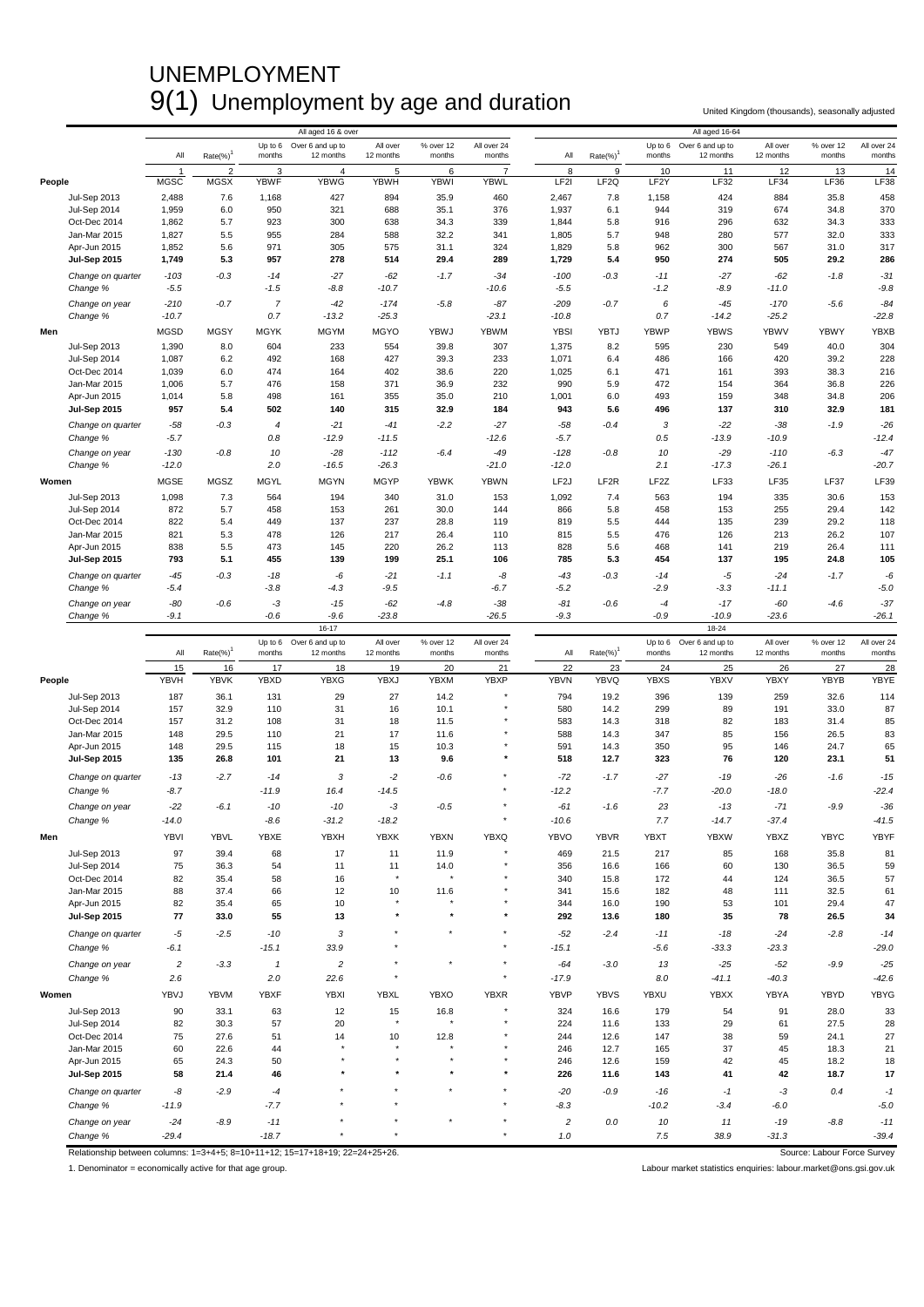# UNEMPLOYMENT 9(2) Unemployment by age and duration United Kingdom (thousands), seasonally adjusted

|                     |             |                |                   | 25-49                         |                       |                     |                       |             |                         |                     | 50 and over                   |                       |                     |                       |
|---------------------|-------------|----------------|-------------------|-------------------------------|-----------------------|---------------------|-----------------------|-------------|-------------------------|---------------------|-------------------------------|-----------------------|---------------------|-----------------------|
|                     | All         | $Rate(\%)^1$   | Up to 6<br>months | Over 6 and up<br>to 12 months | All over<br>12 months | % over 12<br>months | All over 24<br>months | All         | $Rate(\%)$ <sup>1</sup> | Up to $6$<br>months | Over 6 and up<br>to 12 months | All over<br>12 months | % over 12<br>months | All over 24<br>months |
|                     | -1          | $\overline{2}$ | 3                 | $\overline{4}$                | 5                     | 6                   | $\overline{7}$        | 8           | 9                       | 10                  | 11                            | 12                    | 13                  | 14                    |
| People              | <b>MGVI</b> | <b>MGXB</b>    | <b>YBYH</b>       | <b>YBYK</b>                   | <b>YBYN</b>           | <b>YBYQ</b>         | <b>YBYT</b>           | <b>YBVT</b> | <b>YBVW</b>             | <b>YBYW</b>         | <b>YBYZ</b>                   | <b>YBZC</b>           | <b>YBZF</b>         | <b>YBZI</b>           |
| <b>Jul-Sep 2013</b> | 1,088       | 5.8            | 473               | 200                           | 415                   | 38.2                | 234                   | 419         | 4.5                     | 168                 | 58                            | 193                   | 46.1                | 109                   |
| Jul-Sep 2014        | 873         | 4.7            | 387               | 158                           | 327                   | 37.5                | 183                   | 350         | 3.7                     | 153                 | 43                            | 153                   | 43.9                | 102                   |
| Oct-Dec 2014        | 803         | 4.3            | 374               | 143                           | 287                   | 35.7                | 155                   | 319         | 3.3                     | 123                 | 45                            | 150                   | 47.2                | 100                   |
| Jan-Mar 2015        | 783         | 4.2            | 372               | 132                           | 279                   | 35.6                | 164                   | 308         | 3.2                     | 126                 | 46                            | 136                   | 44.2                | 95                    |
| Apr-Jun 2015        | 797         | 4.3            | 371               | 133                           | 293                   | 36.8                | 175                   | 316         | 3.3                     | 136                 | 60                            | 121                   | 38.1                | 82                    |
| <b>Jul-Sep 2015</b> | 768         | 4.1            | 396               | 123                           | 250                   | 32.5                | 145                   | 328         | 3.3                     | 138                 | 58                            | 131                   | 40.0                | 91                    |
| Change on quarter   | $-29$       | $-0.2$         | 24                | $-10$                         | $-44$                 | $-4.3$              | $-30$                 | 12          | 0.1                     | $\overline{c}$      | -1                            | 11                    | 1.9                 | 9                     |
| Change %            | $-3.7$      |                | 6.5               | $-7.4$                        | $-14.9$               |                     | $-17.1$               | 3.6         |                         | 1.5                 | $-1.8$                        | 8.7                   |                     | 11.2                  |
| Change on year      | $-105$      | $-0.5$         | 8                 | $-35$                         | $-78$                 | $-5.0$              | $-38$                 | $-22$       | $-0.3$                  | $-15$               | 16                            | $-22$                 | $-3.9$              | $-11$                 |
| Change %            | $-12.0$     |                | 2.2               | $-22.4$                       | $-23.7$               |                     | $-20.5$               | $-6.2$      |                         | $-9.8$              | 36.8                          | $-14.6$               |                     | $-10.6$               |
| Men                 | <b>MGVJ</b> | <b>MGXC</b>    | YBYI              | YBYL                          | YBYO                  | <b>YBYR</b>         | YBYU                  | YBVU        | <b>YBVX</b>             | <b>YBYX</b>         | YBZA                          | <b>YBZD</b>           | <b>YBZG</b>         | YBZJ                  |
| <b>Jul-Sep 2013</b> | 576         | 5.8            | 231               | 95                            | 250                   | 43.3                | 149                   | 248         | 4.9                     | 88                  | 35                            | 125                   | 50.3                | 74                    |
| Jul-Sep 2014        | 443         | 4.5            | 181               | 74                            | 188                   | 42.5                | 107                   | 212         | 4.1                     | 91                  | 22                            | 98                    | 46.2                | 64                    |
| Oct-Dec 2014        | 421         | 4.3            | 174               | 77                            | 169                   | 40.2                | 97                    | 197         | 3.8                     | 70                  | 26                            | 100                   | 50.7                | 66                    |
| Jan-Mar 2015        | 396         | 4.0            | 161               | 70                            | 165                   | 41.7                | 106                   | 181         | 3.5                     | 68                  | 28                            | 86                    | 47.3                | 63                    |
| Apr-Jun 2015        | 406         | 4.1            | 168               | 66                            | 173                   | 42.5                | 111                   | 181         | 3.4                     | 75                  | 32                            | 74                    | 40.9                | 51                    |
| <b>Jul-Sep 2015</b> | 391         | 4.0            | 187               | 58                            | 147                   | 37.5                | 92                    | 196         | 3.7                     | 81                  | 34                            | 81                    | 41.6                | 57                    |
| Change on quarter   | $-15$       | $-0.2$         | 19                | -8                            | $-26$                 | $-4.9$              | $-19$                 | 15          | 0.2                     | 6                   | $\overline{c}$                | $\overline{7}$        | 0.7                 | 6                     |
| Change %            | $-3.8$      |                | 11.2              | $-12.6$                       | $-15.0$               |                     | $-17.1$               | 8.1         |                         | 7.6                 | 5.3                           | 9.9                   |                     | 12.0                  |
| Change on year      | $-53$       | $-0.5$         | 6                 | $-17$                         | $-42$                 | $-5.0$              | $-14$                 | $-16$       | $-0.4$                  | $-11$               | 11                            | $-16$                 | $-4.7$              | $-7$                  |
| Change %            | $-11.9$     |                | 3.3               | $-22.6$                       | $-22.2$               |                     | $-13.6$               | $-7.5$      |                         | $-11.6$             | 50.2                          | $-16.8$               |                     | $-11.4$               |
| Women               | <b>MGVK</b> | <b>MGXD</b>    | YBYJ              | <b>YBYM</b>                   | YBYP                  | <b>YBYS</b>         | <b>YBYV</b>           | <b>YBVV</b> | <b>YBVY</b>             | YBYY                | YBZB                          | YBZE                  | <b>YBZH</b>         | <b>YBZK</b>           |
| <b>Jul-Sep 2013</b> | 512         | 5.9            | 242               | 105                           | 166                   | 32.4                | 85                    | 171         | 4.0                     | 80                  | 23                            | 68                    | 39.9                | 35                    |
| Jul-Sep 2014        | 429         | 4.9            | 206               | 84                            | 139                   | 32.4                | 76                    | 138         | 3.2                     | 62                  | 20                            | 56                    | 40.4                | 38                    |
| Oct-Dec 2014        | 383         | 4.4            | 199               | 66                            | 118                   | 30.7                | 59                    | 122         | 2.8                     | 53                  | 18                            | 51                    | 41.6                | 34                    |
| Jan-Mar 2015        | 387         | 4.5            | 211               | 62                            | 114                   | 29.4                | 58                    | 127         | 2.9                     | 58                  | 18                            | 51                    | 39.9                | 32                    |
| Apr-Jun 2015        | 391         | 4.5            | 203               | 67                            | 121                   | 30.9                | 64                    | 135         | 3.0                     | 61                  | 28                            | 47                    | 34.4                | 31                    |
| <b>Jul-Sep 2015</b> | 377         | 4.3            | 209               | 65                            | 103                   | 27.3                | 53                    | 132         | 2.9                     | 57                  | 25                            | 50                    | 37.7                | 34                    |
| Change on quarter   | $-14$       | $-0.2$         | 6                 | $-2$                          | $-18$                 | $-3.6$              | $-11$                 | $-3$        | $-0.1$                  | $-4$                | -3                            | 3                     | 3.2                 | 3                     |
| Change %            | $-3.5$      |                | 2.7               | $-2.4$                        | $-14.7$               |                     | $-17.1$               | $-2.4$      |                         | $-5.9$              | $-10.1$                       | 6.8                   |                     | 10.0                  |
| Change on year      | $-52$       | $-0.6$         | $\overline{c}$    | $-19$                         | $-36$                 | $-5.0$              | $-23$                 | $-6$        | $-0.2$                  | $-4$                | $\overline{4}$                | -6                    | $-2.7$              | $-4$                  |
| Change %            | $-12.1$     |                | 1.2               | $-22.2$                       | $-25.8$               |                     | $-30.3$               | $-4.3$      |                         | $-7.2$              | 22.0                          | $-10.7$               |                     | $-9.3$                |

Relationship between columns: 1=3+4+5; 8=10+11+12.<br>1. Denominator = economically active for that age group. Nabour Market statistics enquiries: labour market statistics enquiries: labour market@ons.gsi.gov.uk<br>1. Denominato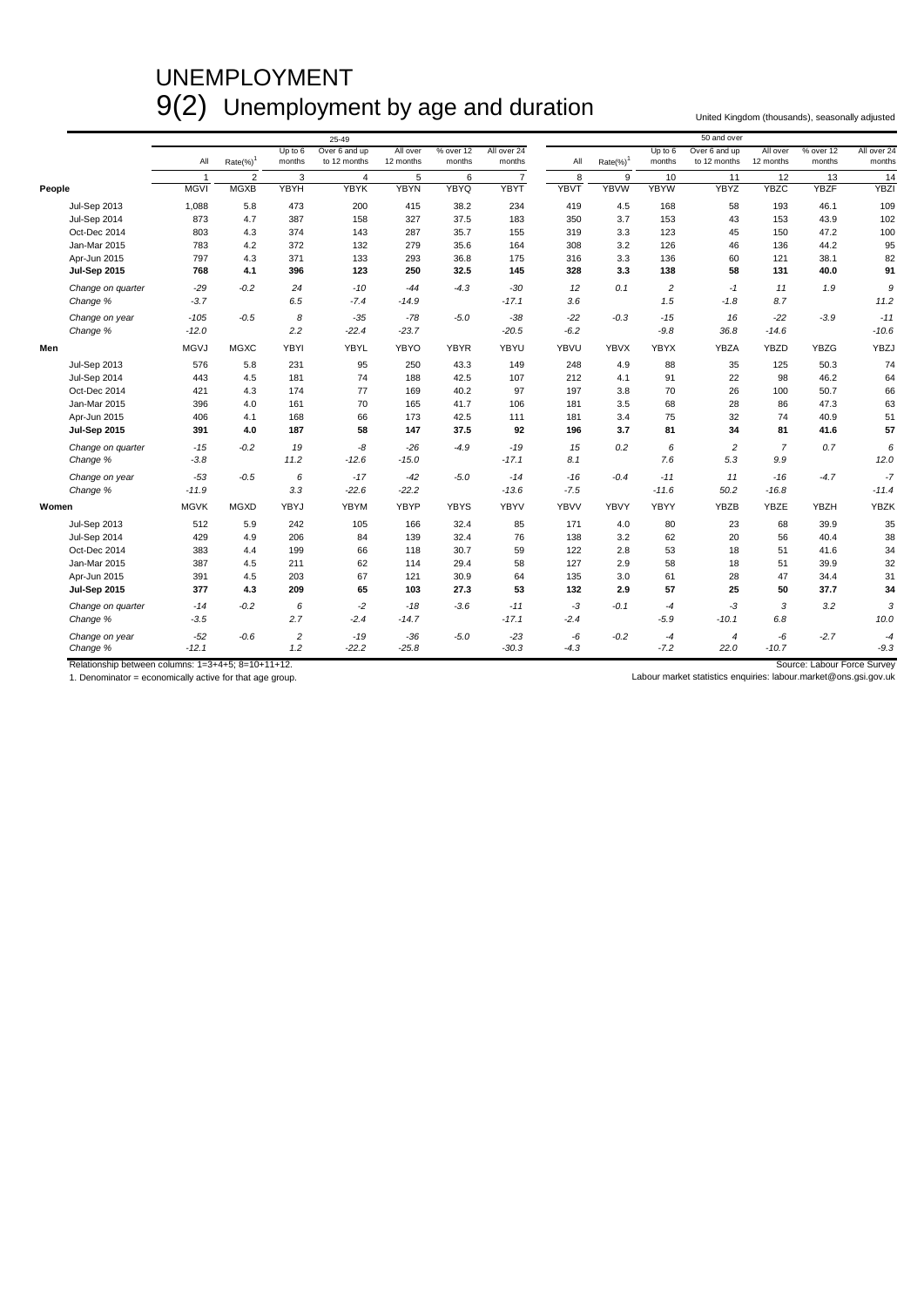#### CLAIMANT COUNT & BENEFITS 10 Claimant Count<sup>1</sup> (Experimental Statistics)

|        |                            |     | Jobseeker's                  | Universal                            |                                       |                             | Claimant Count <sup>6</sup> |
|--------|----------------------------|-----|------------------------------|--------------------------------------|---------------------------------------|-----------------------------|-----------------------------|
|        |                            |     | Allowance                    | Credit (not                          | Universal Credit                      | Claimant Count <sup>5</sup> | rate %                      |
|        |                            |     | (seasonally<br>adjusted) $2$ | seasonally<br>adjusted) <sup>3</sup> | (seasonally<br>adjusted) <sup>4</sup> | (seasonally<br>adjusted)    | (seasonally<br>adjusted)    |
|        |                            |     |                              |                                      |                                       | <b>BCJD</b>                 | <b>BCJE</b>                 |
| People | 2014                       |     |                              |                                      |                                       |                             |                             |
|        | October                    |     | 921.7                        | 12.1                                 | 12.9                                  | 934.6                       | 2.7                         |
|        | November #<br>December     |     | 893.0                        | 14.8                                 | 15.6                                  | 908.6                       | 2.6<br>2.6                  |
|        | 2015                       |     | 863.2                        | 17.1                                 | 18.1                                  | 881.3                       |                             |
|        | January                    |     | 825.7                        | 20.5                                 | 19.9                                  | 845.6                       | 2.5                         |
|        | February #                 |     | 795.6                        | 27.7                                 | 25.6                                  | 821.2                       | 2.4                         |
|        | March                      |     | 776.4                        | 31.6                                 | 29.6                                  | 806.0                       | 2.3                         |
|        | April                      |     | 763.8                        | 36.0                                 | 34.5                                  | 798.3                       | 2.3                         |
|        | May #                      |     | 754.0                        | 43.6                                 | 43.1                                  | 797.1                       | 2.3                         |
|        | June                       |     | 748.1                        | 48.6                                 | 49.2                                  | 797.3                       | 2.3                         |
|        | July                       |     | 729.8                        | 60.6                                 | 60.7                                  | 790.5                       | 2.3                         |
|        | August #                   |     | 716.4                        | 74.2                                 | 75.3                                  | 791.7                       | 2.3                         |
|        | September                  | (r) | 706.6                        | 82.7                                 | 85.6                                  | 792.2                       | 2.3                         |
|        | October                    | (p) | 695.4                        | 95.2                                 | 100.1                                 | 795.5                       | 2.3                         |
|        | Change on month            |     | $-11.2$                      |                                      |                                       | 3.3                         | 0.0                         |
|        | Change %                   |     | $-1.6$                       |                                      |                                       | 0.4                         |                             |
|        | Change on year             |     | $-226.3$                     |                                      |                                       | $-139.1$                    | $-0.4$                      |
|        | Change %                   |     | $-24.6$                      |                                      |                                       | $-14.9$                     |                             |
|        |                            |     |                              |                                      |                                       | <b>DPAE</b>                 | <b>DPAH</b>                 |
|        | 2014<br>October            |     | 592.5                        | 8.4                                  | 9.3                                   | 601.8                       | 3.3                         |
|        | November #                 |     | 572.7                        | 10.4                                 | 11.1                                  | 583.8                       | 3.2                         |
|        | December                   |     | 551.3                        | 12.2                                 | 12.9                                  | 564.2                       | 3.1                         |
|        | 2015                       |     |                              |                                      |                                       |                             |                             |
|        | January                    |     | 526.0                        | 14.8                                 | 14.1                                  | 540.1                       | 3.0                         |
|        | February #                 |     | 505.5                        | 19.9                                 | 18.1                                  | 523.6                       | 2.9                         |
|        | March                      |     | 494.1                        | 22.5                                 | 20.8                                  | 514.9                       | 2.8                         |
|        | April                      |     | 486.7                        | 25.4                                 | 24.0                                  | 510.7                       | 2.8                         |
|        | May #                      |     | 481.0                        | 30.4                                 | 29.8                                  | 510.8                       | 2.8                         |
|        | June                       |     | 479.1                        | 33.8                                 | 34.1                                  | 513.2                       | 2.8                         |
|        | July                       |     | 469.8                        | 41.1                                 | 41.7                                  | 511.5                       | 2.8                         |
|        | August #                   |     | 462.3                        | 49.9                                 | 51.8                                  | 514.1                       | 2.8                         |
|        | September                  | (r) | 455.8                        | 55.2                                 | 58.6                                  | 514.4                       | 2.8                         |
|        | October                    | (p) | 447.3                        | 63.6                                 | 68.3                                  | 515.6                       | 2.8                         |
|        | Change on month            |     | $-8.5$                       |                                      |                                       | 1.2                         | 0.0                         |
|        | Change %                   |     | $-1.9$                       |                                      |                                       | 0.2                         |                             |
|        | Change on year<br>Change % |     | $-145.2$<br>$-24.5$          |                                      |                                       | $-86.1$<br>$-14.3$          | $-0.5$                      |
|        |                            |     |                              |                                      |                                       |                             |                             |
| Women  | 2014                       |     |                              |                                      |                                       | <b>DPAF</b>                 | DPAI                        |
|        | October                    |     | 329.2                        | 3.6                                  | 3.6                                   | 332.8                       | 2.1                         |
|        | November #                 |     | 320.3                        | 4.3                                  | 4.5                                   | 324.8                       | 2.0                         |
|        | December<br>2015           |     | 311.9                        | 4.9                                  | 5.2                                   | 317.1                       | 2.0                         |
|        | January                    |     | 299.7                        | 5.8                                  | 5.8                                   | 305.5                       | 1.9                         |
|        | February #                 |     | 290.1                        | 7.8                                  | $7.5\,$                               | 297.6                       | 1.8                         |
|        | March                      |     | 282.3                        | 9.1                                  | 8.8                                   | 291.1                       | 1.8                         |
|        | April                      |     | 277.1                        | 10.7                                 | 10.5                                  | 287.6                       | 1.8                         |
|        | May #                      |     | 273.0                        | 13.2                                 | 13.3                                  | 286.3                       | 1.8                         |
|        | June                       |     | 269.0                        | 14.8                                 | 15.1                                  | 284.1                       | 1.8                         |
|        | July                       |     | 260.0                        | 19.4                                 | 19.0                                  | 279.0                       | 1.7                         |
|        | August #                   |     | 254.1                        | 24.3                                 | 23.5                                  | 277.6                       | 1.7                         |
|        | September                  | (r) | 250.8                        | 27.6                                 | 27.0                                  | 277.8                       | 1.7                         |
|        | October                    | (p) | 248.1                        | 31.6                                 | 31.8                                  | 279.9                       | 1.7                         |
|        | Change on month            |     | $-2.7$                       |                                      |                                       | 2.1                         | $0.0\,$                     |
|        |                            |     | $-1.1$                       |                                      |                                       | 0.8                         |                             |
|        | Change %                   |     |                              |                                      |                                       |                             |                             |
|        | Change on year<br>Change % |     | $-81.1$<br>$-24.6$           |                                      |                                       | $-52.9$<br>$-15.9$          | $-0.3$                      |

#### United Kingdom (thousands)

Source: Jobcentre Plus administrative systems

1. This experimental Claimant Count series includes Jobseeker's Allowance (JSA) and out of work Universal Credit claimants. The estimates are based on the Universal Credit information available at the time of producing each figure and revised one month after initial publication.

2. The seasonally adjusted Jobseeker's Allowance level series published in data table BEN02.

3. Caseload figures taken from the DWP Universal Credit - experimental official statistics publication.

- From May 2013 until October 2013, the Universal Credit figures represent ALL claimants of Universal Credit, including those in work and those not seeking work. The overall Universal Credit figure is likely to overstate the number of unemployed Universal Credit claimants at a point in time.

- From November 2013 onwards, the Universal Credit figures represent those claimants of Universal Credit who had not worked in the reference period. This is an improved estimate of unemployed Universal Credit claimants at a point in time, but will still overstate the number as it includes some non-jobseekers who are not in employment.

4. An implied seasonal factor has been derived from the seasonally adjusted and not seasonally adjusted regional JSA data. JSA series are not directly seasonally adjusted at this level, with UK totals being the sum of individual regional gender seasonally adjusted figures. The Universal Credit figure has been adjusted using the implied seasonal factor in each UK region and summed to give a UK total. (Universal credit not seasonally adjusted \* Implied seasonal factor / 100)

5. JSA seasonally adjusted + Universal Credit seasonally adjusted.

6. Denominator = Jobseeker's Allowance + out-of-work Universal Credit + Workforce jobs.

# Months where there are 5 weeks between count dates; the rest are 4 week periods. Labour Market Statistics enquiries: labour.market@ons.gsi.gov.uk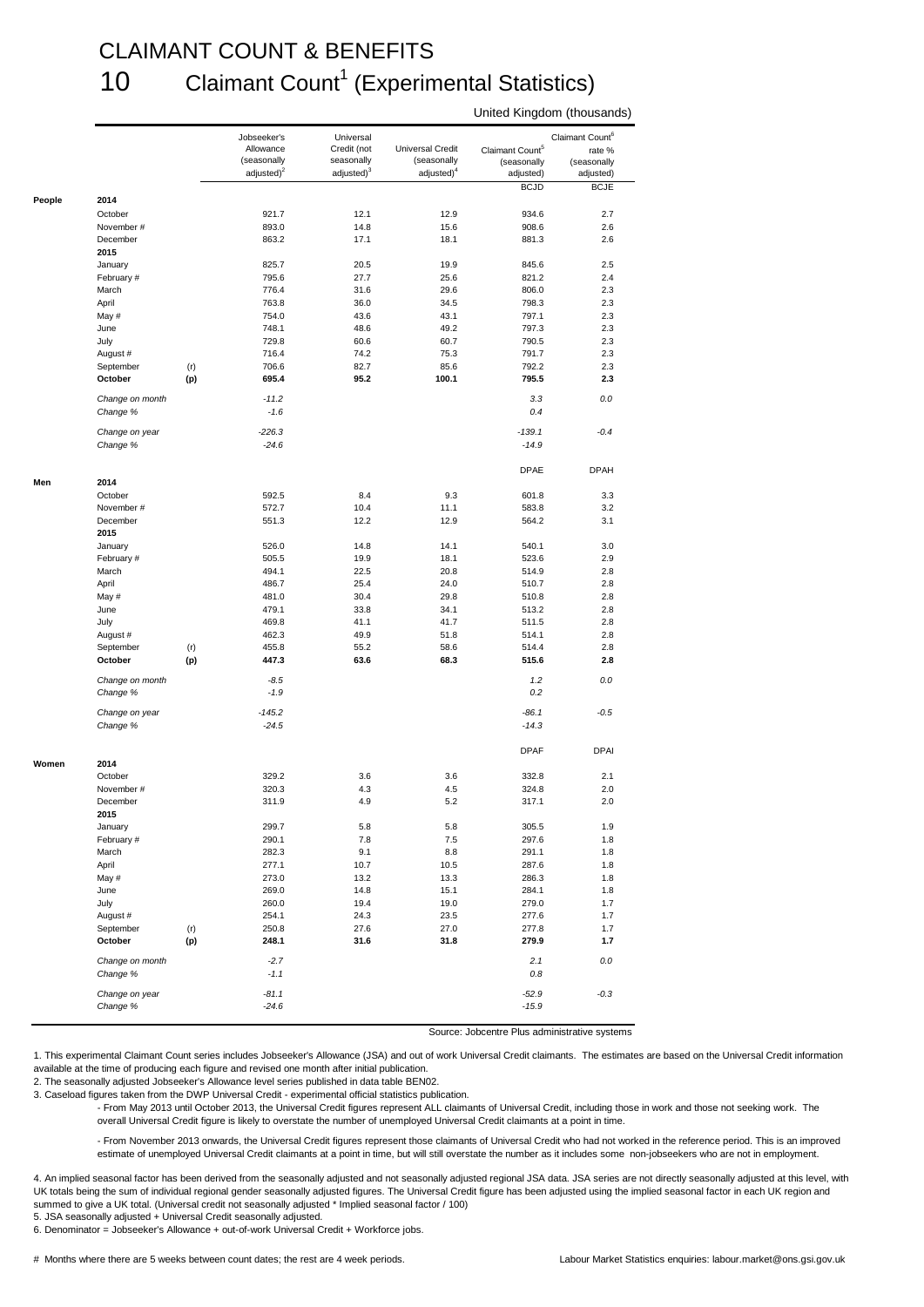# CLAIMANT COUNT & BENEFITS

# 11 Main out of work benefits<sup>1</sup>

seasonally adjusted

**Statistical Groups<sup>2</sup>** 

|                            | Total    | <b>GB</b><br>Claimant<br>Count <sup>3</sup> | Employment &<br>Support Allowance<br>and other<br>incapacity<br>benefits <sup>4</sup> | Lone Parent <sup>5</sup> | Other Income<br>related <sup>6</sup> |
|----------------------------|----------|---------------------------------------------|---------------------------------------------------------------------------------------|--------------------------|--------------------------------------|
| <b>Number of claimants</b> | J9CL     | <b>N3Y9</b>                                 | J9CM                                                                                  | J9CN                     | J9CO                                 |
| May 13                     | 4,536.6  | 1,432.6                                     | 2,456.5                                                                               | 499.7                    | 147.8                                |
| Aug 13                     | 4,409.9  | 1,327.2                                     | 2,440.8                                                                               | 497.5                    | 144.4                                |
| Nov 13                     | 4,249.9  | 1,166.3                                     | 2,456.4                                                                               | 485.0                    | 142.2                                |
| Feb 14                     | 4,265.9  | 1,187.8                                     | 2,459.3                                                                               | 480.1                    | 138.7                                |
| May 14                     | 4,118.3  | 1,039.4                                     | 2,470.2                                                                               | 474.7                    | 134.0                                |
| Aug 14                     | 4,021.0  | 915.7                                       | 2,508.1                                                                               | 470.8                    | 126.4                                |
| Nov 14                     | 3,911.6  | 812.8                                       | 2,520.3                                                                               | 455.5                    | 123.0                                |
| Feb 15                     | 3,936.2  | 838.3                                       | 2,533.2                                                                               | 448.1                    | 116.6                                |
| May 15                     | 3,835.8  | 762.7                                       | 2,521.2                                                                               | 441.6                    | 110.3                                |
| Change on year             | $-282.5$ | $-276.7$                                    | 51.0                                                                                  | $-33.1$                  | $-23.7$                              |
| Change %                   | $-6.9$   | $-26.6$                                     | 2.1                                                                                   | $-7.0$                   | $-17.7$                              |
|                            |          | <b>GB</b><br>Claimant                       | Employment &<br><b>Support Allowance</b><br>and other<br>incapacity                   |                          | Other Income                         |

|                              | Total   | Claimant<br>Count <sup>3</sup> | incapacity<br>benefits <sup>4</sup> | Lone Parent <sup>5</sup> | Other Income<br>related <sup>6</sup> |
|------------------------------|---------|--------------------------------|-------------------------------------|--------------------------|--------------------------------------|
| Proportions (%) <sup>7</sup> | J9CP    | J9CQ                           | J9CR                                | J9CS                     | J9CT                                 |
| <b>May 13</b>                | 11.4    | 3.6                            | 6.2                                 | 1.3                      | 0.4                                  |
| Aug 13                       | 11.1    | 3.3                            | 6.1                                 | 1.3                      | 0.4                                  |
| Nov 13                       | 10.7    | 2.9                            | 6.2                                 | 1.2                      | 0.4                                  |
| Feb 14                       | 10.7    | 3.0                            | 6.2                                 | 1.2                      | 0.3                                  |
| May 14                       | 10.3(r) | 2.6                            | 6.2                                 | 1.2                      | 0.3                                  |
| Aug 14                       | 10.1    | 2.3                            | 6.3                                 | 1.2                      | 0.3                                  |
| Nov 14                       | 9.8     | 2.0                            | 6.3                                 | 1.1                      | 0.3                                  |
| Feb 15                       | 9.9     | 2.1                            | 6.4                                 | 1.1                      | 0.3                                  |
| May 15                       | 9.6     | 1.9                            | 6.3                                 | 1.1                      | 0.3                                  |
| Change on year               | $-0.7$  | $-0.7$                         | 0.1                                 | $-0.1$                   | $-0.1$                               |

Source: Department for Work & Pensions (DWP)

Labour Market Statistics enquiries: labour.market@ons.gsi.gov.uk

1. This table includes all claimants of out of work benefits excluding carers (as carers are not generally subject to labour market activation policies). While most people claiming these benefits will be out of work a small number will be in employment. This table shows the most up to date National Statistics currently available for claimants of incapacity benefits, lone parent and "other income related" benefits. More up to date early estimates of incapacity and lone parent benefits, which are not currently designated as National Statistics, have been published by the Department for Work and Pensions at: <https://www.gov.uk/government/publications/dwp-statistical-summaries-2015> 2. Each claimant is assigned to a statistical group to avoid double counting. There is a hierarchy as shown in the table (ie, Claimant Count followed by incapacity benefits, etc.). For example, a person claiming incapacity benefit and lone parent benefit is recorded in the former. 3. Claimant Count for Great Britain. This experimental Claimant Count series includes Jobseeker's Allowance (JSA) and some Universal Credit (UC) claimants. The UC estimates include all UC claimants from May 2013 to October 2013 and all out of work UC Claimants from November 2013. More up to date Claimant Count estimates for the United Kingdom are available at Table 10.

4. This series includes claimants of Employment and Support Allowance, Incapacity Benefit and Severe Disablement Allowance but does **NOT** include claimants of Personal Independence Payments (PIPs).

5. Single recipients of Income Support with a child under qualifying age.

6. Claimants of Income Support or Pension Credit not included in the incapacity benefits or lone parent categories.

7. Proportions of population receiving state benefits have been calculated using residence based populations for those aged from 16 to 64. The Claimant Count proportions differ from the Claimant Count rates shown at Table 10 as the denominator for the latter is workforce jobs plus Claimant Count.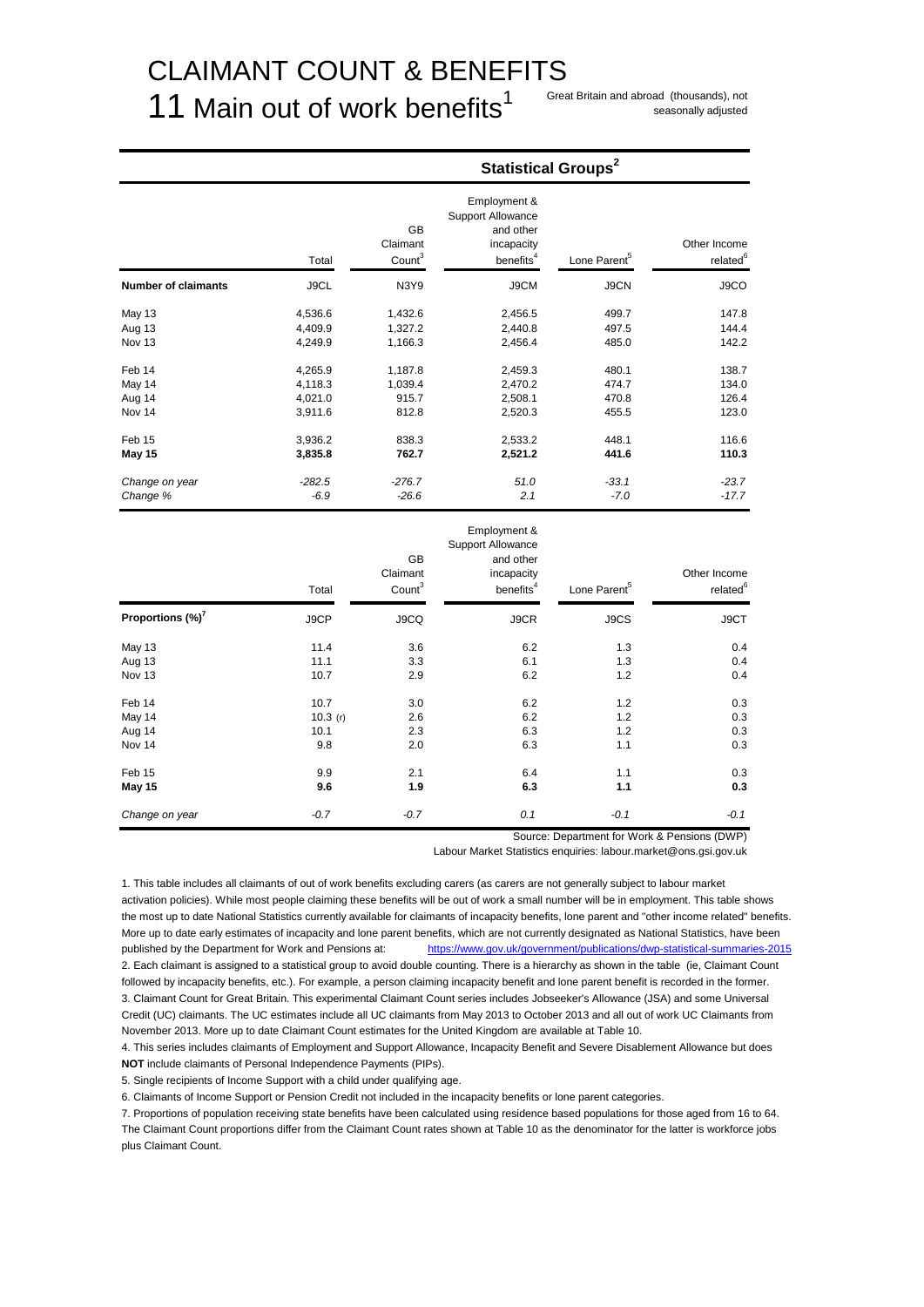# ECONOMIC ACTIVITY AND INACTIVITY

# 12 Economic activity by age United Kingdom (thousands), seasonally adjusted

|        |                                          | All aged    |                   |                |                          |             |             |                   |                  |
|--------|------------------------------------------|-------------|-------------------|----------------|--------------------------|-------------|-------------|-------------------|------------------|
|        |                                          | 16 & over   | $16 - 64$         | $16 - 17$      | $18 - 24$                | $25 - 34$   | $35 - 49$   | $50 - 64$         | $65+$            |
|        |                                          |             | $\overline{2}$    | 3              | $\overline{4}$           | 5           | 6           | $\overline{7}$    | 8                |
|        | <b>Economically active levels</b>        |             |                   |                |                          |             |             |                   |                  |
| People |                                          | <b>MGSF</b> | LF <sub>2</sub> K | <b>YBZL</b>    | <b>YBZO</b>              | <b>YBZR</b> | <b>YBZU</b> | LF3A              | LFK8             |
|        | <b>Jul-Sep 2013</b>                      | 32,586      | 31,512            | 518            | 4,136                    | 7,376       | 11,241      | 8,240             | 1,075            |
|        | Jul-Sep 2014                             | 32,752      | 31,611            | 477            | 4,079                    | 7,409       | 11,241      | 8,405             | 1,141            |
|        | Oct-Dec 2014                             | 32,758      | 31,613            | 502            | 4,077                    | 7,396       | 11,208      | 8,430             | 1,145            |
|        | Jan-Mar 2015                             | 32,924      | 31,706            | 500            | 4,123                    | 7,408       | 11,200      | 8,475             | 1,218            |
|        |                                          |             |                   | 502            |                          |             |             |                   |                  |
|        | Apr-Jun 2015                             | 32,887      | 31,723            |                | 4,117                    | 7,429       | 11,144      | 8,532             | 1,164            |
|        | <b>Jul-Sep 2015</b>                      | 32,961      | 31,771            | 504            | 4,096                    | 7,483       | 11,071      | 8,619             | 1,189            |
|        | Change on quarter                        | 74          | 48                | $\sqrt{2}$     | $-21$                    | 54          | $-73$       | 86                | 26               |
|        | Change %                                 | 0.2         | 0.2               | 0.4            | $-0.5$                   | 0.7         | $-0.7$      | 1.0               | 2.2              |
|        | Change on year                           | 209         | 160               | 27             | 17                       | 73          | $-170$      | 214               | 49               |
|        | Change %                                 | 0.6         | 0.5               | 5.6            | 0.4                      | 1.0         | $-1.5$      | 2.5               | 4.3              |
| Men    |                                          | <b>MGSG</b> | <b>YBSL</b>       | <b>YBZM</b>    | YBZP                     | <b>YBZS</b> | <b>YBZV</b> | <b>YBZY</b>       | <b>YCAE</b>      |
|        |                                          |             |                   |                |                          |             |             |                   |                  |
|        | <b>Jul-Sep 2013</b>                      | 17,442      | 16,796            | 246            | 2,187                    | 4,007       | 5,923       | 4,434             | 645              |
|        | Jul-Sep 2014                             | 17,475      | 16,802            | 208            | 2,149                    | 4,017       | 5,921       | 4,507             | 673              |
|        | Oct-Dec 2014                             | 17,466      | 16,770            | 232            | 2,151                    | 3,992       | 5,899       | 4,496             | 696              |
|        | Jan-Mar 2015                             | 17,576      | 16,835            | 234            | 2,180                    | 4,013       | 5,902       | 4,505             | 741              |
|        | Apr-Jun 2015                             | 17,514      | 16,809            | 233            | 2,154                    | 4,012       | 5,863       | 4,547             | 705              |
|        | <b>Jul-Sep 2015</b>                      | 17,563      | 16,837            | 235            | 2,153                    | 4,039       | 5,831       | 4,579             | 726              |
|        | Change on quarter                        | 50          | 28                | $\overline{c}$ | $-1$                     | 27          | $-32$       | 32                | 21               |
|        | Change %                                 | 0.3         | 0.2               | 1.0            | $-0.1$                   | 0.7         | $-0.5$      | 0.7               | 3.0              |
|        |                                          |             |                   |                |                          |             |             |                   |                  |
|        | Change on year                           | 88          | 36                | 27             | $\overline{\mathcal{L}}$ | 22          | $-90$       | 73                | 53               |
|        | Change %                                 | 0.5         | 0.2               | 13.0           | 0.2                      | 0.5         | $-1.5$      | 1.6               | 7.8              |
| Women  |                                          | <b>MGSH</b> | LF <sub>2</sub> L | <b>YBZN</b>    | <b>YBZQ</b>              | YBZT        | <b>YBZW</b> | LF3B              | LFK9             |
|        | <b>Jul-Sep 2013</b>                      | 15,145      | 14,716            | 272            | 1,949                    | 3,369       | 5,319       | 3,806             | 429              |
|        | Jul-Sep 2014                             | 15,277      | 14,809            | 269            | 1,930                    | 3,392       | 5,319       | 3,898             | 467              |
|        | Oct-Dec 2014                             | 15,292      | 14,843            | 270            | 1,926                    | 3,404       | 5,309       | 3,934             | 449              |
|        | Jan-Mar 2015                             | 15,348      | 14,871            | 266            | 1,942                    | 3,395       | 5,298       | 3,970             | 477              |
|        | Apr-Jun 2015                             | 15,373      | 14,914            | 269            | 1,963                    | 3,416       | 5,281       | 3,985             | 459              |
|        | <b>Jul-Sep 2015</b>                      | 15,397      | 14,934            | 269            | 1,943                    | 3,444       | 5,239       | 4,039             | 463              |
|        |                                          |             |                   |                |                          |             |             |                   |                  |
|        | Change on quarter                        | 24          | 20                | 0              | $-20$                    | 27          | $-41$       | 54                | $\boldsymbol{4}$ |
|        | Change %                                 | 0.2         | 0.1               | $-0.1$         | $-1.0$                   | 0.8         | $-0.8$      | 1.4               | $1.0$            |
|        | Change on year                           | 121         | 125               | 0              | 13                       | 51          | $-80$       | 141               | $-4$             |
|        | Change %                                 | 0.8         | 0.8               | $-0.1$         | 0.7                      | 1.5         | $-1.5$      | 3.6               | $-0.9$           |
|        | Economic activity rates (%) <sup>1</sup> |             |                   |                |                          |             |             |                   |                  |
| People |                                          | <b>MGWG</b> | <b>LF22</b>       | <b>YCAG</b>    | <b>YCAJ</b>              | <b>YCAM</b> | <b>YCAP</b> | LF <sub>2</sub> C | LFL <sub>2</sub> |
|        |                                          |             |                   |                |                          |             |             |                   |                  |
|        | <b>Jul-Sep 2013</b>                      | 63.5        | 77.7              | 34.2           | 71.0                     | 85.6        | 86.3        | 71.2              | 10.0             |
|        | Jul-Sep 2014                             | 63.4        | 77.8              | 31.9           | 70.2                     | 85.3        | 87.0        | 71.6              | 10.3             |
|        | Oct-Dec 2014                             | 63.3        | 77.7              | 33.7           | 70.3                     | 85.0        | 86.9        | 71.6              | 10.3             |
|        | Jan-Mar 2015                             | 63.5        | 77.9              | 33.8           | 71.2                     | 85.0        | 87.0        | 71.7              | 10.9             |
|        | Apr-Jun 2015                             | 63.3        | 77.9              | 34.0           | 71.2                     | 85.1        | 86.7        | 71.9              | 10.4             |
|        | <b>Jul-Sep 2015</b>                      | 63.4        | 78.0              | 34.3           | 71.0                     | 85.5        | 86.3        | 72.3              | 10.5             |
|        | Change on quarter                        | $0.0\,$     | 0.1               | $0.3\,$        | $-0.2$                   | 0.4         | $-0.4$      | 0.4               | $0.2\,$          |
|        | Change on year                           | $0.0\,$     | 0.2               | 2.4            | 0.7                      | $0.2\,$     | $-0.8$      | 0.7               | $0.2\,$          |
|        |                                          |             |                   |                |                          |             |             |                   |                  |
| Men    |                                          | <b>MGWH</b> | <b>MGSP</b>       | <b>YCAH</b>    | <b>YCAK</b>              | <b>YCAN</b> | <b>YCAQ</b> | MGWQ              | <b>MGWT</b>      |
|        | <b>Jul-Sep 2013</b>                      | 69.7        | 83.5              | 31.7           | 74.2                     | 93.7        | 92.2        | 77.9              | 13.2             |
|        | <b>Jul-Sep 2014</b>                      | 69.3        | 83.3              | 27.2           | 73.0                     | 93.0        | 92.9        | 78.1              | 13.4             |
|        | Oct-Dec 2014                             | 69.1        | 83.1              | 30.5           | 73.1                     | 92.1        | 92.7        | 77.6              | 13.7             |
|        | Jan-Mar 2015                             | 69.5        | 83.3              | 30.9           | 74.2                     | 92.4        | 92.9        | 77.5              | 14.5             |
|        | Apr-Jun 2015                             | 69.1        | 83.1              | 30.8           | 73.4                     | 92.1        | 92.5        | 77.9              | 13.7             |
|        | <b>Jul-Sep 2015</b>                      | 69.2        | 83.2              | 31.3           | 73.5                     | 92.5        | 92.1        | 78.2              | 14.1             |
|        |                                          |             |                   |                |                          |             |             |                   |                  |
|        | Change on quarter                        | 0.1         | 0.1               | 0.4            | 0.1                      | $0.3\,$     | $-0.4$      | $0.3\,$           | $0.3\,$          |
|        | Change on year                           | $-0.2$      | $-0.1$            | 4.1            | 0.6                      | $-0.5$      | $-0.8$      | 0.1               | 0.7              |
| Women  |                                          | <b>MGWI</b> | LF23              | <b>YCAI</b>    | <b>YCAL</b>              | YCAO        | <b>YCAR</b> | LF2D              | LFL3             |
|        | <b>Jul-Sep 2013</b>                      | 57.5        | 72.0              | 37.0           | 67.7                     | 77.6        | 80.6        | 64.7              | 7.3              |
|        | Jul-Sep 2014                             | 57.7        | 72.4              | 36.8           | 67.4                     | 77.7        | 81.3        | 65.4              | 7.8              |
|        | Oct-Dec 2014                             | 57.7        | 72.5              | 37.1           | 67.4                     | 77.9        | 81.3        | 65.7              | 7.4              |
|        | Jan-Mar 2015                             | 57.8        | 72.6              | 36.8           | 68.1                     | 77.6        | 81.2        | 66.0              | 7.9              |
|        |                                          | 57.8        | 72.8              |                | 68.9                     | 78.0        | 81.1        | 66.0              |                  |
|        | Apr-Jun 2015                             |             |                   | 37.4           |                          |             |             |                   | 7.5              |
|        | <b>Jul-Sep 2015</b>                      | 57.8        | 72.8              | 37.5           | 68.4                     | 78.6        | 80.6        | 66.6              | 7.6              |
|        | Change on quarter                        | 0.0         | 0.1               | 0.2            | $-0.5$                   | 0.5         | $-0.5$      | 0.6               | $0.0\,$          |
|        | Change on year                           | 0.1         | 0.5               | 0.7            | $0.9\,$                  | $0.9\,$     | $-0.7$      | 1.3               | $-0.2$           |

Relationship between columns: 1= 2+8; 2=3+4+5+6+7.

Source: Labour Force Survey 1. Denominator = all persons in the relevant age group. Labour market statistics enquiries: labour.market@ons.gsi.gov.uk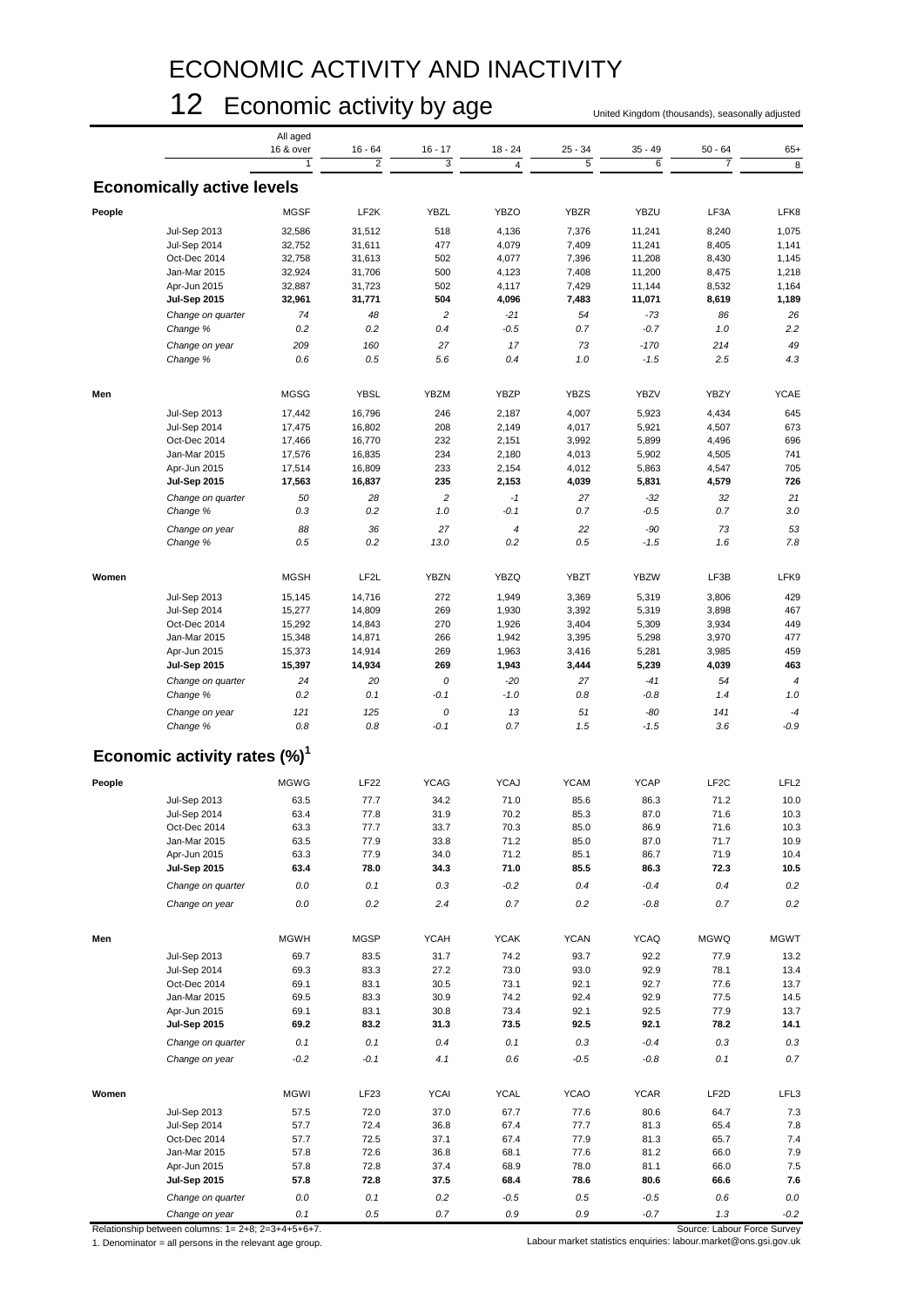# ECONOMIC ACTIVITY AND INACTIVITY 13 Economic inactivity: reasons United Kingdom (thousands), seasonally adjusted

|        |                                     | All aged<br>16-64 |                 |                           |                                             | Economic inactivity by reason (aged 16 to 64)              |                 |                 |             | Wanting/not wanting a job<br>(aged 16 to 64) |                          |
|--------|-------------------------------------|-------------------|-----------------|---------------------------|---------------------------------------------|------------------------------------------------------------|-----------------|-----------------|-------------|----------------------------------------------|--------------------------|
|        |                                     |                   | Student         | Looking after             | family / home Temporary sick Long-term sick |                                                            | Discouraged     | Retired         | Other       | Does not want<br>a job                       | Wants a job <sup>1</sup> |
|        |                                     |                   | $\sqrt{2}$      | $\ensuremath{\mathsf{3}}$ | $\overline{4}$                              | 5                                                          | 6               | $\overline{7}$  | 8           | $\mathsf g$                                  | 10                       |
| People |                                     | LF2M              | LF63            | <b>LF65</b>               | LF67                                        | <b>LF69</b>                                                | LFL8            | LF6B            | LF6D        | LFL9                                         | LFM2                     |
|        | <b>Jul-Sep 2013</b>                 | 9,046             | 2,348           | 2,321                     | 196                                         | 1,984                                                      | 56              | 1,351           | 791         | 6,711                                        | 2,335                    |
|        | <b>Jul-Sep 2014</b>                 | 9,030             | 2,364           | 2,274                     | 179                                         | 2,022                                                      | 45              | 1,307           | 838         | 6,759                                        | 2,271                    |
|        | Oct-Dec 2014                        | 9,052             | 2,340           | 2,309                     | 183                                         | 2,026                                                      | 46              | 1,281           | 868         | 6,771                                        | 2,282                    |
|        | Jan-Mar 2015                        | 8,983             | 2,310           | 2,280                     | 205                                         | 2,008                                                      | 42              | 1,280           | 858         | 6,685                                        | 2,298                    |
|        | Apr-Jun 2015                        | 8,990             | 2,295           | 2,257                     | 211                                         | 2,083                                                      | 38              | 1,253           | 853         | 6,670                                        | 2,320                    |
|        | <b>Jul-Sep 2015</b>                 | 8,968             | 2,322           | 2,215                     | 200                                         | 2,109                                                      | 39              | 1,209           | 874         | 6,711                                        | 2,257                    |
|        | Change on quarter                   | $-22$             | 27              | -42                       | $-11$                                       | 27                                                         | $\mathbf{1}$    | $-43$           | 21          | 41                                           | $-63$                    |
|        | Change %                            | $-0.2$            | 1.2             | $-1.9$                    | $-5.3$                                      | 1.3                                                        | 1.8             | $-3.5$          | 2.4         | 0.6                                          | $-2.7$                   |
|        | Change on year<br>Change %          | $-62$<br>$-0.7$   | $-43$<br>$-1.8$ | $-59$<br>$-2.6$           | 21<br>11.6                                  | 88<br>4.3                                                  | -6<br>$-13.7$   | $-98$<br>$-7.5$ | 36<br>4.3   | $-48$<br>$-0.7$                              | $-14$<br>$-0.6$          |
| Men    |                                     | <b>YBSO</b>       | <b>BEEX</b>     | <b>BEAQ</b>               | <b>BEDI</b>                                 | <b>BEDL</b>                                                | <b>YCFP</b>     | <b>BEDR</b>     | <b>BEDU</b> | <b>YBWA</b>                                  | <b>YBWD</b>              |
|        | <b>Jul-Sep 2013</b>                 | 3,322             | 1,198           | 227                       | 101                                         | 985                                                        | 25              | 467             | 318         | 2,355                                        | 967                      |
|        | Jul-Sep 2014                        | 3,371             | 1,221           | 234                       | 76                                          | 995                                                        | 22              | 458             | 366         | 2,443                                        | 928                      |
|        | Oct-Dec 2014                        | 3,418             | 1,229           | 233                       | 84                                          | 1,012                                                      | 24              | 468             | 367         | 2,487                                        | 931                      |
|        | Jan-Mar 2015                        | 3,368             | 1,203           | 234                       | 89                                          | 988                                                        | 25              | 476             | 354         | 2,449                                        | 920                      |
|        | Apr-Jun 2015                        | 3,410             | 1,223           | 246                       | 91                                          | 1,015                                                      | 24              | 464             | 347         | 2,428                                        | 982                      |
|        | <b>Jul-Sep 2015</b>                 | 3,398<br>$-12$    | 1,197<br>$-25$  | 241<br>$-5$               | 92                                          | 1,036<br>21                                                | 23<br>$-1$      | 451<br>$-13$    | 357<br>10   | 2,441<br>13                                  | 957<br>$-25$             |
|        | Change on quarter<br>Change %       | $-0.3$            | $-2.1$          | $-1.9$                    | $\mathbf{1}$<br>1.0                         | 2.1                                                        | $-4.0$          | $-2.8$          | 2.9         | 0.5                                          | $-2.5$                   |
|        | Change on year                      | 27                | $-23$           | 8                         | 16                                          | 41                                                         | $\mathbf{1}$    | $-7$            | -8          | $-2$                                         | 30                       |
|        | Change %                            | 0.8               | $-1.9$          | 3.2                       | 20.8                                        | 4.2                                                        | 5.0             | $-1.6$          | $-2.3$      | $-0.1$                                       | 3.2                      |
| Women  |                                     | LF <sub>2N</sub>  | <b>LF64</b>     | <b>LF66</b>               | <b>LF68</b>                                 | LF6A                                                       | LFM3            | LF6C            | LF6E        | LFM4                                         | LFM5                     |
|        | <b>Jul-Sep 2013</b>                 | 5,724             | 1,151           | 2,094                     | 95                                          | 998                                                        | 30              | 884             | 473         | 4,356                                        | 1,368                    |
|        | Jul-Sep 2014                        | 5,659             | 1,144           | 2,040                     | 103                                         | 1,027                                                      | 23              | 849             | 473         | 4,316                                        | 1,343                    |
|        | Oct-Dec 2014                        | 5,635             | 1,111           | 2,075                     | 100                                         | 1,013                                                      | 22              | 813             | 501         | 4,284                                        | 1,351                    |
|        | Jan-Mar 2015                        | 5,615             | 1,107           | 2,046                     | 116                                         | 1,020                                                      | 17              | 804             | 504         | 4,236                                        | 1,379                    |
|        | Apr-Jun 2015<br><b>Jul-Sep 2015</b> | 5,580<br>5,570    | 1,072<br>1,124  | 2,011<br>1,973            | 120<br>108                                  | 1,068<br>1,074                                             | 14<br>16        | 789<br>758      | 506<br>517  | 4,243<br>4,270                               | 1,338<br>1,300           |
|        | Change on quarter                   | $-10$             | 52              | $-37$                     | $-12$                                       | 6                                                          | $\overline{c}$  | $-30$           | 11          | 28                                           | $-38$                    |
|        | Change %                            | $-0.2$            | 4.8             | $-1.9$                    | $-10.2$                                     | 0.5                                                        | 11.4            | $-3.9$          | 2.1         | 0.7                                          | $-2.8$                   |
|        | Change on year<br>Change %          | $-89$<br>$-1.6$   | $-19$<br>$-1.7$ | $-67$<br>$-3.3$           | 5<br>4.8                                    | 46<br>4.5                                                  | $-7$<br>$-31.3$ | -91<br>$-10.7$  | 44<br>9.3   | $-46$<br>$-1.1$                              | $-43$<br>$-3.2$          |
|        |                                     |                   |                 |                           |                                             |                                                            |                 |                 |             |                                              |                          |
|        |                                     |                   |                 |                           |                                             | Percentage of economically inactive aged from 16 to 64 (%) |                 |                 |             |                                              |                          |
| People |                                     | LF6V              | LF6X            | LF6Z                      | <b>LF73</b>                                 | <b>LF75</b>                                                | LF77            | <b>LF79</b>     | LF7B        | LF7D                                         | LF7F                     |
|        | <b>Jul-Sep 2013</b>                 | 100               | 26.0            | 25.7                      | $2.2\,$                                     | 21.9                                                       | 0.6             | 14.9            | 8.7         | 74.2                                         | 25.8                     |
|        | Jul-Sep 2014                        | 100               | 26.2            | 25.2                      | 2.0                                         | 22.4                                                       | 0.5             | 14.5            | 9.3         | 74.9                                         | 25.1                     |
|        | Oct-Dec 2014                        | 100               | 25.8            | 25.5                      | 2.0                                         | 22.4                                                       | 0.5             | 14.1            | 9.6         | 74.8                                         | 25.2                     |
|        | Jan-Mar 2015                        | 100<br>100        | 25.7<br>25.5    | 25.4<br>25.1              | 2.3<br>2.4                                  | 22.4<br>23.2                                               | 0.5<br>0.4      | 14.3<br>13.9    | 9.6<br>9.5  | 74.4<br>74.2                                 | 25.6<br>25.8             |
|        | Apr-Jun 2015<br><b>Jul-Sep 2015</b> | 100               | 25.9            | 24.7                      | 2.2                                         | 23.5                                                       | 0.4             | 13.5            | 9.7         | 74.8                                         | 25.2                     |
| Men    |                                     | <b>BEBP</b>       | BEEH            | BEEK                      | <b>BEEN</b>                                 | BEEQ                                                       | BEET            | <b>BEEW</b>     | <b>BEEZ</b> | <b>BEAS</b>                                  | <b>BEGT</b>              |
|        | <b>Jul-Sep 2013</b>                 | 100               | 36.1            | 6.8                       | 3.0                                         | 29.7                                                       | 0.8             | 14.1            | 9.6         | 70.9                                         | 29.1                     |
|        | <b>Jul-Sep 2014</b>                 | 100               | 36.2            | 6.9                       | 2.3                                         | 29.5                                                       | 0.6             | 13.6            | 10.8        | 72.5                                         | 27.5                     |
|        | Oct-Dec 2014                        | 100               | 36.0            | 6.8                       | 2.4                                         | 29.6                                                       | 0.7             | 13.7            | 10.8        | 72.8                                         | 27.2                     |
|        | Jan-Mar 2015                        | 100               | 35.7            | 6.9                       | 2.6                                         | 29.3                                                       | 0.7             | 14.1            | 10.5        | 72.7                                         | 27.3                     |
|        | Apr-Jun 2015                        | 100               | 35.9            | 7.2                       | 2.7                                         | 29.8                                                       | 0.7             | 13.6            | 10.2        | 71.2                                         | 28.8                     |
|        | <b>Jul-Sep 2015</b>                 | 100               | 35.2            | 7.1                       | 2.7                                         | 30.5                                                       | 0.7             | 13.3            | 10.5        | 71.8                                         | 28.2                     |
| Women  |                                     | LF6W              | LF6Y            | LF72                      | <b>LF74</b>                                 | <b>LF76</b>                                                | LF78            | LF7A            | LF7C        | LF7E                                         | LF7G                     |
|        | <b>Jul-Sep 2013</b>                 | 100               | 20.1            | 36.6                      | 1.7                                         | 17.4                                                       | 0.5             | 15.4            | 8.3         | 76.1                                         | 23.9                     |
|        | Jul-Sep 2014                        | 100               | 20.2            | 36.1                      | 1.8                                         | 18.2                                                       | 0.4             | 15.0            | 8.4         | 76.3                                         | 23.7                     |
|        | Oct-Dec 2014                        | 100               | 19.7            | 36.8                      | 1.8                                         | 18.0                                                       | 0.4             | 14.4            | 8.9         | 76.0                                         | 24.0                     |
|        | Jan-Mar 2015<br>Apr-Jun 2015        | 100<br>100        | 19.7<br>19.2    | 36.4<br>36.0              | 2.1<br>2.1                                  | 18.2<br>19.1                                               | 0.3<br>0.3      | 14.3<br>14.1    | 9.0<br>9.1  | 75.4<br>76.0                                 | 24.6<br>24.0             |
|        | <b>Jul-Sep 2015</b>                 | 100               | 20.2            | 35.4                      | 1.9                                         | 19.3                                                       | 0.3             | 13.6            | 9.3         | 76.7                                         | 23.3                     |

Relationship between columns : 1=2+3+4+5+6+7+8; 1=9+10. Source: Labour Force Survey

Labour market statistics enquiries: labour.market@ons.gsi.gov.uk

1. This series comprises those who say they would like a regular paid job, but who do not meet the internationally agreed definition of unemployment because they have not been looking for work in the last four weeks and/or they were unable to start working within two weeks.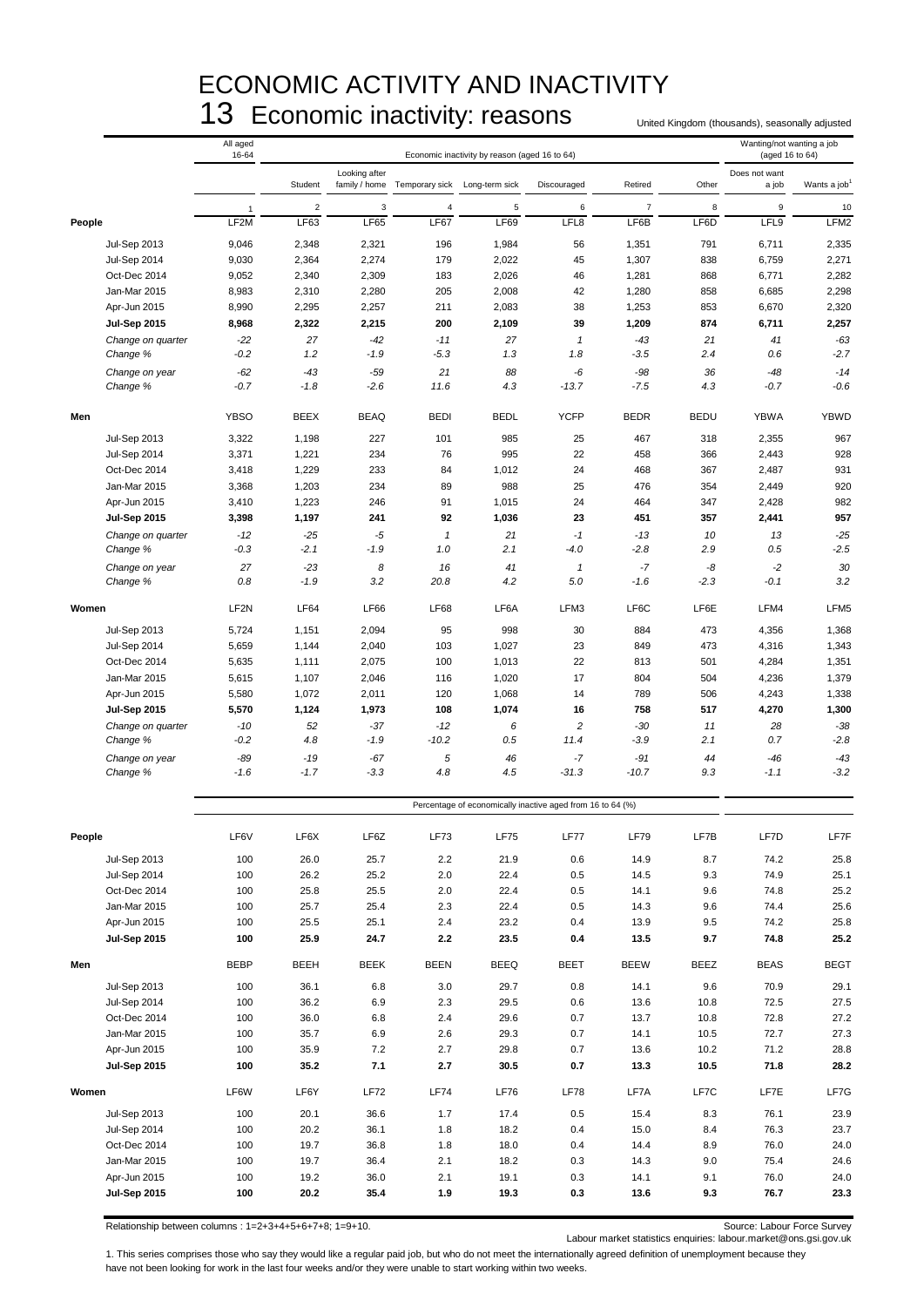# ECONOMIC ACTIVITY AND INACTIVITY

# 14 Educational status, economic activity and inactivity of people aged from 16 to 24

|                |                    | <b>July to September 2015</b> |                                                             |                           |                         |                      |                              |                                               |                  | United Kingdom (thousands) seasonally adjusted<br>Not in full-time education (FTE) <sup>1</sup> |                |                                       |              |
|----------------|--------------------|-------------------------------|-------------------------------------------------------------|---------------------------|-------------------------|----------------------|------------------------------|-----------------------------------------------|------------------|-------------------------------------------------------------------------------------------------|----------------|---------------------------------------|--------------|
|                |                    |                               | All aged 16 to 24                                           |                           | Economically            |                      | In full-time education (FTE) |                                               | Economically     | Total<br>Employed                                                                               |                |                                       | Economically |
|                |                    | Total                         | Employed                                                    | Unemployed                | inactive                | Total                |                              | Employed <sup>2</sup> Unemployed <sup>2</sup> | inactive         |                                                                                                 |                | Unemployed                            | inactive     |
|                |                    | $\mathbf{1}$                  | $\sqrt{2}$                                                  | $\ensuremath{\mathsf{3}}$ | $\overline{\mathbf{4}}$ | 5                    | 6                            | $\overline{7}$                                | $\bf8$           | $\boldsymbol{9}$                                                                                | 10             | 11                                    | 12           |
| <b>Levels</b>  |                    |                               |                                                             |                           |                         |                      |                              |                                               |                  |                                                                                                 |                |                                       |              |
| People         |                    |                               |                                                             |                           |                         |                      |                              |                                               |                  |                                                                                                 |                |                                       |              |
|                | $16 - 17$          | 1,467                         | 369                                                         | 135                       | 963                     | 1,312                | 299                          | 105                                           | 908              | 155                                                                                             | 69             | 30                                    | 56           |
|                | 18-24              | 5,770                         | 3,577                                                       | 518                       | 1,674                   | 1,899                | 654                          | 119                                           | 1,127            | 3,870                                                                                           | 2,924          | 400                                   | 547          |
|                | 16-24              | 7,237                         | 3,946                                                       | 653                       | 2,637                   | 3,211                | 953                          | 223                                           | 2,035            | 4,026                                                                                           | 2,993          | 430                                   | 603          |
| Men            |                    |                               |                                                             |                           |                         |                      |                              |                                               |                  |                                                                                                 |                |                                       |              |
|                | $16 - 17$          | 751                           | 157                                                         | 77                        | 516                     | 662                  | 118                          | 60                                            | 484              | 89                                                                                              | 39             | 17                                    | 32           |
|                | 18-24<br>16-24     | 2,927<br>3,678                | 1,860<br>2,018                                              | 292<br>370                | 775<br>1,291            | 929<br>1,591         | 295<br>413                   | 59<br>118                                     | 575<br>1,059     | 1,998<br>2,087                                                                                  | 1,565<br>1,605 | 234<br>251                            | 199<br>232   |
|                |                    |                               |                                                             |                           |                         |                      |                              |                                               |                  |                                                                                                 |                |                                       |              |
| Women          |                    |                               |                                                             |                           |                         |                      |                              |                                               |                  |                                                                                                 |                |                                       |              |
|                | 16-17              | 716                           | 211                                                         | 58                        | 447                     | 650                  | 181                          | 45                                            | 424              | 66                                                                                              | 30             | 13                                    | 24           |
|                | 18-24<br>16-24     | 2,842<br>3,559                | 1,717<br>1,928                                              | 226<br>284                | 899<br>1,347            | 970<br>1,620         | 359<br>540                   | 60<br>105                                     | 552<br>976       | 1,872<br>1,938                                                                                  | 1,358<br>1,388 | 166<br>179                            | 348<br>371   |
|                |                    |                               |                                                             |                           |                         |                      |                              |                                               |                  |                                                                                                 |                |                                       |              |
|                |                    | <b>Changes on quarter</b>     |                                                             |                           |                         |                      |                              |                                               |                  |                                                                                                 |                |                                       |              |
| People         |                    |                               |                                                             |                           |                         |                      |                              |                                               |                  |                                                                                                 |                |                                       |              |
|                | $16 - 17$          | $-7$                          | 15                                                          | $-13$                     | -9                      | 5                    | 24                           | -9                                            | $-11$            | $-12$                                                                                           | -9             | $-4$                                  | 1            |
|                | 18-24<br>16-24     | $-14$<br>$-22$                | 51<br>66                                                    | $-72$<br>$-85$            | $\overline{7}$<br>$-2$  | 15<br>19             | 43<br>67                     | $-30$<br>$-40$                                | $\sqrt{2}$<br>-8 | $-29$<br>$-41$                                                                                  | 8<br>$-1$      | $-42$<br>-46                          | 5<br>6       |
|                |                    |                               |                                                             |                           |                         |                      |                              |                                               |                  |                                                                                                 |                |                                       |              |
| Men            |                    |                               |                                                             |                           |                         |                      |                              |                                               |                  |                                                                                                 |                |                                       |              |
|                | $16 - 17$<br>18-24 | $-4$<br>$-7$                  | $\boldsymbol{7}$<br>50                                      | $-5$<br>$-52$             | -6<br>$-5$              | $-7$<br>$\mathbf{1}$ | $\overline{7}$<br>43         | 0<br>$-19$                                    | $-14$<br>$-23$   | 3<br>-8                                                                                         | 0<br>8         | $-5$<br>$-33$                         | 8<br>18      |
|                | 16-24              | $-10$                         | 58                                                          | $-57$                     | $-11$                   | -6                   | 50                           | $-19$                                         | $-37$            | $-4$                                                                                            | 8              | $-38$                                 | 26           |
|                |                    |                               |                                                             |                           |                         |                      |                              |                                               |                  |                                                                                                 |                |                                       |              |
| Women          | $16 - 17$          | $-4$                          | 8                                                           | -8                        | $-4$                    | 11                   | 17                           | -9                                            | 3                | $-15$                                                                                           | $-10$          | $\mathbf{1}$                          | $-7$         |
|                | 18-24              | $-7$                          | 0                                                           | $-20$                     | 13                      | 14                   | 0                            | $-12$                                         | 26               | $-21$                                                                                           | $\it{O}$       | -8                                    | $-13$        |
|                | 16-24              | $-11$                         | 8                                                           | $-28$                     | 9                       | 25                   | 17                           | $-21$                                         | 29               | $-36$                                                                                           | -9             | $-7$                                  | $-20$        |
| Rates $(\%)^3$ |                    |                               |                                                             |                           |                         |                      |                              |                                               |                  |                                                                                                 |                |                                       |              |
| People         |                    |                               |                                                             |                           |                         |                      |                              |                                               |                  |                                                                                                 |                |                                       |              |
|                | 16-17              |                               | 25.1                                                        | 26.8                      | 65.7                    |                      | 22.8                         | 25.9                                          | 69.2             |                                                                                                 | 44.6           | 30.3                                  | 36.0         |
|                | 18-24              |                               | 62.0                                                        | 12.7                      | 29.0                    |                      | 34.4                         | 15.4                                          | 59.3             |                                                                                                 | 75.5           | 12.0                                  | 14.1         |
|                | 16-24              |                               | 54.5                                                        | 14.2                      | 36.4                    |                      | 29.7                         | 19.0                                          | 63.4             |                                                                                                 | 74.3           | 12.6                                  | 15.0         |
| Men            |                    |                               |                                                             |                           |                         |                      |                              |                                               |                  |                                                                                                 |                |                                       |              |
|                | 16-17              |                               | 21.0                                                        | 33.0                      | 68.7                    |                      | 17.8                         | 33.7                                          | 73.1             |                                                                                                 | 44.2           | 30.7                                  | 36.2         |
|                | 18-24<br>16-24     |                               | 63.5<br>54.9                                                | 13.6<br>15.5              | 26.5<br>35.1            |                      | 31.8<br>26.0                 | 16.6<br>22.3                                  | 61.9<br>66.6     |                                                                                                 | 78.3<br>76.9   | 13.0<br>13.5                          | 10.0<br>11.1 |
|                |                    |                               |                                                             |                           |                         |                      |                              |                                               |                  |                                                                                                 |                |                                       |              |
| Women          |                    |                               |                                                             |                           |                         |                      |                              |                                               |                  |                                                                                                 |                |                                       |              |
|                | 16-17              |                               | 29.5                                                        | 21.4                      | 62.5                    |                      | 27.9                         | 19.9                                          | 65.2             |                                                                                                 | 45.2           | 29.7                                  | 35.7         |
|                | 18-24<br>16-24     |                               | 60.4<br>54.2                                                | 11.6<br>12.8              | 31.6<br>37.8            |                      | 36.9<br>33.3                 | 14.3<br>16.3                                  | 56.9<br>60.2     |                                                                                                 | 72.6<br>71.6   | 10.9<br>11.4                          | 18.6<br>19.2 |
|                |                    | <b>Changes on quarter</b>     |                                                             |                           |                         |                      |                              |                                               |                  |                                                                                                 |                |                                       |              |
| People         |                    |                               |                                                             |                           |                         |                      |                              |                                               |                  |                                                                                                 |                |                                       |              |
|                | $16 - 17$          |                               | 1.1                                                         | $-2.7$                    | $-0.3$                  |                      | 1.8                          | $-3.3$                                        | $-1.1$           |                                                                                                 | $-2.4$         | 0.2                                   | 3.3          |
|                | 18-24              |                               | $1.0$                                                       | $-1.7$                    | $0.2\,$                 |                      | 2.0                          | $-4.3$                                        | $-0.3$           |                                                                                                 | $0.8\,$        | $-1.1$                                | $0.2\,$      |
|                | 16-24              |                               | 1.1                                                         | $-1.8$                    | 0.1                     |                      | 1.9                          | $-3.9$                                        | $-0.6$           |                                                                                                 | 0.7            | $-1.1$                                | 0.3          |
| Men            |                    |                               |                                                             |                           |                         |                      |                              |                                               |                  |                                                                                                 |                |                                       |              |
|                | $16 - 17$          |                               | 1.1                                                         | $-2.5$                    | $-0.4$                  |                      | 1.3                          | $-1.4$                                        | $-1.3$           |                                                                                                 | $-1.5$         | $-5.6$                                | 7.9          |
|                | 18-24              |                               | 1.9                                                         | $-2.4$                    | $-0.1$                  |                      | 4.6                          | $-6.8$                                        | $-2.6$           |                                                                                                 | $0.7\,$        | $-1.6$                                | $0.9\,$      |
|                | 16-24              |                               | 1.7                                                         | $-2.4$                    | $-0.2$                  |                      | 3.2                          | $-5.1$                                        | $-2.1$           |                                                                                                 | 0.5            | $-1.8$                                | 1.3          |
| Women          |                    |                               |                                                             |                           |                         |                      |                              |                                               |                  |                                                                                                 |                |                                       |              |
|                | $16 - 17$          |                               | 1.2                                                         | $-2.9$                    | $-0.2$                  |                      | 2.2                          | $-4.9$                                        | $-0.7$           |                                                                                                 | $-3.3$         | 7.2                                   | $-1.7$       |
|                | 18-24              |                               | 0.2                                                         | $-0.9$                    | 0.5                     |                      | $-0.5$                       | $-2.4$                                        | 1.9              |                                                                                                 | $0.8\,$        | $-0.5$                                | $-0.5$       |
|                | 16-24              |                               | 0.4<br>Relationship between columns: 1=5+9; 2=6+10; 3=7+11. | -1.1                      | 0.4                     |                      | 0.6                          | $-3.1$                                        | 0.9              |                                                                                                 | 0.9            | $-0.3$<br>Source: Labour Force Survey | $-0.7$       |

Labour market statistics enquiries: labour.market@ons.gsi.gov.uk

1. Not in full-time education includes people in part-time education and/or some form of training. Estimates of the number of young people who were not in employment, education or training ("NEET") cannot therefore be derived from this table. Estimates of young people who were NEET are published separately at: <http://www.ons.gov.uk/ons/rel/lms/young-people-not-in-education--employment-or-training--neets-/index.html>

2. People in full-time education are employed if they have a part-time job or unemployed if they are looking for part-time employment.

3. Denominator = all persons in the relevant age group for economically active, total in employment and economically inactive; economically active for unemployment.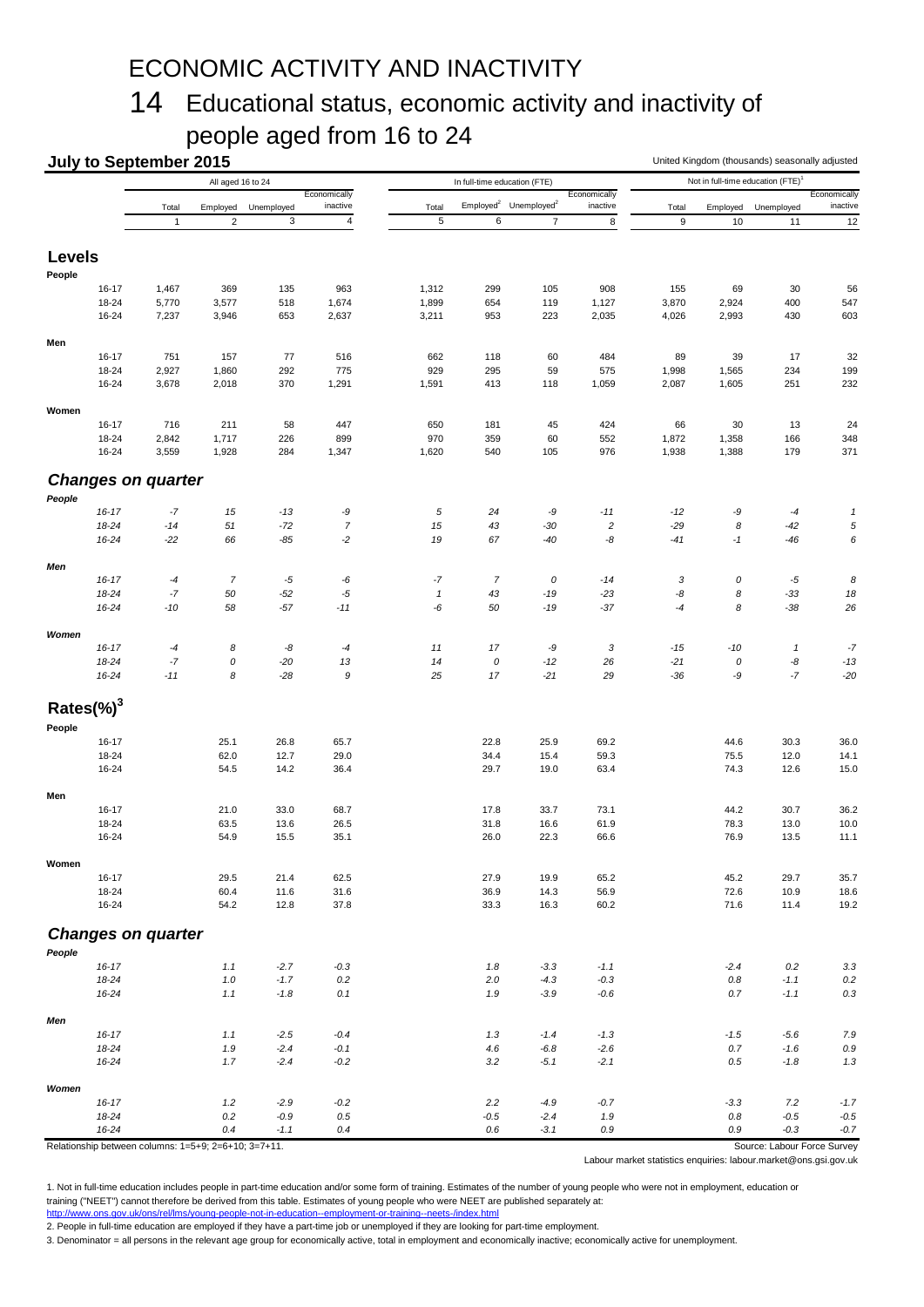# EARNINGS 15 Average Weekly Earnings - total pay<sup>1</sup>

|               |     |                        | Standard Industrial Classification (2007)           |                                 |                        |                                                    |                                 |                        | Great Britain, seasonally adjusted            |                                 |
|---------------|-----|------------------------|-----------------------------------------------------|---------------------------------|------------------------|----------------------------------------------------|---------------------------------|------------------------|-----------------------------------------------|---------------------------------|
|               |     |                        | Whole Economy<br>$(100\%)^2$                        |                                 |                        | Private sector<br>$(82\%)^{2.4.5.6}$               |                                 |                        | Public sector<br>$(18\%)^{2.4.5.6}$           |                                 |
|               |     | Weekly<br>Earnings (£) | % changes year on year                              |                                 | Weekly<br>Earnings (£) | % changes year on year                             |                                 | Weekly<br>Earnings (£) | % changes year on year                        |                                 |
|               |     |                        | Single<br>month                                     | 3 month<br>average <sup>3</sup> |                        | Single<br>month                                    | 3 month<br>average <sup>3</sup> |                        | Single<br>month                               | 3 month<br>average              |
|               |     | KAB9                   | KAC2                                                | KAC3                            | KAC4                   | KAC5                                               | KAC6                            | KAC7                   | KAC8                                          | KAC9                            |
| Sep 13        |     | 474                    | 0.9                                                 | 0.8                             | 471                    | 1.2                                                | 1.2                             | 490                    | 0.3                                           | 0.3                             |
| <b>Jul 14</b> | (r) | 477                    | 0.6                                                 | 0.6                             | 474                    | 0.6                                                | 1.0                             | 492                    | 0.3                                           | 0.3                             |
| Aug 14        | (r) | 479                    | 0.8                                                 | 0.7                             | 476                    | 1.0                                                | 1.1                             | 493                    | 0.5                                           | 0.4                             |
| Sep 14        | (r) | 482                    | 1.7                                                 | 1.1                             | 480                    | 2.1                                                | 1.2                             | 494                    | 0.7                                           | 0.5                             |
| Oct 14        |     | 484                    | 2.0                                                 | 1.5                             | 482                    | 2.4                                                | 1.8                             | 493                    | 0.6                                           | 0.6                             |
| Nov 14        |     | 484                    | 2.0                                                 | 1.9 $(r)$                       | 482                    | 2.4                                                | 2.3(r)                          | 494                    | 0.7                                           | 0.7                             |
| Dec 14        |     | 489                    | 2.5                                                 | 2.2                             | 487                    | 2.9                                                | 2.6                             | 495                    | 0.9                                           | 0.7                             |
| Jan 15        |     | 485                    | 1.5                                                 | 2.0                             | 482                    | 1.7                                                | 2.3                             | 495                    | 0.8                                           | 0.8                             |
| Feb 15        |     | 483                    | 1.1                                                 | 1.7                             | 480                    | 1.2                                                | 1.9                             | 499                    | 2.2                                           | 1.3                             |
| Mar 15        |     | 493                    | 4.4                                                 | 2.3                             | 492                    | 5.7                                                | 2.9                             | 493                    | 0.6                                           | 1.2                             |
| Apr 15        |     | 492                    | 2.7                                                 | 2.7                             | 489                    | 3.1                                                | 3.3                             | 496                    | 0.9                                           | 1.3                             |
| May 15        |     | 492                    | 2.8                                                 | 3.3                             | 490                    | 3.3                                                | 4.0                             | 497                    | 1.1                                           | 0.9                             |
| <b>Jun 15</b> |     | 489                    | 2.3                                                 | 2.6                             | 491                    | 2.5                                                | 2.9                             | 496                    | 1.0                                           | 1.0                             |
| <b>Jul 15</b> |     | 495                    | 3.6                                                 | 2.9                             | 494                    | 4.3                                                | 3.3                             | 498 (r)                | 1.0                                           | 1.0                             |
| Aug 15        | (r) | 494                    | 3.2                                                 | 3.0                             | 494                    | 3.6                                                | 3.5                             | 499                    | 1.2                                           | 1.1                             |
| Sep 15        | (p) | 492                    | 2.0                                                 | 3.0                             | 491                    | 2.2                                                | 3.4                             | 500                    | 1.3                                           | $1.2$                           |
|               |     |                        |                                                     |                                 |                        | Finance and business services,                     |                                 |                        | Public sector excluding financial services    |                                 |
|               |     |                        | Services, SIC 2007 sections G-S (85%) <sup>2</sup>  |                                 |                        | SIC 2007 sections K-N (21%) <sup>2</sup>           |                                 |                        | $(18\%)^{256}$                                |                                 |
|               |     | Weekly                 | % changes year on year                              |                                 | Weekly                 | % changes year on year                             |                                 | Weekly                 | % changes year on year                        |                                 |
|               |     | Earnings (£)           | Single                                              | 3 month                         | Earnings (£)           | Single                                             | 3 month                         | Earnings (£)           | Single                                        | 3 month                         |
|               |     |                        | month                                               | average <sup>3</sup>            |                        | month                                              | average <sup>3</sup>            |                        | month                                         | average                         |
|               |     | K5BZ                   | <b>K5C2</b>                                         | K5C3                            | K5C4                   | <b>K5C5</b>                                        | <b>K5C6</b>                     | KAD8                   | KAD9                                          | KAE2                            |
| Sep 13        |     | 460                    | 0.8                                                 | 0.7                             | 607                    | $-0.6$                                             | $-1.1$                          | 480                    | 0.3                                           | 0.1                             |
| <b>Jul 14</b> |     | 462                    | 0.3                                                 | 0.4                             | 607                    | $-0.4$                                             | $-1.0$                          | 488                    | 1.7                                           | 1.1                             |
| Aug 14        | (r) | 464                    | 0.8                                                 | 0.5                             | 614                    | 1.0                                                | $-0.2$                          | 485                    | 1.2                                           | 1.2                             |
| Sep 14        | (r) | 467                    | 1.6                                                 | 0.9                             | 621                    | 2.3                                                | 0.9                             | 487                    | 1.4                                           | 1.4                             |
| Oct 14        |     | 469                    | 2.1                                                 | 1.5(r)                          | 624                    | 3.2                                                | 2.1                             | 487                    | 1.1                                           | 1.2                             |
| Nov 14        |     | 469                    | 2.0                                                 | 1.9(r)                          | 621                    | 2.7                                                | 2.7(r)                          | 487                    | 1.2                                           | 1.2                             |
| Dec 14        |     | 473                    | 2.5                                                 | 2.2                             | 634                    | 4.0                                                | 3.3                             | 489                    | 1.5                                           | 1.3                             |
| Jan 15        |     | 471                    | 1.9                                                 | 2.1                             | 612                    | 1.0                                                | 2.5                             | 489                    | 1.1                                           | 1.3                             |
| Feb 15        |     | 470                    | 1.4                                                 | 1.9                             | 605                    | $-0.8$                                             | 1.4                             | 490                    | 1.5                                           | 1.4                             |
| Mar 15        |     | 478                    | 4.7                                                 | 2.6                             | 639                    | 5.2                                                | 1.8                             | 490                    | 1.4                                           | 1.3                             |
| Apr 15        |     | 476                    | 2.8                                                 | 2.9                             | 642                    | 5.0                                                | 3.1                             | 490                    | 1.1                                           | 1.3                             |
| May 15        |     | 477                    | 2.9                                                 | 3.4                             | 632                    | 3.2                                                | 4.4                             | 491                    | 1.2                                           | 1.2                             |
| Jun 15        |     | 474                    | 2.4                                                 | 2.7                             | 616                    | 1.4                                                | 3.2                             | 491                    | 1.2                                           | 1.2                             |
| <b>Jul 15</b> | (r) | 479                    | 3.7                                                 | 3.0                             | 634                    | 4.4                                                | 3.0                             | 492                    | 0.9                                           | 1.1                             |
| Aug 15        | (r) | 478                    | 3.2                                                 | 3.1                             | 634                    | 3.3                                                | 3.0                             | 493                    | 1.6                                           | 1.2                             |
| Sep 15        | (p) | 477                    | 2.0                                                 | 3.0                             | 627                    | 1.0                                                | 2.9                             | 494                    | 1.5                                           | 1.3                             |
|               |     |                        |                                                     |                                 |                        |                                                    |                                 |                        | Wholesaling, retailing, hotels & restaurants, |                                 |
|               |     |                        | Manufacturing, SIC 2007 section C (9%) <sup>2</sup> |                                 |                        | Construction, SIC 2007 section F (4%) <sup>2</sup> |                                 |                        | SIC 2007 sections G & I (24%) <sup>2</sup>    |                                 |
|               |     | Weekly                 | % changes year on year                              |                                 | Weekly                 | % changes year on year                             |                                 | Weekly                 | % changes year on year                        |                                 |
|               |     | Earnings (£)           | Single<br>month                                     | 3 month<br>average <sup>3</sup> | Earnings (£)           | Single<br>month                                    | 3 month<br>average <sup>3</sup> | Earnings (£)           | Single<br>month                               | 3 month<br>average <sup>3</sup> |

|               |     | Weekly<br>Earnings (£) | ÷<br>% changes year on year |                                 | Weekly       | % changes year on year |                                 | Weekly       | % changes year on year |                                 |
|---------------|-----|------------------------|-----------------------------|---------------------------------|--------------|------------------------|---------------------------------|--------------|------------------------|---------------------------------|
|               |     |                        | Single<br>month             | 3 month<br>average <sup>3</sup> | Earnings (£) | Single<br>month        | 3 month<br>average <sup>3</sup> | Earnings (£) | Single<br>month        | 3 month<br>average <sup>3</sup> |
|               |     | K5CA                   | K5CB                        | K5CC                            | K5CD         | K5CE                   | K5CF                            | K5CG         | K5CH                   | K5CI                            |
| Sep 13        |     | 553                    | 1.9                         | 1.9                             | 551          | 2.2                    | 1.0                             | 318          | 3.1                    | 3.8                             |
| <b>Jul 14</b> | (r) | 564                    | 1.8                         | 2.0                             | 566          | 3.8                    | 1.1                             | 316          | $-0.9$                 | 0.6                             |
| Aug 14        | (r) | 563                    | 1.5                         | 1.8                             | 557          | 1.0                    | 1.9                             | 318          | $-1.2$                 | $-0.3$                          |
| Sep 14        | (r) | 567                    | 2.4                         | 1.9                             | 563          | 2.2                    | 2.3                             | 323          | 1.5                    | $-0.2$                          |
| Oct 14        |     | 565                    | 1.6                         | 1.8                             | 560          | 2.8                    | 2.0                             | 323          | 1.1                    | 0.5(r)                          |
| Nov 14        |     | 566                    | 1.1                         | 1.7                             | 562          | 3.1                    | 2.7(r)                          | 324          | 2.0                    | 1.5                             |
| Dec 14        |     | 572                    | 2.1                         | 1.6                             | 566          | 3.4                    | 3.1                             | 326          | 2.0                    | 1.7                             |
| Jan 15        |     | 566                    | 0.3                         | 1.2                             | 554          | $-1.7$                 | 1.5                             | 329          | 2.1                    | 2.0                             |
| Feb 15        |     | 564                    | 0.0                         | 0.8                             | 557          | 1.4                    | 1.0                             | 329          | 4.8                    | 2.9                             |
| <b>Mar 15</b> |     | 572                    | 2.1                         | 0.8                             | 564          | 6.0                    | 1.8                             | 340          | 7.1                    | 4.7                             |
| Apr 15        |     | 572                    | 1.7                         | 1.3                             | 567          | 3.3                    | 3.5                             | 332          | 3.6                    | 5.2                             |
| May 15        |     | 569                    | 1.0                         | 1.6                             | 578          | 6.1                    | 5.1                             | 333          | 4.4                    | 5.0                             |
| <b>Jun 15</b> |     | 576                    | 1.7                         | 1.4                             | 565          | 2.2                    | 3.8                             | 331          | 4.2                    | 4.1                             |
| <b>Jul 15</b> |     | 574                    | 1.7 $(r)$                   | 1.5                             | 605          | 6.8                    | 5.0                             | 334          | 5.6                    | 4.7                             |
| Aug 15        | (r) | 573                    | 1.7                         | 1.7                             | 593          | 6.6                    | 5.2                             | 332          | 4.5                    | 4.8                             |
| Sep 15        | (p) | 573                    | 1.2                         | 1.6                             | 589          | 4.6                    | 6.0                             | 333          | 3.2                    | 4.4                             |

Source: Monthly Wages & Salaries Survey

1. Estimates of total pay include bonuses but exclude arrears of pay.<br>2. The figure in brackets is the percentage of whole economy employment in that sector or industry for the latest time period. [Smail: ster@ons.gsi.gov. 2. The figure in brackets is the percentage of whole economy employment in that sector or industry for the latest time period. 3. The three month average figures are the changes in the average seasonally adjusted values for the three months ending with the relevant month compared with the same period a year earlier.

4. From July 2009 Royal Bank of Scotland Group plc is classified to the public sector; for earlier time periods it is classified to the private sector. Between July

2009 and March 2014 Lloyds Banking Group plc is classified to the public sector; it is classified to the private sector for earlier and later time periods.

5. Between June 2010 and May 2012 English Further Education Corporations and Sixth Form College Corporations are classified to the public sector.

Before June 2010 and after May 2012 they are classified to the private sector.

6. From October 2013 Royal Mail plc is classified to the private sector; previously it is in the public sector.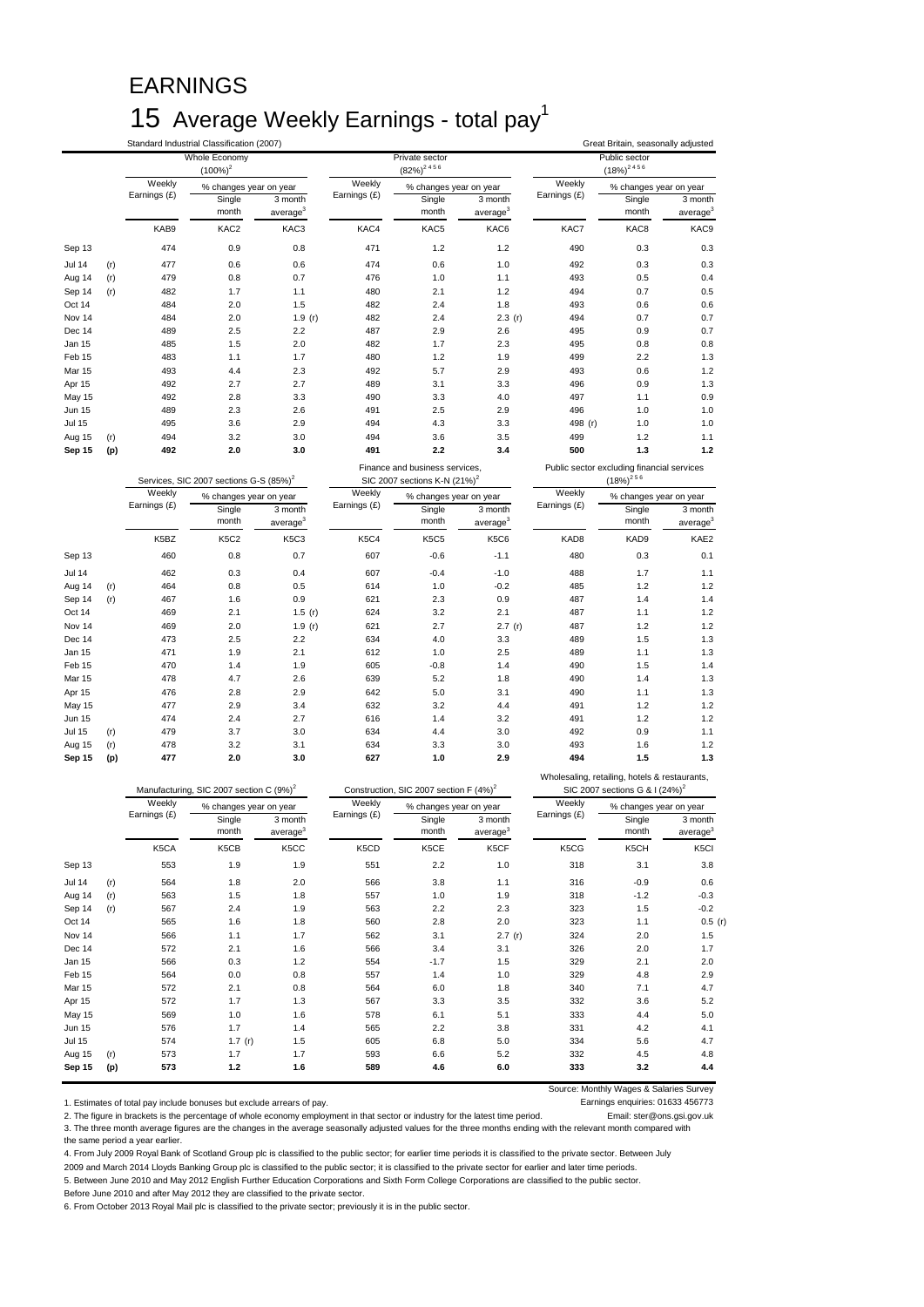# EARNINGS 16 Average Weekly Earnings - bonus pay

|                  |            |                               | Standard Industrial Classification (2007) |                      |              |                                                               |                      |                | Great Britain, seasonally adjusted         |                                      |
|------------------|------------|-------------------------------|-------------------------------------------|----------------------|--------------|---------------------------------------------------------------|----------------------|----------------|--------------------------------------------|--------------------------------------|
|                  |            |                               | Whole Economy<br>$(100\%)^1$              |                      |              | Private sector<br>$(82\%)^2$ <sup>456</sup>                   |                      |                | Public sector<br>$(18\%)^{2.4.5.6}$        |                                      |
|                  |            | Weekly                        | % changes year on year                    |                      | Weekly       | % changes year on year                                        |                      | Weekly         | % changes year on year                     |                                      |
|                  |            | Earnings (£)                  | Single                                    | 3 month              | Earnings (£) | Single                                                        | 3 month              | Earnings (£)   | Single                                     | 3 month                              |
|                  |            |                               | month                                     | average <sup>2</sup> |              | month                                                         | average <sup>2</sup> |                | month                                      | average                              |
|                  |            | KAF4                          | KAF5                                      | KAF6                 | KAF7         | KAF8                                                          | KAF9                 | KAG2           | KAG3                                       | KAG4                                 |
| Sep 13           |            | 29                            | 4.7                                       | 0.3                  | 35           | 5.4                                                           | 1.8                  | 5              | $-19.6$                                    | $-38.1$                              |
| Jul 14           | (r)        | 27                            | $-2.9$                                    | $-2.8$               | 31           | $-9.1$                                                        | $-2.0$               | 5              | 39.1                                       | $-26.1$                              |
| Aug 14           | (r)        | 27                            | $-7.9$                                    | $-4.2$               | 32           | $-9.5$                                                        | $-3.0$               | $\mathbf 2$    | $-53.6$                                    | $-28.9$                              |
| Sep 14           | (r)        | 28                            | $-4.9$                                    | $-5.3$               | 33           | $-5.7$                                                        | $-8.1$               | $\overline{2}$ | $-49.1$                                    | $-25.7$                              |
| Oct 14           |            | 30                            | 6.2                                       | $-2.3(r)$            | 35           | 5.0                                                           | $-3.6$ (r)           | 3              | $-9.5$                                     | $-40.5$ (r)                          |
| Nov 14           |            | 30                            | 7.4                                       | 2.8(r)               | 35           | 7.0                                                           | 1.9(r)               | 3              | $-25.9$                                    | $-30.7$ (r)                          |
| Dec 14           |            | 34                            | 17.8                                      | 10.6                 | 39           | 14.3                                                          | 8.8                  | 3              | 43.9                                       | $-3.9$                               |
| Jan 15           |            | 28                            | $-0.9$                                    | 8.2                  | 34           | $-0.3$                                                        | 7.0                  | $\overline{2}$ | $-57.8$                                    | $-25.3$                              |
| Feb 15           |            | 26                            | $-9.8$                                    | 2.4                  | 32           | $-8.2$                                                        | 1.8                  | 3              | $-38.0$                                    | $-30.2$                              |
| Mar 15           |            | 31                            | 14.2                                      | 0.9                  | 37           | 15.2                                                          | 1.8                  | $\overline{c}$ | $-59.0$                                    | $-51.9$                              |
| Apr 15           |            | 31                            | 2.2                                       | 2.0                  | 37           | 1.2                                                           | 2.3                  | $\overline{2}$ | $-58.0$                                    | $-52.4$                              |
| May 15           |            | 31                            | 3.8                                       | 6.5                  | 37           | 1.5                                                           | 5.6                  | 3              | 2.2                                        | $-45.9$                              |
| Jun 15           |            | 26                            | $-8.0$                                    | $-0.5$               | 36           | $-7.6$                                                        | $-1.8$               | $\overline{c}$ | $-18.4$                                    | $-33.1$                              |
| Jul 15           | (r)        | 32                            | 19.4                                      | 4.8                  | 38           | 21.8                                                          | 4.1                  | 3              | $-42.3$                                    | $-25.3$                              |
|                  |            |                               |                                           |                      |              | 19.5                                                          | 9.8                  | 3              | 26.4                                       | $-21.1$                              |
|                  |            |                               |                                           |                      |              |                                                               |                      |                |                                            |                                      |
| Aug 15<br>Sep 15 | (r)<br>(p) | 33<br>29                      | 22.1<br>4.3                               | 10.8<br>15.1         | 38<br>35     | 4.1                                                           | 14.9                 | 3              | 39.3                                       | $-6.8$                               |
|                  |            |                               | Services, SIC 2007 sections G-S (85%)     |                      |              | Finance and business services,<br>SIC 2007 sections K-N (21%) |                      |                | Public sector excluding financial services |                                      |
|                  |            | Weekly                        |                                           |                      | Weekly       |                                                               |                      | Weekly         | $(18\%)^{2.5.6}$                           |                                      |
|                  |            | Earnings (£)                  | % changes year on year                    | 3 month              | Earnings (£) | % changes year on year                                        | 3 month              | Earnings (£)   | % changes year on year                     | 3 month                              |
|                  |            |                               | Single<br>month                           | average <sup>2</sup> |              | Single<br>month                                               | average <sup>2</sup> |                | Single<br>month                            | average <sup>2</sup>                 |
|                  |            | K <sub>5</sub> C <sub>S</sub> | K5CT                                      | K5CU                 | K5CV         | K5CW                                                          | K5CX                 | KAH3           | KAH4                                       | KAH <sub>5</sub>                     |
| Sep 13           |            | 30                            | 4.1                                       | $-0.9$               | 74           | 8.1                                                           | $-3.1$               | $\overline{2}$ | $-23.8$                                    | $-22.9$                              |
| Jul 14           | (r)        | 26                            | $-9.0$                                    | $-5.0$               | 65           | $-6.8$                                                        | $-7.4$               | 3              | 65.6                                       | $-10.5$                              |
| Aug 14           | (r)        | 27                            | $-7.2$                                    | $-6.2$               | 71           | $-0.2$                                                        | $-5.1$               | $\mathbf{1}$   | $-52.3$                                    | $-13.8$                              |
| Sep 14           | (r)        | 28                            | $-8.0$                                    | $-8.0$               | 72           | $-3.1$                                                        | $-3.3$               | $\overline{1}$ | $-22.3$                                    | $-2.3$                               |
| Oct 14           |            | 30                            | 6.8                                       | $-3.0(r)$            | 73           | 1.8                                                           | $-0.5$ (r)           | $\overline{1}$ | 39.7                                       |                                      |
| Nov 14           |            | 30                            | 6.3                                       | 1.5 $(r)$            | 71           | 1.8                                                           | 0.1(r)               | $\mathbf{1}$   | 49.5                                       |                                      |
| Dec 14           |            | 34                            | 17.3                                      | 10.2                 | 91           | 22.6                                                          | 8.9                  | $\overline{2}$ | 92.3                                       | 58.0                                 |
| Jan 15           |            | 28                            | $-0.8$                                    | 7.7                  | 65           | $-9.8$                                                        | 5.0                  | $\mathbf{1}$   | $-38.9$                                    | 24.9                                 |
| Feb 15           |            | 27                            | $-8.9$                                    | 2.5                  | 65           | $-13.5$                                                       | $-0.2$               | 3              | 178.6                                      | 64.5                                 |
| Mar 15           |            | 32                            | 13.9                                      | 1.3                  | 77           | 9.1                                                           | $-5.0$               | $\overline{1}$ | $-1.0$                                     | 33.5                                 |
| Apr 15           |            | 32                            | 0.9                                       | 1.8                  | 80           | 12.1                                                          | 2.3                  | 1              | $-76.8$                                    | $-31.3$                              |
| May 15           |            | 31                            | 2.3                                       | 5.5                  | 73           | $-3.1$                                                        | 5.9                  | $\overline{1}$ | 4.3                                        | $-50.8$                              |
| Jun 15           |            | 26                            | $-8.7$                                    | $-1.7$               | 54           | $-23.0$                                                       | $-4.4$               | $\overline{1}$ | $-26.1$                                    | $-55.2$                              |
| <b>Jul 15</b>    | (r)        | 33                            | 23.1                                      | 5.0                  | 79           | 21.6                                                          | $-2.0$               | 1              | $-50.5$                                    | $-31.4$                              |
| Aug 15           | (r)        | 34                            | 24.1                                      | 12.4                 | 88           | 24.4                                                          | 7.5                  | $\mathbf{1}$   | 53.9                                       | $-17.6$ (r)<br>14.7 $(r)$<br>$-27.5$ |

|               |     |              | Manufacturing, SIC 2007 section C (9%) <sup>2</sup> |                                 | Construction, SIC 2007 section F (4%) <sup>1</sup> |                        |                                 | SIC 2007 sections G & I (24%) <sup>2</sup> |                        |                                 |
|---------------|-----|--------------|-----------------------------------------------------|---------------------------------|----------------------------------------------------|------------------------|---------------------------------|--------------------------------------------|------------------------|---------------------------------|
|               |     | Weekly       | % changes year on year                              |                                 | Weekly                                             | % changes year on year |                                 | Weekly                                     | % changes year on year |                                 |
|               |     | Earnings (£) | Single<br>month                                     | 3 month<br>average <sup>2</sup> | Earnings (£)                                       | Single<br>month        | 3 month<br>average <sup>2</sup> | Earnings (£)                               | Single<br>month        | 3 month<br>average <sup>2</sup> |
|               |     | K5D3         | K5D4                                                | K5D5                            | K5D6                                               | K5D7                   | K5D8                            | K5D9                                       | K5DA                   | K5DB                            |
| Sep 13        |     | 21           | 1.1                                                 | 0.8                             | 21                                                 | 32.1                   | 18.3                            | 23                                         | 9.6                    | 20.7                            |
| <b>Jul 14</b> | (r) | 24           | 11.8                                                | 8.1                             | 29                                                 | 66.7                   | 18.9                            | 20                                         | $-13.9$                | $-6.0$                          |
| Aug 14        | (r) | 22           | $-10.8$                                             | 2.6                             | 27                                                 | 25.3                   | 30.9                            | 21                                         | $-25.9$                | $-13.7$                         |
| Sep 14        | (r) | 25           | 19.5                                                | 5.9                             | 27                                                 | 27.9                   | 38.3                            | 22                                         | $-2.9$                 | $-15.1$                         |
| Oct 14        |     | 22           | $-5.3$                                              | 0.3(r)                          | 23                                                 | 11.5                   | 21.7 (r)                        | 22                                         | 0.4                    | $-10.7$ (r)                     |
| Nov 14        |     | 24           | 5.9                                                 | 6.4 $(r)$                       | 23                                                 | 34.0                   | 23.9 (r)                        | 23                                         | 5.6                    | 1.0 $(r)$                       |
| Dec 14        |     | 28           | 23.4                                                | 8.0                             | 24                                                 | 34.9                   | 25.9                            | 23                                         | 5.1                    | 3.7                             |
| Jan 15        |     | 23           | $-9.1$                                              | 6.3                             | 21                                                 | $-0.1$                 | 21.3                            | 23                                         | 6.7                    | 5.8                             |
| Feb 15        |     | 19           | $-11.5$                                             | 0.9                             | 17                                                 | $-11.8$                | 6.5                             | 21                                         | 23.0                   | 10.7                            |
| <b>Mar 15</b> |     | 25           | 10.5                                                | $-3.4$                          | 20                                                 | 17.7                   | 1.2                             | 26                                         | 28.3                   | 18.8                            |
| Apr 15        |     | 25           | 6.1                                                 | 1.9                             | 24                                                 | 8.8                    | 4.5                             | 22                                         | 0.2                    | 16.2                            |
| May 15        |     | 22           | $-8.0$                                              | 2.8                             | 40                                                 | 132.2                  | 49.4                            | 24                                         | 10.4                   | 12.4                            |
| <b>Jun 15</b> |     | 28           | 10.7                                                | 3.1                             | 20                                                 | $-11.4$                | 35.9                            | 22                                         | 2.6                    | 4.4                             |
| <b>Jul 15</b> | (r) | 25           | 3.4                                                 | 2.3                             | 31                                                 | 6.0                    | 32.0                            | 24                                         | 18.3                   | 10.3                            |
| Aug 15        | (r) | 23           | 5.3                                                 | 6.6                             | 25                                                 | $-4.6$                 | $-2.7$                          | 22                                         | 6.9                    | 9.1                             |
| Sep 15        | (p) | 21           | $-16.3$                                             | $-2.9$                          | 21                                                 | $-20.2$                | $-6.0$                          | 25                                         | 12.7                   | 12.6                            |

Source: Monthly Wages & Salaries Survey

Earnings enquiries: 01633 456773<br>Email: ster@ons.gsi.gov.uk 1. The figure in brackets is the percentage of whole economy employment in that sector or industry for the latest time period. 2. The three month average figures are the changes in the average seasonally adjusted values for the three months ending with the relevant month compared with

the same period a year earlier.

3. From July 2009 Royal Bank of Scotland Group plc is classified to the public sector; for earlier time periods it is classified to the private sector. Between July

2009 and March 2014 Lloyds Banking Group plc is classified to the public sector; it is classified to the private sector for earlier and later time periods. 4. Between June 2010 and May 2012 English Further Education Corporations and Sixth Form College Corporations are classified to the public sector.

Before June 2010 and after May 2012 they are classified to the private sector.

5. From October 2013 Royal Mail plc is classified to the private sector; previously it is in the public sector.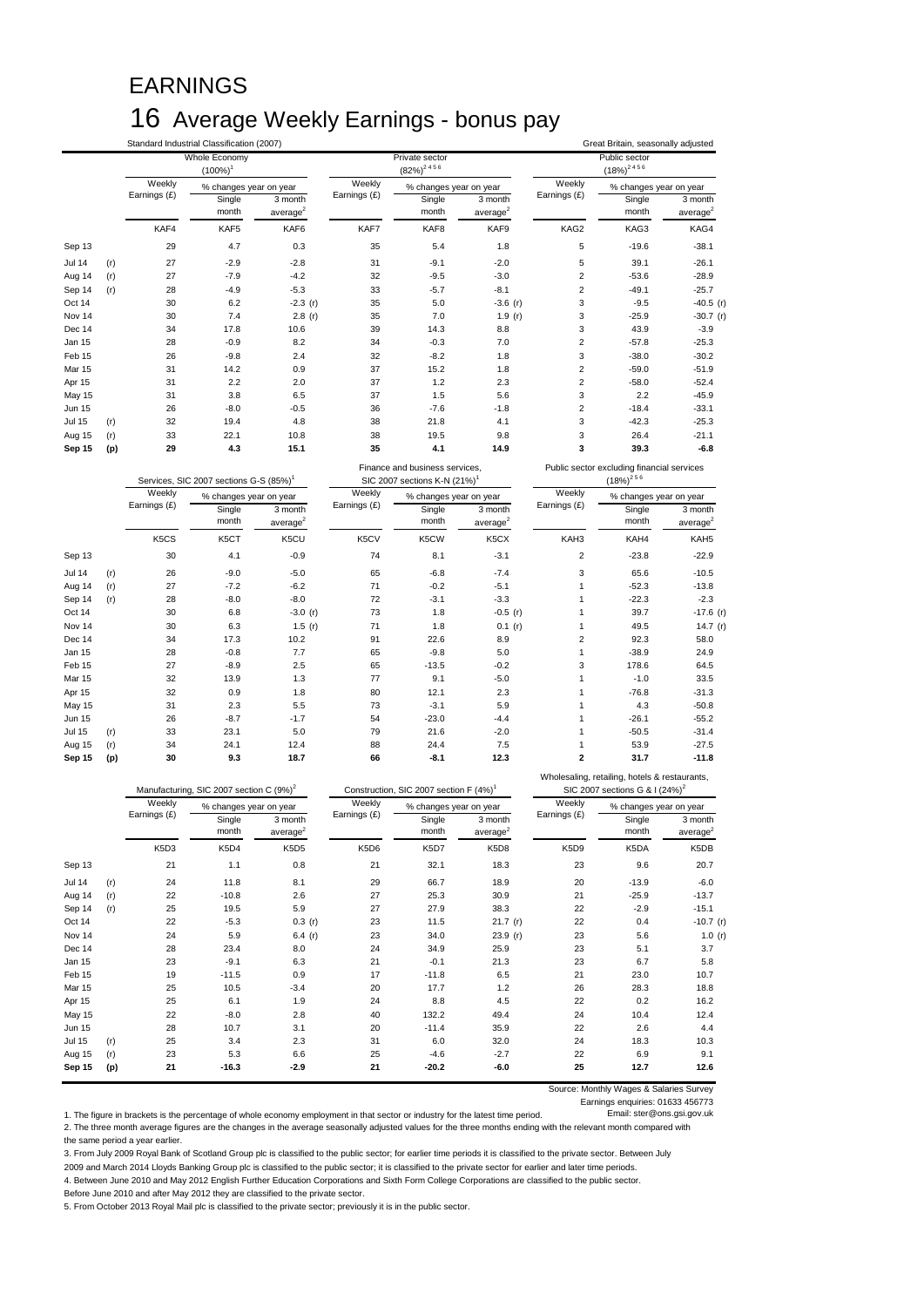# EARNINGS 17 Average Weekly Earnings - regular pay<sup>1</sup>

|               |     |               | Standard Industrial Classification (2007)           |                                 |               |                                                    |                                 |               | Great Britain, seasonally adjusted                                                          |                                 |
|---------------|-----|---------------|-----------------------------------------------------|---------------------------------|---------------|----------------------------------------------------|---------------------------------|---------------|---------------------------------------------------------------------------------------------|---------------------------------|
|               |     |               | <b>Whole Economy</b>                                |                                 |               | Private sector                                     |                                 |               | Public sector                                                                               |                                 |
|               |     |               | $(100\%)^2$                                         |                                 |               | $(82\%)^2$ <sup>456</sup>                          |                                 |               | $(18\%)^{2.4.5.6}$                                                                          |                                 |
|               |     | Weekly        | % changes year on year                              |                                 | Weekly        | % changes year on year                             |                                 | Weekly        | % changes year on year                                                                      |                                 |
|               |     | Earnings (£)  | Single<br>month                                     | 3 month<br>average <sup>3</sup> | Earnings (£)  | Single<br>month                                    | 3 month<br>average <sup>3</sup> | Earnings (£)  | Single<br>month                                                                             | 3 month<br>average              |
|               |     | KAI7          | KAI8                                                | KAI9                            | KAJ2          | KAJ3                                               | KAJ4                            | KAJ5          | KAJ6                                                                                        | KAJ7                            |
| Sep 13        |     | 446           | 0.8                                                 | 0.8                             | 436           | 1.0                                                | 1.1                             | 485           | 0.1                                                                                         | $-0.1$                          |
| <b>Jul 14</b> |     | 450           | 0.8                                                 | 0.8                             | 441           | 1.0                                                | 1.1                             | 488           | $0.8$ (r)                                                                                   | 0.6                             |
| Aug 14        | (r) | 451           | 1.1                                                 | 0.9                             | 443           | 1.4                                                | 1.2                             | 489           | 1.3                                                                                         | 0.9                             |
| Sep 14        | (r) | 454           | 1.8                                                 | 1.2                             | 446           | 2.3                                                | 1.6                             | 489           | 0.9                                                                                         | 1.0                             |
| Oct 14        |     | 455           | 1.9                                                 | 1.6                             | 448           | 2.4                                                | 2.0                             | 490           | 0.5                                                                                         | 0.9                             |
| Nov 14        |     | 455           | 1.7                                                 | 1.8                             | 447           | 2.1                                                | 2.3                             | 490           | 0.8                                                                                         | 0.8                             |
| Dec 14        |     | 456           | 1.6                                                 | 1.8                             | 448           | 2.0                                                | 2.2                             | 491           | 0.6                                                                                         | 0.7                             |
| Jan 15        |     | 457           | 1.6                                                 | 1.7                             | 449           | 1.9                                                | 2.0                             | 492           | 0.8                                                                                         | 0.8                             |
| Feb 15        |     | 458           | 2.4                                                 | 1.9                             | 451           | 2.8                                                | 2.2                             | 493           | 1.2                                                                                         | 0.9                             |
| Mar 15        |     | 460           | 2.8                                                 | 2.3                             | 453           | 3.6                                                | 2.8                             | 493           | 0.7                                                                                         | 0.9                             |
| Apr 15        |     | 461           | 2.8                                                 | 2.7                             | 453           | 3.2                                                | 3.2                             | 493           | 1.2                                                                                         | 1.0                             |
| <b>May 15</b> |     | 461           | 2.8                                                 | 2.8                             | 454           | 3.3                                                | 3.4                             | 494           | 1.4                                                                                         | 1.1                             |
| Jun 15        |     | 462           | 2.8                                                 | 2.8                             | 455           | 3.3                                                | 3.3                             | 494           | 1.3                                                                                         | 1.3                             |
| <b>Jul 15</b> |     | 463           | 2.9                                                 | 2.9                             | 456           | 3.4                                                | 3.3                             | 494           | 1.2                                                                                         | 1.3                             |
| Aug 15        | (r) | 463           | 2.6                                                 | 2.8                             | 456           | 2.9                                                | 3.2                             | 495           | 1.1                                                                                         | 1.2                             |
| Sep 15        | (p) | 463           | 1.9                                                 | 2.5                             | 455           | 2.1                                                | 2.8                             | 496           | 1.3                                                                                         | $1.2$                           |
|               |     |               |                                                     |                                 |               | Finance and business services,                     |                                 |               | Public sector excluding financial services                                                  |                                 |
|               |     |               | Services, SIC 2007 sections G-S (85%) <sup>2</sup>  |                                 |               | SIC 2007 sections K-N (21%) <sup>2</sup>           |                                 |               | $(18\%)^{256}$                                                                              |                                 |
|               |     | Weekly        |                                                     |                                 | Weekly        |                                                    |                                 | Weekly        |                                                                                             |                                 |
|               |     | Earnings (£)  | % changes year on year                              |                                 | Earnings (£)  | % changes year on year                             |                                 | Earnings (£)  | % changes year on year                                                                      |                                 |
|               |     |               | Single<br>month                                     | 3 month<br>average <sup>3</sup> |               | Single<br>month                                    | 3 month<br>average <sup>3</sup> |               | Single<br>month                                                                             | 3 month<br>average <sup>3</sup> |
|               |     | K5DL          | K5DM                                                | K5DN                            | K5DO          | K5DP                                               | K5DQ                            | KAK6          | KAK7                                                                                        | KAK8                            |
| Sep 13        |     | 431           | 0.7                                                 | 0.7                             | 535           | $-1.1$                                             | $-0.8$                          | 478           | 0.4                                                                                         | 0.2                             |
| <b>Jul 14</b> |     | 434           | 0.6                                                 | 0.7                             | 538 (r)       | 0.0                                                | $-0.2$                          | 484           | 1.2                                                                                         | 1.3                             |
| Aug 14        |     | 436           | 1.1                                                 | 0.8                             | 544           | 1.3 $(r)$                                          | 0.5                             | 484           | 1.4                                                                                         | 1.3                             |
| Sep 14        | (r) | 439           | 1.9                                                 | 1.2                             | 548           | 2.6                                                | 1.3                             | 485           | 1.5                                                                                         | 1.4                             |
| Oct 14        |     | 440           | 2.0                                                 | 1.6                             | 552           | 3.3                                                | 2.4                             | 486           | 1.0                                                                                         | 1.3                             |
| Nov 14        |     | 439           | 1.8                                                 | 1.9                             | 548           | 2.5                                                | 2.8                             | 486           | 1.1                                                                                         | 1.2                             |
| Dec 14        |     | 441           | 1.7                                                 | 1.8                             | 548           | 1.6                                                | 2.4                             | 488           | 1.4                                                                                         | 1.2                             |
| Jan 15        |     | 442           | 2.1                                                 | 1.9                             | 551           | 2.7                                                | 2.3                             | 488           | 1.1                                                                                         | 1.2                             |
| Feb 15        |     | 443           | 2.7                                                 | 2.2                             | 552           | 3.7                                                | 2.6                             | 489           | 1.4                                                                                         | 1.3                             |
| Mar 15        |     | 445           | 3.0                                                 | 2.6                             | 555           | 3.2                                                | 3.2                             | 489           | 1.5                                                                                         | 1.3                             |
| Apr 15        |     | 445           | 3.0                                                 | 2.9                             | 557           | 4.2                                                | 3.7                             | 489           | 1.4                                                                                         | 1.4                             |
| <b>May 15</b> |     | 446           | 3.0                                                 | 3.0                             | 558           | 4.3                                                | 3.9                             | 489           | 1.2                                                                                         | 1.4                             |
| Jun 15        |     | 447           | 3.0                                                 | 3.0                             | 559           | 4.2                                                | 4.2                             | 491           | 1.4                                                                                         | 1.3                             |
| Jul 15        |     | 447           | 2.9                                                 | 3.0                             | 556           | 3.3                                                | 3.9                             | 490           | 1.3                                                                                         | 1.3                             |
| Aug 15        | (r) | 446           | 2.4                                                 | 2.8                             | 556           | 2.3                                                | 3.3                             | 491           | 1.5                                                                                         | 1.4                             |
| Sep 15        | (p) | 446           | 1.7                                                 | 2.3                             | 556           | 1.3                                                | 2.3                             | 492           | 1.4                                                                                         | 1.4                             |
|               |     |               | Manufacturing, SIC 2007 section C (9%) <sup>2</sup> |                                 |               | Construction, SIC 2007 section F (4%) <sup>2</sup> |                                 |               | Wholesaling, retailing, hotels & restaurants,<br>SIC 2007 sections G & I (24%) <sup>2</sup> |                                 |
|               |     | <b>Weekly</b> |                                                     |                                 | <b>Weekly</b> |                                                    |                                 | <b>Weekly</b> |                                                                                             |                                 |

|               |     | $m$ ividinal distribution of $\sim$ 100 $\sim$ 100 $\sim$ 100 $\sim$ 100 $\sim$ 100 $\sim$ |                        |                        | CONSUMERION, SIC 2007 SECTION F (470) |                        |                                 | $O(U + 2)$ is the section of $U$ in $U$ in $U$ |                        |                                 |
|---------------|-----|--------------------------------------------------------------------------------------------|------------------------|------------------------|---------------------------------------|------------------------|---------------------------------|------------------------------------------------|------------------------|---------------------------------|
|               |     | Weekly                                                                                     | % changes year on year |                        | Weekly                                | % changes year on year |                                 | Weekly                                         | % changes year on year |                                 |
|               |     | Earnings (£)                                                                               | Single<br>month        | 3 month<br>average $3$ | Earnings (£)                          | Single<br>month        | 3 month<br>average <sup>3</sup> | Earnings (£)                                   | Single<br>month        | 3 month<br>average <sup>3</sup> |
|               |     | K5DU                                                                                       | K5DV                   | K5DW                   | K5DX                                  | K5DY                   | K5DZ                            | K5E2                                           | K5E3                   | K5E4                            |
| Sep 13        |     | 532                                                                                        | 1.9                    | 1.9                    | 530                                   | 1.3                    | 0.5                             | 296                                            | 2.8                    | 2.8                             |
| <b>Jul 14</b> |     | 540                                                                                        | 1.5                    | 1.7                    | 535                                   | 1.8                    | 0.4                             | 297                                            | 0.0(r)                 | 1.1                             |
| Aug 14        | (r) | 541                                                                                        | 1.7                    | 1.7                    | 532                                   | 0.4                    | 0.9                             | 298                                            | 0.5                    | 0.5                             |
| Sep 14        | (r) | 542                                                                                        | 2.0                    | 1.7                    | 536                                   | 1.2                    | 1.1                             | 301                                            | 1.6                    | 0.7                             |
| Oct 14        |     | 543                                                                                        | 1.7                    | 1.8                    | 538                                   | 2.6                    | 1.4                             | 301                                            | 1.2                    | 1.1 $(r)$                       |
| Nov 14        |     | 542                                                                                        | 1.0                    | 1.6                    | 538                                   | 2.1                    | 2.0                             | 302                                            | 1.7                    | 1.5(r)                          |
| Dec 14        |     | 542                                                                                        | 0.9                    | 1.2                    | 540                                   | 1.8                    | 2.2                             | 303                                            | 1.7                    | 1.5                             |
| Jan 15        |     | 543                                                                                        | 0.6                    | 0.8                    | 531                                   | $-1.8$                 | 0.7                             | 306                                            | 1.9                    | 1.8                             |
| Feb 15        |     | 545                                                                                        | 0.4                    | 0.6                    | 540                                   | 1.8                    | 0.6                             | 308                                            | 3.6                    | 2.4                             |
| <b>Mar 15</b> |     | 543                                                                                        | 1.0                    | 0.7                    | 548                                   | 5.2                    | 1.7                             | 309                                            | 4.3                    | 3.2                             |
| Apr 15        |     | 547                                                                                        | 1.4                    | 0.9                    | 543                                   | 3.1                    | 3.3                             | 309                                            | 4.1                    | 4.0                             |
| May 15        |     | 547                                                                                        | 1.2                    | 1.2                    | 543                                   | 3.0                    | 3.7                             | 310                                            | 4.0                    | 4.1                             |
| Jun 15        |     | 548                                                                                        | 1.2                    | 1.3                    | 545                                   | 2.7                    | 2.9                             | 309                                            | 4.1                    | 4.1                             |
| <b>Jul 15</b> |     | 549                                                                                        | 1.7                    | 1.4                    | 571 (r)                               | 6.7                    | 4.1                             | 311                                            | 4.8                    | 4.3                             |
| Aug 15        | (r) | 550                                                                                        | 1.6                    | 1.5                    | 569                                   | 6.9                    | 5.5                             | 311                                            | 4.3                    | 4.4                             |
| Sep 15        | (p) | 551                                                                                        | 1.6                    | 1.6                    | 568                                   | 6.0                    | 6.6                             | 309                                            | 2.7                    | 3.9                             |

Source: Monthly Wages & Salaries Survey

1. Estimates of regular pay exclude bonuses and arrears of pay.<br>1. 2. The figure in brackets is the percentage of whole economy employment in that sector or industry for the latest time period. [199] 2. The figure in brackets is the percentage of whole economy employment in that sector or industry for the latest time period. 3. The three month average figures are the changes in the average seasonally adjusted values for the three months ending with the relevant month compared with the same period a year earlier.

4. From July 2009 Royal Bank of Scotland Group plc is classified to the public sector; for earlier time periods it is classified to the private sector. Between July

2009 and March 2014 Lloyds Banking Group plc is classified to the public sector; it is classified to the private sector for earlier and later time periods.

5. Between June 2010 and May 2012 English Further Education Corporations and Sixth Form College Corporations are classified to the public sector.

Before June 2010 and after May 2012 they are classified to the private sector.

6. From October 2013 Royal Mail plc is classified to the private sector; previously it is in the public sector.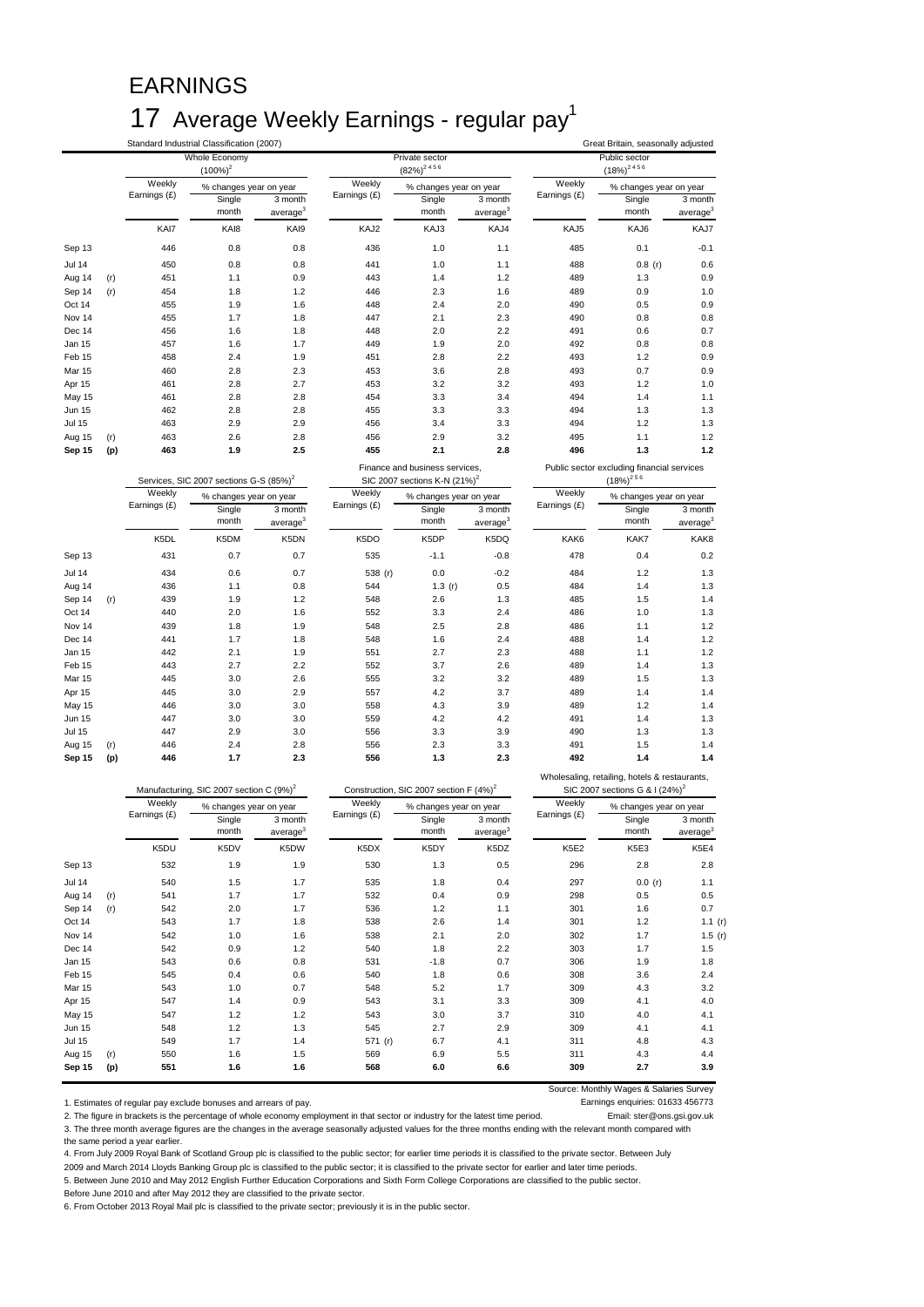# EARNINGS 18 Average Weekly Earnings - real and nominal<sup>1</sup>

Great Britain whole economy, seasonally adjusted

|               |     |                        | Total pay (including bonuses) <sup>1</sup> |                        |                                               |                        |                                 |  |  |  |  |
|---------------|-----|------------------------|--------------------------------------------|------------------------|-----------------------------------------------|------------------------|---------------------------------|--|--|--|--|
|               |     |                        | Nominal earnings                           |                        |                                               | Real earnings $^3$     |                                 |  |  |  |  |
|               |     | Nominal                | % changes year on year                     |                        | Weekly                                        | % changes year on year |                                 |  |  |  |  |
|               |     | Weekly<br>Earnings (£) | Single<br>month                            | 3 month<br>average $2$ | Earnings at<br>constant<br>2000 prices<br>(E) | Single<br>month        | 3 month<br>average <sup>2</sup> |  |  |  |  |
|               |     | KAB9                   | KAC2                                       | KAC3                   | A3WX                                          | A3WV                   | A3WW                            |  |  |  |  |
| Sep 13        |     | 474                    | 0.9                                        | 0.8                    | 348                                           | $-1.7$                 | $-1.9$                          |  |  |  |  |
| <b>Jul 14</b> |     | 477                    | 0.6(r)                                     | 0.6                    | 346                                           | $-1.0$                 | $-1.1$                          |  |  |  |  |
| Aug 14        | (r) | 479                    | 0.8                                        | 0.7                    | 347                                           | $-0.8$                 | $-1.0$                          |  |  |  |  |
| Sep 14        | (r) | 482                    | 1.7                                        | 1.1                    | 350                                           | 0.5                    | $-0.4$                          |  |  |  |  |
| Oct 14        |     | 484                    | 2.0                                        | 1.5                    | 351                                           | 0.9                    | 0.2                             |  |  |  |  |
| Nov 14        | (r) | 484                    | 2.0                                        | 1.9                    | 351                                           | 1.1                    | 0.8                             |  |  |  |  |
| Dec 14        |     | 489                    | 2.5                                        | 2.2                    | 354                                           | 1.9                    | 1.3                             |  |  |  |  |
| Jan 15        |     | 485                    | 1.5                                        | 2.0                    | 353                                           | 1.2                    | 1.4                             |  |  |  |  |
| Feb 15        |     | 483                    | 1.1                                        | 1.7                    | 353                                           | 1.2                    | 1.5                             |  |  |  |  |
| <b>Mar 15</b> |     | 493                    | 4.4                                        | 2.3                    | 363                                           | 4.5                    | 2.3                             |  |  |  |  |
| Apr 15        |     | 492                    | 2.7                                        | 2.7                    | 358                                           | 2.7                    | 2.8                             |  |  |  |  |
| May 15        |     | 492                    | 2.8                                        | 3.3                    | 357                                           | 2.5                    | 3.2                             |  |  |  |  |
| <b>Jun 15</b> |     | 489                    | 2.3                                        | 2.6                    | 355                                           | 2.3                    | 2.5                             |  |  |  |  |
| <b>Jul 15</b> |     | 495                    | 3.6                                        | 2.9                    | 358                                           | 3.5                    | 2.8                             |  |  |  |  |
| Aug 15        | (r) | 494                    | 3.2                                        | 3.0                    | 358                                           | 3.2                    | 3.0                             |  |  |  |  |
| Sep 15        | (p) | 492                    | 2.0                                        | 3.0                    | 357                                           | 2.0                    | 2.9                             |  |  |  |  |

#### **Regular pay (excluding bonuses)**

|               |                        | Nominal earnings |                        |                                        | Real earnings <sup>3</sup>            |                                 |  |  |
|---------------|------------------------|------------------|------------------------|----------------------------------------|---------------------------------------|---------------------------------|--|--|
|               | Nominal                |                  | % changes year on year | Weekly                                 |                                       | % changes year on year          |  |  |
|               | Weekly<br>Earnings (£) | Single<br>month  | 3 month<br>average $2$ | Earnings at<br>constant<br>2000 prices | Single<br>month<br>(E)                | 3 month<br>average <sup>2</sup> |  |  |
|               |                        | KAI7<br>KAI8     | KAI9                   |                                        | A <sub>2</sub> FC<br>A <sub>2F9</sub> | A <sub>2</sub> FA               |  |  |
| Sep 13        |                        | 446              | 0.8<br>0.8             |                                        | 328<br>$-1.8$                         | $-1.9$                          |  |  |
| <b>Jul 14</b> |                        | 450              | 0.8<br>0.8             |                                        | 326<br>$-0.8$                         | $-0.9$                          |  |  |
| Aug 14        |                        | 451              | 1.1 $(r)$<br>0.9       |                                        | 327<br>$-0.4$                         | $-0.7$                          |  |  |
| Sep 14        |                        | 454              | 1.8                    | 1.2 $(r)$                              | 329<br>0.6                            | $-0.2$                          |  |  |
| Oct 14        |                        | 455              | 1.9<br>1.6             |                                        | 330<br>0.7                            | 0.3                             |  |  |
| Nov 14        |                        | 455              | 1.8<br>1.7             |                                        | 0.8<br>330                            | 0.7                             |  |  |
| Dec 14        |                        | 456              | 1.6<br>1.8             |                                        | 332<br>1.1                            | 0.8                             |  |  |
| <b>Jan 15</b> |                        | 457              | 1.6<br>1.7             |                                        | 333<br>1.4                            | 1.1                             |  |  |
| Feb 15        |                        | 458              | 1.9<br>2.4             |                                        | 334<br>2.3                            | 1.6                             |  |  |
| Mar 15        |                        | 460              | 2.8<br>2.3             |                                        | 335<br>2.9                            | 2.2                             |  |  |
| Apr 15        |                        | 461              | 2.7<br>2.8             |                                        | 336<br>2.9                            | 2.7                             |  |  |
| May 15        |                        | 461              | 2.8<br>2.8             |                                        | 336<br>2.6                            | 2.8                             |  |  |
| <b>Jun 15</b> |                        | 462              | 2.8<br>2.8             |                                        | 335<br>2.9                            | 2.8                             |  |  |
| <b>Jul 15</b> |                        | 463              | 2.9<br>2.9             |                                        | 336<br>2.8                            | 2.7                             |  |  |
| Aug 15        | (r)                    | 463              | 2.6<br>2.8             |                                        | 336<br>2.6                            | 2.7                             |  |  |
| Sep 15        | (p)                    | 463              | 1.9<br>2.5             |                                        | 336<br>2.0                            | 2.5                             |  |  |

Source: Monthly Wages & Salaries Survey

Earnings enquiries: 01633 456773

Email: ster@ons.gsi.gov.uk

1. Estimates of total pay include bonuses but exclude arrears of pay.

2. The three month average figures are the changes in the average seasonally adjusted values for the three months ending with the relevant month compared with the same period a year earlier.

3. Estimates of real earnings are calculated by deflating the nominal earnings estimates by the Consumer Prices Index (CPI).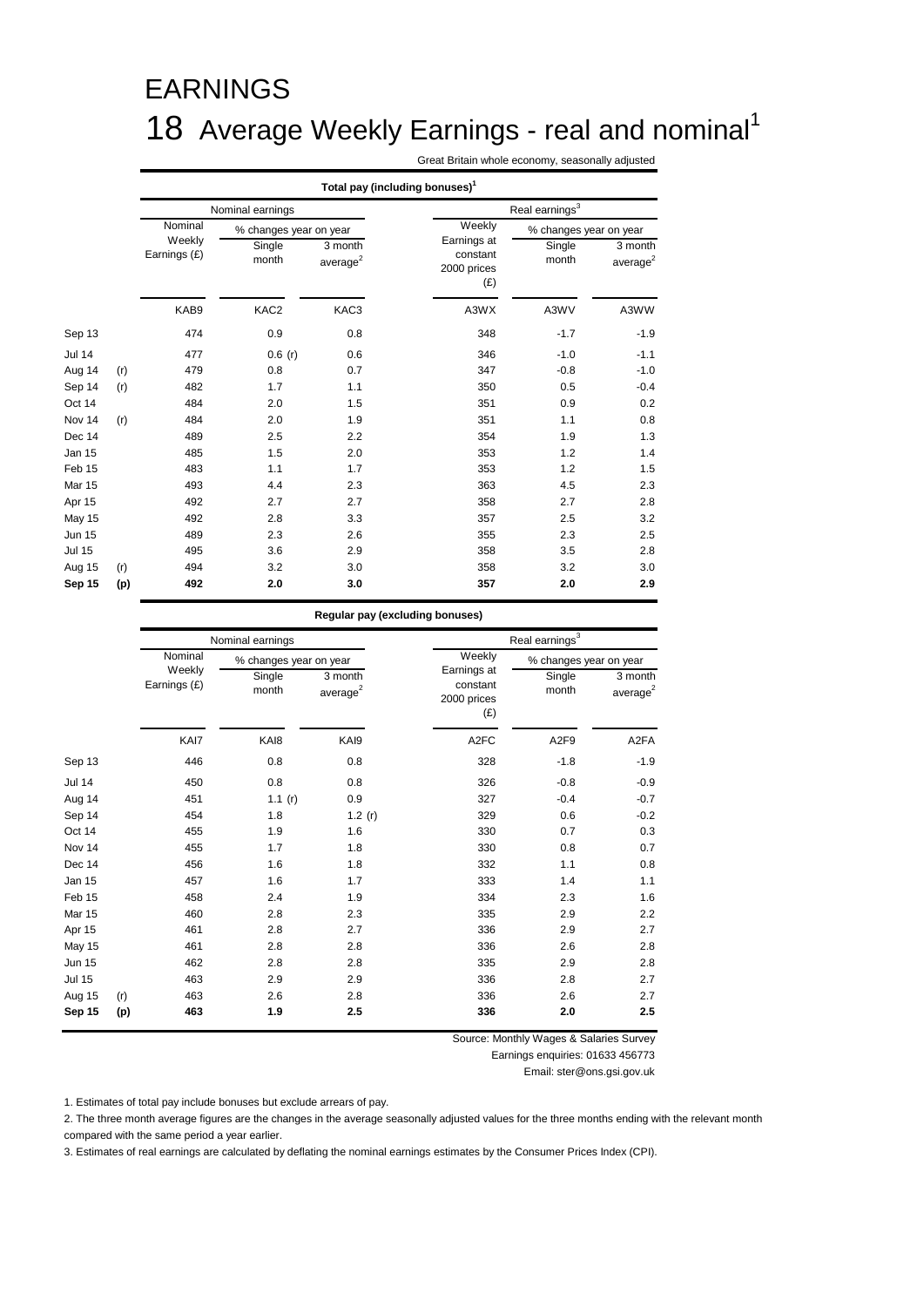# 19 International comparisons of employment and unemployment

|                                                                      |             |               | Employment                 | Change on year |                       |             |                      | Unemployment rate |                                                                                       | Change on year |
|----------------------------------------------------------------------|-------------|---------------|----------------------------|----------------|-----------------------|-------------|----------------------|-------------------|---------------------------------------------------------------------------------------|----------------|
|                                                                      |             | Latest period | rate $(\%)^1$ <sup>2</sup> | $\%$           |                       |             | <b>Latest Period</b> | $(\%)^3$          | Change on month %                                                                     | %              |
| Employment rates as published by EUROSTAT: (not seasonally adjusted) |             |               |                            |                |                       |             |                      |                   | Unemployment rates as published by EUROSTAT on 30 October 2015 (seasonally adjusted)  |                |
| European Union (EU)                                                  |             |               |                            |                | European Union (EU)   |             |                      |                   |                                                                                       |                |
| Austria                                                              | <b>YXSN</b> | Apr-Jun 15    | 70.8                       | $-0.4$         | Austria               | <b>ZXDS</b> | Sep 15               | 5.7               | 0.0                                                                                   | 0.0            |
| Belgium                                                              | <b>YXSO</b> | Apr-Jun 15    | 61.4                       | $-0.5$         | Belgium               | <b>ZXDI</b> | Sep 15               | 8.7               | $-0.1$                                                                                | 0.1            |
| Bulgaria                                                             | A495        | Apr-Jun 15    | 62.4                       | 1.4            | Bulgaria              | A492        | Sep 15               | 9.4               | $-0.2$                                                                                | $-1.9$         |
| Croatia                                                              | <b>GUMI</b> | Apr-Jun 15    | 56.2                       | 1.6            | Croatia               | <b>GUMJ</b> | Sep 15               | 15.4              | 0.0                                                                                   | $-1.6$         |
| Cyprus                                                               | A4AC        | Apr-Jun 15    | 62.9                       | 0.6            | Cyprus                | A4AN        | Sep 15               | 15.1              | $-0.1$                                                                                | $-1.2$         |
| <b>Czech Republic</b>                                                | A4AD        | Apr-Jun 15    | 70.2                       | 1.5            | Czech Republic        | A4AO        | Sep 15               | 4.8               | 0.0                                                                                   | $-1.0$         |
| Denmark                                                              | <b>YXSP</b> | Apr-Jun 15    | 73.5                       | 0.8            | Denmark               | ZXDJ        | Sep 15               | 6.2               | $-0.1$                                                                                | $-0.3$         |
| Estonia                                                              | A4AE        | Apr-Jun 15    | 71.7                       | 1.7            | Estonia               | A4AP        | Aug 15               | 5.7               | $-0.1$                                                                                | $-2.3$         |
| Finland                                                              | <b>YXSQ</b> | Apr-Jun 15    | 69.3                       | $-0.7$         | Finland               | ZXDU        | Sep 15               | 9.5               | 0.0                                                                                   | 0.6            |
| France                                                               | <b>YXSR</b> | Apr-Jun 15    | 64.0                       | 0.0            | France                | ZXDN        | Sep 15               | 10.7              | $-0.1$                                                                                | 0.3            |
| Germany                                                              | <b>YXSS</b> | Apr-Jun 15    | 73.6                       | 0.0            | Germany               | <b>ZXDK</b> | Sep 15               | 4.5               | 0.0                                                                                   | $-0.5$         |
| Greece                                                               | <b>YXST</b> | Apr-Jun 15    | 51.0                       | 1.6            | Greece                | ZXDL        | <b>Jul 15</b>        | 25.0              | 0.0                                                                                   | $-1.3$         |
| Hungary                                                              | A4AF        | Apr-Jun 15    | 63.8                       | 2.5            | Hungary               | A4AQ        | Aug 15               | 6.5               | $-0.3$                                                                                | $-1.0$         |
| Ireland                                                              | <b>YXSU</b> | Apr-Jun 15    | 63.1                       | 1.8            | Ireland               | ZXDO        | Sep 15               | 9.4               | $-0.1$                                                                                | $-1.5$         |
| Italy                                                                | <b>YXSV</b> | Apr-Jun 15    | 56.3                       | 0.6            | Italy                 | <b>ZXDP</b> | Sep 15               | 11.8              | $-0.1$                                                                                | $-1.0$         |
| Latvia                                                               | A4AG        | Apr-Jun 15    | 68.2                       | 1.6            | Latvia                | A4AR        | Sep 15               | 9.8               | $-0.1$                                                                                | $-1.0$         |
| Lithuania                                                            | A4AH        | Apr-Jun 15    | 67.0                       | 1.9            | Lithuania             | A4AS        | Sep 15               | 9.5               | $-0.1$                                                                                | $-0.8$         |
| Luxembourg                                                           | <b>YXSW</b> | Apr-Jun 15    | 67.1                       | 0.4            | Luxembourg            | ZXDQ        | Sep 15               | 5.8               | $-0.1$                                                                                | $-0.3$         |
| Malta                                                                | A4AI        | Apr-Jun 15    | 63.9                       | 1.4            | Malta                 | A4AT        | Sep 15               | 5.1               | 0.0                                                                                   | $-0.7$         |
| Netherlands                                                          | <b>YXSX</b> | Apr-Jun 15    | 74.2                       | 1.3            | <b>Netherlands</b>    | <b>ZXDR</b> | Sep 15               | 6.8               | 0.0                                                                                   | $-0.3$         |
| Poland                                                               | A4AJ        | Apr-Jun 15    | 62.6                       | 1.3            | Poland                | A4AU        | Sep 15               | 7.1               | $-0.1$                                                                                | $-1.4$         |
| Portugal                                                             | YXSY        | Apr-Jun 15    | 64.2                       | 1.6            | Portugal              | <b>ZXDT</b> | Sep 15               | 12.2              | $-0.1$                                                                                | $-1.2$         |
| Romania                                                              | A494        | Apr-Jun 15    | 62.0                       | 0.8            | Romania               | A48Z        | Sep 15               | 6.8               | 0.0                                                                                   | 0.1            |
| Slovak Republic                                                      | A4AK        | Apr-Jun 15    | 62.5                       | 1.8            | Slovak Republic       | A4AV        | Sep 15               | 11.0              | $-0.1$                                                                                | $-1.9$         |
| Slovenia                                                             | A4AL        | Apr-Jun 15    | 65.5                       | 1.0            | Slovenia              | A4AW        | Sep 15               | 9.2               | $-0.1$                                                                                | $-0.4$         |
| Spain                                                                | <b>YXSZ</b> | Apr-Jun 15    | 57.8                       | 1.8            | Spain                 | <b>ZXDM</b> | Sep 15               | 21.6              | $-0.2$                                                                                | $-2.4$         |
| Sweden                                                               | <b>YXTA</b> | Apr-Jun 15    | 75.6                       | 0.6            | Sweden <sup>5</sup>   | ZXDV        | Sep 15               | 7.3               | 0.3                                                                                   | $-0.4$         |
| <b>United Kingdom</b>                                                | ANZ6        | Apr-Jun 15    | 72.3                       | 0.6            | United Kingdom        | ZXDW        | <b>Jul 15</b>        | 5.3               | $-0.2$                                                                                | $-0.7$         |
| Total EU <sup>4</sup>                                                | A496        | Apr-Jun 15    | 65.5                       | 0.8            | Total EU <sup>4</sup> | A493        | Sep 15               | 9.3               | $-0.1$                                                                                | $-0.8$         |
| Eurozone <sup>4</sup>                                                | <b>YXTC</b> | Apr-Jun 15    | 64.4                       | 0.6            | Eurozone <sup>4</sup> | <b>ZXDH</b> | Sep 15               | 10.8              | $-0.1$                                                                                | $-0.7$         |
| Employment rates published by the OECD (seasonally adjusted)         |             |               |                            |                |                       |             |                      |                   | Unemployment rates as published by national statistical offices (seasonally adjusted) |                |
| Canada                                                               | A48O        | Jul-Sep 15    | 72.5                       | 0.3            | Canada                | ZXDZ        | Oct 15               | 7.0               | $-0.1$                                                                                | 0.4            |
| Japan                                                                | A48P        | Apr-Jun 15    | 73.2                       | 0.6            | Japan                 | ZXDY        | Sep 15               | 3.4               | 0.0                                                                                   | $-0.2$         |
| <b>United States</b>                                                 | A48Q        | Jul-Sep 15    | 68.6                       | 0.4            | <b>United States</b>  | <b>ZXDX</b> | Oct 15               | 5.0               | $-0.1$                                                                                | $-0.7$         |

Sources: Eurostat, OECD, national statistical offices. Labour market statistics enquiries: labour.market@ons.gsi.gov.uk

**Note: The UK rates shown in this table are as published by Eurostat (the EUs statistical office). See Table 1 for the latest employment and unemployment rates for the UK as published by ONS.**

1. All employment rates shown in this table are for those aged from 15 to 64 except for the rate for the United States published by OECD which are for those aged from 16 to 64.

2. The employment rates for the EU are published by Eurostat and are not seasonally adjusted. Eurostat do not publish seasonally adjusted employment rates although seasonally adjusted employment rates for som EU countries are published by OECD and are shown at data table A10 at: <http://www.ons.gov.uk/ons/publications/re-reference-tables.html?edition=tcm%3A77-381603#tab-Summary-tables>

3. Unemployment rates published by EUROSTAT for most EU countries (but not for the UK), are calculated by extrapolating from the most recent LFS data using monthly registered unemployment data. A standard population basis (15-74) is used by EUROSTAT except for Spain, Italy and the UK (16-74). The unemployment rate for the US is based on those aged 16 and over, but the rates for Canada and Japan are for those aged 15 and over. All unemployment rates shown in this table are seasonally adjusted.

4. The "Total EU" series consist of all 28 EU countries. The Eurozone figures consist of the following EU countries: Austria, Belgium, Cyprus, Estonia, Finland, France, Germany, Greece, Ireland, Italy, Latvia Lithuania, Luxembourg, Malta, Netherlands, Portugal, Slovak Republic, Slovenia and Spain.

5. The EU unemployment rates are as published on the Eurostat database. For Sweden the rates on the database differ from those shown in the Eurostat News Release published on 30 October 2015. This is because the figures for Sweden on the Eurostat database are seasonally adjusted estimates but the figures for Sweden shown in the Eurostat News Release are the trend component.

# 20 Labour disputes

#### United Kingdom, not seasonally adjusted

Labour disputes enquiries 01633 456724

| Workers involved<br>$-thousands)$ <sup>1,3</sup> | Number of<br>stoppages in the<br>Private Sector <sup>4</sup> | Number of<br>stoppages in the<br>Public Sector <sup>4</sup> | Number of<br>$stoppages^{3,4}$ | Working days lost in the<br><b>Private Sector</b><br>$-thousands)^{1,2}$ | Working days lost in<br>the Public Sector<br>$(housands)^{1,2}$ | Working days lost<br>(thousands) $1,2$ |                                 |
|--------------------------------------------------|--------------------------------------------------------------|-------------------------------------------------------------|--------------------------------|--------------------------------------------------------------------------|-----------------------------------------------------------------|----------------------------------------|---------------------------------|
| $\overline{7}$                                   | 6                                                            | 5                                                           |                                | 3                                                                        | $\overline{2}$                                                  |                                        |                                 |
| <b>BLUT</b>                                      | F8Y4                                                         | F8Y3                                                        | <b>BLUU</b>                    | F8Y2                                                                     | F8XZ                                                            | <b>BBFW</b>                            |                                 |
| 9                                                | 11                                                           | 8                                                           | 19                             | 5                                                                        | 4                                                               | 9                                      | 2013 Sep                        |
| $\overline{1}$                                   | 9                                                            | 6                                                           | 15                             | 3                                                                        | $\mathsf 0$                                                     | 3                                      | 2014 Sep                        |
| 109                                              | 18                                                           | 9                                                           | 27                             |                                                                          | 96                                                              | 101                                    | Oct                             |
| 27                                               | 10                                                           |                                                             | 17                             |                                                                          | 40                                                              | 44                                     | Nov                             |
| 11                                               | $\overline{7}$                                               | 8                                                           | 15                             | 3                                                                        | 11                                                              | 13                                     | Dec                             |
| 21                                               | $\overline{7}$                                               | 11                                                          | 18                             | 17                                                                       | 5                                                               | 22                                     | 2015 Jan                        |
| 23                                               | 6                                                            | 5                                                           | 11                             | 14                                                                       | 10                                                              | 24                                     | Feb                             |
| 17                                               | 5                                                            | 12                                                          | 17                             | 3                                                                        | 19                                                              | 23                                     | Mar                             |
| $\overline{2}$                                   | 9                                                            | 10                                                          | 19                             | 3                                                                        |                                                                 | $\overline{7}$                         | Apr                             |
| $\overline{2}$                                   | 8                                                            | 9                                                           | 17                             |                                                                          | 10                                                              | 12                                     | May                             |
| 3                                                | 11                                                           | 9                                                           | 20                             | 3                                                                        | 5                                                               | 8                                      | Jun                             |
| 12                                               |                                                              | 10                                                          | 14                             |                                                                          | 12                                                              | 18                                     | Jul                             |
| 11                                               | 5                                                            | $\overline{7}$                                              | 12                             | 10                                                                       | 12                                                              | 22                                     | Aug                             |
| 3                                                | $\overline{7}$                                               | 9                                                           | 16                             | $\overline{2}$                                                           | 6                                                               | 8                                      | (p)<br>Sep                      |
|                                                  |                                                              |                                                             |                                |                                                                          |                                                                 |                                        | Cumulative totals 12 months to: |
| 822                                              | 67                                                           | 59                                                          | 126                            | 120                                                                      | 716                                                             | 837                                    | Sep 14                          |
| 199                                              | 74                                                           | 68                                                          | 142                            | 72                                                                       | 231                                                             | 303                                    | Sep 15<br>(p)                   |

1. Estimates of working days lost and workers involved are shown to the nearest thousand. Unrounded estimates of less than 500 therefore round to zero.

2. Due to rounding the working days lost for the public and private sectors may not add up to the total working days lost.

3. The latest 12 month cumulative totals for the figures in these columns will not necessarily equal the sum of the 12 months as some disputes continue for over one month. These disputes appear in

each month's data, but only once in the total.

4. These series exclude disputes which do not result in a stoppage of work, those involving fewer than 10 workers or lasting less than 1 day unless the total number of working days lost in the dispute is 100 or more.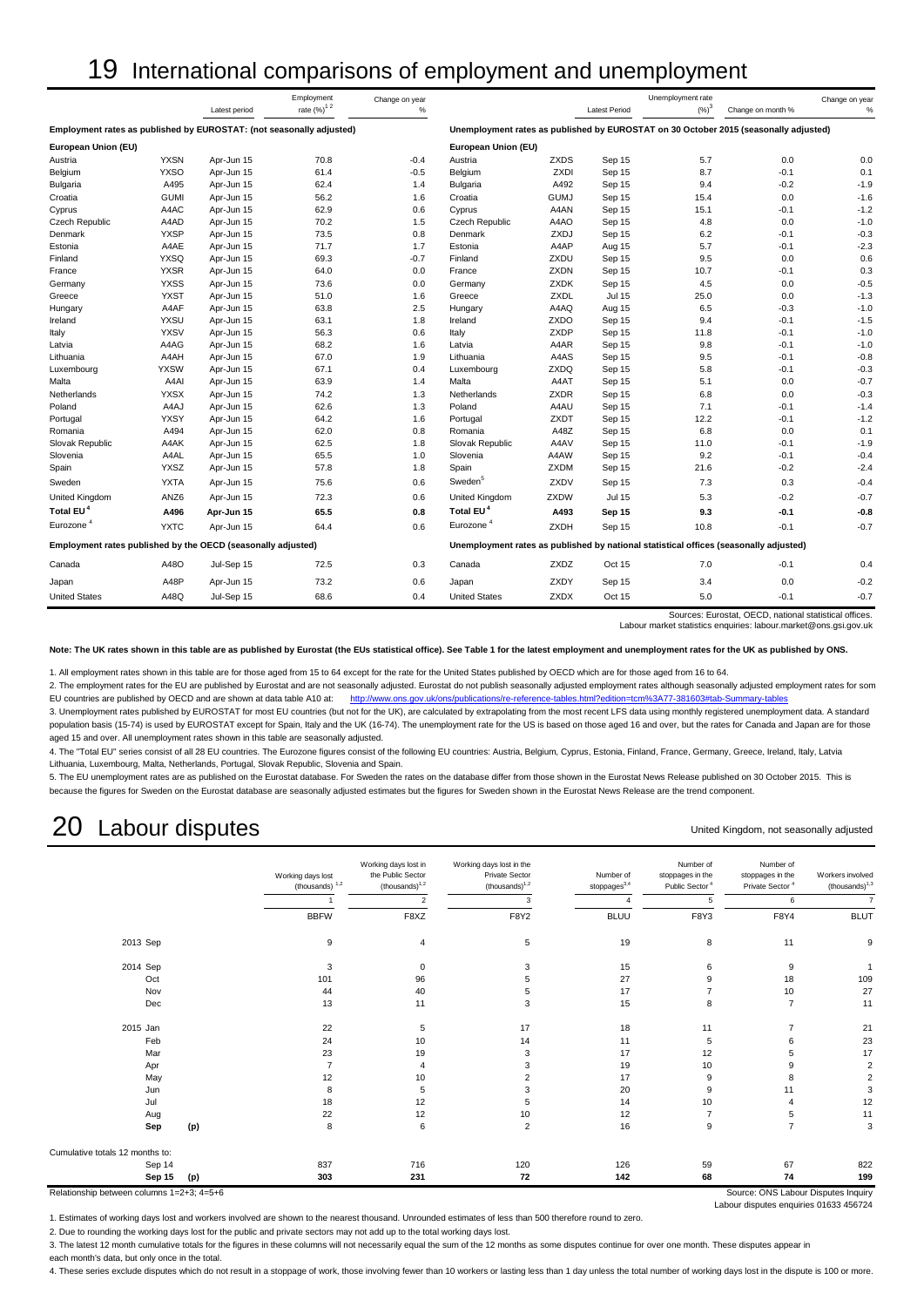# VACANCIES  $21$  Vacancies<sup>1</sup> by size of business

United Kingdom (thousands), seasonally adjusted

|                                                |         |               |         |       | Number of employees |          |                            |
|------------------------------------------------|---------|---------------|---------|-------|---------------------|----------|----------------------------|
|                                                |         | All Vacancies | $1 - 9$ | 10-49 | 50-249              | 250-2499 | $2500+$                    |
|                                                |         | AP2Y          | ALY5    | ALY6  | ALY7                | ALY8     | ALY9                       |
| Levels                                         |         |               |         |       |                     |          |                            |
| Aug-Oct 2013                                   |         | 553           | 75      | 71    | 76                  | 99       | 232                        |
| Aug-Oct 2014                                   | (r)     | 699           | 120     | 101   | 92                  | 119      | 268                        |
| Sep-Nov 2014                                   |         | 703           | 117     | 103   | 92                  | 120      | 271                        |
| Oct-Dec 2014                                   |         | 712           | 118     | 104   | 96                  | 122      | 272                        |
| Nov-Jan 2015                                   |         | 723           | 122     | 104   | 93                  | 125      | 279                        |
| Dec-Feb 2015                                   |         | 735           | 119     | 109   | 96                  | 130      | 282                        |
| Jan-Mar 2015                                   |         | 744           | 120     | 112   | 97                  | 131      | 283                        |
| Feb-Apr 2015                                   |         | 734           | 114     | 110   | 96                  | 130      | 284                        |
| Mar-May 2015                                   |         | 734           | 113     | 109   | 95                  | 133      | 284                        |
| Apr-Jun 2015                                   |         | 734           | 110     | 109   | 99                  | 133      | 284                        |
| May-Jul 2015                                   | (r)     | 741           | 109     | 111   | 104                 | 134      | 283                        |
| Jun-Aug 2015                                   | (r)     | 742           | 110     | 111   | 105                 | 135      | 282                        |
| <b>Jul-Sep 2015</b>                            | (r)     | 740           | 109     | 112   | 103                 | 136      | 281                        |
| Aug-Oct 2015                                   | (p)     | 736           | 108     | 111   | 102                 | 136      | 279                        |
| Change on quarter                              | $\star$ | $-5$          | $-1$    | 0     | $-2$                | 1        | -3                         |
| Change %                                       |         | $-0.6$        | $-1.0$  | 0.4   | $-1.5$              | 0.8      | $-1.2$                     |
| Change on year                                 |         | 37            | $-12$   | 11    | 10                  | 17       | 11                         |
| Change %                                       |         | 5.3           | $-9.8$  | 10.5  | 11.0                | 14.0     | 4.2                        |
| 1. Excludes Agriculture, Forestry and Fishing. |         |               |         |       |                     |          | Source: ONS Vacancy Survey |

\* Change on previous non-overlapping three month rolling average time period.

#### Vacancy Survey enquiries: vacancy.survey@ons.gsi.gov.uk, 01633 456777

# $21(1)$  Vacancies<sup>1</sup> and Unemployment

United Kingdom (thousands), seasonally adjusted

|                     | All Vacancies <sup>1</sup><br>AP2Y | Unemployment <sup>2</sup> | Number of<br>unemployed<br>people per<br>vacancy |  |  |
|---------------------|------------------------------------|---------------------------|--------------------------------------------------|--|--|
|                     |                                    | <b>MGSC</b>               | JPC5                                             |  |  |
| Levels              |                                    |                           |                                                  |  |  |
| <b>Jul-Sep 2013</b> | 547                                | 2,488                     | 4.5                                              |  |  |
| Jul-Sep 2014        | 685                                | 1,959                     | 2.9                                              |  |  |
| Oct-Dec 2014        | 712                                | 1,862                     | 2.6                                              |  |  |
| Jan-Mar 2015        | 744                                | 1,827                     | 2.5                                              |  |  |
| Apr-Jun 2015        | 734                                | 1,852                     | 2.5                                              |  |  |
| <b>Jul-Sep 2015</b> | 740 (r)                            | 1,749                     | 2.4                                              |  |  |
| Change on quarter   | 5                                  | $-103$                    | $-0.2$                                           |  |  |
| Change %            | 0.7                                | $-5.5$                    |                                                  |  |  |
| Change on year      | 54                                 | $-210$                    | $-0.5$                                           |  |  |
| Change %            | 7.9                                | $-10.7$                   |                                                  |  |  |

Source: ONS Vacancy Survey/ Labour Force Survey

Vacancy Survey enquiries: vacancy.survey@ons.gsi.gov.uk, 01633 456777

1. Excludes Agriculture, Forestry and Fishing.

2. Unemployment estimates are produced from the Labour Force Survey (LFS) and are always one period behind the ONS Vacancy Survey estimates. This table therefore shows estimates for the same periods as shown in table 1 (which shows LFS estimates).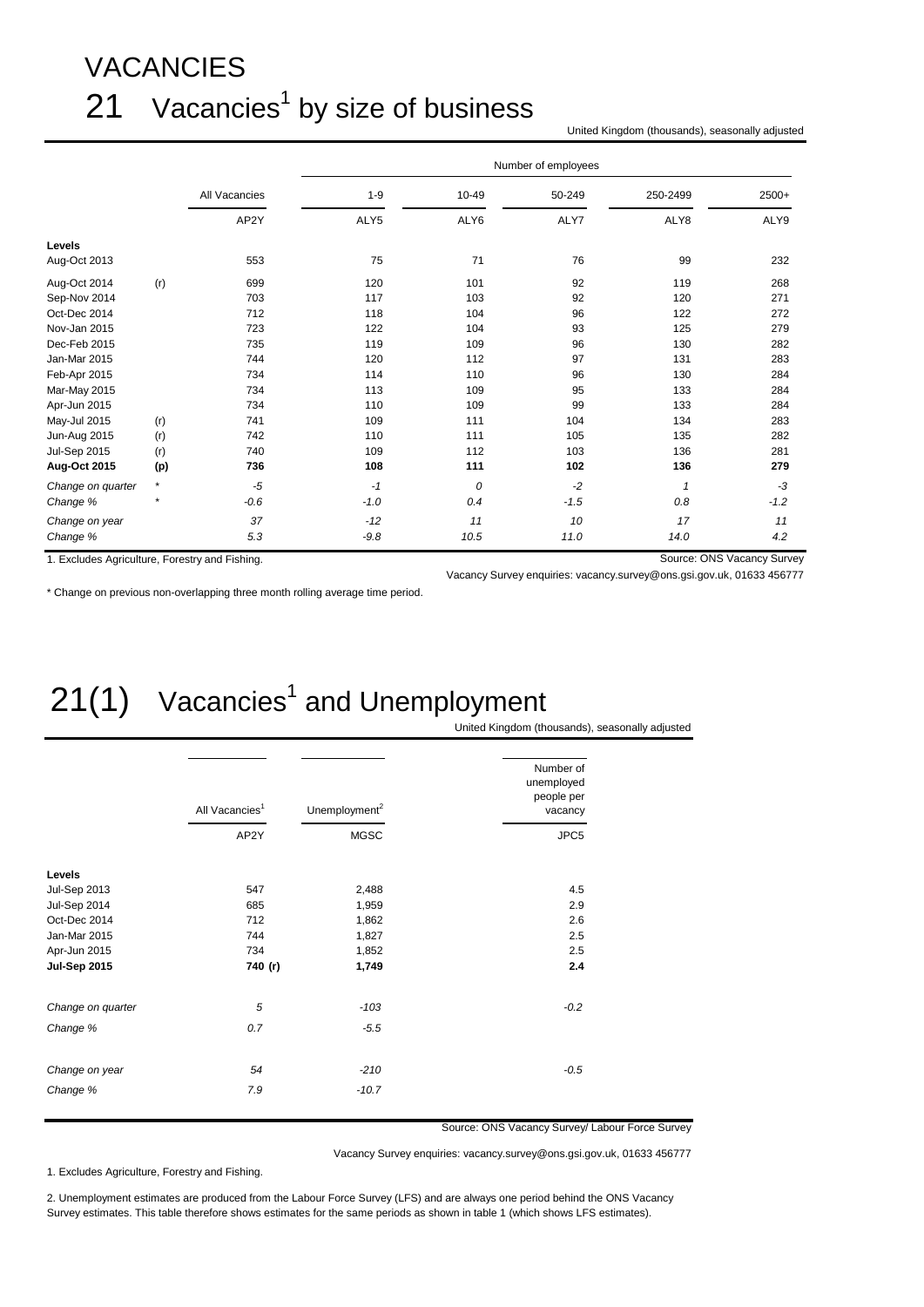# VACANCIES 22 Vacancies by industry

Standard Industrial Classification (2007) United Kingdom (thousands), seasonally adjusted

|                                    |     | All<br>vacancies | Mining &<br>quarrying   | Manu-<br>facturing | Electricity,<br>gas, steam &<br>air<br>conditioning<br>supply $^{2}$ | Water supply,<br>sewerage,<br>waste &<br>remediation<br>activities | Construction   | Wholesale &<br>retail trade;<br>repair of<br>motor vehicles<br>and motor<br>cycles | Transport &<br>storage | Accommoda-<br>tion & food<br>service<br>activities | Information &<br>communica-<br>tion |
|------------------------------------|-----|------------------|-------------------------|--------------------|----------------------------------------------------------------------|--------------------------------------------------------------------|----------------|------------------------------------------------------------------------------------|------------------------|----------------------------------------------------|-------------------------------------|
| SIC 2007 sections                  |     | B-S              | B                       | $\mathsf C$        | D                                                                    | Ε                                                                  | F              | G                                                                                  | н                      | $\mathbf{I}$                                       | J                                   |
|                                    |     | AP2Y             | JP9H                    | JP9I               | JP9J                                                                 | JP9K                                                               | JP9L           | JP9M                                                                               | JP9N                   | JP9O                                               | JP9P                                |
| Levels (thousands)<br>Aug-Oct 2013 |     | 553              | $\overline{\mathbf{c}}$ | 38                 | $\overline{4}$                                                       | $\overline{2}$                                                     | 14             | 112                                                                                | 21                     | 58                                                 | 29                                  |
| Aug-Oct 2014                       |     | 699              | $\boldsymbol{2}$        | 48                 | 5                                                                    | $\overline{2}$                                                     | 23(r)          | 132                                                                                | 26                     | 74                                                 | 36                                  |
| Sep-Nov 2014                       |     | 703              | $\overline{c}$          | 48                 | 5                                                                    | $\overline{2}$                                                     | 22             | 132                                                                                | 26                     | 76                                                 | 35                                  |
| Oct-Dec 2014                       |     | 712              | $\overline{c}$          | 48                 | $\overline{5}$                                                       | $\overline{2}$                                                     | 23             | 134                                                                                | 27                     | 76                                                 | 33                                  |
| Nov-Jan 2015                       |     | 723              | $\mathbf{1}$            | 48                 | 5                                                                    | $\overline{c}$                                                     | 25             | 136                                                                                | 30                     | 78                                                 | 33                                  |
| Dec-Feb 2015                       |     | 735              | $\mathbf{1}$            | 50                 | $\overline{5}$                                                       | $\overline{2}$                                                     | 27             | 138                                                                                | 33                     | 78                                                 | 35                                  |
| Jan-Mar 2015                       |     | 744              | $\mathbf{1}$            | 48                 | 5                                                                    | $\overline{2}$                                                     | 27             | 141                                                                                | 34                     | 77                                                 | 36                                  |
| Feb-Apr 2015                       |     | 734              | $\mathbf{1}$            | 47                 | 5                                                                    | 2                                                                  | 25             | 139                                                                                | 34                     | 77                                                 | 35                                  |
| Mar-May 2015                       |     | 734              | $\mathbf{1}$            | 46                 | 5                                                                    | $\mathbf 2$                                                        | 24             | 137                                                                                | 35                     | 77                                                 | 37                                  |
| Apr-Jun 2015                       |     | 734              | $\mathbf{1}$            | 48                 | 5                                                                    | $\mathsf 3$                                                        | 25             | 135                                                                                | 34                     | 78                                                 | 37                                  |
| May-Jul 2015                       |     | 741 (r)          | $\mathbf{1}$            | 49                 | $\overline{4}$                                                       | 3                                                                  | 26             | 135                                                                                | 33                     | 77                                                 | 36                                  |
| Jun-Aug 2015                       | (r) | 742              | $\mathbf{1}$            | 49                 | 5                                                                    | 3                                                                  | 25             | 137                                                                                | 31                     | 80                                                 | 35                                  |
| Jul-Sep 2015                       | (r) | 740              | $\mathbf{1}$            | 50                 | $\sqrt{4}$                                                           | 3                                                                  | 24             | 133                                                                                | 31                     | 81                                                 | 35                                  |
| Aug-Oct 2015                       | (p) | 736              | 1                       | 49                 | 5                                                                    | 3                                                                  | 24             | 130                                                                                | 30                     | 83                                                 | 36                                  |
|                                    |     |                  |                         |                    |                                                                      |                                                                    |                |                                                                                    |                        |                                                    |                                     |
| Change on quarter                  |     | $-5$             | $\mathbf 0$             | $\pmb{0}$          | $\mathbf 0$                                                          | $\mathbf 0$                                                        | $-2$           | $-5$                                                                               | $-4$                   | 6                                                  | $\mathbf 0$                         |
| Change %                           |     | $-0.6$           | $-20.0$                 | 0.0                | 7.0                                                                  | 14.3                                                               | $-6.7$         | $-3.8$                                                                             | $-10.6$                | 7.6                                                | $-0.6$                              |
| Change on year                     |     | 37               | $-1$                    | $\mathbf{1}$       | $\mathbf 0$                                                          | $\mathbf{1}$                                                       | $\overline{1}$ | $-2$                                                                               | $\overline{4}$         | $\overline{9}$                                     | $\mathbf 0$                         |
| Change %                           |     | 5.3              | $-57.9$                 | 2.5                | $-6.1$                                                               | 52.4                                                               | 5.3            | $-1.8$                                                                             | 14.3                   | 12.7                                               | 0.0                                 |
|                                    |     |                  |                         |                    |                                                                      |                                                                    |                |                                                                                    |                        |                                                    |                                     |
|                                    |     | AP2Z             | JPA2                    | JPA3               | JPA4                                                                 | JPA5                                                               | JPA6           | JPA7                                                                               | JPA8                   | JPA9                                               | JPB <sub>2</sub>                    |
| Vacancies per 100 employee jobs    |     |                  |                         |                    |                                                                      |                                                                    |                |                                                                                    |                        |                                                    |                                     |
| Aug-Oct 2013                       |     | 2.0              | 3.3                     | 1.6                | 3.1                                                                  | 0.9                                                                | 1.1            | 2.5                                                                                | 1.6                    | 3.1                                                | 2.6                                 |
| Aug-Oct 2014                       | (r) | 2.5              | 3.2                     | 2.0                | 4.3                                                                  | 1.1                                                                | 1.8            | 2.9                                                                                | 2.0                    | 3.6                                                | 3.2                                 |
| Sep-Nov 2014                       |     | 2.5              | 2.7                     | 2.0                | 4.1                                                                  | 1.2                                                                | 1.8            | 2.9                                                                                | 2.0                    | 3.7                                                | 3.1                                 |
| Oct-Dec 2014                       |     | 2.5              | 2.5                     | 2.0                | 3.9                                                                  | 1.2                                                                | 1.8            | 3.0                                                                                | 2.0                    | 3.7                                                | 2.9                                 |
| Nov-Jan 2015                       |     | 2.6              | 2.2                     | 2.0                | 4.1                                                                  | 1.3                                                                | 2.0            | 3.0                                                                                | 2.2                    | 3.8                                                | 2.9                                 |
| Dec-Feb 2015                       |     | 2.6              | 1.9                     | 2.1                | 4.2                                                                  | 1.3                                                                | 2.1            | 3.1                                                                                | 2.5                    | 3.8                                                | 3.0                                 |
| Jan-Mar 2015                       |     | 2.6              | 1.7                     | 2.0                | 4.1                                                                  | 1.2                                                                | 2.1            | 3.1                                                                                | 2.6                    | 3.8                                                | 3.2                                 |
| Feb-Apr 2015                       |     | 2.6              | 1.7                     | 1.9                | 4.2                                                                  | 1.3                                                                | 2.0            | 3.1                                                                                | 2.5                    | 3.8                                                | 3.1                                 |
| Mar-May 2015                       |     | 2.6              | 1.7                     | 1.9                | 4.2                                                                  | 1.3                                                                | 1.9            | 3.1                                                                                | 2.6                    | 3.8                                                | 3.3                                 |
| Apr-Jun 2015                       |     | 2.6              | 1.7                     | 2.0                | 4.2                                                                  | 1.4                                                                | 2.0            | 3.0                                                                                | 2.5                    | 3.8                                                | 3.2                                 |
| May-Jul 2015                       |     | 2.6              | 1.7                     | 2.1                | 3.8                                                                  | 1.5                                                                | 2.0            | 3.0                                                                                | 2.5                    | 3.8                                                | 3.2                                 |
| Jun-Aug 2015                       |     | 2.6              | 1.7                     | 2.1                | 3.9                                                                  | 1.6                                                                | 1.9            | 3.0                                                                                | 2.3                    | 3.9                                                | 3.1                                 |
| <b>Jul-Sep 2015</b>                | (r) | 2.6              | 1.5                     | 2.1                | 3.8                                                                  | 1.6                                                                | 1.9            | 3.0                                                                                | 2.3                    | 4.0                                                | 3.1                                 |
| Aug-Oct 2015                       | (p) | 2.6              | 1.3                     | 2.1                | 4.0                                                                  | 1.7                                                                | 1.9            | 2.9                                                                                | 2.2                    | 4.1                                                | 3.2                                 |
| Change on quarter                  | ٠   | 0.0              | $-0.3$                  | 0.0                | 0.3                                                                  | 0.2                                                                | $-0.1$         | $-0.1$                                                                             | $-0.3$                 | 0.3                                                | 0.0                                 |
| Change on year                     |     | 0.1              | $-1.9$                  | 0.1                | $-0.3$                                                               | 0.6                                                                | 0.1            | $-0.1$                                                                             | 0.3                    | 0.5                                                | 0.0                                 |
|                                    |     |                  |                         |                    |                                                                      |                                                                    |                |                                                                                    |                        |                                                    |                                     |

|                                                |          | Financial &             |                                        | Professional<br>scientific & | Administrative<br>& support | Public admin<br>& defence;    |           | Human health                | Arts.                         |                             |                   |
|------------------------------------------------|----------|-------------------------|----------------------------------------|------------------------------|-----------------------------|-------------------------------|-----------|-----------------------------|-------------------------------|-----------------------------|-------------------|
|                                                |          | insurance<br>activities | Real estate<br>activities <sup>2</sup> | technical<br>activities      | service<br>activities       | compulsory<br>social security | Education | & social work<br>activities | entertainment<br>& recreation | Other service<br>activities | Total<br>services |
| SIC 2007 sections                              |          | Κ                       | L                                      | M                            | N                           | O                             | P         | Q                           | $\mathsf R$                   | S                           | G-S               |
|                                                |          | JP9Q                    | JP9R                                   | JP9S                         | <b>JP9T</b>                 | JP9U                          | JP9V      | JP9W                        | JP9X                          | JP9Y                        | JP9Z              |
| Levels (thousands)                             |          |                         |                                        |                              |                             |                               |           |                             |                               |                             |                   |
| Aug-Oct 2013                                   |          | 32                      | 10                                     | 47                           | 36                          | 9                             | 37        | 78                          | 11                            | 13                          | 493               |
| Aug-Oct 2014                                   | (r)      | 37                      | 11                                     | 62                           | 46                          | 12                            | 50        | 103                         | 14                            | 16                          | 620               |
| Sep-Nov 2014                                   |          | 37                      | 11                                     | 61                           | 48                          | 13                            | 50        | 107                         | 13                            | 17                          | 624               |
| Oct-Dec 2014                                   |          | 38                      | 10                                     | 60                           | 50                          | 13                            | 52        | 108                         | 14                            | 18                          | 633               |
| Nov-Jan 2015                                   |          | 39                      | 8                                      | 63                           | 51                          | 13                            | 51        | 108                         | 14                            | 17                          | 642               |
| Dec-Feb 2015                                   |          | 40                      | 9                                      | 62                           | 51                          | 13                            | 50        | 109                         | 16                            | 17                          | 650               |
| Jan-Mar 2015                                   |          | 40                      | 10                                     | 62                           | 50                          | 13                            | 51        | 111                         | 17                            | 17                          | 661               |
| Feb-Apr 2015                                   |          | 38                      | 12                                     | 61                           | 49                          | 13                            | 52        | 112                         | 17                            | 16                          | 655               |
| Mar-May 2015                                   |          | 37                      | 11                                     | 65                           | 49                          | 13                            | 51        | 114                         | 16                            | 15                          | 656               |
| Apr-Jun 2015                                   |          | 34                      | 11                                     | 66                           | 50                          | 13                            | 51        | 115                         | 16                            | 15                          | 653               |
| May-Jul 2015                                   | (r)      | 35                      | 13                                     | 68                           | 50                          | 13                            | 51        | 119                         | 16                            | 14                          | 659               |
| Jun-Aug 2015                                   | (r)      | 35                      | 14                                     | 66                           | 50                          | 13                            | 49        | 119                         | 16                            | 14                          | 660               |
| Jul-Sep 2015                                   | (r)      | 35                      | 14                                     | 66                           | 51                          | 14                            | 49        | 119                         | 15                            | 14                          | 658               |
| Aug-Oct 2015                                   | (p)      | 33                      | 13                                     | 65                           | 53                          | 14                            | 48        | 118                         | 15                            | 17                          | 655               |
| Change on quarter                              | ٠        | $-2$                    | $\mathbf 0$                            | $-3$                         | 3                           | $\overline{1}$                | $-3$      | $-1$                        | $\mathbf 0$                   | $\overline{4}$              | $-4$              |
| Change %                                       | $\star$  | $-5.7$                  | 2.3                                    | $-4.8$                       | 6.2                         | 11.0                          | $-5.3$    | $-0.8$                      | $-1.9$                        | 25.9                        | $-0.6$            |
| Change on year                                 |          | $-4$                    | $\overline{\mathbf{c}}$                | 3                            | $\overline{7}$              | $\overline{c}$                | $-2$      | 15                          | $\mathbf{1}$                  | $\mathbf{1}$                | 35                |
| Change %                                       |          | $-9.8$                  | 15.9                                   | 4.5                          | 15.4                        | 13.7                          | $-4.8$    | 14.0                        | 6.3                           | 7.6                         | 5.6               |
|                                                |          | JPB3                    | JPB4                                   | JPB <sub>5</sub>             | JPB6                        | JPB7                          | JPB8      | JPB9                        | JPC <sub>2</sub>              | JPC3                        | JPC4              |
| Vacancies per 100 employee jobs                |          |                         |                                        |                              |                             |                               |           |                             |                               |                             |                   |
| Aug-Oct 2013                                   |          | 3.1                     | 2.1                                    | 2.2                          | 1.6                         | 0.7                           | 1.4       | 2.1                         | 1.6                           | 2.4                         | 2.1               |
| Aug-Oct 2014                                   | (r)      | 3.5                     | 2.4                                    | 2.7                          | 1.9                         | 0.9                           | 1.9       | 2.7                         | 2.0                           | 2.8                         | 2.5               |
| Sep-Nov 2014                                   |          | 3.6                     | 2.2                                    | 2.6                          | 2.0                         | 1.0                           | 1.9       | 2.7                         | 1.8                           | 2.9                         | 2.6               |
| Oct-Dec 2014                                   |          | 3.6                     | 2.2                                    | 2.6                          | 2.1                         | 1.0                           | 2.0       | 2.8                         | 1.9                           | 3.1                         | 2.6               |
| Nov-Jan 2015                                   |          | 3.7                     | 1.7                                    | 2.7                          | 2.1                         | 1.0                           | 1.9       | 2.8                         | 1.9                           | 3.0                         | 2.6               |
| Dec-Feb 2015                                   |          | 3.8                     | 1.9                                    | 2.7                          | 2.1                         | 1.0                           | 1.9       | 2.8                         | 2.2                           | 3.0                         | 2.7               |
| Jan-Mar 2015                                   |          | 3.9                     | 2.2                                    | 2.7                          | 2.1                         | 1.0                           | 1.9       | 2.9                         | 2.3                           | 3.1                         | 2.7               |
| Feb-Apr 2015                                   |          | 3.7                     | 2.5                                    | 2.6                          | 2.0                         | 1.0                           | 2.0       | 2.9                         | 2.4                           | 2.9                         | 2.7               |
| Mar-May 2015                                   |          | 3.5                     | 2.2                                    | 2.8                          | 2.0                         | 0.9                           | 2.0       | 2.9                         | 2.3                           | 2.7                         | 2.7               |
| Apr-Jun 2015                                   |          | 3.3                     | 2.4                                    | 2.9                          | 2.1                         | 0.9                           | 1.9       | 3.0                         | 2.3                           | 2.6                         | 2.7               |
| May-Jul 2015                                   |          | 3.4                     | 2.7                                    | 2.9                          | 2.1                         | 1.0(r)                        | 1.9       | 3.1                         | 2.2                           | 2.4                         | 2.7               |
| Jun-Aug 2015                                   |          | 3.4                     | 3.0                                    | 2.9                          | 2.1                         | 1.0                           | 1.9       | 3.1                         | 2.2                           | 2.4                         | 2.7               |
| Jul-Sep 2015                                   | (r)      | 3.4                     | 3.0                                    | 2.9                          | 2.1                         | 1.0                           | 1.9       | 3.1                         | 2.2                           | 2.5                         | 2.7               |
| Aug-Oct 2015                                   | (p)      | 3.2                     | 2.8                                    | 2.8                          | 2.2                         | 1.1                           | 1.8       | 3.0                         | 2.1                           | 3.0                         | 2.7               |
| Change on quarter                              | $^\star$ | $-0.2$                  | 0.1                                    | $-0.1$                       | 0.1                         | 0.1                           | $-0.1$    | 0.0                         | 0.0                           | 0.6                         | 0.0               |
| Change on year                                 |          | $-0.3$                  | 0.4                                    | 0.1                          | 0.3                         | 0.1                           | $-0.1$    | 0.4                         | 0.1                           | 0.2                         | 0.1               |
| 1. Excludes Agriculture, Forestry and Fishing. |          |                         |                                        |                              |                             |                               |           |                             |                               | Source: ONS Vacancy Survey  |                   |

2. Not seasonally adjusted. These series do not display seasonality. Therefore the unadjusted series is the best estimate of a 'seasonally adjusted' series.

\* Change on previous non-overlapping three month rolling average time period. Vacancy Survey enquiries: vacancy.survey@ons.gsi.gov.uk, 01633 456777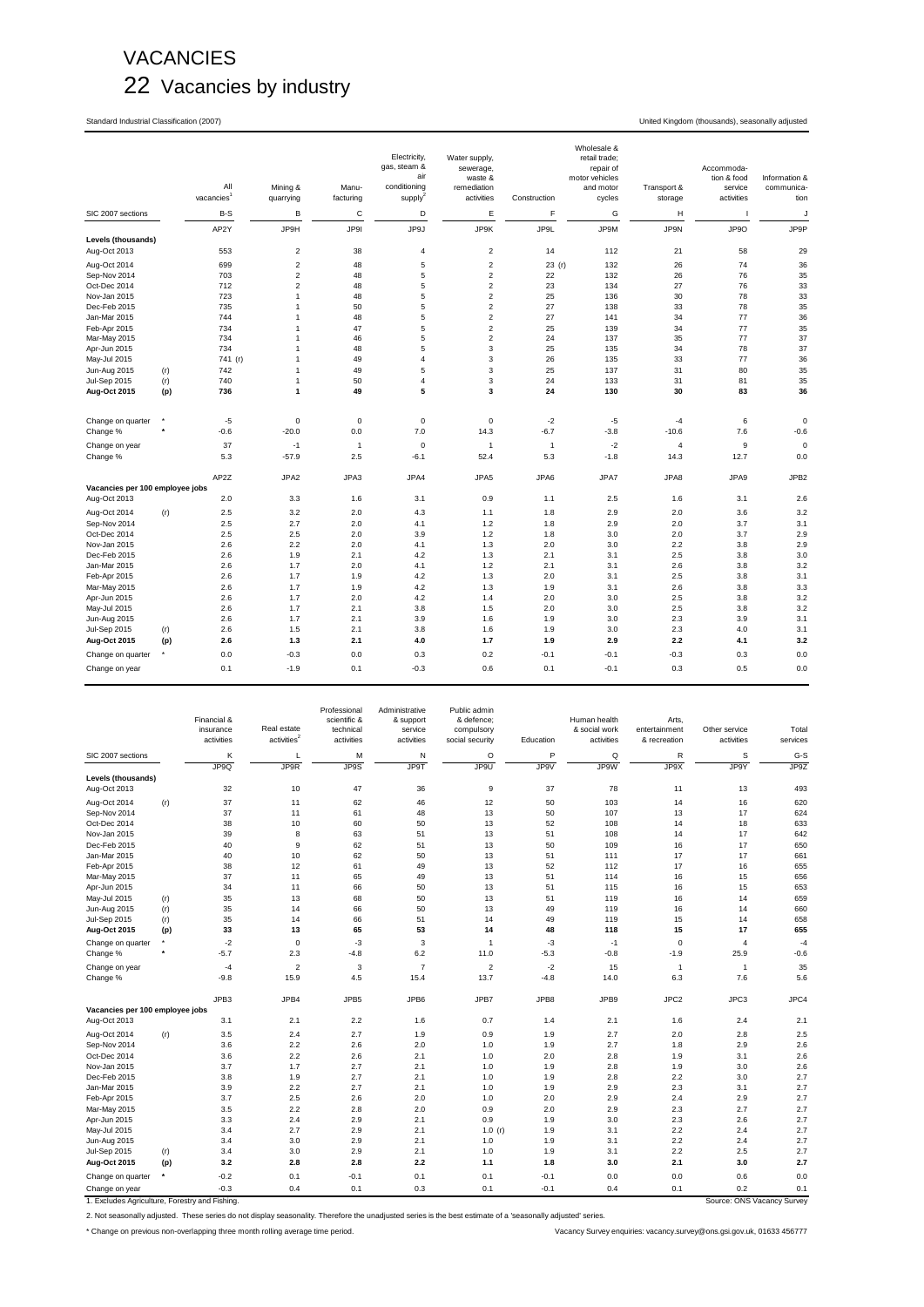# **REDUNDANCIES**

# 23 Redundancies levels and rates<sup>1</sup>

Level (000s)<sup>2</sup> Rate <sup>1</sup> Level (000s)<sup>2</sup> Rate <sup>1</sup> Level (000s)<sup>2</sup> Rate <sup>1</sup> BEAO BEIR BEIU BEIX BEJA BEJD Jul-Sep 2013 125 4.9 71 5.5 54 4.3 Jul-Sep 2014 91 3.5 45 3.5 45 3.6 Oct-Dec 2014 107 107 4.1 60 4.6 50 4.6 46 3.6 Jan-Mar 2015 110 4.2 67 5.0 43 3.3 Apr-Jun 2015 112 4.3 66 4.9 46 3.5 **Jul-Sep 2015 111 4.2 67 5.1 44 3.3** *Change on quarter -1 0.0 1 0.1 -3 -0.2 Change % -1.3 1.6 -5.5 Change on year 20 0.7 22 1.6 -2 -0.2 Change % 22.1 48.4 -4.1* People (aged 16 and over) Men (aged 16 and over) Men (aged 16 and over) Momen (aged 16 and over)

Source: Labour Force Survey

United Kingdom, (seasonally adjusted)

Labour market statistics enquiries: labour.market@ons.gsi.gov.uk

United Kingdom (thousands of people aged 16 and over), not seasonally adjusted

1. The redundancy rate is the ratio of the redundancy level for the given quarter to the seasonally adjusted number of employees in the previous quarter, multiplied by 1,000. 2. The redundancies levels as derived directly from the Labour Force Survey do not currently display seasonality. For this reason series BEAO is currently identical to the not seasonally adjusted series BEYV shown at Table 24.

# 24 Redundancies by industry<sup>1</sup>

|                     | Total<br>redundancies <sup>2</sup> | Manufacturing  | Construction | Wholesale &<br>retail trade;<br>repair of motor<br>vehicles and<br>motor cycles | Transport &<br>storage,<br>accommodation<br>& food service<br>activities,<br>information &<br>communication | Financial &<br>insurance and<br>real estate<br>activities | Prof. scientific<br>& technical<br>activities,<br>admin &<br>support<br>service<br>activities | Public<br>Administration<br>etc., education,<br>human health<br>and social work<br>activeities <sup>3</sup> | Total services <sup>4</sup> |
|---------------------|------------------------------------|----------------|--------------|---------------------------------------------------------------------------------|-------------------------------------------------------------------------------------------------------------|-----------------------------------------------------------|-----------------------------------------------------------------------------------------------|-------------------------------------------------------------------------------------------------------------|-----------------------------|
| SIC 2007 sections   |                                    | С              | F            | G                                                                               | H, I, J                                                                                                     | K,L                                                       | M,N                                                                                           | O-Q                                                                                                         | $G-T$                       |
| People              | <b>BEYV</b>                        | JWV6           | JWV7         | JWV8                                                                            | JWV9                                                                                                        | JWW2                                                      | JWW3                                                                                          | JWW4                                                                                                        | JWW5                        |
| <b>Jul-Sep 2013</b> | 125                                | 26             | 12           | 21                                                                              | 18                                                                                                          | $\star$                                                   | 13                                                                                            | 19                                                                                                          | 84                          |
| <b>Jul-Sep 2014</b> | 91                                 | 14             | $\star$      | 11                                                                              | 17                                                                                                          | $\star$                                                   | 13                                                                                            | 19                                                                                                          | 70                          |
| Oct-Dec 2014        | 107                                | 14             | $\star$      | 12                                                                              | 15                                                                                                          | 11                                                        | 20                                                                                            | 17                                                                                                          | 80                          |
| Jan-Mar 2015        | 110                                | 18             |              | 17                                                                              | 26                                                                                                          |                                                           | 11                                                                                            | 14                                                                                                          | 82                          |
| Apr-Jun 2015        | 112                                | 18             |              | 12                                                                              | 18                                                                                                          | $\star$                                                   | 23                                                                                            | 17                                                                                                          | 81                          |
| <b>Jul-Sep 2015</b> | 111                                | 16             | $\star$      | 16                                                                              | 19                                                                                                          | $\star$                                                   | 15                                                                                            | 21                                                                                                          | 82                          |
| Change on year      | 20                                 | $\overline{c}$ | $\star$      | $\overline{\bf 4}$                                                              | $\overline{c}$                                                                                              | $\star$                                                   | $\overline{2}$                                                                                | $\overline{c}$                                                                                              | 13                          |
| Change %            | 22.1                               | 13.4           |              | 39.2                                                                            | 10.2                                                                                                        |                                                           | 15.5                                                                                          | 10.6                                                                                                        | 18.5                        |

Source: Labour Force Survey

Labour market statistics enquiries: labour.market@ons.gsi.gov.uk

1. The estimates in this table are for calendar quarters only whereas the estimates at Table 23 are for rolling three-monthly time periods.

2. The total series includes those people who did not state their industry. The series also includes SIC 2007 categories A (Agriculture, forestry and fishing), B (Mining and quarrying), D (Electricity, gas, etc.) and E (Water supply, sewerage, etc.). These sectors are not shown separately in this table as the sample size is too small to provide reliable estimates. See footnote 2 at Table 23.

3. Includes both public and private sectors.

4. Other Services are not shown separately in this table as the sample size is too small to provide reliable estimates.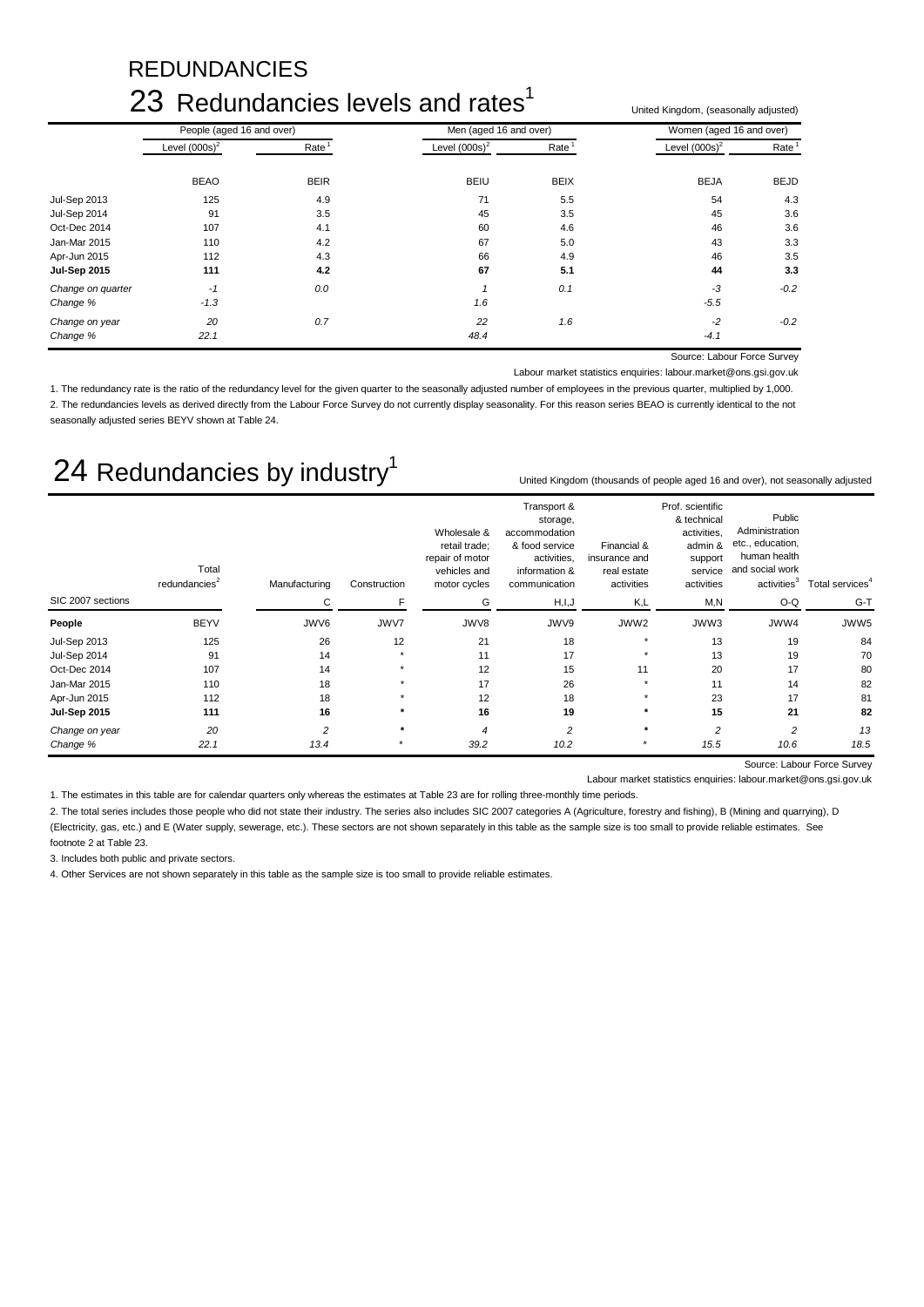# REGIONAL SUMMARY

# $25(1)$  Regional summary of labour market headline indicators<sup>1</sup>

Thousands, seasonally adjusted

## **Headline estimates for July to September 2015**

|                             | Economically active |                | Employment |               |          | Unemployment |                | Economically inactive |  |
|-----------------------------|---------------------|----------------|------------|---------------|----------|--------------|----------------|-----------------------|--|
|                             | Aged 16+            | Aged 16-64     | Aged 16+   | Aged 16-64    | Aged 16+ | Aged 16+     | Aged 16-64     | Aged 16-64            |  |
|                             | Level               | Rate $(\%)^2$  | Level      | Rate $(\%)^2$ | Level    | Rate $(%)^3$ | Level          | Rate $(\%)^2$         |  |
|                             | $\mathbf{1}$        | $\overline{2}$ | 3          | 4             | 5        | 6            | $\overline{7}$ | 8                     |  |
| North East                  | 1,275               | 74.8           | 1,166      | 68.3          | 109      | 8.6          | 419            | 25.2                  |  |
| North West<br>Yorkshire and | 3,541               | 76.4           | 3,348      | 72.1          | 193      | 5.5          | 1,065          | 23.6                  |  |
| The Humber                  | 2,673               | 76.6           | 2,516      | 72.0          | 157      | 5.9          | 792            | 23.4                  |  |
| East Midlands               | 2,363               | 78.4           | 2,259      | 74.8          | 105      | 4.4          | 627            | 21.6                  |  |
| <b>West Midlands</b>        | 2,774               | 75.8           | 2,617      | 71.4          | 157      | 5.7          | 856            | 24.2                  |  |
| East of England             | 3,137               | 81.0           | 3.004      | 77.5          | 132      | 4.2          | 704            | 19.0                  |  |
| London                      | 4,616               | 77.4           | 4,319      | 72.4          | 297      | 6.4          | 1,305          | 22.6                  |  |
| South East                  | 4.614               | 80.4           | 4.434      | 77.2          | 180      | 3.9          | 1,073          | 19.6                  |  |
| South West                  | 2,809               | 81.1           | 2,699      | 77.9          | 110      | 3.9          | 620            | 18.9                  |  |
| England                     | 27,803              | 78.2           | 26,363     | 74.1          | 1,440    | 5.2          | 7,461          | 21.8                  |  |
| Wales                       | 1,511               | 75.7           | 1,418      | 70.9          | 93       | 6.1          | 465            | 24.3                  |  |
| Scotland                    | 2,780               | 78.9           | 2,614      | 74.1          | 166      | 6.0          | 720            | 21.1                  |  |
| <b>Great Britain</b>        | 32.093              | 78.2           | 30,395     | 73.9          | 1.698    | 5.3          | 8,645          | 21.8                  |  |
| Northern Ireland            | 867                 | 72.3           | 816        | 67.9          | 51       | 5.9          | 323            | 27.7                  |  |
| <b>United</b><br>Kingdom    | 32,961              | 78.0           | 31,211     | 73.7          | 1,749    | 5.3          | 8,968          | 22.0                  |  |

# **Change on quarter (change since April to June 2015)4**

|                             | Economically active |              | Employment |               | Unemployment |               | Economically inactive |               |
|-----------------------------|---------------------|--------------|------------|---------------|--------------|---------------|-----------------------|---------------|
|                             | Aged 16+            | Aged 16-64   | Aged 16+   | Aged 16-64    | Aged 16+     | Aged 16+      | Aged 16-64            | Aged 16-64    |
|                             | Level               | Rate $(%)^2$ | Level      | Rate $(\%)^2$ | Level        | Rate $(\%)^3$ | Level                 | Rate $(\%)^2$ |
| North East                  | 8                   | 0.5          | 2          | 0.1           | 6            | 0.5           | $-7$                  | $-0.5$        |
| North West<br>Yorkshire and | 21                  | 0.7          | 40         | 1.1           | $-20$        | $-0.6$        | $-31$                 | $-0.7$        |
| The Humber                  | $-21$               | $-0.3$       | $-4$       | 0.2           | $-17$        | $-0.6$        | 11                    | 0.3           |
| East Midlands               | $\overline{2}$      | $-0.4$       | 9          | $-0.1$        | $-7$         | $-0.3$        | 11                    | 0.4           |
| <b>West Midlands</b>        | 16                  | 0.4          | 26         | 0.7           | $-10$        | $-0.4$        | $-15$                 | $-0.4$        |
| East of England             | 13                  | 0.3          | 27         | 0.7           | $-13$        | $-0.4$        | $-10$                 | $-0.3$        |
| London                      | 15                  | 0.1          | 24         | 0.2           | $-10$        | $-0.2$        | $-3$                  | $-0.1$        |
| South East                  | 18                  | 0.1          | 45         | 0.6           | $-27$        | $-0.6$        | $-5$                  | $-0.1$        |
| South West                  | $-5$                | $-0.9$       | 8          | $-0.4$        | $-14$        | $-0.5$        | 28                    | 0.9           |
| England                     | 67                  | 0.1          | 178        | 0.4           | $-111$       | $-0.4$        | $-22$                 | $-0.1$        |
| Wales                       | $-3$                | $-0.4$       | $-6$       | $-0.6$        | 3            | 0.2           | $\overline{7}$        | 0.4           |
| Scotland                    | 14                  | 0.3          | 3          | 0.0           | 11           | 0.4           | $-11$                 | $-0.3$        |
| <b>Great Britain</b>        | 78                  | 0.1          | 175        | 0.3           | $-97$        | $-0.3$        | $-26$                 | $-0.1$        |
| Northern Ireland            | $-4$                | $-0.3$       | 2          | 0.1           | $-5$         | $-0.6$        | $\overline{4}$        | 0.3           |
| United                      |                     |              |            |               |              |               |                       |               |
| Kingdom                     | 74                  | 0.1          | 177        | 0.3           | $-103$       | $-0.3$        | $-22$                 | $-0.1$        |

### **Change on year (change since July to September 2014)**

|                             | Economically active |               | Employment |               | Unemployment   |               | Economically inactive |               |
|-----------------------------|---------------------|---------------|------------|---------------|----------------|---------------|-----------------------|---------------|
|                             | Aged 16+            | Aged 16-64    | Aged 16+   | Aged 16-64    | Aged 16+       | Aged 16+      | Aged 16-64            | Aged 16-64    |
|                             | Level               | Rate $(\%)^2$ | Level      | Rate $(\%)^2$ | Level          | Rate $(\%)^3$ | Level                 | Rate $(\%)^2$ |
| North East                  | -8                  | $-1.3$        |            | $-0.7$        | -9             | $-0.7$        | 24                    | 1.3           |
| North West<br>Yorkshire and | 49                  | 1.0           | 75         | 1.5           | $-26$          | $-0.8$        | $-42$                 | $-1.0$        |
| The Humber                  | $-28$               | $-1.3$        | 8          | $-0.2$        | $-37$          | $-1.3$        | 48                    | 1.3           |
| East Midlands               | 19                  | $-0.3$        | 47         | 0.8           | $-28$          | $-1.2$        | 10                    | 0.3           |
| <b>West Midlands</b>        | 11                  | 0.4           | 54         | 1.6           | $-43$          | $-1.6$        | $-11$                 | $-0.4$        |
| East of England             | 28                  | 0.4           | 49         | 1.0           | $-21$          | $-0.7$        | $-12$                 | $-0.4$        |
| London                      | 27                  | 0.2           | 18         | 0.0           | 10             | 0.2           | $-11$                 | $-0.2$        |
| South East                  | 4                   | 0.1           | 36         | 0.7           | $-32$          | $-0.7$        | $-5$                  | $-0.1$        |
| South West                  | 65                  | 1.0           | 84         | 1.6           | $-19$          | $-0.8$        | $-31$                 | $-1.0$        |
| England                     | 166                 | 0.2           | 371        | 0.8           | $-206$         | $-0.8$        | $-30$                 | $-0.2$        |
| Wales                       | 39                  | 1.5           | 44         | 1.7           | $-5$           | $-0.5$        | $-29$                 | $-1.5$        |
| Scotland                    | 11                  | 0.4           | 9          | 0.3           | $\overline{2}$ | 0.1           | $-13$                 | $-0.4$        |
| <b>Great Britain</b>        | 215                 | 0.2           | 424        | 0.8           | $-208$         | $-0.7$        | $-71$                 | $-0.2$        |
| Northern Ireland            | -6                  | $-0.7$        | $-5$       | $-0.6$        | $-1$           | $-0.1$        | 9                     | 0.7           |
| <b>United</b>               |                     |               |            |               |                |               |                       |               |
| Kingdom                     | 209                 | 0.2           | 419        | 0.7           | $-210$         | $-0.7$        | -62                   | $-0.2$        |

Relationship between columns:  $1=3+5$  Source: Labour Force Survey

1. Labour Force Survey is tabulated by region of residence. Labour market statistics enquiries: labour.market@ons.gsi.gov.uk

2. Denominator = all persons aged 16 to 64.

3. Denominator = Total economically active.

4. Quarter on quarter changes at regional level are particularly subject to sampling variability and should be interpreted in the context of changes over several quarters rather than in isolation.